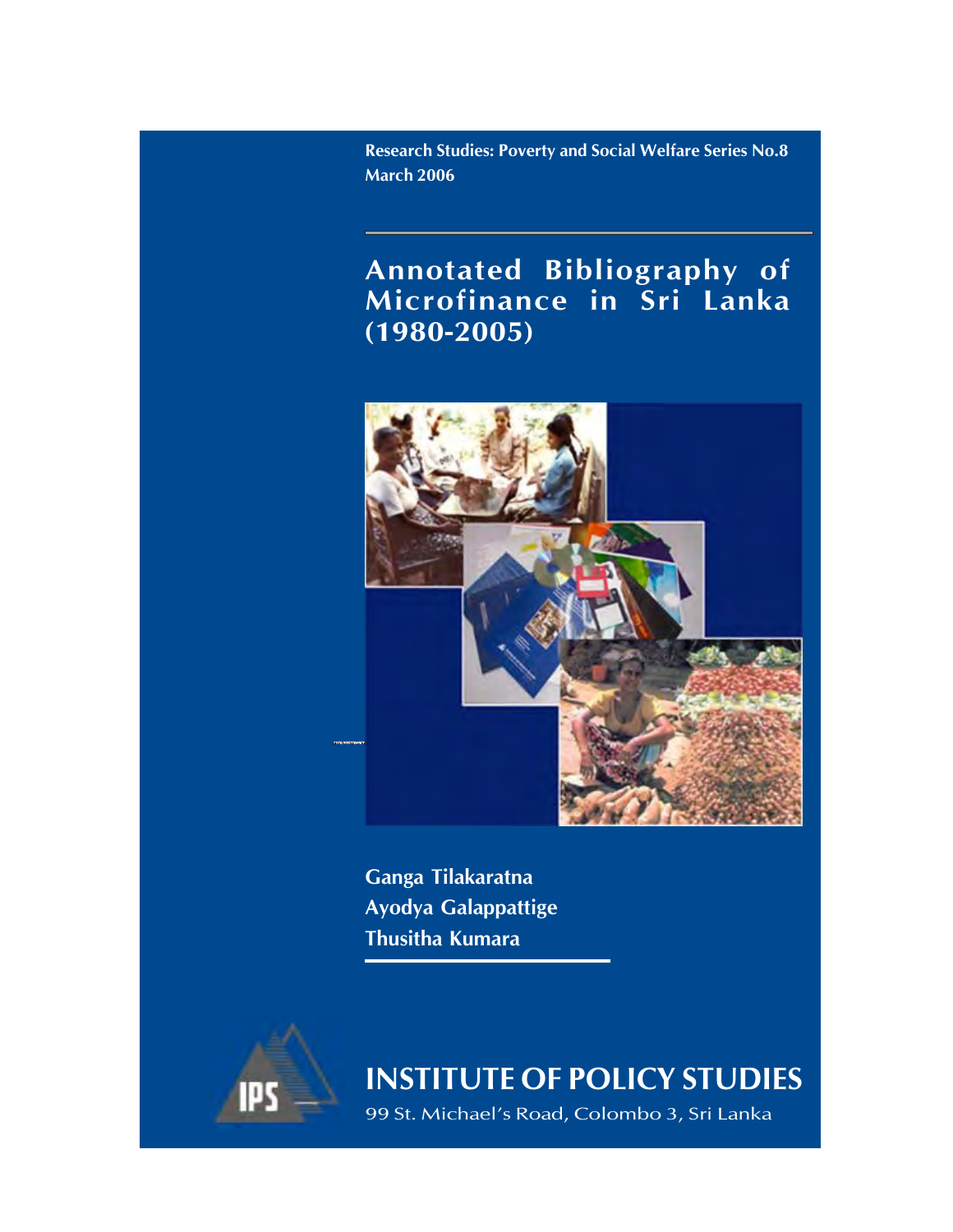**March 2006**

# **Annotated Bibliography of Microfinance in Sri Lanka (1980-2005)**

**Ganga Tilakaratna Ayodya Galappattige Thusitha Kumara**

**INSTITUTE OF POLICY STUDIES**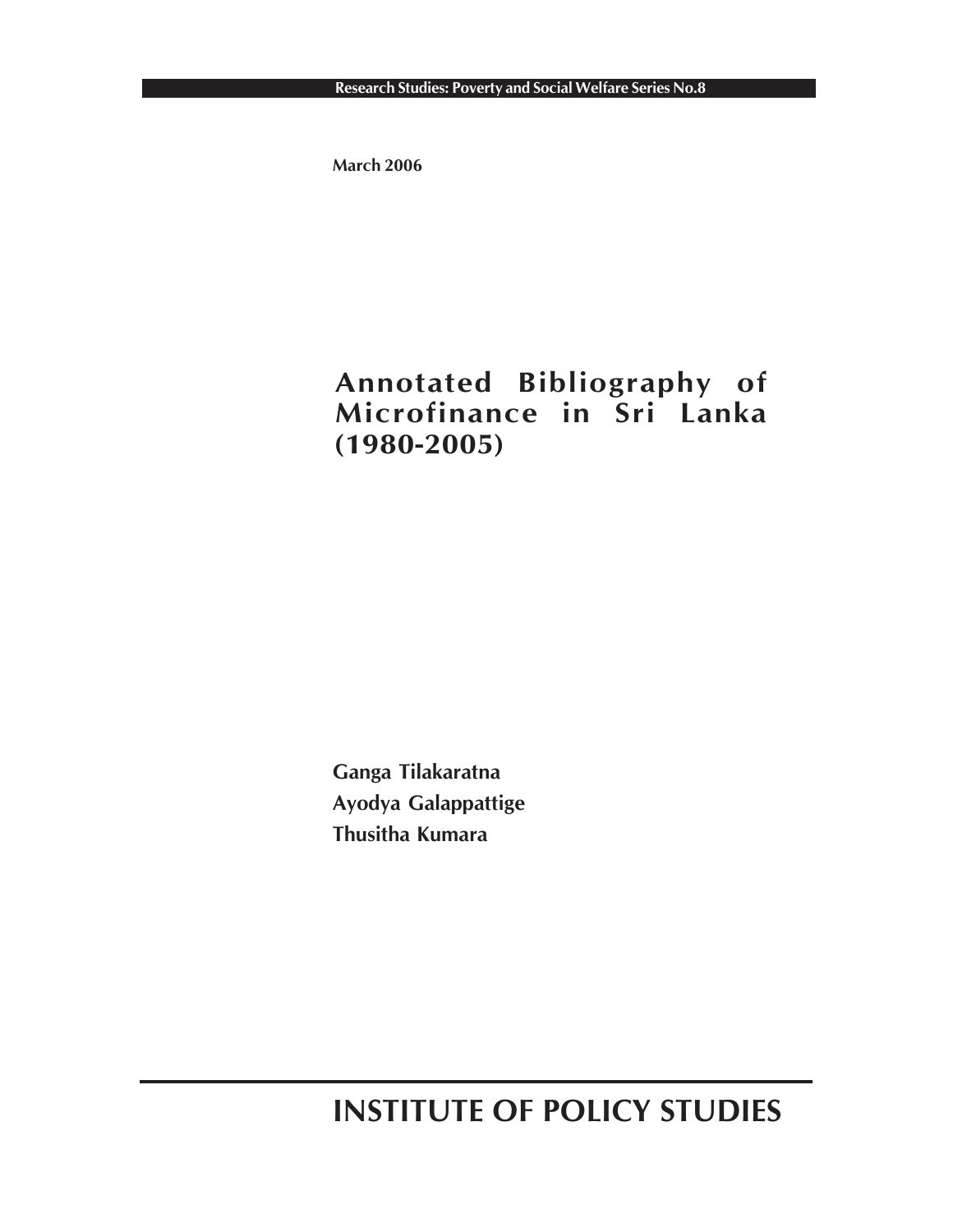Copyright **C** March 2006 Institute of Policy Studies, Sri Lanka

#### **National Library of Sri Lanka-Cataloguing-In-Publication Data**

| Tilakaratna, Ganga                                  |           |
|-----------------------------------------------------|-----------|
| Annotated Bibliography of Microfinance in Sri Lanka |           |
| (1980-2005) / Ganga Tilakaratna, Ayodya Galappatige |           |
| And Thusitha Kumara .- Colombo:                     |           |
| Institute of Policy Studies, 2006 67p.; 28 c.m.     |           |
|                                                     |           |
| ISBN 955-8708-45-3                                  | Price:    |
| i. 016.3385 DDC 22                                  | ii. Title |
| iii. Galappatige, Ayodya Jt.au.                     |           |
| iv. Kumara, Thusitha Jt.au.                         |           |
|                                                     |           |
| 1. Economics - Annotable                            |           |
| 2. Annotable Bibliography - Economics               |           |
|                                                     |           |

#### **ISBN: 955-8708-45-3**

Price

Please address orders to: Institute of Policy Studies 99 St Michael's Road, Colombo 3, Sri Lanka Tel: +94 11 2431 368, Fax: +94 11 2431 395 Email: ips@ips.lk Website: www.ips.lk

The views expressed are those of the authors and do not necessarily represent those of the Institute of Policy Studies.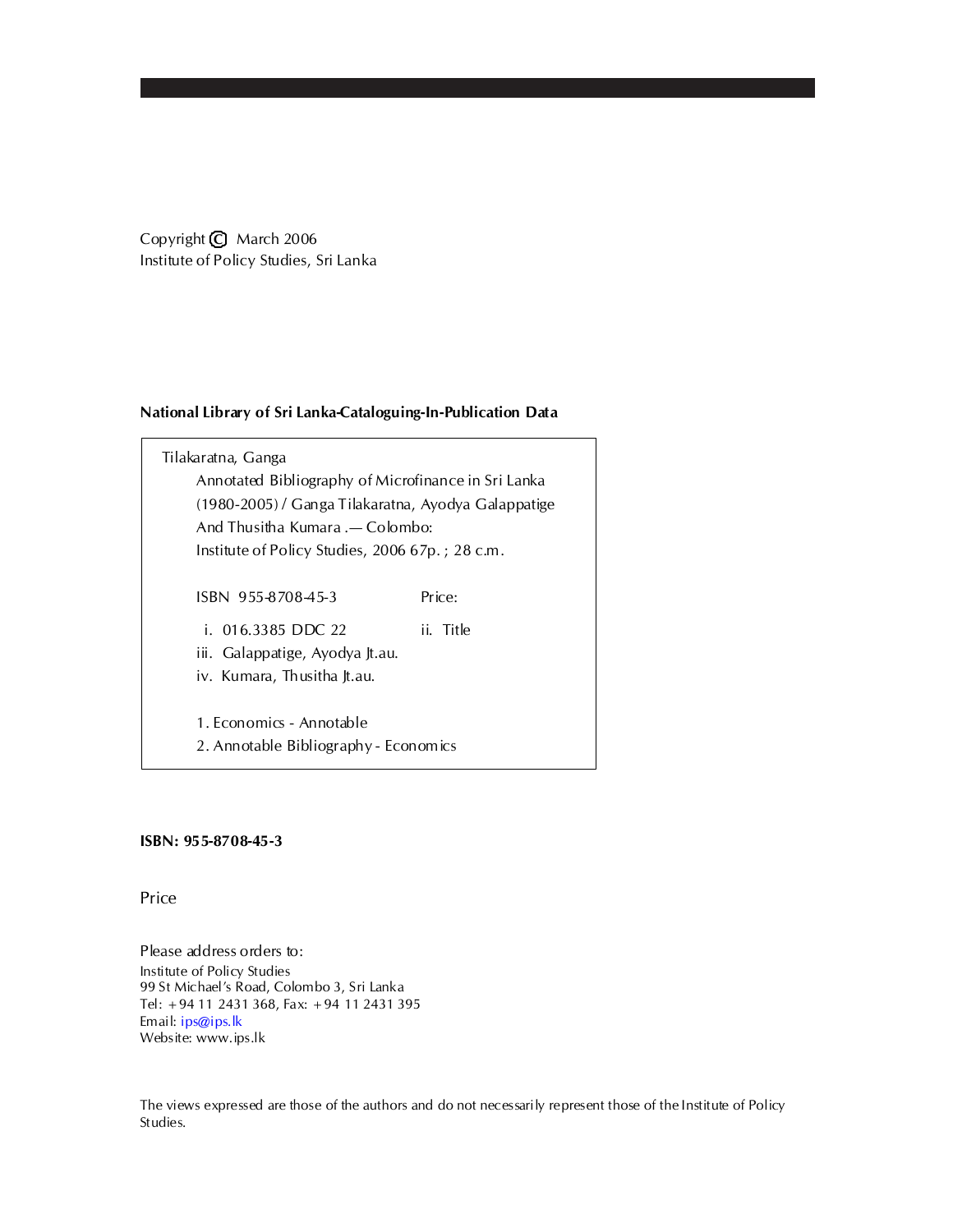# **Table of Contents**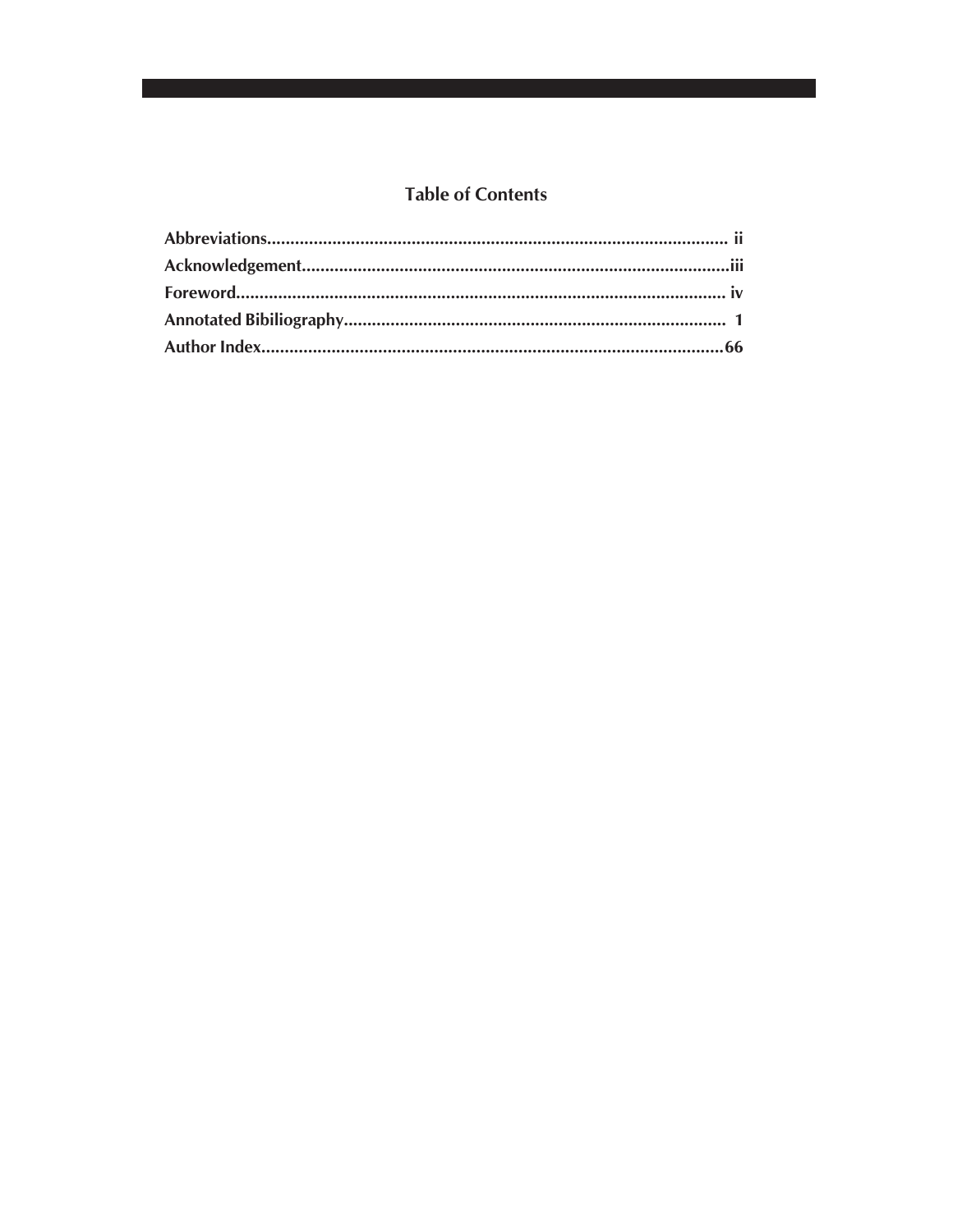## **Abbreviations**

| ADB           |   | Asian Development Bank                                      |
|---------------|---|-------------------------------------------------------------|
| <b>BOC</b>    |   | <b>Bank of Ceylon</b>                                       |
| <b>CEPA</b>   |   | Centre for Poverty Analysis                                 |
| <b>CBSL</b>   |   | Central Bank of Sri Lanka                                   |
| <b>CENWOR</b> |   | Centre for Women Research                                   |
| <b>HARTI</b>  |   | Hector Kobbekaduwa Agrarian Research and Training Institute |
| <b>IPS</b>    |   | Institute of Policy Studies of Sri Lanka                    |
| Marga         | - | Marga Institute                                             |
| <b>PB</b>     |   | People's Bank of Sri Lanka                                  |
| UP            |   | University of Peradeniya of Sri Lanka                       |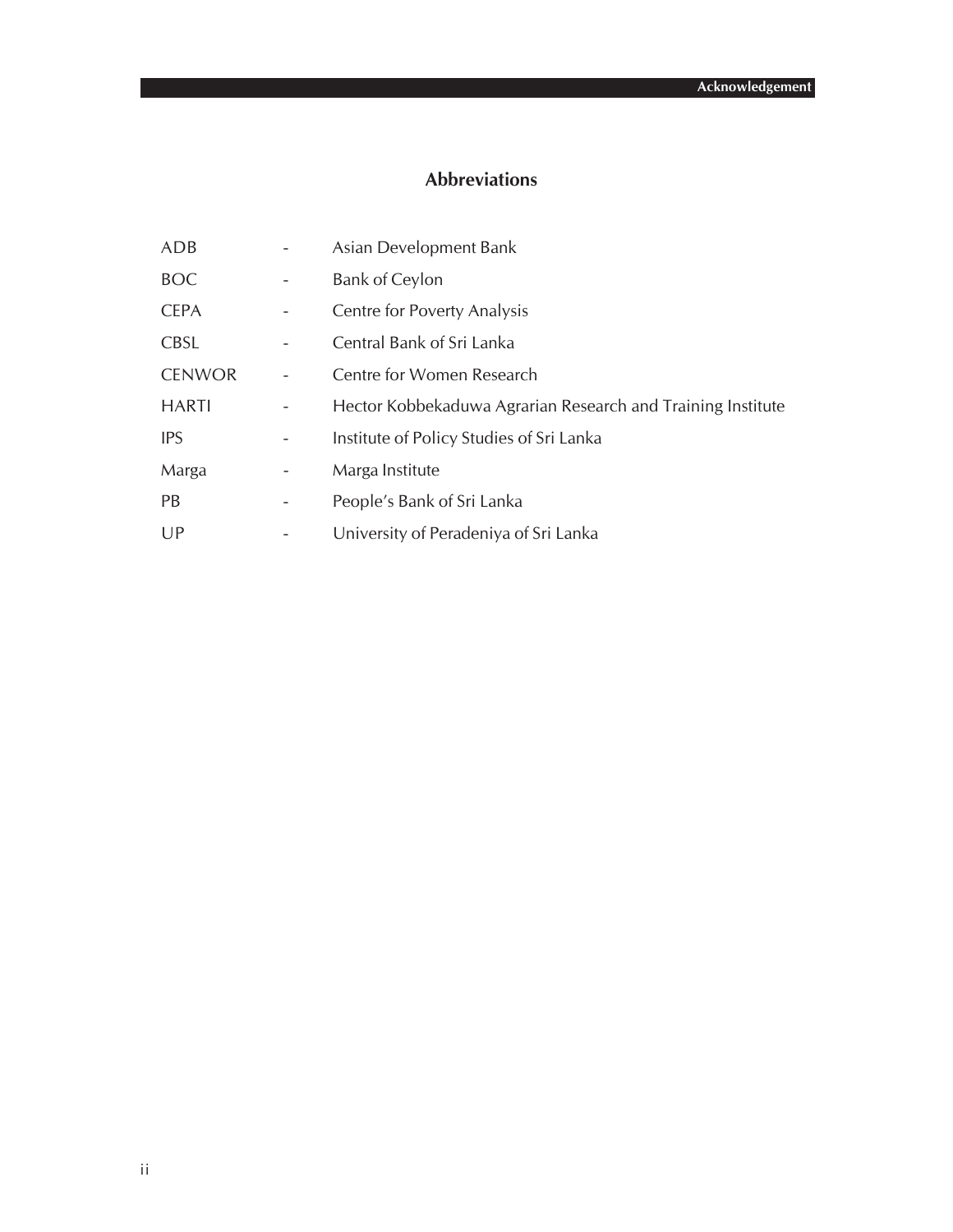#### **Acknowledgement**

This bibliography was prepared as a part of the Micro Impact and Macroeconomic and Adjustment Policies (MIMAP) - Sri Lanka Phase II Project funded by the International Development Research Centre (IDRC), Ottawa, Canada. The authors wish to gratefully acknowledge IDRC for the financial support.

There are a number of persons and institutions that provided their invaluable support in successful completion of this study. The support of the Asian Development Bank, Central Bank of Sri Lanka, Bank of Ceylon, Peoples' Bank, Centre for Poverty Analysis, Centre for Women Research, Marga Institute, Hector Kobbekaduwa Agrarian Research and Training Institute (HARTI) and University of Peradeniya and their library staffs are greatly acknowledged. The authors are also thankful to the library staff of the Institute of Policy Studies of Sri Lanka (IPS) for their assistance in carrying out the library survey. The authors would also like to acknowledge the immense contribution of the authors of various books/reports/articles included in this bibliography, who rendered their support by providing copies of their publications and inputs to successfully complete this report. Further, authors wish to thank Asuntha Paul of IPS for excellent formatting of this document.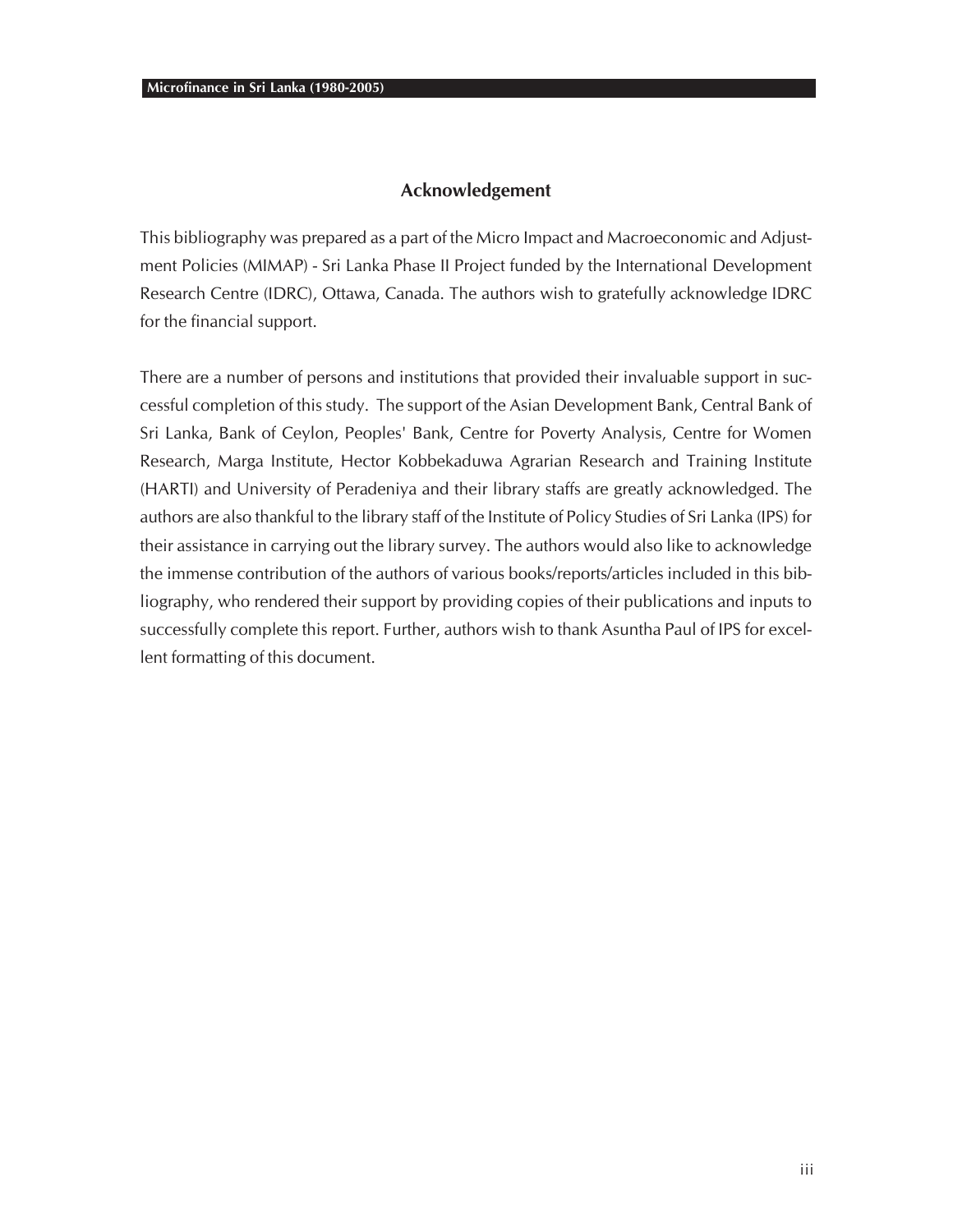#### **Foreword**

Microfinance has attracted a great deal of international attention in recent years, as an effective tool for reducing poverty and improving welfare of households. In recognition of its importance, the United Nations General Assembly designated the year 2005 as the 'International Year of Micro-Credit' with the objective of raising public awareness of the importance of microfinance, supporting sustainable access to financial services by the poor, and promoting innovation and new partnerships to expand its outreach.

In Sri Lanka, provision of financial services to the poor has a long history dating back to the early year of the twentieth century. Particularly during the last two decades, microfinance sector has expanded significantly, embracing all the sectors in the country namely governmental, non-governmental and co-operative sectors. Currently, there is a wide range of institutions operating throughout the country including commercial and development banks, NGOs and co-operative societies that are involved in providing microfinance services to the poor.

With the increasing recognition of microfinance as a tool for empowering the poor and reducing poverty, the literature on microfinance services in Sri Lanka has been growing in recent decades. Nevertheless, unavailability of proper records on the existing literature has constrained their access and dissemination to a large group of stakeholders in the microfinance sector.

It is in the above context that the research team of the Poverty and Social Welfare Unit of IPS made an effort to compile and document the details of the existing literature on microfinance in Sri Lanka published during 1980-2005. This 'Annotated Bibliography' contains details of over one hundred documents related to microfinance including books, reports, journal articles and papers presented at international and national conferences/workshops. I am confident that this publication will be of immense use to all those who are interested in microfinance in Sri Lanka and in particular the practitioners of microfinance programmes, policy makers, the donor community, and academia.

> Saman Kelegama Executive Director

March 2006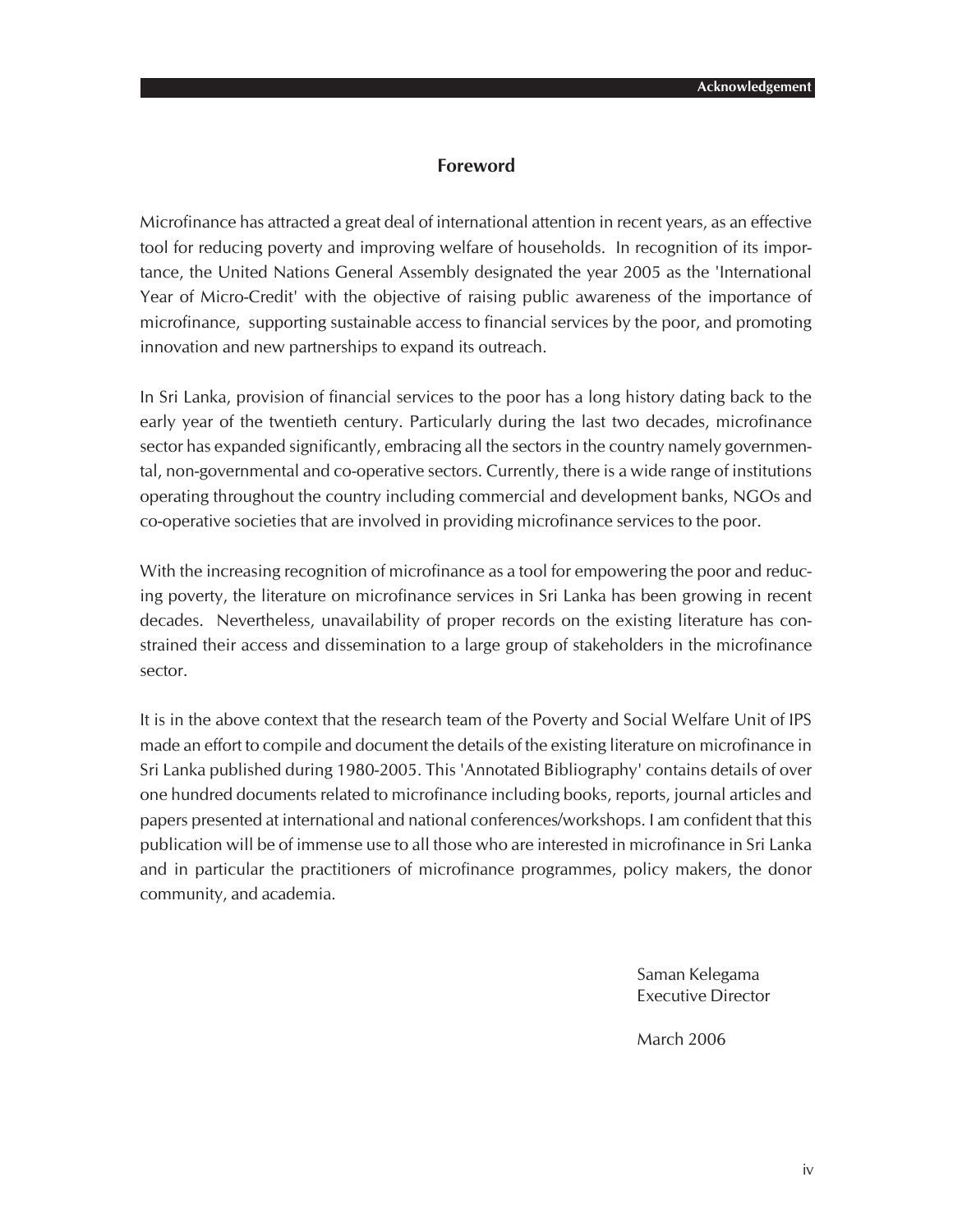| <b>Author</b>    | Abeywardena, P.                                                                                                                                                                                                                                                                                                                                                                                                                                                                                                                                                                                                                                                                                                                                                                                                                                                                                                                                                                                                                                                                                                                                                                                                                                                                                                                                                                                                                                                                                                                                                                                       |
|------------------|-------------------------------------------------------------------------------------------------------------------------------------------------------------------------------------------------------------------------------------------------------------------------------------------------------------------------------------------------------------------------------------------------------------------------------------------------------------------------------------------------------------------------------------------------------------------------------------------------------------------------------------------------------------------------------------------------------------------------------------------------------------------------------------------------------------------------------------------------------------------------------------------------------------------------------------------------------------------------------------------------------------------------------------------------------------------------------------------------------------------------------------------------------------------------------------------------------------------------------------------------------------------------------------------------------------------------------------------------------------------------------------------------------------------------------------------------------------------------------------------------------------------------------------------------------------------------------------------------------|
| <b>Title</b>     | Women and Credit in Sri Lanka                                                                                                                                                                                                                                                                                                                                                                                                                                                                                                                                                                                                                                                                                                                                                                                                                                                                                                                                                                                                                                                                                                                                                                                                                                                                                                                                                                                                                                                                                                                                                                         |
| <b>Source</b>    | Working Paper No. 6                                                                                                                                                                                                                                                                                                                                                                                                                                                                                                                                                                                                                                                                                                                                                                                                                                                                                                                                                                                                                                                                                                                                                                                                                                                                                                                                                                                                                                                                                                                                                                                   |
| Year             | 1993                                                                                                                                                                                                                                                                                                                                                                                                                                                                                                                                                                                                                                                                                                                                                                                                                                                                                                                                                                                                                                                                                                                                                                                                                                                                                                                                                                                                                                                                                                                                                                                                  |
| <b>Abstract</b>  | This book contains valuable information on available credit schemes, both formal banking<br>institutions and Non-Governmental (NGO), particularly their impact on women. It exam-<br>ines the available literature, in understanding the role of credit. A detailed study in<br>Hambantota district had also been carried out, with regard to the Women's Banking Move-<br>ment in Sri Lanka. As the book states, the interviews at the grass root level have benefited<br>immensely, in building up the dialogue. First, the book reviews the literature on credit. The<br>informal sources and institutional sources of credit are discussed in detail. The selected<br>institutional sources are the state banks of Bank of Ceylon and People's Bank, Co-operative<br>Rural Banks, Regional Rural Development Banks, National Development Bank, the Gami<br>Pubuduwa Credit Scheme of the Hatton National Bank, the Praja Naya Niyamaka Scheme<br>and the Janasaviya Trust Fund Credit Programme. The efforts of the Sarvodaya Economic<br>Enterprise Development Services (SEEDS), National Youth Services Council Co-operative<br>and the Thrift and Credit Co-operative Societies (TCCS) credit programmes are viewed<br>under NGO sector lending. The local initiatives such as, the Janashakthi Banks which is<br>the foremost effort of a women's federation and several other credit schemes targeted at<br>women, are provided with a comprehensive elaboration. The book ends up with identify-<br>ing the major problems and issues pertaining to the credit delivering system to women. |
| Data             | Data are available on the progress, loan delivery, loan sizes and disbursements of loans of<br>the loan programmes.                                                                                                                                                                                                                                                                                                                                                                                                                                                                                                                                                                                                                                                                                                                                                                                                                                                                                                                                                                                                                                                                                                                                                                                                                                                                                                                                                                                                                                                                                   |
| <b>Pages</b>     | 57                                                                                                                                                                                                                                                                                                                                                                                                                                                                                                                                                                                                                                                                                                                                                                                                                                                                                                                                                                                                                                                                                                                                                                                                                                                                                                                                                                                                                                                                                                                                                                                                    |
| <b>Publisher</b> | Centre for Women Research, Sri Lanka                                                                                                                                                                                                                                                                                                                                                                                                                                                                                                                                                                                                                                                                                                                                                                                                                                                                                                                                                                                                                                                                                                                                                                                                                                                                                                                                                                                                                                                                                                                                                                  |
| <b>Location</b>  | <b>CENWOR</b>                                                                                                                                                                                                                                                                                                                                                                                                                                                                                                                                                                                                                                                                                                                                                                                                                                                                                                                                                                                                                                                                                                                                                                                                                                                                                                                                                                                                                                                                                                                                                                                         |

| <b>Author</b>   | Agrarian Research and Training Institute and Marga Institute                                                                                                                                                                                                                                                                                                                                                                                                                                                                                                                                                                                                                                                                                             |
|-----------------|----------------------------------------------------------------------------------------------------------------------------------------------------------------------------------------------------------------------------------------------------------------------------------------------------------------------------------------------------------------------------------------------------------------------------------------------------------------------------------------------------------------------------------------------------------------------------------------------------------------------------------------------------------------------------------------------------------------------------------------------------------|
| <b>Title</b>    | Chapter VIII: Rural Finance, Investment, Credit and Marketing                                                                                                                                                                                                                                                                                                                                                                                                                                                                                                                                                                                                                                                                                            |
| <b>Source</b>   | Sri Lanka CIRDAP (Centre on Integrated Rural Development for Asia and the Pacific,<br>Bangladesh) Study Series: Number 23: Delivery System in Support of Small Farmers in the<br>Context of Rural Development-Sri Lanka                                                                                                                                                                                                                                                                                                                                                                                                                                                                                                                                  |
| Year            | 1982                                                                                                                                                                                                                                                                                                                                                                                                                                                                                                                                                                                                                                                                                                                                                     |
| <b>Abstract</b> | The book discusses the delivery systems of inputs such as seed and planting material,<br>fertilizer, agro-chemicals, and services such as extension, credit and marketing for small<br>farmers. Chapter VIII of the book particularly concentrates on the rural finance sector. It<br>describes the beginning of institutional credit like the New Agricultural Credit Scheme<br>(NACS) and the Comprehensive Rural Credit Scheme (CRCS) which are operated through<br>co-operatives, their success and the drawbacks and suggests improvements needed. How-<br>ever, the chapter points out that the objectives of these systems have not been achieved b<br>instead had driven the farmers more towards informal credit sources. Hence, the need for a |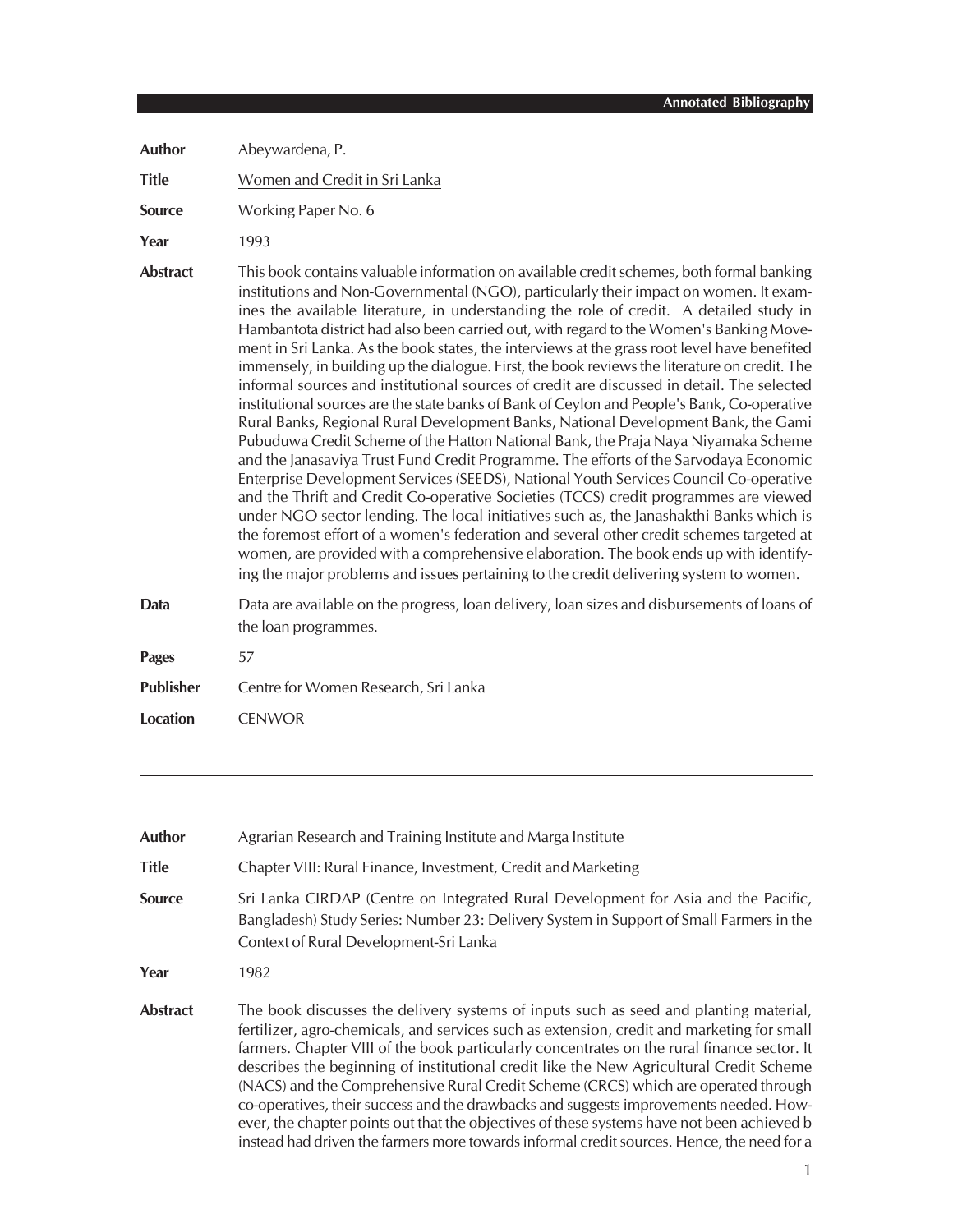| logical policy to revive the credit scheme for agriculture and a launch of a scheme on a    |  |
|---------------------------------------------------------------------------------------------|--|
| viable basis is identified. It highlights that instead of a system that so far existed on   |  |
| concentrating on 'delivery system' it is important to develop a 'receiving system'. It also |  |
| emphasizes the importance of re-introduction of co-operative responsibility among the       |  |
| borrowers which had been destroyed by earlier policies.                                     |  |
|                                                                                             |  |

| Data             | No data                                                                               |
|------------------|---------------------------------------------------------------------------------------|
| Pages            | 85-95                                                                                 |
| <b>Publisher</b> | Centre for Integrated Rural Development for Asia and the Pacific (CRIDAP), Bangladesh |
| Location         | IPS                                                                                   |

| Author           | Ameer, J. M.                                                                                                                                                                                                                                                                                                                                                                                                                                            |
|------------------|---------------------------------------------------------------------------------------------------------------------------------------------------------------------------------------------------------------------------------------------------------------------------------------------------------------------------------------------------------------------------------------------------------------------------------------------------------|
| <b>Title</b>     | Involvement of Financial Institutions in Microfinance Industry in Sri Lanka                                                                                                                                                                                                                                                                                                                                                                             |
| <b>Source</b>    | Bangladesh Bank, Micro credit Operation Seminar, Country Paper                                                                                                                                                                                                                                                                                                                                                                                          |
| <b>Abstract</b>  | This paper concentrates on involvement of commercial banks in microfinance. It analyses<br>the challenges and incentives the financial institutions have in this respect. The methods<br>that can be adopted in promotion of the interest of financial institutions in microfinance<br>are considered in another section. Finally, the paper comes up with valuable suggestions<br>in delivering microfinance services effectively by commercial banks. |
| Data             | No data                                                                                                                                                                                                                                                                                                                                                                                                                                                 |
| <b>Pages</b>     | 6                                                                                                                                                                                                                                                                                                                                                                                                                                                       |
| <b>Publisher</b> | Bangladesh Bank, Bangladesh                                                                                                                                                                                                                                                                                                                                                                                                                             |
| Location         | IPS/http://www.bangladesh-bank.org                                                                                                                                                                                                                                                                                                                                                                                                                      |

| Author          | Amorin, C.A.                                                                                                                                                                                                                                                                                                                                                                                                                                                                                                                                                                                                                                                                                                                                                                                                                                       |
|-----------------|----------------------------------------------------------------------------------------------------------------------------------------------------------------------------------------------------------------------------------------------------------------------------------------------------------------------------------------------------------------------------------------------------------------------------------------------------------------------------------------------------------------------------------------------------------------------------------------------------------------------------------------------------------------------------------------------------------------------------------------------------------------------------------------------------------------------------------------------------|
| <b>Title</b>    | Agricultural Marketing and Credit                                                                                                                                                                                                                                                                                                                                                                                                                                                                                                                                                                                                                                                                                                                                                                                                                  |
| <b>Source</b>   | Review of Constraints to Commercial Agricultural Development in Sri Lanka by Pragma<br>Corporation                                                                                                                                                                                                                                                                                                                                                                                                                                                                                                                                                                                                                                                                                                                                                 |
| Year            | 1990                                                                                                                                                                                                                                                                                                                                                                                                                                                                                                                                                                                                                                                                                                                                                                                                                                               |
| <b>Abstract</b> | The Pragma Corporation had used four consultants during 1990 to accomplish the terms of<br>reference. It focused on the identification of key constraints to development of commer-<br>cial agriculture with special emphasis on development of small farm agriculture and growth<br>of agriculture value added and agriculture exports. The review was to suggest possible<br>interventions for government and USAID to promote commercial agriculture develop-<br>ment. They concentrated on the areas of Agribusiness, Technology, Marketing and Credit<br>and Land Tenure. The chapter on Marketing and Credit points out that institutional credit<br>account for just over 20 per cent of the agriculture credit in Sri Lanka and the balance is<br>supplied by non institutional money lenders that provide only short term loans at higher |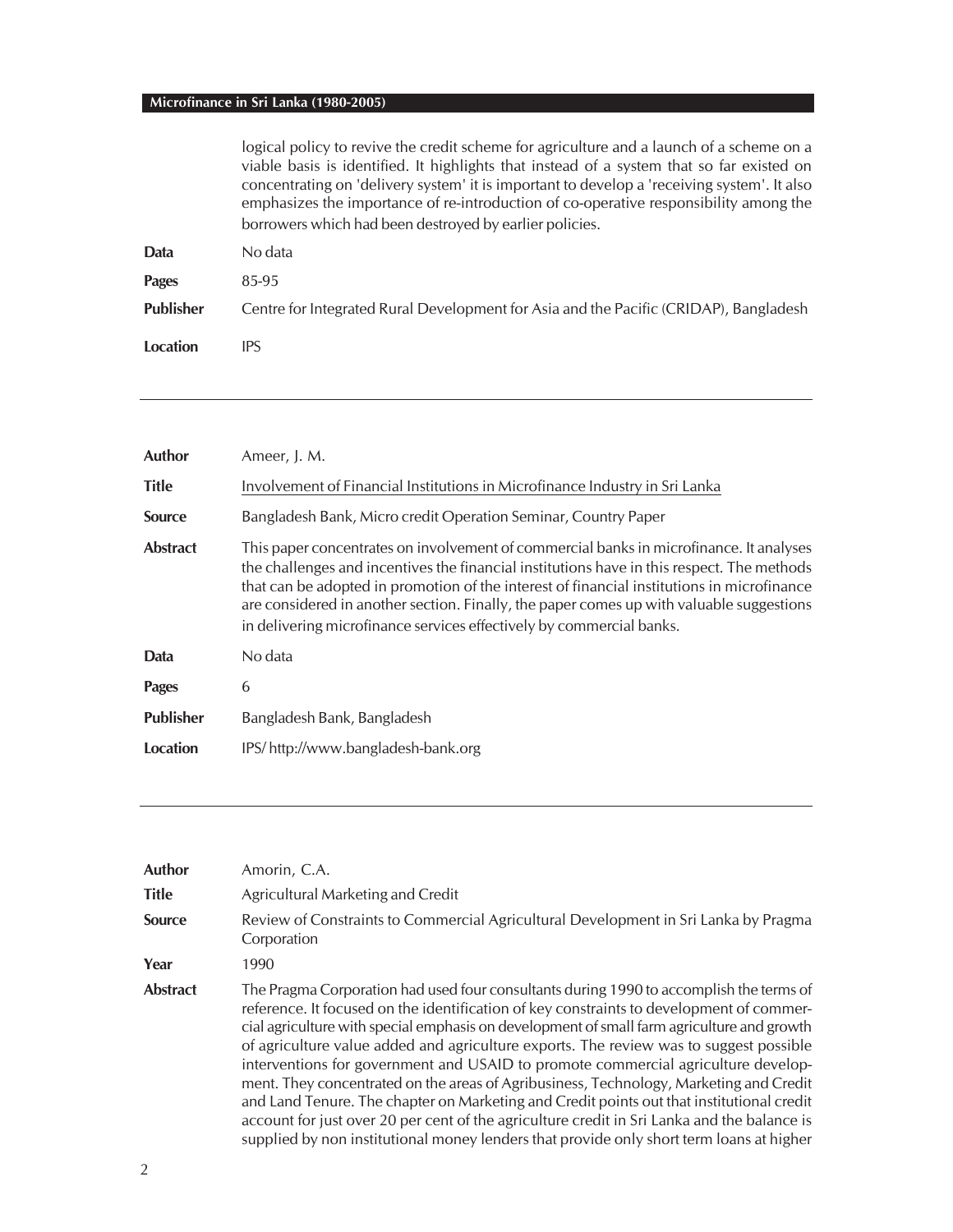| interest rates. The chapter also provides a description of institutional banking and recom-<br>mendations in the credit sector. |
|---------------------------------------------------------------------------------------------------------------------------------|
| Negligible                                                                                                                      |
| 29-38                                                                                                                           |
| <b>USAID</b>                                                                                                                    |
| Marga                                                                                                                           |
|                                                                                                                                 |

| Author           | Asian and Pacific Regional Agricultural Credit Association (APRACA)                                                                                                                                                                                                                                                                                                                                                                                                                                                                                                                                                                                                                                                                                                                                                                                                                                                     |
|------------------|-------------------------------------------------------------------------------------------------------------------------------------------------------------------------------------------------------------------------------------------------------------------------------------------------------------------------------------------------------------------------------------------------------------------------------------------------------------------------------------------------------------------------------------------------------------------------------------------------------------------------------------------------------------------------------------------------------------------------------------------------------------------------------------------------------------------------------------------------------------------------------------------------------------------------|
| <b>Title</b>     | APRACA No. 9: Agricultural Credit Policies and Programmes in Asia (With Special Refer-<br>ence to Small Farmer Development): Country Profiles, 1982 and Strategy for Recovery of<br>Loans                                                                                                                                                                                                                                                                                                                                                                                                                                                                                                                                                                                                                                                                                                                               |
| Year             | 1983                                                                                                                                                                                                                                                                                                                                                                                                                                                                                                                                                                                                                                                                                                                                                                                                                                                                                                                    |
| <b>Abstract</b>  | This publication consists of papers prepared at the Fourth General Assembly of APRACA<br>(Asian and Pacific Regional Agricultural Credit Association). It is comprised of two key<br>sections, i.e. (i) agricultural credit policies and programmes and (ii) strategy for recovery of<br>agricultural loans, each of which includes ten country case studies. In the first section, the<br>country paper for Sri Lanka discusses various credit schemes of the People's Bank and the<br>Bank of Ceylon, particularly their functions, lending methods and credit policies. In the<br>second section, the Sri Lanka country paper provides a review of agricultural credit<br>programmes in the country. It further discusses various methodologies adopted in loan<br>appraisal, categorisation of loans, recovery performances and the role of the Central Bank<br>in regulating rural credit activities in Sri Lanka. |
| Data             | Data on loans granted, refinancing and on-lending rates of the major rural credit schemes<br>of the People's Bank and the Bank of Ceylon.                                                                                                                                                                                                                                                                                                                                                                                                                                                                                                                                                                                                                                                                                                                                                                               |
| <b>Pages</b>     | 227                                                                                                                                                                                                                                                                                                                                                                                                                                                                                                                                                                                                                                                                                                                                                                                                                                                                                                                     |
| <b>Publisher</b> | APRACA, Food and Agricultural Organization (FAO) Regional Office for Asia and the<br>Pacific, Thailand.                                                                                                                                                                                                                                                                                                                                                                                                                                                                                                                                                                                                                                                                                                                                                                                                                 |
| <b>Location</b>  | <b>HARTI</b>                                                                                                                                                                                                                                                                                                                                                                                                                                                                                                                                                                                                                                                                                                                                                                                                                                                                                                            |
|                  |                                                                                                                                                                                                                                                                                                                                                                                                                                                                                                                                                                                                                                                                                                                                                                                                                                                                                                                         |

| Author   | Asian Development Bank (ADB)                                                                                                                                                                                                                                                                                                                                                                                                                                                                                                                           |
|----------|--------------------------------------------------------------------------------------------------------------------------------------------------------------------------------------------------------------------------------------------------------------------------------------------------------------------------------------------------------------------------------------------------------------------------------------------------------------------------------------------------------------------------------------------------------|
| Title    | Technical Assistance for the Commercialization of Microfinance                                                                                                                                                                                                                                                                                                                                                                                                                                                                                         |
| Year     | 2000                                                                                                                                                                                                                                                                                                                                                                                                                                                                                                                                                   |
| Abstract | The Asian Development Bank (ADB) approved the Microfinance Development Strategy<br>(MDS) in year 2000. The paper reviews Asia's MDS, based on the data gathered on review<br>of microfinance market development, which was carried out during the preparations of the<br>MDS and during the Technical Assistance (TA) Fact-Finding Missions. The TA covers four<br>countries, namely, Bangladesh, Indonesia, Philippines and Sri Lanka. The paper mentions<br>that TA consists of three components, namely, the country studies on the status, process |

<u> 1989 - Andrea Station Barbara, actor a contrador de la contrador de la contrador de la contrador de la contra</u>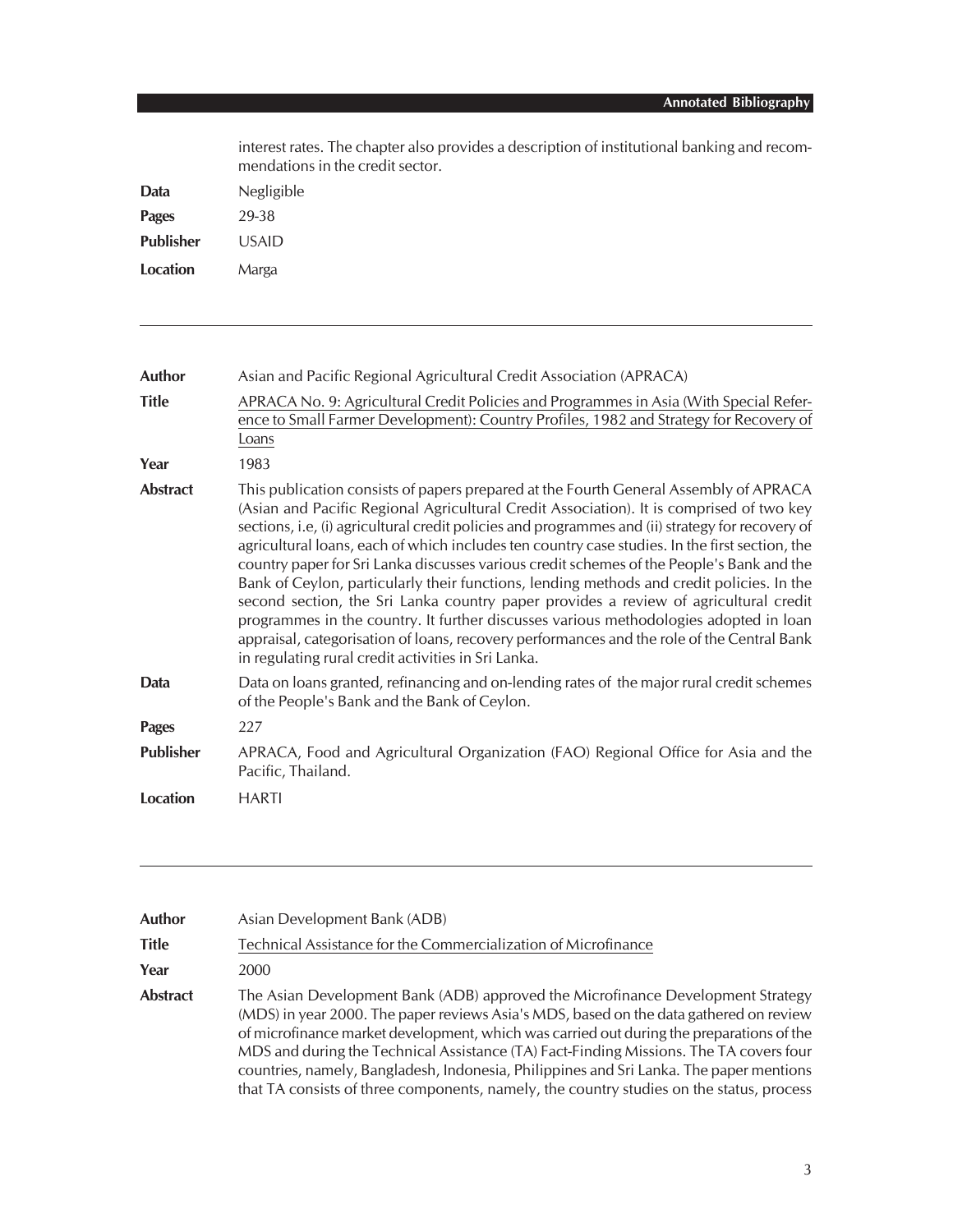|                  | and implications of commercialization of microfinance, in-country workshops to discuss<br>the country studies, and a regional workshop to discuss a selected case study from each<br>country. It recommends appropriate approaches to promote the commercialization of<br>microfinance. |
|------------------|-----------------------------------------------------------------------------------------------------------------------------------------------------------------------------------------------------------------------------------------------------------------------------------------|
| Data             | Negligible, only costs and estimates are included.                                                                                                                                                                                                                                      |
| Pages            | 12.                                                                                                                                                                                                                                                                                     |
| <b>Publisher</b> | Asian Development Bank (ADB)                                                                                                                                                                                                                                                            |
| Location         | ADB/http://microfinancegateway.org                                                                                                                                                                                                                                                      |
|                  |                                                                                                                                                                                                                                                                                         |

| Author           | Asian Development Bank (ADB)                                                                                                                                                                                                                                                                                                                                                                                                                                                                                                                                                                                                                                                                                                                                                                                                                                                                                                                                                                                                                                                                                                                                                                                                                                                                                                                                |
|------------------|-------------------------------------------------------------------------------------------------------------------------------------------------------------------------------------------------------------------------------------------------------------------------------------------------------------------------------------------------------------------------------------------------------------------------------------------------------------------------------------------------------------------------------------------------------------------------------------------------------------------------------------------------------------------------------------------------------------------------------------------------------------------------------------------------------------------------------------------------------------------------------------------------------------------------------------------------------------------------------------------------------------------------------------------------------------------------------------------------------------------------------------------------------------------------------------------------------------------------------------------------------------------------------------------------------------------------------------------------------------|
| <b>Title</b>     | Sri Lanka Microfinance for Rural Development Project                                                                                                                                                                                                                                                                                                                                                                                                                                                                                                                                                                                                                                                                                                                                                                                                                                                                                                                                                                                                                                                                                                                                                                                                                                                                                                        |
| <b>Source</b>    | Technical Assistance (Financed from the Japan Special Fund) to the Democratic Socialist<br>Republic of Sri Lanka for Preparing the Rural Finance Sector Development Project, TAR:<br>SRI 34320.                                                                                                                                                                                                                                                                                                                                                                                                                                                                                                                                                                                                                                                                                                                                                                                                                                                                                                                                                                                                                                                                                                                                                             |
| Year             | 2001                                                                                                                                                                                                                                                                                                                                                                                                                                                                                                                                                                                                                                                                                                                                                                                                                                                                                                                                                                                                                                                                                                                                                                                                                                                                                                                                                        |
| <b>Abstract</b>  | This paper describes the impact of reforms on a market-oriented rural financial system.<br>Specifically, it reports the findings of the technical assistance (TA) Fact-Finding Mission of<br>ADB that visited Sri Lanka in 2001. The TA is to prepare a sector development programme<br>suitable for ADB financing, to support the efforts of the government to reduce poverty,<br>through promoting efficiency in the rural financial sector. The paper is drawn through the<br>discussions with relevant ministries, departments, Central Bank of Sri Lanka, Rural Finan-<br>cial Institutions (RFIs) and other stakeholders including Non-Governmental Organisations<br>(NGOs), farmers and informal groups on rural finance. The paper reviews the performance<br>of rural financial sector projects of external aid agencies, performance and operation of<br>major RFIs, adequacy of these institutions on poverty reduction, together with the develop-<br>ment of a programme on rural financial sector institutional and policy reforms. It also<br>reviews credit lines for small and micro rural enterprises, the way to strengthen RFIs and to<br>create an enabling environment for the development of small and micro rural enterprises.<br>The paper assesses the sector reforms, implementation arrangements and its impact on the<br>poor. |
| Data             | Negligible                                                                                                                                                                                                                                                                                                                                                                                                                                                                                                                                                                                                                                                                                                                                                                                                                                                                                                                                                                                                                                                                                                                                                                                                                                                                                                                                                  |
| <b>Pages</b>     | 13                                                                                                                                                                                                                                                                                                                                                                                                                                                                                                                                                                                                                                                                                                                                                                                                                                                                                                                                                                                                                                                                                                                                                                                                                                                                                                                                                          |
| <b>Publisher</b> | Asian Development Bank (ADB)                                                                                                                                                                                                                                                                                                                                                                                                                                                                                                                                                                                                                                                                                                                                                                                                                                                                                                                                                                                                                                                                                                                                                                                                                                                                                                                                |
| Location         | ADB/http://microfinancegateway.org                                                                                                                                                                                                                                                                                                                                                                                                                                                                                                                                                                                                                                                                                                                                                                                                                                                                                                                                                                                                                                                                                                                                                                                                                                                                                                                          |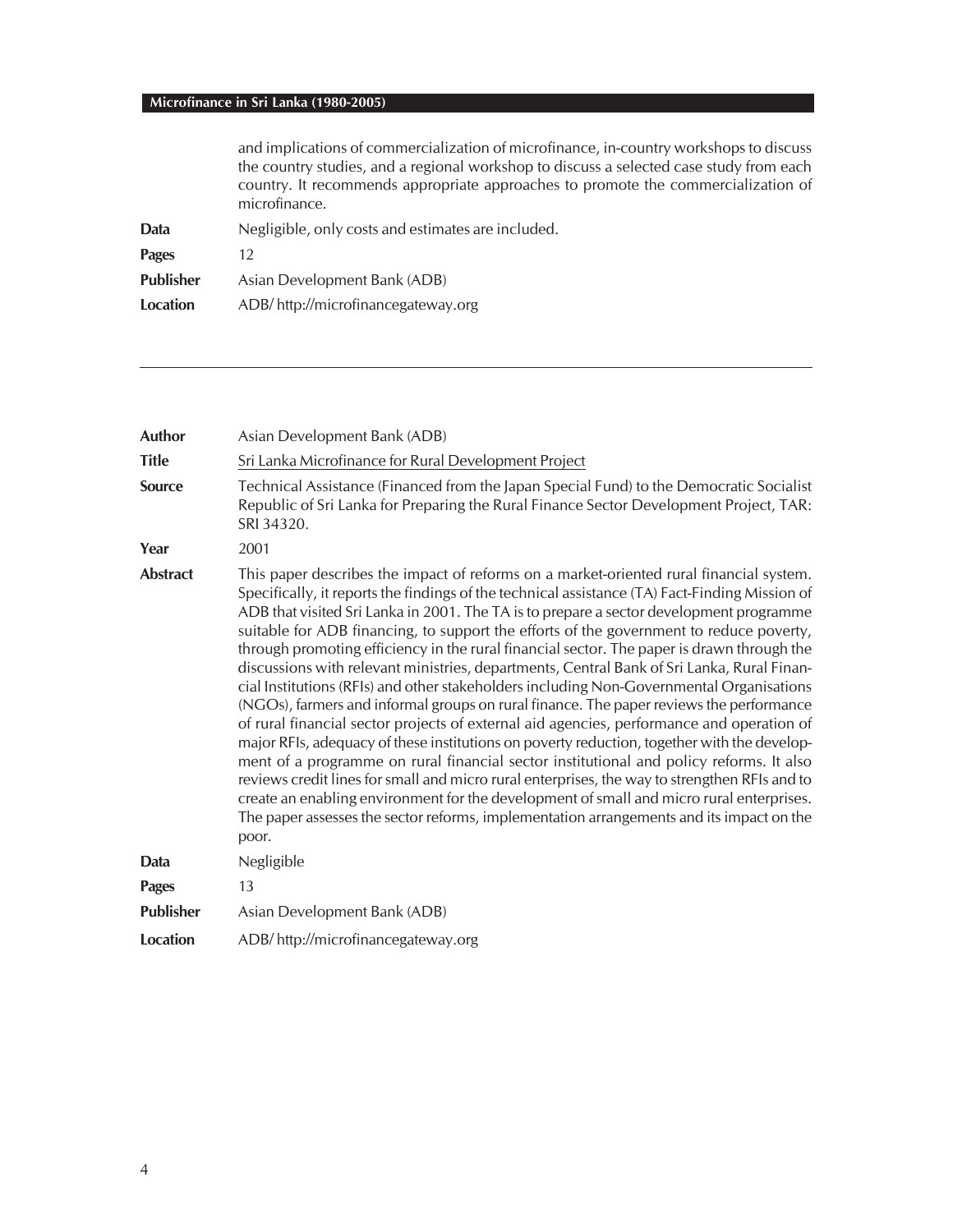| Author           | Attanayake, M. M.                                                                                                                                                                                                                                                                                                                                                                                                                                                                                                                                                                                                                                                                                                                                    |
|------------------|------------------------------------------------------------------------------------------------------------------------------------------------------------------------------------------------------------------------------------------------------------------------------------------------------------------------------------------------------------------------------------------------------------------------------------------------------------------------------------------------------------------------------------------------------------------------------------------------------------------------------------------------------------------------------------------------------------------------------------------------------|
| <b>Title</b>     | The Role of Financial Institutions in Poverty Alleviation                                                                                                                                                                                                                                                                                                                                                                                                                                                                                                                                                                                                                                                                                            |
| <b>Source</b>    | Paper presented at the seminar on Micro Impact of Macro Economics and Adjustment<br>Policies (MIMAP) Sri Lanka on 11th and 12th June 1997                                                                                                                                                                                                                                                                                                                                                                                                                                                                                                                                                                                                            |
| Year             | 1997                                                                                                                                                                                                                                                                                                                                                                                                                                                                                                                                                                                                                                                                                                                                                 |
| Abstract         | This Paper examines the different roles played by the financial institutions in poverty<br>alleviation programmes in the past, with a view to identify the strengths and weaknesses of<br>different approaches, by using the institutional data gathered from a vast array of financial<br>institutions. The paper discusses the various roles played according to the sector that these<br>institutions belong. In the first part of the paper it outlines the network of financial institu-<br>tions that intervened in the provision of microfinance services. In the second part it exam-<br>ines the formal sector financial institutions, in the third, the role of the co-operative sector,<br>and finally, the semi-formal financial sector. |
| Data             | This paper has data such as amount of loans, savings in institutional-wise and year-wise. It<br>also provides sector-wise data.                                                                                                                                                                                                                                                                                                                                                                                                                                                                                                                                                                                                                      |
| <b>Pages</b>     | 22                                                                                                                                                                                                                                                                                                                                                                                                                                                                                                                                                                                                                                                                                                                                                   |
| <b>Publisher</b> | Unpublished                                                                                                                                                                                                                                                                                                                                                                                                                                                                                                                                                                                                                                                                                                                                          |
| Location         | <b>IPS</b>                                                                                                                                                                                                                                                                                                                                                                                                                                                                                                                                                                                                                                                                                                                                           |

| <b>Author</b>    | Attanayake, M. M.                                                                                                                                                                                                                                                                                                                                                                                                                                                                                                                                                                                                                                                                                           |
|------------------|-------------------------------------------------------------------------------------------------------------------------------------------------------------------------------------------------------------------------------------------------------------------------------------------------------------------------------------------------------------------------------------------------------------------------------------------------------------------------------------------------------------------------------------------------------------------------------------------------------------------------------------------------------------------------------------------------------------|
| <b>Title</b>     | Financing Rural Economic Activities: Some Related Issues                                                                                                                                                                                                                                                                                                                                                                                                                                                                                                                                                                                                                                                    |
| <b>Source</b>    | Economic Review (January-March): Volume 28, No. 10-12                                                                                                                                                                                                                                                                                                                                                                                                                                                                                                                                                                                                                                                       |
| Year             | 2003                                                                                                                                                                                                                                                                                                                                                                                                                                                                                                                                                                                                                                                                                                        |
| <b>Abstract</b>  | This article aims at discussing some issues relating to the financing of rural sector eco-<br>nomic activities. It focuses mainly on increasing the outreach of formal sector financial<br>institutions, designing rural credit schemes to be implemented by formal sector financial<br>institutions and minimizing risk to financial institutions. With the above intention it tries<br>to find out whether the outreach has been sufficient, and if not, what can be done to<br>increase the outreach. The article also pays attention on, how sustainable is the rural<br>financial institutions and credit programmes, savings mobilizations, and how to create<br>market based financial institutions. |
| Data             | <b>None</b>                                                                                                                                                                                                                                                                                                                                                                                                                                                                                                                                                                                                                                                                                                 |
| <b>Pages</b>     | 28-31                                                                                                                                                                                                                                                                                                                                                                                                                                                                                                                                                                                                                                                                                                       |
| <b>Publisher</b> | People's Bank of Sri Lanka, Colombo                                                                                                                                                                                                                                                                                                                                                                                                                                                                                                                                                                                                                                                                         |
| Location         | IPS / PB /UP                                                                                                                                                                                                                                                                                                                                                                                                                                                                                                                                                                                                                                                                                                |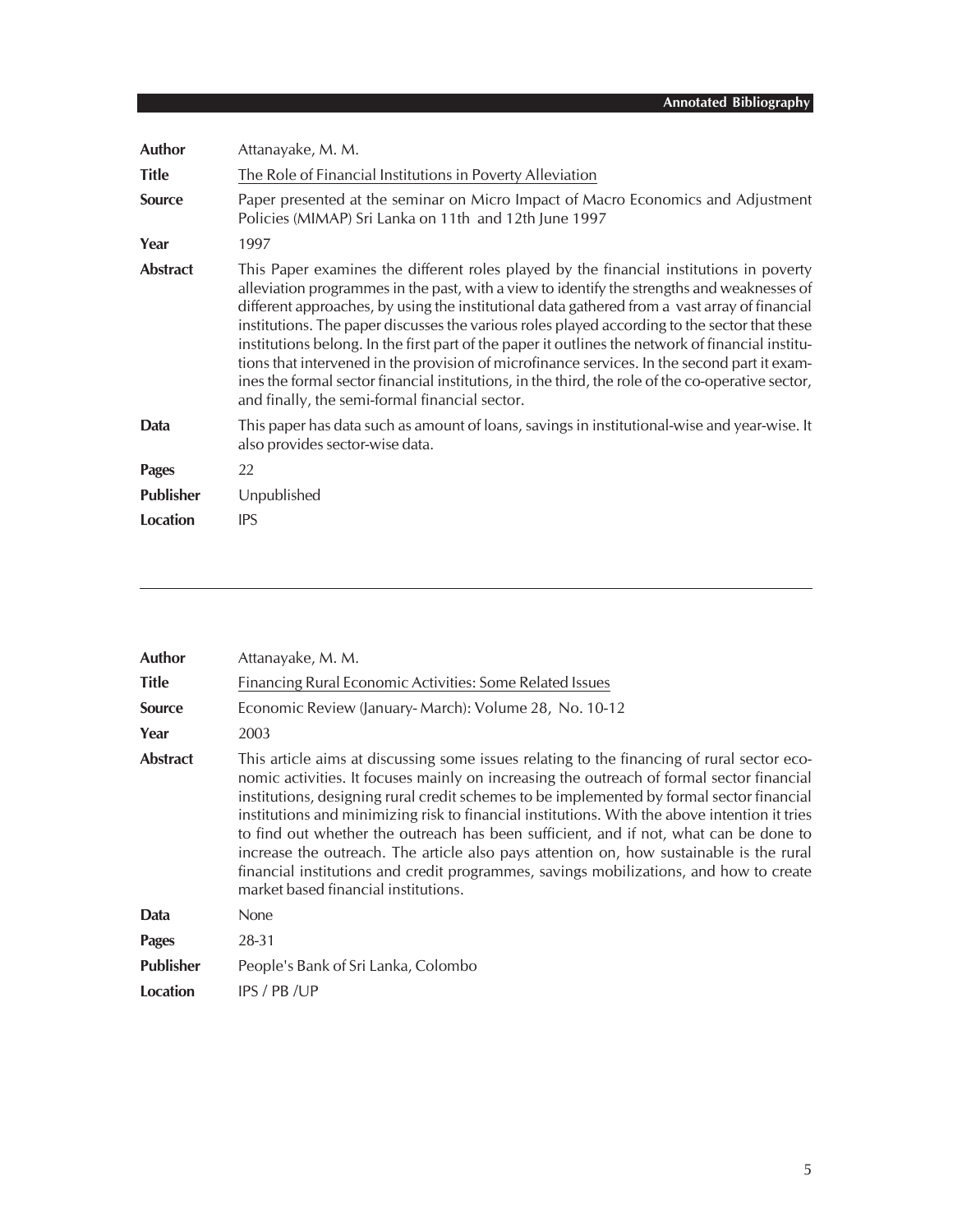| <b>Author</b>    | Berensmann, K., K. Bartels, H. Her, K. Her, K. Losse and J. Majewski                                                                                                                                                                                                                                                                                                                                                                                                                                                                                                                                                                                                                                                                                                                                                                                                                                                                                                                                                                                                                                                                                                                                                                                                                                                                                                                                                                                                                                                                                                                                                          |
|------------------|-------------------------------------------------------------------------------------------------------------------------------------------------------------------------------------------------------------------------------------------------------------------------------------------------------------------------------------------------------------------------------------------------------------------------------------------------------------------------------------------------------------------------------------------------------------------------------------------------------------------------------------------------------------------------------------------------------------------------------------------------------------------------------------------------------------------------------------------------------------------------------------------------------------------------------------------------------------------------------------------------------------------------------------------------------------------------------------------------------------------------------------------------------------------------------------------------------------------------------------------------------------------------------------------------------------------------------------------------------------------------------------------------------------------------------------------------------------------------------------------------------------------------------------------------------------------------------------------------------------------------------|
| <b>Title</b>     | Informal Financing of Small-scale Enterprises in Sri Lanka                                                                                                                                                                                                                                                                                                                                                                                                                                                                                                                                                                                                                                                                                                                                                                                                                                                                                                                                                                                                                                                                                                                                                                                                                                                                                                                                                                                                                                                                                                                                                                    |
| Year             | 2002                                                                                                                                                                                                                                                                                                                                                                                                                                                                                                                                                                                                                                                                                                                                                                                                                                                                                                                                                                                                                                                                                                                                                                                                                                                                                                                                                                                                                                                                                                                                                                                                                          |
| <b>Abstract</b>  | One major constraint faced by the small scale enterprises (SSE), is the lack of access to<br>credit. The objective of this study is to find solutions for improving the access to credit by<br>SSEs. One part of this study focuses on the financial system approach, and the other part<br>focuses on the informal financial sector. A semi-structured interview was carried out with<br>SSEs and informal credit suppliers. The research was carried out in two different regions,<br>where the People's Bank and GTZ Rural Banking Innovations Project (RBIP) is carried out.<br>The interview partners consisted of SSEs, moneylenders and ROSCAS (Rotating and Savings<br>Credit Associations). The report first focuses on the informal financial sector. Then it<br>explains the overview of approaches, of development finance, and then comes to address<br>the demand side. The study finds that SSEs show very diverse financial relations in both the<br>formal and informal sector; the wealthier and more formal the SSEs are, the more likely it<br>will have stable relationships with banks, and the more informal it is more the tendency to<br>approach informal sources of credit. It also finds out that only highly indebted SSEs have a<br>very limited supply of credit. The study concludes that there are two approaches to improve<br>the quality of credit access for SSEs: downscaling and modified upgrading. To close the gap<br>between the informal and formal financial sector, a combination of these two approaches<br>is needed. The report suggests some recommendations on this basis. |
| Data             | The report provides many important data on characteristics, differences, weaknesses and<br>strengths of the formal as well as informal sources of finance.                                                                                                                                                                                                                                                                                                                                                                                                                                                                                                                                                                                                                                                                                                                                                                                                                                                                                                                                                                                                                                                                                                                                                                                                                                                                                                                                                                                                                                                                    |
| <b>Pages</b>     | 83                                                                                                                                                                                                                                                                                                                                                                                                                                                                                                                                                                                                                                                                                                                                                                                                                                                                                                                                                                                                                                                                                                                                                                                                                                                                                                                                                                                                                                                                                                                                                                                                                            |
| <b>Publisher</b> | GDI - German Development Institute / Deutsches Institute                                                                                                                                                                                                                                                                                                                                                                                                                                                                                                                                                                                                                                                                                                                                                                                                                                                                                                                                                                                                                                                                                                                                                                                                                                                                                                                                                                                                                                                                                                                                                                      |
| Location         | http://microfinancegateway.org                                                                                                                                                                                                                                                                                                                                                                                                                                                                                                                                                                                                                                                                                                                                                                                                                                                                                                                                                                                                                                                                                                                                                                                                                                                                                                                                                                                                                                                                                                                                                                                                |

| <b>Author</b>    | CARE Sri Lanka                                                                                                                                                                                                                                                                                                                                                                                                                                                                                                                                                                                                                                                                                                                                                                                                                                                                                 |
|------------------|------------------------------------------------------------------------------------------------------------------------------------------------------------------------------------------------------------------------------------------------------------------------------------------------------------------------------------------------------------------------------------------------------------------------------------------------------------------------------------------------------------------------------------------------------------------------------------------------------------------------------------------------------------------------------------------------------------------------------------------------------------------------------------------------------------------------------------------------------------------------------------------------|
| <b>Title</b>     | Baseline Study for the Poverty Alleviation Micro Finance Project                                                                                                                                                                                                                                                                                                                                                                                                                                                                                                                                                                                                                                                                                                                                                                                                                               |
| Year             | 2000                                                                                                                                                                                                                                                                                                                                                                                                                                                                                                                                                                                                                                                                                                                                                                                                                                                                                           |
| <b>Abstract</b>  | This Baseline study mainly focuses on measuring the socio-economic conditions of the<br>programme participants of the Poverty Alleviation Microfinance Project (PAMFP) before it<br>was implemented. The report is produced by using a household survey focused on group<br>discussions, and the key informant interviews. The major objectives of the study are to<br>provide qualitative benchmarks for measuring project performance and to inform project<br>implementation strategies. This report gives various microfinance schemes (both formal<br>and informal) that are available in the selected districts. It assesses the performances of<br>these microfinance institutions. The report recommends the measures that should be taken<br>into consideration in the project implementation process so as to ensure that the benefit of<br>the project would reach the poor people. |
| Data             | A range of survey data tables are presented in 35 pages. A five paged secondary data review<br>appendix is presented at the end of the discussion.                                                                                                                                                                                                                                                                                                                                                                                                                                                                                                                                                                                                                                                                                                                                             |
| <b>Pages</b>     | 116                                                                                                                                                                                                                                                                                                                                                                                                                                                                                                                                                                                                                                                                                                                                                                                                                                                                                            |
| <b>Publisher</b> | CARE Sri Lanka                                                                                                                                                                                                                                                                                                                                                                                                                                                                                                                                                                                                                                                                                                                                                                                                                                                                                 |
| <b>Location</b>  | <b>IPS</b>                                                                                                                                                                                                                                                                                                                                                                                                                                                                                                                                                                                                                                                                                                                                                                                                                                                                                     |
|                  |                                                                                                                                                                                                                                                                                                                                                                                                                                                                                                                                                                                                                                                                                                                                                                                                                                                                                                |

6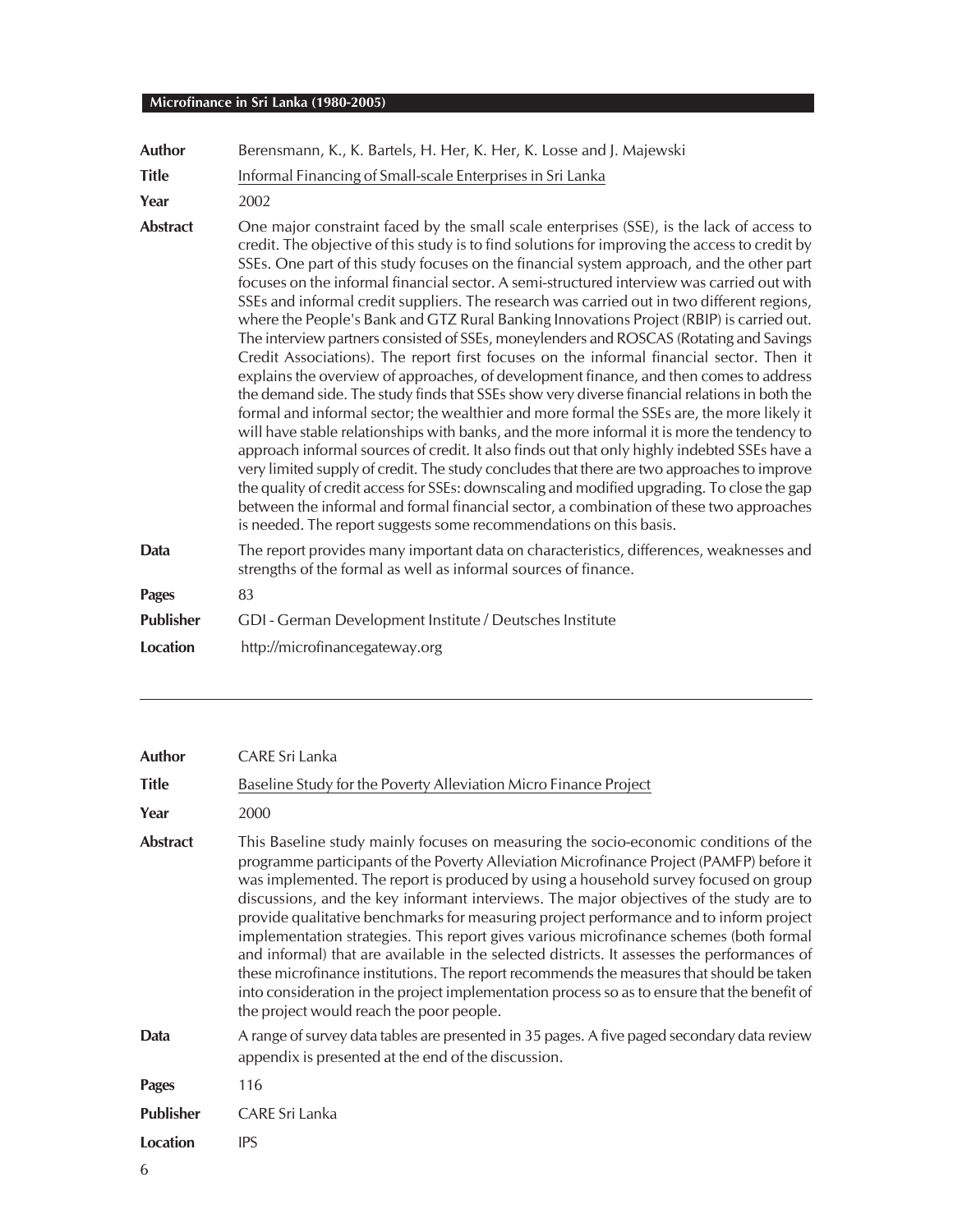| <b>Author</b>    | Central Bank of Ceylon                                                                                                                                                                                                                                                                                                                                                                                                                                                                                                                                                                                                                                                                                                                                                                                                                                                                                             |
|------------------|--------------------------------------------------------------------------------------------------------------------------------------------------------------------------------------------------------------------------------------------------------------------------------------------------------------------------------------------------------------------------------------------------------------------------------------------------------------------------------------------------------------------------------------------------------------------------------------------------------------------------------------------------------------------------------------------------------------------------------------------------------------------------------------------------------------------------------------------------------------------------------------------------------------------|
| <b>Title</b>     | Report of the Survey of Rural Credit and Indebtedness 1976                                                                                                                                                                                                                                                                                                                                                                                                                                                                                                                                                                                                                                                                                                                                                                                                                                                         |
| Year             | 1981                                                                                                                                                                                                                                                                                                                                                                                                                                                                                                                                                                                                                                                                                                                                                                                                                                                                                                               |
| <b>Abstract</b>  | The report is based on a survey which was carried out to assess the developments in rural<br>credit conditions since the previous survey 1969. The objective of the survey is to assess the<br>rural debt position and to analyze the characteristics of the borrowings. Unlike the previous<br>survey, this was confined to paddy farmers because it can yield an insight into the nature,<br>purpose and sources of borrowings of the paddy sector rather than the rural sector. There-<br>fore, the report provides a comprehensive insight of indebtedness of paddy farmers whilst<br>presenting a good picture of the rural sector. It provides a profile of debt position, size of<br>loans, types of security offered, and the characteristics of loan repayment. The report high-<br>lights the need for understanding the factors related to high rates of default in institutional<br>credit programmes. |
| Data             | Data related to the survey are analyzed and presented. The main areas are the demographic<br>and socio-economic characteristics of households and agricultural operators, rural debt<br>position, sources of credit, purpose of borrowing, interest rate structure and the loan repay-<br>ment.                                                                                                                                                                                                                                                                                                                                                                                                                                                                                                                                                                                                                    |
| <b>Pages</b>     | 96                                                                                                                                                                                                                                                                                                                                                                                                                                                                                                                                                                                                                                                                                                                                                                                                                                                                                                                 |
| <b>Publisher</b> | Department of Economic Research, Central Bank of Ceylon                                                                                                                                                                                                                                                                                                                                                                                                                                                                                                                                                                                                                                                                                                                                                                                                                                                            |
| Location         | Marga                                                                                                                                                                                                                                                                                                                                                                                                                                                                                                                                                                                                                                                                                                                                                                                                                                                                                                              |

| <b>Author</b>    | Central Bank of Sri Lanka                                                                                                                                                                                                                                          |
|------------------|--------------------------------------------------------------------------------------------------------------------------------------------------------------------------------------------------------------------------------------------------------------------|
| <b>Title</b>     | <b>Statistical Review of Selected Rural Credit Schemes</b>                                                                                                                                                                                                         |
| <b>Source</b>    | Volume No.4 - No.1                                                                                                                                                                                                                                                 |
| Year             | 1989                                                                                                                                                                                                                                                               |
| Abstract         | This statistical review is a comprehensive examination into the rural credit schemes of the<br>country. It comments on some of the schemes, particularly looking at their coverage,<br>sponsors, participatory banks, interest rates and the period of repayments. |
| Data             | Data are provided on fertilizer credit, integrated rural development projects and other self<br>employment credit schemes. It also provides statistics of estate sector women and statistics<br>of tube well constructions.                                        |
| <b>Pages</b>     | 68                                                                                                                                                                                                                                                                 |
| <b>Publisher</b> | Central Bank of Sri Lanka                                                                                                                                                                                                                                          |
| Location         | Marga                                                                                                                                                                                                                                                              |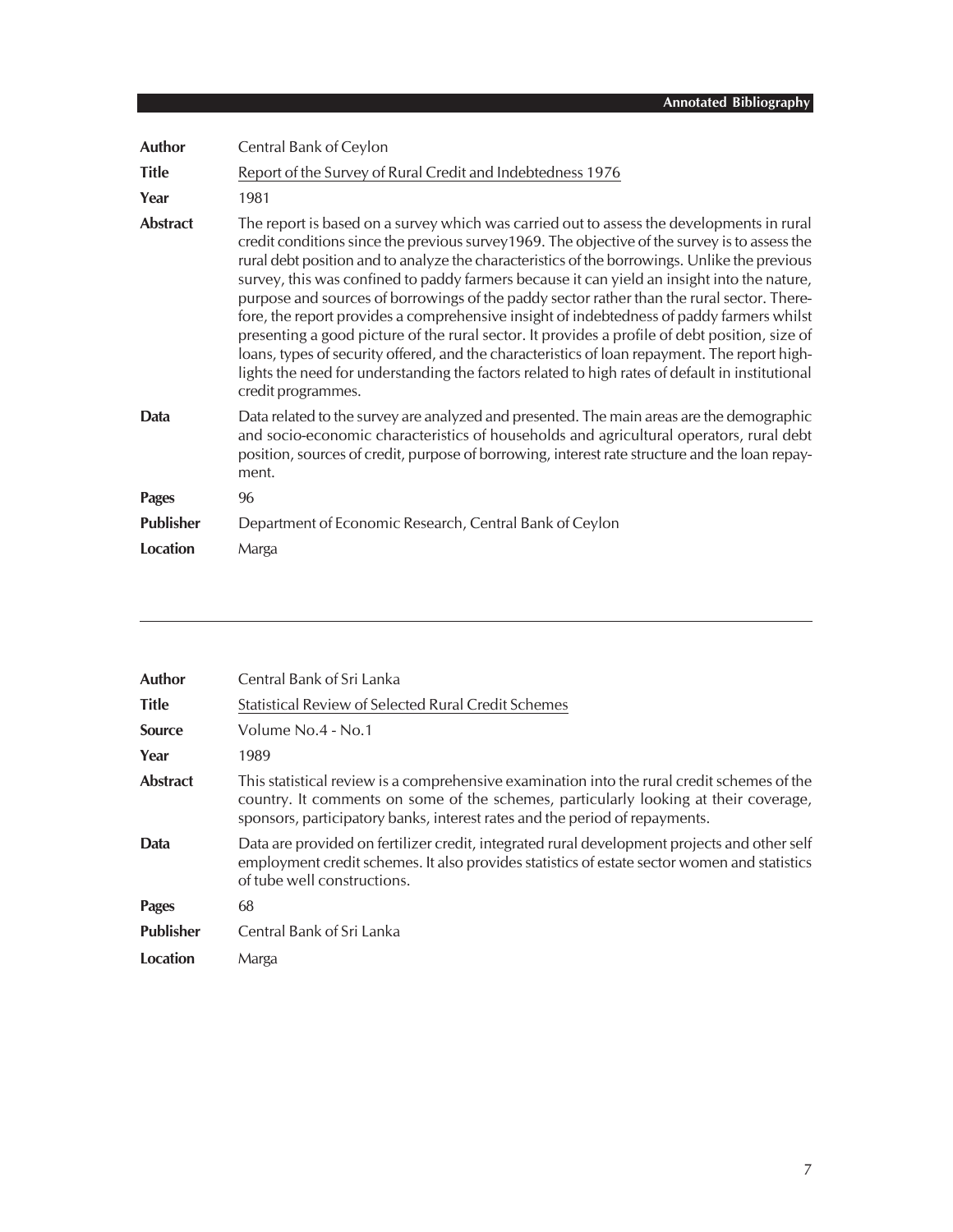| Author           | Centre for Women Research (CENWOR)                                                                                                                                                                                                                                                                                                                                                                                                                                                                                                                                                                                                                                                                                                                                                                                                                                                                                                                                                                                                                                                                                                                                                                                                                                                                                                                                              |
|------------------|---------------------------------------------------------------------------------------------------------------------------------------------------------------------------------------------------------------------------------------------------------------------------------------------------------------------------------------------------------------------------------------------------------------------------------------------------------------------------------------------------------------------------------------------------------------------------------------------------------------------------------------------------------------------------------------------------------------------------------------------------------------------------------------------------------------------------------------------------------------------------------------------------------------------------------------------------------------------------------------------------------------------------------------------------------------------------------------------------------------------------------------------------------------------------------------------------------------------------------------------------------------------------------------------------------------------------------------------------------------------------------|
| <b>Title</b>     | Women and Credit: Report of a Workshop                                                                                                                                                                                                                                                                                                                                                                                                                                                                                                                                                                                                                                                                                                                                                                                                                                                                                                                                                                                                                                                                                                                                                                                                                                                                                                                                          |
| <b>Source</b>    | <b>CENWOR Document Series No. 18</b>                                                                                                                                                                                                                                                                                                                                                                                                                                                                                                                                                                                                                                                                                                                                                                                                                                                                                                                                                                                                                                                                                                                                                                                                                                                                                                                                            |
| <b>Abstract</b>  | The report is based on a workshop on 'Women and Credit' held in 1990 to assess whether<br>gender and poverty reduce the effective access to credit for women, often driving them to<br>informal money lenders who charge very high rates of interest. The objectives of the work-<br>shop had been to identify the constraints faced by poor women in obtaining credit for<br>small enterprise development, to discuss existing credit facilities for micro-enterprises and<br>make such information available to women NGOs and to explore mechanisms to facilitate<br>the access of poor women to credit. Finally it has arrived on the conclusion that women<br>still lag behind men in their eligibility to credit. It also points out that still the local bank<br>managers lack the need of adopting empathetic attitudes, and that current bank interest<br>rates excluded the poorest from the credit sources. Further, it comes to the conclusion that<br>the current mass media advertising in relation to credit availability is misleading and in<br>relation to the poor it is necessary to combine the provision of credit with an appropriate<br>extension package. They also point out that in strengthening the access and promoting<br>effective utilization of credit it is important to raise awareness of the poor and promote<br>organisation among them. |
| Data             | Negligible                                                                                                                                                                                                                                                                                                                                                                                                                                                                                                                                                                                                                                                                                                                                                                                                                                                                                                                                                                                                                                                                                                                                                                                                                                                                                                                                                                      |
| <b>Pages</b>     | 47                                                                                                                                                                                                                                                                                                                                                                                                                                                                                                                                                                                                                                                                                                                                                                                                                                                                                                                                                                                                                                                                                                                                                                                                                                                                                                                                                                              |
| <b>Publisher</b> | Centre for Women Research (CENWOR), Sri Lanka                                                                                                                                                                                                                                                                                                                                                                                                                                                                                                                                                                                                                                                                                                                                                                                                                                                                                                                                                                                                                                                                                                                                                                                                                                                                                                                                   |
| Location         | CENWOR/Marga                                                                                                                                                                                                                                                                                                                                                                                                                                                                                                                                                                                                                                                                                                                                                                                                                                                                                                                                                                                                                                                                                                                                                                                                                                                                                                                                                                    |

| <b>Author</b>    | Charitonenko, S., A. Campion and N. Fernando                                                                                                                                                                                                                                                                                                                                                                                                                                                                                                                                                                                                                                                                                                                                                                                                                                                                                                                                                                                                                                                                                 |
|------------------|------------------------------------------------------------------------------------------------------------------------------------------------------------------------------------------------------------------------------------------------------------------------------------------------------------------------------------------------------------------------------------------------------------------------------------------------------------------------------------------------------------------------------------------------------------------------------------------------------------------------------------------------------------------------------------------------------------------------------------------------------------------------------------------------------------------------------------------------------------------------------------------------------------------------------------------------------------------------------------------------------------------------------------------------------------------------------------------------------------------------------|
| <b>Title</b>     | Commercialization of Microfinance: Perspectives From South and South East Asia                                                                                                                                                                                                                                                                                                                                                                                                                                                                                                                                                                                                                                                                                                                                                                                                                                                                                                                                                                                                                                               |
| Year             | 2004                                                                                                                                                                                                                                                                                                                                                                                                                                                                                                                                                                                                                                                                                                                                                                                                                                                                                                                                                                                                                                                                                                                         |
| <b>Abstract</b>  | This paper draws different perspectives on commercialization of microfinance and identi-<br>fies issues, challenges related to commercialization of microfinance in the Asia-Pacific<br>region, through the experiences of country studies of Bangladesh, Indonesia, Philippines<br>and Sri Lanka. It argues that commercialization will help to improve the outreach of<br>microfinance institutions and explains the critical issues on degree and correlation be-<br>tween commercialization and outreach, consonance between commercialization and the<br>social mission of microfinance, effect of commercialization on competition and consoli-<br>dation of the sector, and effect of commercialization on overcoming capital constraints.<br>Further, it recommends a range of approaches that can be adopted to promote commercial-<br>ization, which include government support and donor support on commercialization, and<br>attracting commercial banks for microfinance. It indicates that these measures will result<br>in expansion of access to microfinance for the poor as well as higher-income clients. |
| Data             | It provides data on macroeconomic status of selected countries mentioned in the study, the<br>attributes of microfinance commercialization in those countries, micro-credit supply, mi-<br>cro-credit outreach, indicators of financial depth and other important data that help in<br>understanding the study.                                                                                                                                                                                                                                                                                                                                                                                                                                                                                                                                                                                                                                                                                                                                                                                                              |
| <b>Pages</b>     | 93                                                                                                                                                                                                                                                                                                                                                                                                                                                                                                                                                                                                                                                                                                                                                                                                                                                                                                                                                                                                                                                                                                                           |
| <b>Publisher</b> | Asian Development Bank (ADB)                                                                                                                                                                                                                                                                                                                                                                                                                                                                                                                                                                                                                                                                                                                                                                                                                                                                                                                                                                                                                                                                                                 |
| <b>Location</b>  | http://microfinancegateway.org                                                                                                                                                                                                                                                                                                                                                                                                                                                                                                                                                                                                                                                                                                                                                                                                                                                                                                                                                                                                                                                                                               |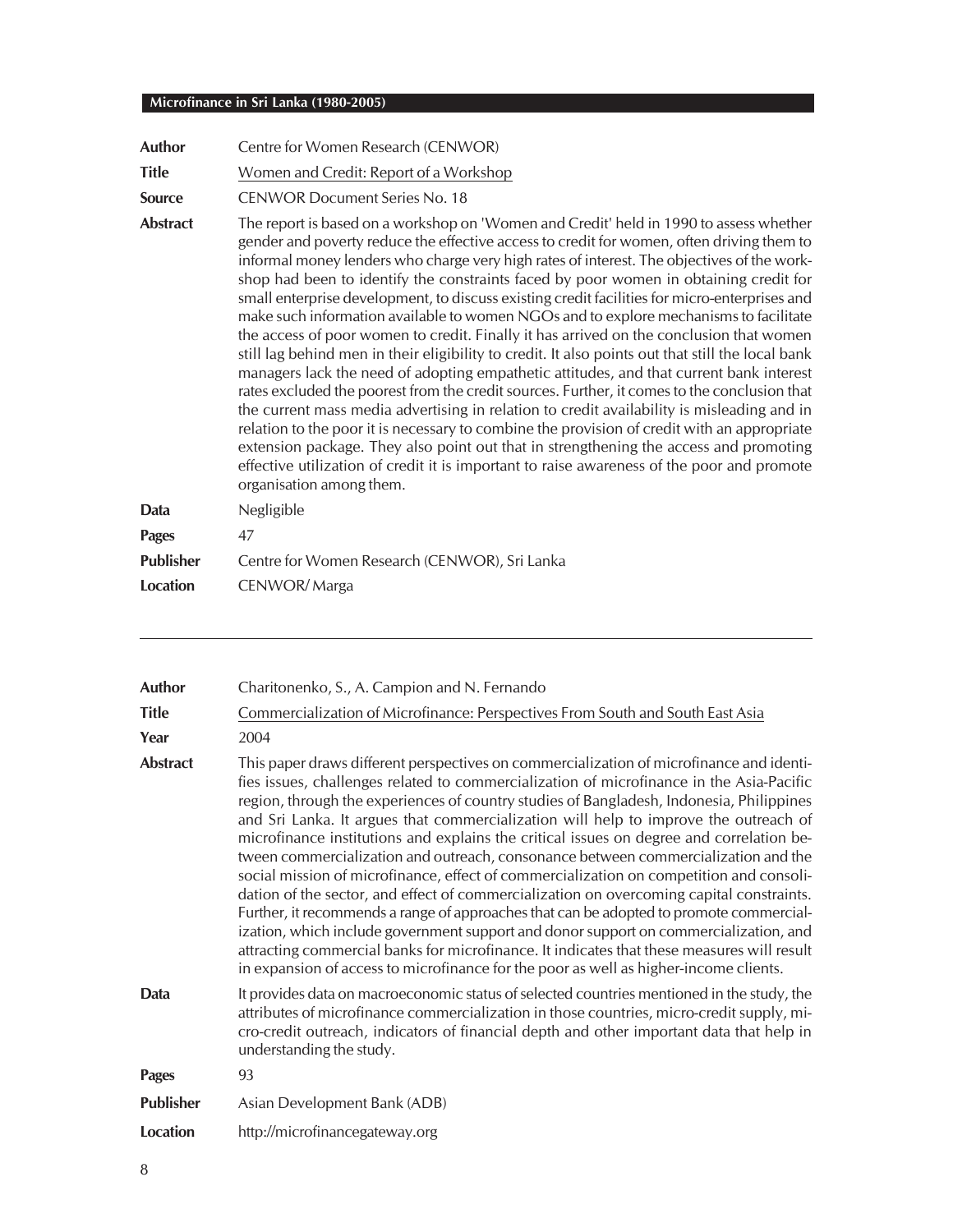| Author           | Charitonenko, S. and D. De Silva,                                                                                                                                                                                                                                                                                                                                                                                               |
|------------------|---------------------------------------------------------------------------------------------------------------------------------------------------------------------------------------------------------------------------------------------------------------------------------------------------------------------------------------------------------------------------------------------------------------------------------|
| <b>Title</b>     | Commercialization of Microfinance in Sri Lanka                                                                                                                                                                                                                                                                                                                                                                                  |
| Year             | 2002                                                                                                                                                                                                                                                                                                                                                                                                                            |
| <b>Abstract</b>  | This report analyses the progress of the microfinance industry in Sri Lanka. It gives a brief<br>introduction of the microfinance industry and extensively discusses the current status of<br>commercialization of microfinance industry. It also describes the remaining challenges<br>and major implications and recommends major roles of various microfinance stakeholders<br>in a positive approach for commercialization. |
| Data             | Tables on microfinance supply as of end 2000 and microfinance performance of a few<br>commercial and development banks are incorporated.                                                                                                                                                                                                                                                                                        |
| <b>Pages</b>     | 62                                                                                                                                                                                                                                                                                                                                                                                                                              |
| <b>Publisher</b> | Asian Development Bank (ADB)                                                                                                                                                                                                                                                                                                                                                                                                    |
| Location         | ADB/IPS/HARTI/http://microfinancegateway.org                                                                                                                                                                                                                                                                                                                                                                                    |

| <b>Author</b>    | Colombage, S.S.                                                                                                                                                                                                                                                                                                                                                                                                                                                                                                                                                                                                                                                                                                                                                                                                                                                                                                                                                                                                                                                                                                                                                                                                                                                                                                                                                        |
|------------------|------------------------------------------------------------------------------------------------------------------------------------------------------------------------------------------------------------------------------------------------------------------------------------------------------------------------------------------------------------------------------------------------------------------------------------------------------------------------------------------------------------------------------------------------------------------------------------------------------------------------------------------------------------------------------------------------------------------------------------------------------------------------------------------------------------------------------------------------------------------------------------------------------------------------------------------------------------------------------------------------------------------------------------------------------------------------------------------------------------------------------------------------------------------------------------------------------------------------------------------------------------------------------------------------------------------------------------------------------------------------|
| <b>Title</b>     | Micro Finance as an Instrument for Small Enterprise Development: Opportunities and<br>Constraints, 23rd Anniversary Lecture of the Centre for Banking Studies                                                                                                                                                                                                                                                                                                                                                                                                                                                                                                                                                                                                                                                                                                                                                                                                                                                                                                                                                                                                                                                                                                                                                                                                          |
| <b>Source</b>    | Occasional Papers: No. 52-2004                                                                                                                                                                                                                                                                                                                                                                                                                                                                                                                                                                                                                                                                                                                                                                                                                                                                                                                                                                                                                                                                                                                                                                                                                                                                                                                                         |
| Year             | 2004                                                                                                                                                                                                                                                                                                                                                                                                                                                                                                                                                                                                                                                                                                                                                                                                                                                                                                                                                                                                                                                                                                                                                                                                                                                                                                                                                                   |
| <b>Abstract</b>  | The paper includes key findings of an Impact Assessment Survey of Microfinance (MF),<br>conducted in Hambantota and Moneragala districts, which is a part of an ongoing survey.<br>It is expected to cover 400 clients from the two districts from a total of 50 banking societ-<br>ies. Another 112 individuals are selected as the control group out of incoming clients. The<br>paper challenges the hypothesis that MF has positive socio-economic effects, through what<br>they have drawn from the survey. Hence, the objective of the survey is to assess the socio-<br>economic impact of MF on the client's living conditions and their enterprises. Applying<br>various statistical techniques and various hypotheses, it tests micro credit and different<br>socio-economic variables. The study adopts a broader approach, taking into account a<br>multitude of factors affecting the performance of MF clients and small enterprises. The<br>conceptual framework places the family/household at the centre of its analysis. The survey<br>focuses on the issues relating to demographic and socio-economic features of households,<br>impact of MF on enterprises, households and the community, client satisfaction and feed-<br>back, positive effects of MF, constraints faced by micro-enterprises and competitiveness<br>and business environment. |
| Data             | Data drawn out of the survey, on the two districts, are presented. The demographic struc-<br>ture of the area, the business practices, criteria adopted in opening new businesses, changes<br>in resource bases, utilization of loans and profits are included which are very helpful in<br>understanding the business profile and their operations in the area. In terms of households:<br>their income changes, reasons for income increases, household asset ownerships and im-<br>provements are added. All these are segregated among the clients and non-clients in the<br>sample which makes it easier to understand the situation and grasp facts. The paper also<br>includes the feedbacks of clients on their preferences in different features of MF programmes.<br>It also provides graphs of product diversification in MF, micro-enterprises by number of<br>employees and the sizes of loans.                                                                                                                                                                                                                                                                                                                                                                                                                                                           |
| <b>Pages</b>     | 40                                                                                                                                                                                                                                                                                                                                                                                                                                                                                                                                                                                                                                                                                                                                                                                                                                                                                                                                                                                                                                                                                                                                                                                                                                                                                                                                                                     |
| <b>Publisher</b> | Central Bank of Sri Lanka                                                                                                                                                                                                                                                                                                                                                                                                                                                                                                                                                                                                                                                                                                                                                                                                                                                                                                                                                                                                                                                                                                                                                                                                                                                                                                                                              |
| <b>Location</b>  | <b>IPS</b>                                                                                                                                                                                                                                                                                                                                                                                                                                                                                                                                                                                                                                                                                                                                                                                                                                                                                                                                                                                                                                                                                                                                                                                                                                                                                                                                                             |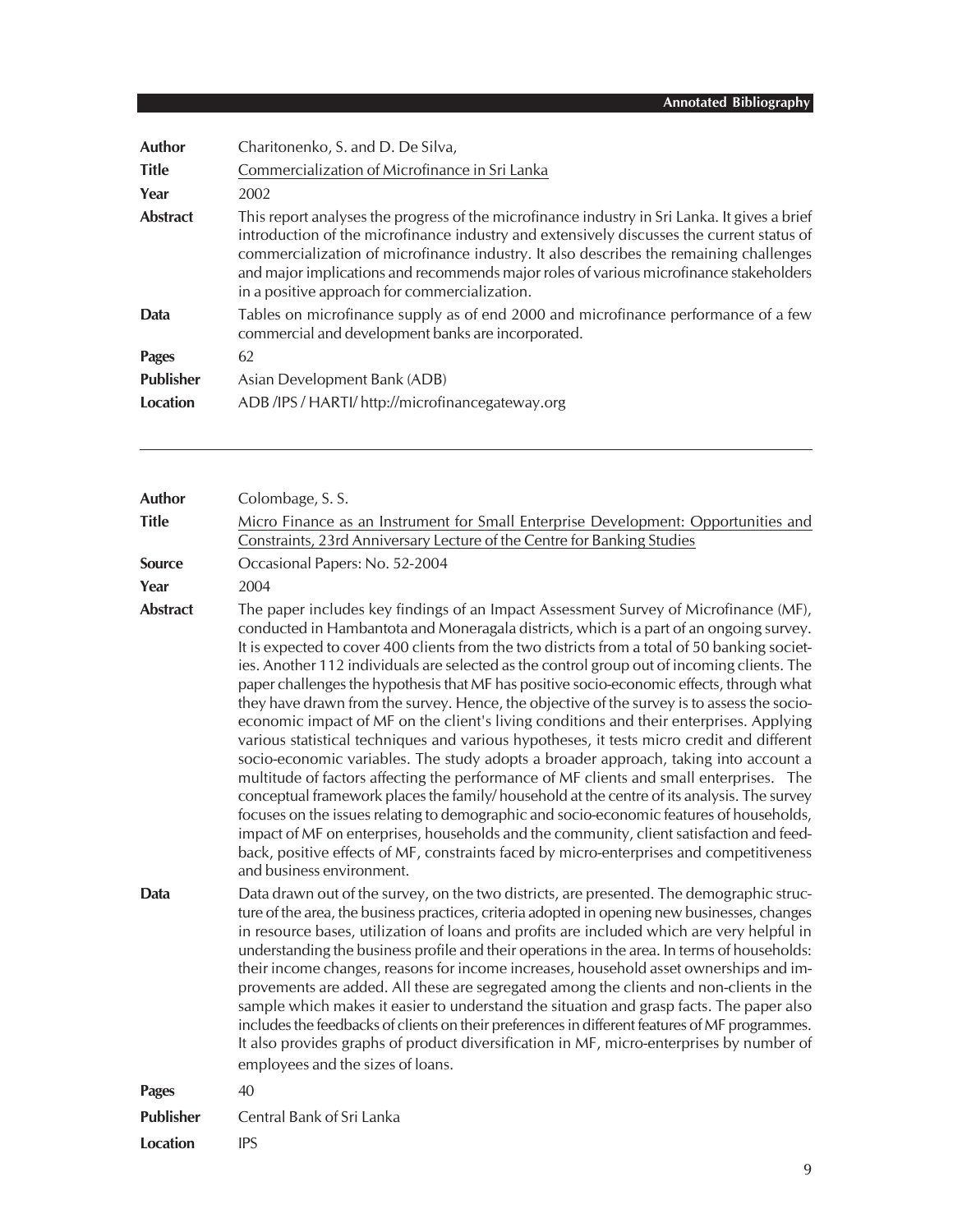| <b>Author</b>    | Conroy, J., R. Cornford, R. Goodwin-Groen, G. Llanto, P. McGuire and S. Sinha                                                                                                                                                                                                                                                                                                                                                                                                                                                                                                                                                                                                                                                                                                                                                                                                                                              |
|------------------|----------------------------------------------------------------------------------------------------------------------------------------------------------------------------------------------------------------------------------------------------------------------------------------------------------------------------------------------------------------------------------------------------------------------------------------------------------------------------------------------------------------------------------------------------------------------------------------------------------------------------------------------------------------------------------------------------------------------------------------------------------------------------------------------------------------------------------------------------------------------------------------------------------------------------|
| <b>Title</b>     | The Role of Central Banks in Microfinance in Asia and the Pacific: Country Studies                                                                                                                                                                                                                                                                                                                                                                                                                                                                                                                                                                                                                                                                                                                                                                                                                                         |
| <b>Source</b>    | The Role of Central Banks in Microfinance in Asia and the Pacific: Vol. 2, Country Studies.                                                                                                                                                                                                                                                                                                                                                                                                                                                                                                                                                                                                                                                                                                                                                                                                                                |
| Year             | 2000                                                                                                                                                                                                                                                                                                                                                                                                                                                                                                                                                                                                                                                                                                                                                                                                                                                                                                                       |
| Abstract         | The report looks at the role of central banks in microfinance. The countries studied are<br>Bangladesh, People's Republic of China, India, Indonesia, Kyrgyz Republic, Nepal, Paki-<br>stan, Papua New Guinea, Philippines, Sri Lanka, Vanuatu, and Viet Nam. The studies<br>examine the influences of central banks on speed of growth of the microfinance industry,<br>quality and direction of growth and how they can help in achieving sustainable growth.<br>The report also states that the operations of central banks in microfinance have varied<br>largely over the years. It suggests that future operations of the central banks will depend on,<br>the current stage of microfinance development, structure of the industry and institutional<br>capacity of the central banks. It concludes that central banks should pay more attention to<br>the supervision and regulation of the microfinance industry. |
| Data             | There are data on some of the rural sector microfinance institutions, their savings and credit<br>amounts.                                                                                                                                                                                                                                                                                                                                                                                                                                                                                                                                                                                                                                                                                                                                                                                                                 |
| <b>Pages</b>     | 265                                                                                                                                                                                                                                                                                                                                                                                                                                                                                                                                                                                                                                                                                                                                                                                                                                                                                                                        |
| <b>Publisher</b> | Asian Development Bank (ADB)                                                                                                                                                                                                                                                                                                                                                                                                                                                                                                                                                                                                                                                                                                                                                                                                                                                                                               |
| Location         | ADB/http://microfinancegateway.org                                                                                                                                                                                                                                                                                                                                                                                                                                                                                                                                                                                                                                                                                                                                                                                                                                                                                         |
|                  |                                                                                                                                                                                                                                                                                                                                                                                                                                                                                                                                                                                                                                                                                                                                                                                                                                                                                                                            |

| Author           | De Livera, R. D.                                                                                                                                                                                                                                                                                                                                                                                                                                                                                                                                                                                                                                                                                                           |
|------------------|----------------------------------------------------------------------------------------------------------------------------------------------------------------------------------------------------------------------------------------------------------------------------------------------------------------------------------------------------------------------------------------------------------------------------------------------------------------------------------------------------------------------------------------------------------------------------------------------------------------------------------------------------------------------------------------------------------------------------|
| Title            | Co-operative Banking in Sri Lanka: The Historical Background                                                                                                                                                                                                                                                                                                                                                                                                                                                                                                                                                                                                                                                               |
| Year             | 2000                                                                                                                                                                                                                                                                                                                                                                                                                                                                                                                                                                                                                                                                                                                       |
| Abstract         | The major objective of the book is to identify the key steps of development in the co-<br>operative banking history in Sri Lanka. It identifies the political, economical, social and<br>ideological factors that have affected the development process. The book has devoted more<br>than two thirds of its contents to explain the historical events occurred, development and<br>establishment of the co-operative movement up to the establishment of the People's Bank.<br>It further explains the establishment of Co-operative Rural Banks (CRBs) and the New<br>Agricultural Credit Scheme. In the concluding chapter, it identifies various factors that<br>contributed to the success or failure of each system. |
| Data             | The book provides many important data relating to various programmes of the co-operative<br>movement and other credit societies. They include data on memberships, loan amounts<br>and profits of each programme over the years.                                                                                                                                                                                                                                                                                                                                                                                                                                                                                           |
| <b>Pages</b>     | 387                                                                                                                                                                                                                                                                                                                                                                                                                                                                                                                                                                                                                                                                                                                        |
| <b>Publisher</b> | The Author                                                                                                                                                                                                                                                                                                                                                                                                                                                                                                                                                                                                                                                                                                                 |
| Location         | <b>IPS</b>                                                                                                                                                                                                                                                                                                                                                                                                                                                                                                                                                                                                                                                                                                                 |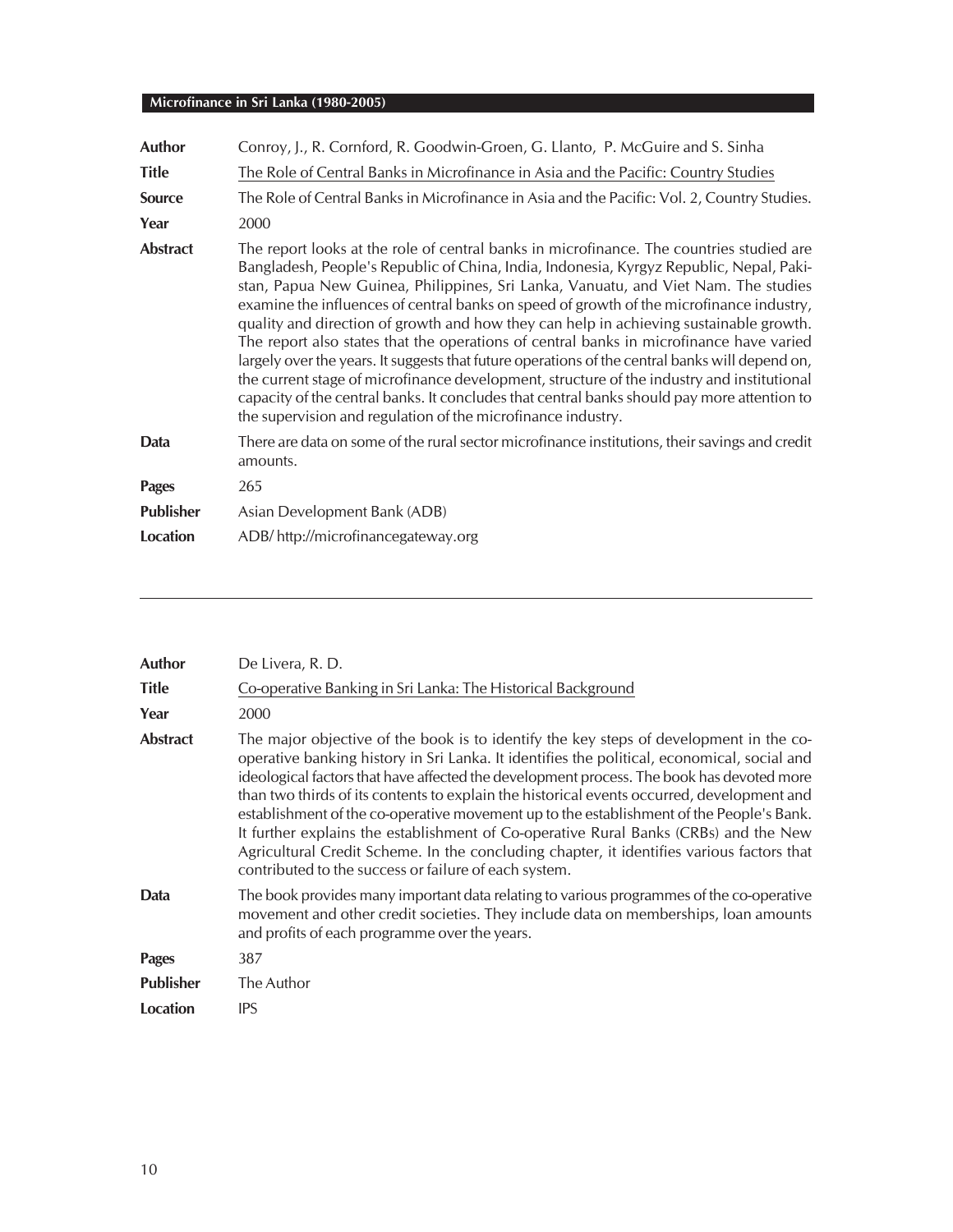| Author           | De Livera, R. D.                                                                                                                                                                                                                                                                                                                                                                                                                                                                                                                                                                                                                     |
|------------------|--------------------------------------------------------------------------------------------------------------------------------------------------------------------------------------------------------------------------------------------------------------------------------------------------------------------------------------------------------------------------------------------------------------------------------------------------------------------------------------------------------------------------------------------------------------------------------------------------------------------------------------|
| <b>Title</b>     | Co-operative Rural Banks: Left in a State of Isolation                                                                                                                                                                                                                                                                                                                                                                                                                                                                                                                                                                               |
| <b>Source</b>    | Economic Review (May/August): Volume 28, No. 02-05                                                                                                                                                                                                                                                                                                                                                                                                                                                                                                                                                                                   |
| Year             | 2002                                                                                                                                                                                                                                                                                                                                                                                                                                                                                                                                                                                                                                 |
| <b>Abstract</b>  | After the establishment of the People's Bank, the Cooperative Rural Bank (CRB) Project<br>was installed in 1964. This paper reviews the success and influences of CRBs against its<br>negative factors. In this regard, the role of the Central Bank, restructuring of CRBs and<br>structural changes required are discussed. It concludes that government intervention is<br>inevitable, but it has to intervene as an honest broker, to develop CRBs as autonomous<br>institutions. It also suggests that government should have an appropriate regulatory author-<br>ity to govern the CRBs and other micro-banking institutions. |
| Data             | Negligible                                                                                                                                                                                                                                                                                                                                                                                                                                                                                                                                                                                                                           |
| Pages            | 58-63                                                                                                                                                                                                                                                                                                                                                                                                                                                                                                                                                                                                                                |
| <b>Publisher</b> | People's Bank of Sri Lanka, Colombo                                                                                                                                                                                                                                                                                                                                                                                                                                                                                                                                                                                                  |
| <b>Location</b>  | IPS/MARGA/PB/UP                                                                                                                                                                                                                                                                                                                                                                                                                                                                                                                                                                                                                      |

| Author           | De Silva, A. S.                                                                                                                                                                                                                                                                                                                                                                                                                                                                                                                                                                                                     |
|------------------|---------------------------------------------------------------------------------------------------------------------------------------------------------------------------------------------------------------------------------------------------------------------------------------------------------------------------------------------------------------------------------------------------------------------------------------------------------------------------------------------------------------------------------------------------------------------------------------------------------------------|
| <b>Title</b>     | Linkages of Micro-credit for Micro-enterprise Development Experiments and Experience                                                                                                                                                                                                                                                                                                                                                                                                                                                                                                                                |
| <b>Source</b>    | Micro-enterprise Development; Potentials and Possibilities: MED Summit; Intercultural<br>Perspectives                                                                                                                                                                                                                                                                                                                                                                                                                                                                                                               |
| Year             | 1998                                                                                                                                                                                                                                                                                                                                                                                                                                                                                                                                                                                                                |
| <b>Abstract</b>  | According to the book, micro-credit programmes take different shapes in different regions.<br>The book explains what are micro-enterprise, micro-credit, role and functions of credit in<br>the development of small enterprises. As the book mentions, the Central Bank of Sri Lanka<br>has introduced a large number of rural credit schemes with refinance provided from its<br>medium and long term credit fund. The objectives, difficulties, and weaknesses of these<br>schemes are described. Further, the book provides a small description about Sarvodaya,<br>Janashakthi Banking Societies and Samurdhi. |
| Data             | No data                                                                                                                                                                                                                                                                                                                                                                                                                                                                                                                                                                                                             |
| <b>Pages</b>     | 96-110                                                                                                                                                                                                                                                                                                                                                                                                                                                                                                                                                                                                              |
| <b>Publisher</b> | Asian Society for Entrepreneurship Education and Development, New Delhi                                                                                                                                                                                                                                                                                                                                                                                                                                                                                                                                             |
| Location         | <b>BOC/IPS</b>                                                                                                                                                                                                                                                                                                                                                                                                                                                                                                                                                                                                      |
|                  |                                                                                                                                                                                                                                                                                                                                                                                                                                                                                                                                                                                                                     |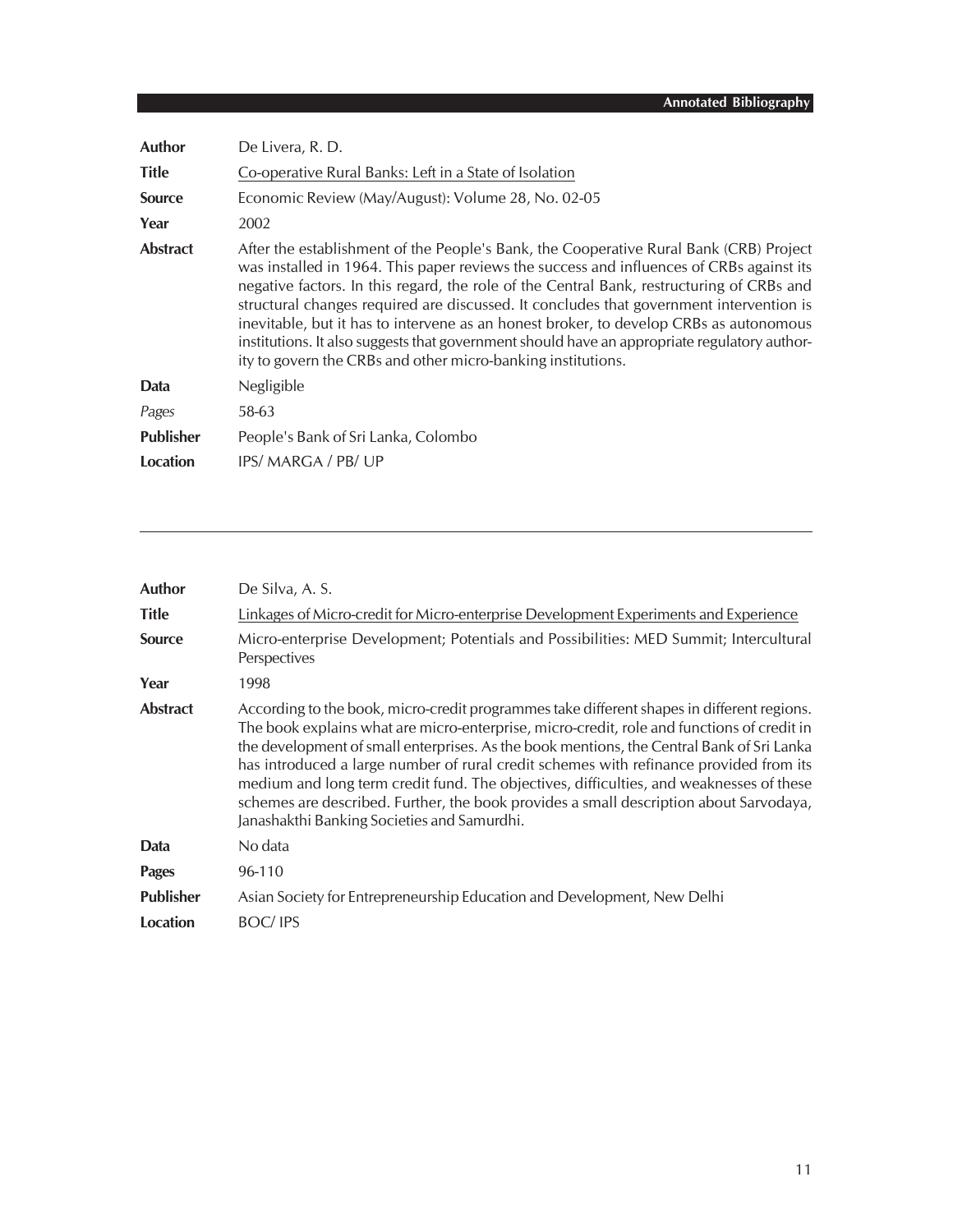| Author          | De Silva, G. M. P. D.                                                                                                                                                                                                                                                                                                                                                                                                                                                                                                                                                                                                                                                                                                                                                                                                                                                                                                                                                                                                                                                                                                                                                                                                                                                                                                                                                                                                                                                 |
|-----------------|-----------------------------------------------------------------------------------------------------------------------------------------------------------------------------------------------------------------------------------------------------------------------------------------------------------------------------------------------------------------------------------------------------------------------------------------------------------------------------------------------------------------------------------------------------------------------------------------------------------------------------------------------------------------------------------------------------------------------------------------------------------------------------------------------------------------------------------------------------------------------------------------------------------------------------------------------------------------------------------------------------------------------------------------------------------------------------------------------------------------------------------------------------------------------------------------------------------------------------------------------------------------------------------------------------------------------------------------------------------------------------------------------------------------------------------------------------------------------|
| <b>Title</b>    | Rural Credit - Trends, Policies and New Directions                                                                                                                                                                                                                                                                                                                                                                                                                                                                                                                                                                                                                                                                                                                                                                                                                                                                                                                                                                                                                                                                                                                                                                                                                                                                                                                                                                                                                    |
| <b>Source</b>   | The Papers Presented on the Occasion, 'The Alleviation of Poverty in Sri Lanka', a sympo-<br>sium organised by the Central Bank of Sri Lanka in collaboration with the United Nations<br>International Children's Emergency Fund (UNICEF), 19th-21st May, 1987                                                                                                                                                                                                                                                                                                                                                                                                                                                                                                                                                                                                                                                                                                                                                                                                                                                                                                                                                                                                                                                                                                                                                                                                        |
| Year            | 1987                                                                                                                                                                                                                                                                                                                                                                                                                                                                                                                                                                                                                                                                                                                                                                                                                                                                                                                                                                                                                                                                                                                                                                                                                                                                                                                                                                                                                                                                  |
| <b>Abstract</b> | The paper comprehensively discusses the trends, policies and issues with regard to rural<br>credit in Sri Lanka. It starts from explaining the involvement of the banking sector in rural<br>finance since the inception of the New Agricultural Credit Scheme (NACS) of the People's<br>Bank in 1967. Under the past trends in rural lending, it also looks into the short term<br>lending programmes for the food crop sector, branch expansion programmes of the People's<br>Bank and Bank of Ceylon, investment credit programmes and recovery performance. Sig-<br>nificant changes in rural lending occurred after the transformation of the role played by the<br>Central Bank with the establishment of the first Regional Office of the Central Bank, Rural<br>Credit Advisory Board, Department of Rural Credit and Rural Banking and Staff Training<br>College in 1981. The paper then extensively discusses the rural credit policy of Sri Lanka. It<br>is strongly influenced by the concern shown by the government towards achieving self-<br>sufficiency in the rice sector, which is the staple crop. Hence, the influence of agricultural<br>policy is brought in. The nature of credit, linkages between banking systems and other<br>agencies and the interest rates are considered in evaluating the credit policy. Finally, the<br>paper provides new directions in policy, with regard to rural sector lending, through the<br>banking system. |
| Data            | Recovery of agricultural loans at that period, interest rates on rural credit schemes and loan<br>distribution of the New Comprehensive Rural Credit Scheme (NCRCS) are provided.                                                                                                                                                                                                                                                                                                                                                                                                                                                                                                                                                                                                                                                                                                                                                                                                                                                                                                                                                                                                                                                                                                                                                                                                                                                                                     |
| Pages           | 95-121                                                                                                                                                                                                                                                                                                                                                                                                                                                                                                                                                                                                                                                                                                                                                                                                                                                                                                                                                                                                                                                                                                                                                                                                                                                                                                                                                                                                                                                                |
| Publisher       | Central Bank of Sri Lanka                                                                                                                                                                                                                                                                                                                                                                                                                                                                                                                                                                                                                                                                                                                                                                                                                                                                                                                                                                                                                                                                                                                                                                                                                                                                                                                                                                                                                                             |
| <b>Location</b> | <b>CENWOR</b>                                                                                                                                                                                                                                                                                                                                                                                                                                                                                                                                                                                                                                                                                                                                                                                                                                                                                                                                                                                                                                                                                                                                                                                                                                                                                                                                                                                                                                                         |

| <b>Author</b>    | De Silva, M. D.                                                                                                                                                                                                                                                                                                                                                                                                                                                                                                                                                                                                                                                                                                                                                                                                                                                                                                                                         |
|------------------|---------------------------------------------------------------------------------------------------------------------------------------------------------------------------------------------------------------------------------------------------------------------------------------------------------------------------------------------------------------------------------------------------------------------------------------------------------------------------------------------------------------------------------------------------------------------------------------------------------------------------------------------------------------------------------------------------------------------------------------------------------------------------------------------------------------------------------------------------------------------------------------------------------------------------------------------------------|
| <b>Title</b>     | Agricultural Credit: A Case for Clinical Examination                                                                                                                                                                                                                                                                                                                                                                                                                                                                                                                                                                                                                                                                                                                                                                                                                                                                                                    |
| Year             | 1980                                                                                                                                                                                                                                                                                                                                                                                                                                                                                                                                                                                                                                                                                                                                                                                                                                                                                                                                                    |
| <b>Abstract</b>  | The book explains 'what is capital in agriculture' and capital formation and savings. It<br>emphasizes the fact that credit alone cannot play the role of savings and capital formation<br>as many people think, since credit is not capital. It also explains some of the credit schemes<br>operated in Sri Lanka from 1908 up to now, including their characteristics, coverage, fail-<br>ures and success. It elaborates the problems encountered by the two main state commercial<br>banks, namely, the Bank of Ceylon and People's Bank, in formulating refined agricultural<br>credit schemes. Further, it explains the role of commercial banks in agricultural credit. The<br>report finally suggests that there is a timely and urgent need of establishing an effective and<br>sound scheme of agricultural credit for sustained growth in the agricultural sector that<br>produces additional output necessary to balance the food equation. |
| Data             | Negligible. Some data are available on loans and recoveries of the Bank of Ceylon and<br>People's Bank.                                                                                                                                                                                                                                                                                                                                                                                                                                                                                                                                                                                                                                                                                                                                                                                                                                                 |
| <b>Pages</b>     | 30                                                                                                                                                                                                                                                                                                                                                                                                                                                                                                                                                                                                                                                                                                                                                                                                                                                                                                                                                      |
| <b>Publisher</b> | Sri Lanka Ministry of Plan and Implementation                                                                                                                                                                                                                                                                                                                                                                                                                                                                                                                                                                                                                                                                                                                                                                                                                                                                                                           |
| Location         | Marga                                                                                                                                                                                                                                                                                                                                                                                                                                                                                                                                                                                                                                                                                                                                                                                                                                                                                                                                                   |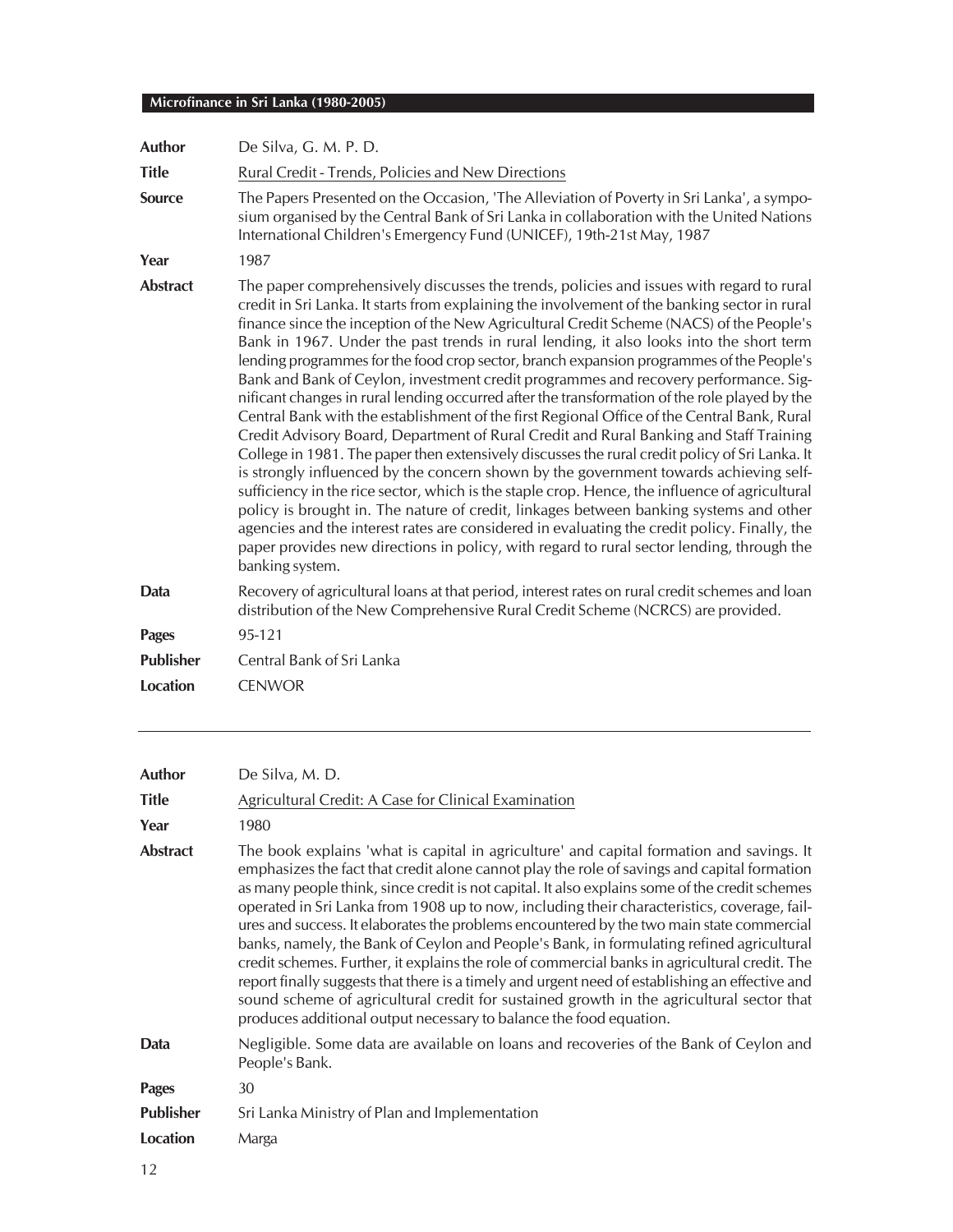| Author          | De Silva, S.                                                                                                                                                                                                                                                                                                                                                                                                                                                                                                                                                                                                                                                                                                           |
|-----------------|------------------------------------------------------------------------------------------------------------------------------------------------------------------------------------------------------------------------------------------------------------------------------------------------------------------------------------------------------------------------------------------------------------------------------------------------------------------------------------------------------------------------------------------------------------------------------------------------------------------------------------------------------------------------------------------------------------------------|
| <b>Title</b>    | An Evaluation of Rural Credit Policies in Sri Lanka: An Evaluation of Rural Credit<br>programmes, CICTAB/Central Bank Joint Workshop to Review Training Arrangement for<br>Rural Banking Personnel in Sri Lanka, 31st October to 3rd November, 1986, Colombo.                                                                                                                                                                                                                                                                                                                                                                                                                                                          |
| Year            | 1986                                                                                                                                                                                                                                                                                                                                                                                                                                                                                                                                                                                                                                                                                                                   |
| <b>Abstract</b> | This paper discusses the benchmarks in the evolution of policy on rural credit in Sri Lanka.<br>As it mentions, there was no central body or institution in formulation and implementa-<br>tion of policies of credit during 1967 to 1978 period and this has resulted in having several<br>policies each attributed to the institution providing credit facilities. The paper highlights<br>some important features that need be included in a national policy on rural credit and also<br>discusses the limitations and deficiencies in past policies. Furthermore, it states that it is<br>important to recognise the lending banks as profit making institutions, not merely as chan-<br>nels for credit delivery. |
| Data            | No data                                                                                                                                                                                                                                                                                                                                                                                                                                                                                                                                                                                                                                                                                                                |
| <b>Pages</b>    | 11                                                                                                                                                                                                                                                                                                                                                                                                                                                                                                                                                                                                                                                                                                                     |
| Location        | HARTI                                                                                                                                                                                                                                                                                                                                                                                                                                                                                                                                                                                                                                                                                                                  |

| <b>Author</b> | Durrant, S., R. Gant and D. de Silva                        |
|---------------|-------------------------------------------------------------|
| <b>Title</b>  | Developing Microfinance in the North and East of Sri Lanka  |
| Year          | 2004                                                        |
| Abetract      | The study is concerned on developing a more effective micro |

**Abstract** The study is concerned on developing a more effective microfinance service provision in the North and East of Sri Lanka. This report provides sufficient and detailed information on microfinance activities in these regions. The aim is to assist the funders, policy makers and practitioners by making them more knowledgeable for planning, financing and implementing microfinance programmes effectively. The report consists of three parts that explain the main practitioner groups in the North and East regions, overview of microfinance activity by geographic area, and the development of microfinance service provision in the regions. The report consists of a grass root level exercise. It finds out that the overall framework of service provision and linkages between financial service provisions are poor. The present level of access to finance is insufficient for successful economic recovery. Though there is an increasing demand after the cease-fire for microfinance and enterprise development related service provision, the absence of mid-term funding opportunities have become a major constraint in economic recovery and development of the region. It also mentions that there are no planned projects focused exclusively on economic recovery of the region through an effective framework of financial service provision and increased access to microfinance and enterprise development service provision. It suggests that the government and international community should work together to implement area based sector development. It concludes with recommendations in improving the co-operative, commercial banking sectors and donor contributions for the economic recovery of the North and East of Sri Lanka.

**Data** Data on microfinance supply for each district in the North and East are provided by actorwise as well as by Divisional Secretariat (DS) Division-wise. In addition, credit to deposit ratios of commercial banks and a number of branches, regional loans and deposit data of a few commercial banks such as Seylan Bank, Hatton National Bank and Commercial Bank are provided. Most importantly, data on per capita savings and loans are provided. All these data are for year end of 2002.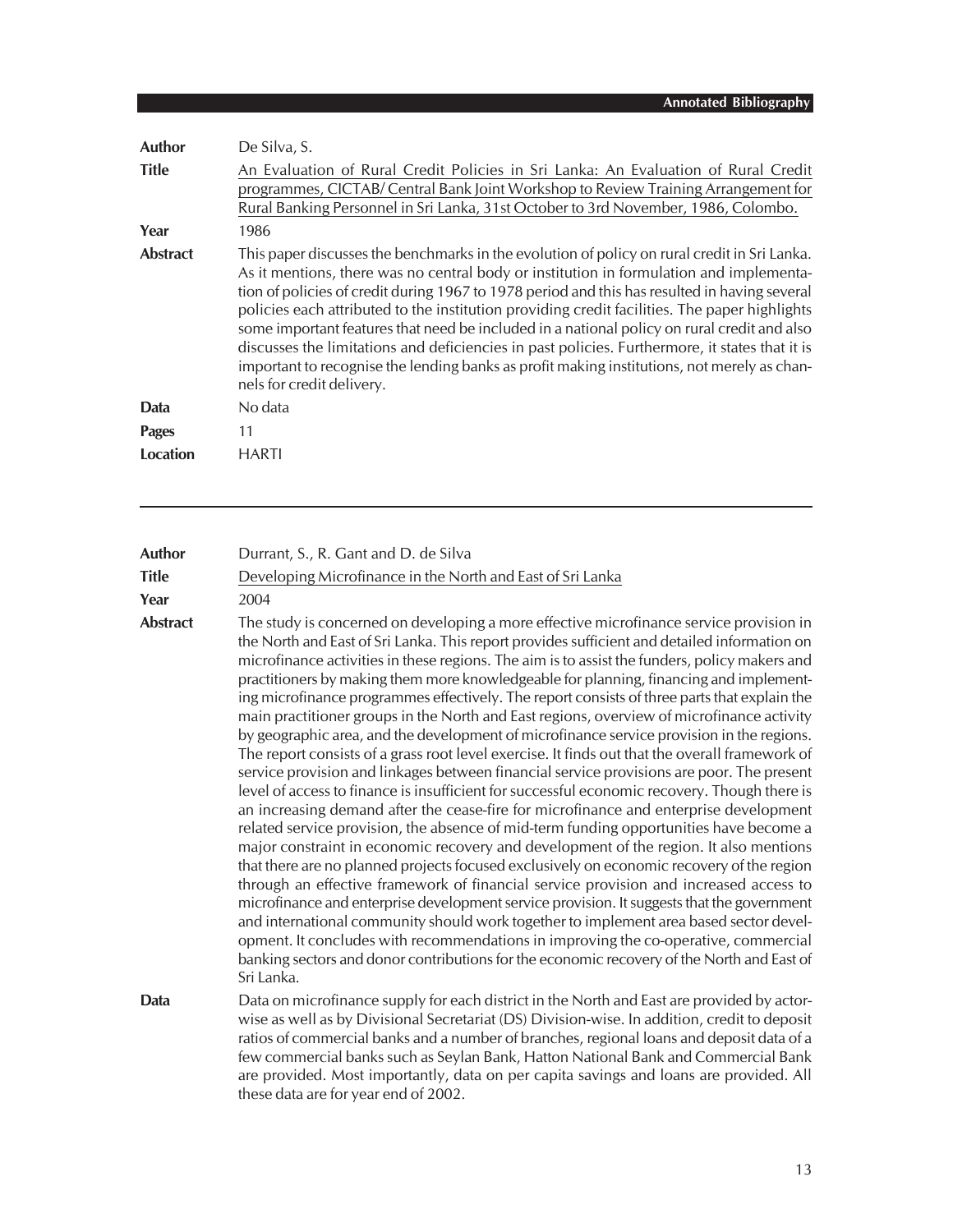| <b>Pages</b>     | 203                                             |
|------------------|-------------------------------------------------|
| <b>Publisher</b> | Swedish International Development Agency (SIDA) |
| Location         | http://microfinancegateway.org                  |

| <b>Author</b>    | Fernando, A.                                                                                                                                                                                                                                                                                                                                                                                                                                                                                                                                                                                                                                                                                                                                                                                                                                                                                                                                                                                                                                                                                                                                                                                                                                                                                                            |
|------------------|-------------------------------------------------------------------------------------------------------------------------------------------------------------------------------------------------------------------------------------------------------------------------------------------------------------------------------------------------------------------------------------------------------------------------------------------------------------------------------------------------------------------------------------------------------------------------------------------------------------------------------------------------------------------------------------------------------------------------------------------------------------------------------------------------------------------------------------------------------------------------------------------------------------------------------------------------------------------------------------------------------------------------------------------------------------------------------------------------------------------------------------------------------------------------------------------------------------------------------------------------------------------------------------------------------------------------|
| <b>Title</b>     | The Co-operatives and Credit Societies                                                                                                                                                                                                                                                                                                                                                                                                                                                                                                                                                                                                                                                                                                                                                                                                                                                                                                                                                                                                                                                                                                                                                                                                                                                                                  |
| Source           | The Papers Presented on the Occasion, 'The Alleviation of Poverty in Sri Lanka', a sympo-<br>sium organised by the Central Bank of Sri Lanka in collaboration with the United Nations<br>International Children's Emergency Fund (UNICEF), 19th-21st May, 1987                                                                                                                                                                                                                                                                                                                                                                                                                                                                                                                                                                                                                                                                                                                                                                                                                                                                                                                                                                                                                                                          |
| Year             | 1987                                                                                                                                                                                                                                                                                                                                                                                                                                                                                                                                                                                                                                                                                                                                                                                                                                                                                                                                                                                                                                                                                                                                                                                                                                                                                                                    |
| <b>Abstract</b>  | The paper extensively discusses the effectiveness of co-operatives in poverty alleviation in<br>Sri Lanka. It starts from explaining phases of transitions of co-operatives in the country,<br>since its inception. It states that at certain times, the Multi-purpose Co-operative Societies<br>(MPCSs) had been very effective in credit disbursements and recoveries of loans. However,<br>due to reasons beyond the control of MPCSs, later they have become less effective. Func-<br>tioning of co-operative credit societies also has changed over the years. The growth of the<br>Co-operative Rural Banking System also has benefited the poor in Sri Lanka. In addition,<br>the conversion of some successful co-operative societies into village level banks has helped<br>the members of those societies in numerous ways. The group efforts of the co-operative<br>credit society sector are also another important development. However, the traditional<br>systems used and lack of scientific knowledge in project formulation by co-operative soci-<br>eties have been major setbacks in effectively serving the poor. After elaborating the history<br>and the major issues of the co-operatives and credit societies, the paper suggests some<br>possible alternatives for their effective operation. |
| Data             | No data                                                                                                                                                                                                                                                                                                                                                                                                                                                                                                                                                                                                                                                                                                                                                                                                                                                                                                                                                                                                                                                                                                                                                                                                                                                                                                                 |
| <b>Pages</b>     | 219-241                                                                                                                                                                                                                                                                                                                                                                                                                                                                                                                                                                                                                                                                                                                                                                                                                                                                                                                                                                                                                                                                                                                                                                                                                                                                                                                 |
| <b>Publisher</b> | Central Bank of Sri Lanka                                                                                                                                                                                                                                                                                                                                                                                                                                                                                                                                                                                                                                                                                                                                                                                                                                                                                                                                                                                                                                                                                                                                                                                                                                                                                               |

| <b>Author</b><br><b>Title</b><br><b>Source</b><br>Year | Fernando, N.A.<br>Some Aspects of Informal Rural Credit Market in Sri Lanka<br>Economic Review (June/July): Volume 13, No. 3 and 4<br>1987                                                                                                                                                                                                                                                                                                                                                                                                                                              |
|--------------------------------------------------------|-----------------------------------------------------------------------------------------------------------------------------------------------------------------------------------------------------------------------------------------------------------------------------------------------------------------------------------------------------------------------------------------------------------------------------------------------------------------------------------------------------------------------------------------------------------------------------------------|
| <b>Abstract</b>                                        | This article throws some light on the informal credit market of Sri Lanka. The main objec-<br>tive of this paper is to examine the important aspects of the informal credit market. The<br>article argues that the informal credit market is highly varied in terms of stake-holders of<br>the industry. It analyses the interest rate structure of the informal credit market and explains<br>some important characteristics of it. Further, it explains the reasons why the interest rate of<br>the informal credit market is highly varied and why such a high interest rate exists. |
| Data                                                   | <b>None</b>                                                                                                                                                                                                                                                                                                                                                                                                                                                                                                                                                                             |
| <b>Pages</b>                                           | $26 - 28$                                                                                                                                                                                                                                                                                                                                                                                                                                                                                                                                                                               |
| <b>Publisher</b>                                       | People's Bank of Sri Lanka, Colombo                                                                                                                                                                                                                                                                                                                                                                                                                                                                                                                                                     |
| Location                                               | IPS / PB /UP                                                                                                                                                                                                                                                                                                                                                                                                                                                                                                                                                                            |

**Location** CENWOR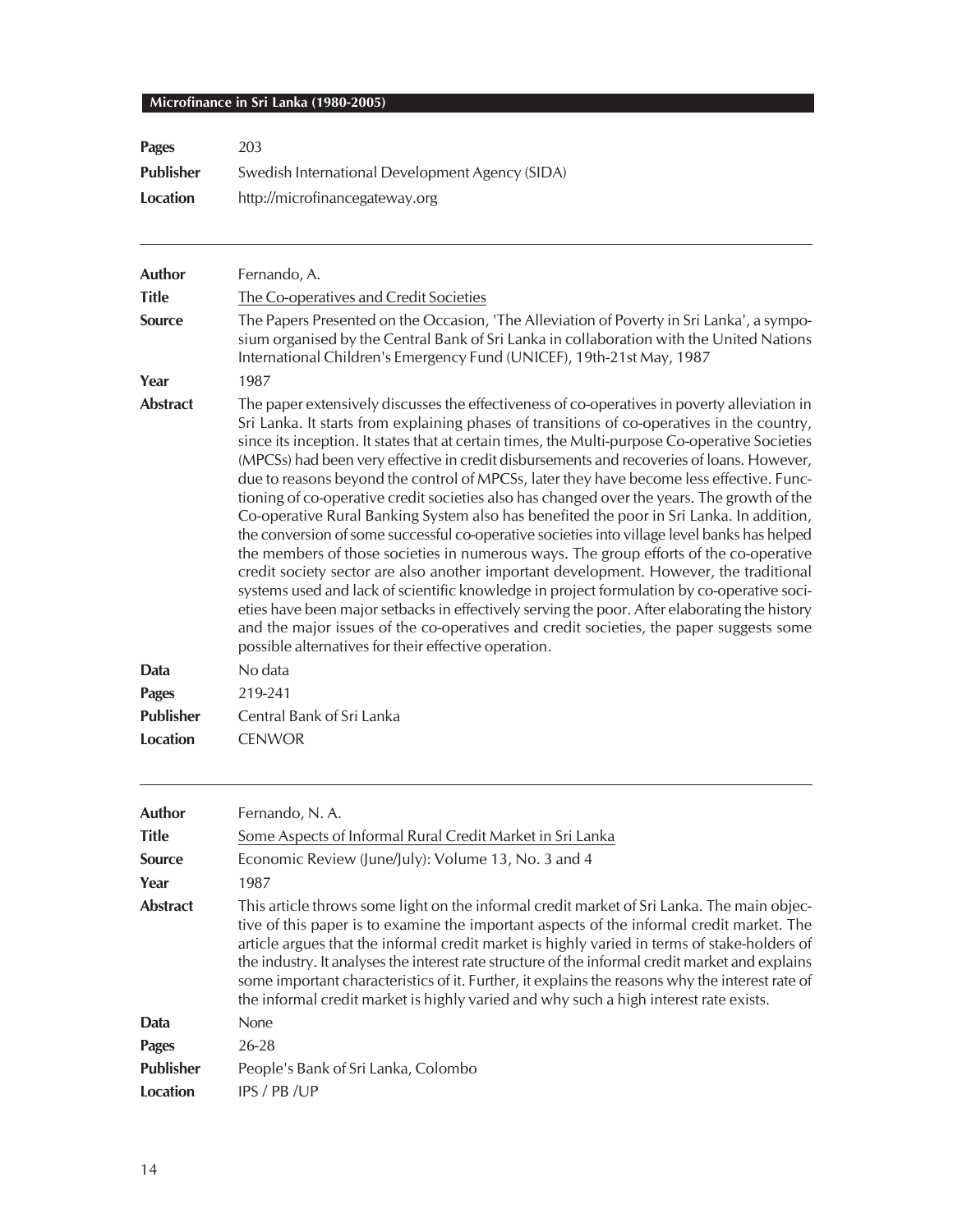| Author           | Fernando, N.A.                                                                                                                                                                                                                                                                                                                                                                                                                                                                                                                                                                                                                                                                                                                                                                                                                                                                                                                                                     |
|------------------|--------------------------------------------------------------------------------------------------------------------------------------------------------------------------------------------------------------------------------------------------------------------------------------------------------------------------------------------------------------------------------------------------------------------------------------------------------------------------------------------------------------------------------------------------------------------------------------------------------------------------------------------------------------------------------------------------------------------------------------------------------------------------------------------------------------------------------------------------------------------------------------------------------------------------------------------------------------------|
| <b>Title</b>     | Microfinance Outreach to the Poorest: A Realistic Objective?                                                                                                                                                                                                                                                                                                                                                                                                                                                                                                                                                                                                                                                                                                                                                                                                                                                                                                       |
| <b>Source</b>    | Asian Development Bank: Finance for the Poor: March 2004 issue, Journal 5 (1)                                                                                                                                                                                                                                                                                                                                                                                                                                                                                                                                                                                                                                                                                                                                                                                                                                                                                      |
| Year             | 2004                                                                                                                                                                                                                                                                                                                                                                                                                                                                                                                                                                                                                                                                                                                                                                                                                                                                                                                                                               |
| <b>Abstract</b>  | The article mainly explores three major camps of thoughts of outreach of microfinance.<br>The first camp rejects the hypothesis that the poorest can be reached with financial services<br>on a sustainable basis. The second camp advocates that the poorest of the poor can be<br>reached not only on a sustainable basis but also on a large scale. Finally, the third camp<br>recognizes that the potential for reaching the poorest on a sustainable and large-scale basis<br>is limited but the search for innovative methods should be continued. The article explores<br>whether these assumptions are realistic and what can be done to expand the outreach of<br>microfinance. It includes a box on the update of ADB funded Rural Financial Sector Devel-<br>opment Project for Sri Lanka. This explains the objectives of the project, funding, the type<br>of policy changes it will promote, and what key sectors the project loans will strengthen. |
| Data             | Negligible                                                                                                                                                                                                                                                                                                                                                                                                                                                                                                                                                                                                                                                                                                                                                                                                                                                                                                                                                         |
| <b>Pages</b>     | $1 - 8$                                                                                                                                                                                                                                                                                                                                                                                                                                                                                                                                                                                                                                                                                                                                                                                                                                                                                                                                                            |
| <b>Publisher</b> | Asian Development Bank (ADB)                                                                                                                                                                                                                                                                                                                                                                                                                                                                                                                                                                                                                                                                                                                                                                                                                                                                                                                                       |
| <b>Location</b>  | http://microfinancegateway.org                                                                                                                                                                                                                                                                                                                                                                                                                                                                                                                                                                                                                                                                                                                                                                                                                                                                                                                                     |

| <b>Author</b>    | Fernando, P.S.                                                                                                                                                                                                                                                                                                                                                                                                                                                                                                                                                                                                                                                                                                                   |
|------------------|----------------------------------------------------------------------------------------------------------------------------------------------------------------------------------------------------------------------------------------------------------------------------------------------------------------------------------------------------------------------------------------------------------------------------------------------------------------------------------------------------------------------------------------------------------------------------------------------------------------------------------------------------------------------------------------------------------------------------------|
| <b>Title</b>     | The Role Played by Thrift and Credit Co-operative Societies (TCCS) in the Upliftment of<br>Rural Economy                                                                                                                                                                                                                                                                                                                                                                                                                                                                                                                                                                                                                         |
| Source           | Economic Review (September): Volume 18, No. 6                                                                                                                                                                                                                                                                                                                                                                                                                                                                                                                                                                                                                                                                                    |
| Year             | 1992                                                                                                                                                                                                                                                                                                                                                                                                                                                                                                                                                                                                                                                                                                                             |
| <b>Abstract</b>  | The wide expansion of TCCS in Sri Lanka, over 50 years in almost every Grama Sewaka<br>Division from its introduction from 1940s has motivated the carrying out of this study. The<br>paper therefore examines the objectives, the structure of TCCS and its process of providing<br>credit facilities. Also, its expansion and future trends are looked into by the paper. In<br>addition, the paper presents two case studies from the Kandy district: TCCS Yatinuwara<br>division and Medagoda TCCS Ltd. The relationship of TCCS with the People's Bank is also<br>brought into the picture since a key objective of the People's Bank had been to improve the<br>rural economy, by extending its credit facilities to TCCS. |
| Data             | Data on statistics of TCCS movement as at 31st December 1991, extension of TCCS from<br>1980-1981 are provided in the paper.                                                                                                                                                                                                                                                                                                                                                                                                                                                                                                                                                                                                     |
| <b>Pages</b>     | $9 - 14$                                                                                                                                                                                                                                                                                                                                                                                                                                                                                                                                                                                                                                                                                                                         |
| <b>Publisher</b> | People's Bank of Sri Lanka, Colombo                                                                                                                                                                                                                                                                                                                                                                                                                                                                                                                                                                                                                                                                                              |
| <b>Location</b>  | <b>PB</b>                                                                                                                                                                                                                                                                                                                                                                                                                                                                                                                                                                                                                                                                                                                        |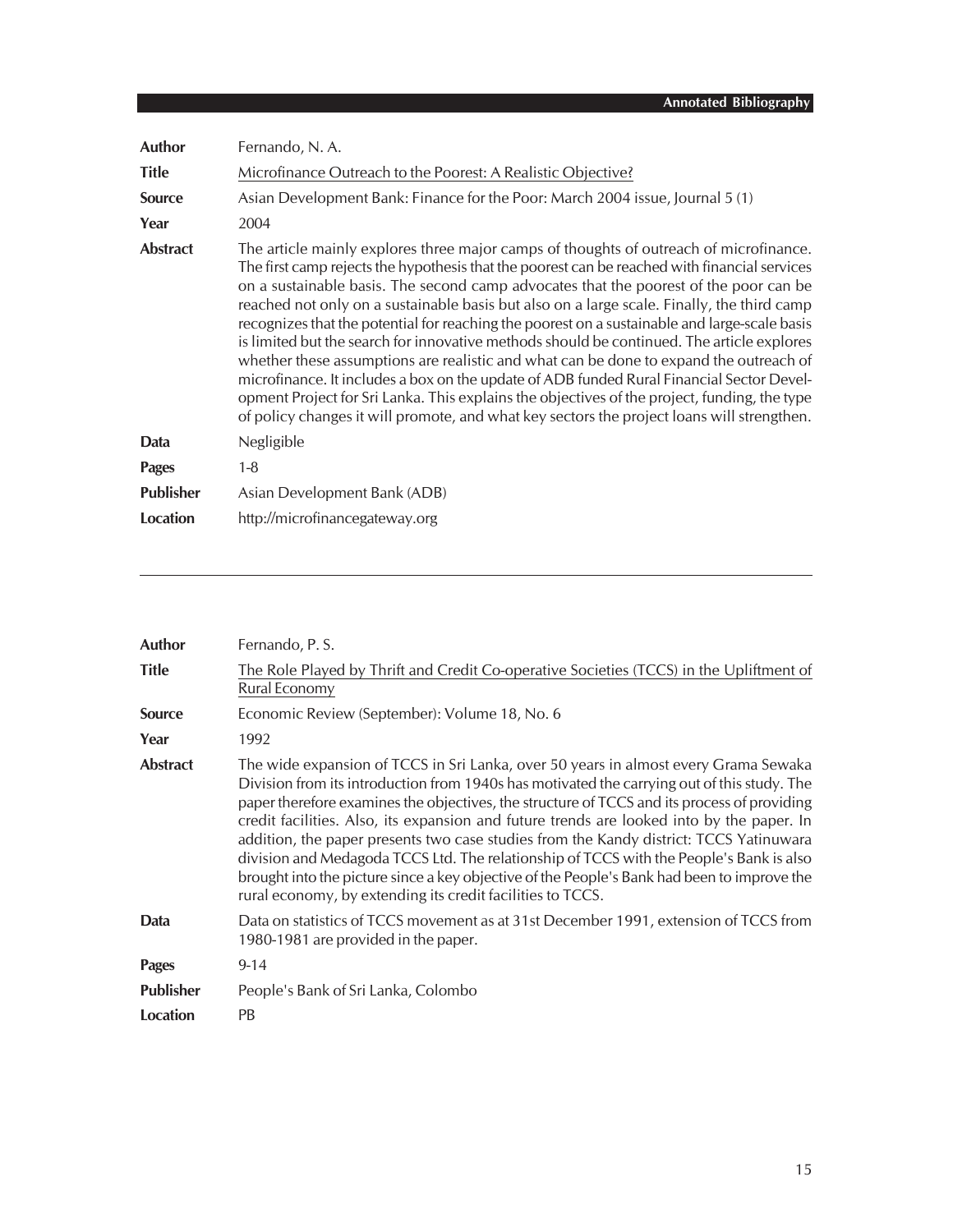| Author           | Fernando, S.                                                                                                                                                                                                                                                                                                                                                                                                                                                                                                                                                        |
|------------------|---------------------------------------------------------------------------------------------------------------------------------------------------------------------------------------------------------------------------------------------------------------------------------------------------------------------------------------------------------------------------------------------------------------------------------------------------------------------------------------------------------------------------------------------------------------------|
| <b>Title</b>     | Grameen Bank of Bangladesh and Co-operative Rural Bank of Sri Lanka                                                                                                                                                                                                                                                                                                                                                                                                                                                                                                 |
| <b>Source</b>    | Economic Review (Feb/March): Volume 17, No. 11 and 12                                                                                                                                                                                                                                                                                                                                                                                                                                                                                                               |
| Year             | 1992                                                                                                                                                                                                                                                                                                                                                                                                                                                                                                                                                                |
| <b>Abstract</b>  | This paper is a comparative study of the Grameen Bank of Bangladesh and Co-operative<br>Rural Bank of Sri Lanka. The paper mainly looks at Grameen Bank's objectives, expansion<br>and operations. Secondly, it examines the Co-operative Rural Bank's operation compara-<br>tively with Grameen to examine how to improve the Co-operative Rural Banking system<br>appropriately. In the conclusion, it argues that the co-operative banking system of Sri Lanka<br>should be reorganised in arrangement with the management and structure of the Grameen<br>Bank. |
| Data             | Negligible                                                                                                                                                                                                                                                                                                                                                                                                                                                                                                                                                          |
| <b>Pages</b>     | 48-53                                                                                                                                                                                                                                                                                                                                                                                                                                                                                                                                                               |
| <b>Publisher</b> | People's Bank of Sri Lanka, Colombo                                                                                                                                                                                                                                                                                                                                                                                                                                                                                                                                 |
| Location         | IPS / PB / UP                                                                                                                                                                                                                                                                                                                                                                                                                                                                                                                                                       |
|                  |                                                                                                                                                                                                                                                                                                                                                                                                                                                                                                                                                                     |

| <b>Author</b>    | Gallardo, J. S., B. K. Randhawa and O. J. Sacay                                                                                                                                                                                                                                                                                                                                                                                                                                                                                                                                                                                                                                                                                                                                                                                 |
|------------------|---------------------------------------------------------------------------------------------------------------------------------------------------------------------------------------------------------------------------------------------------------------------------------------------------------------------------------------------------------------------------------------------------------------------------------------------------------------------------------------------------------------------------------------------------------------------------------------------------------------------------------------------------------------------------------------------------------------------------------------------------------------------------------------------------------------------------------|
| <b>Title</b>     | A Commercial Bank's Microfinance Programme: The Case of Hatton National Bank in Sri<br>Lanka                                                                                                                                                                                                                                                                                                                                                                                                                                                                                                                                                                                                                                                                                                                                    |
| <b>Series</b>    | World Bank Discussion Paper No. 369                                                                                                                                                                                                                                                                                                                                                                                                                                                                                                                                                                                                                                                                                                                                                                                             |
| Year             | 1997                                                                                                                                                                                                                                                                                                                                                                                                                                                                                                                                                                                                                                                                                                                                                                                                                            |
| <b>Abstract</b>  | It reviews a case study of Hatton National Bank (HNB - a commercial bank) in offering<br>financial services to the poor. The book explains how HNB carries out a commercially<br>profitable microfinance programme together with other programmes. This programme which<br>is named as "Gami Pubuduwa" (Village Awakening) shows, how a microfinance programme<br>could be carried out in a viable manner within a commercial bank's regular operations. It<br>further addresses the issues of what motivated the HNB to step into a microfinance<br>programme, how successfully they have downscaled part of their operations for carrying<br>out the microfinance programme, what is needed for building up a profitable programme,<br>and whether it is consistent with the profit maximization objective of a private bank. |
| <b>Data</b>      | Data on financial profile of HNB and other selected banks, and information on the Gami<br>Pubuduwa (GP) programme including its deposits, loans approved, sectoral distribution of<br>loans, costs and revenue, organisational structure of GP and its operating results are pro-<br>vided.                                                                                                                                                                                                                                                                                                                                                                                                                                                                                                                                     |
| <b>Pages</b>     | 46                                                                                                                                                                                                                                                                                                                                                                                                                                                                                                                                                                                                                                                                                                                                                                                                                              |
| <b>Publisher</b> | World Bank                                                                                                                                                                                                                                                                                                                                                                                                                                                                                                                                                                                                                                                                                                                                                                                                                      |
| Location         | Marga/http://microfinancegateway.org/http://www-wds.worldbank.org                                                                                                                                                                                                                                                                                                                                                                                                                                                                                                                                                                                                                                                                                                                                                               |
|                  |                                                                                                                                                                                                                                                                                                                                                                                                                                                                                                                                                                                                                                                                                                                                                                                                                                 |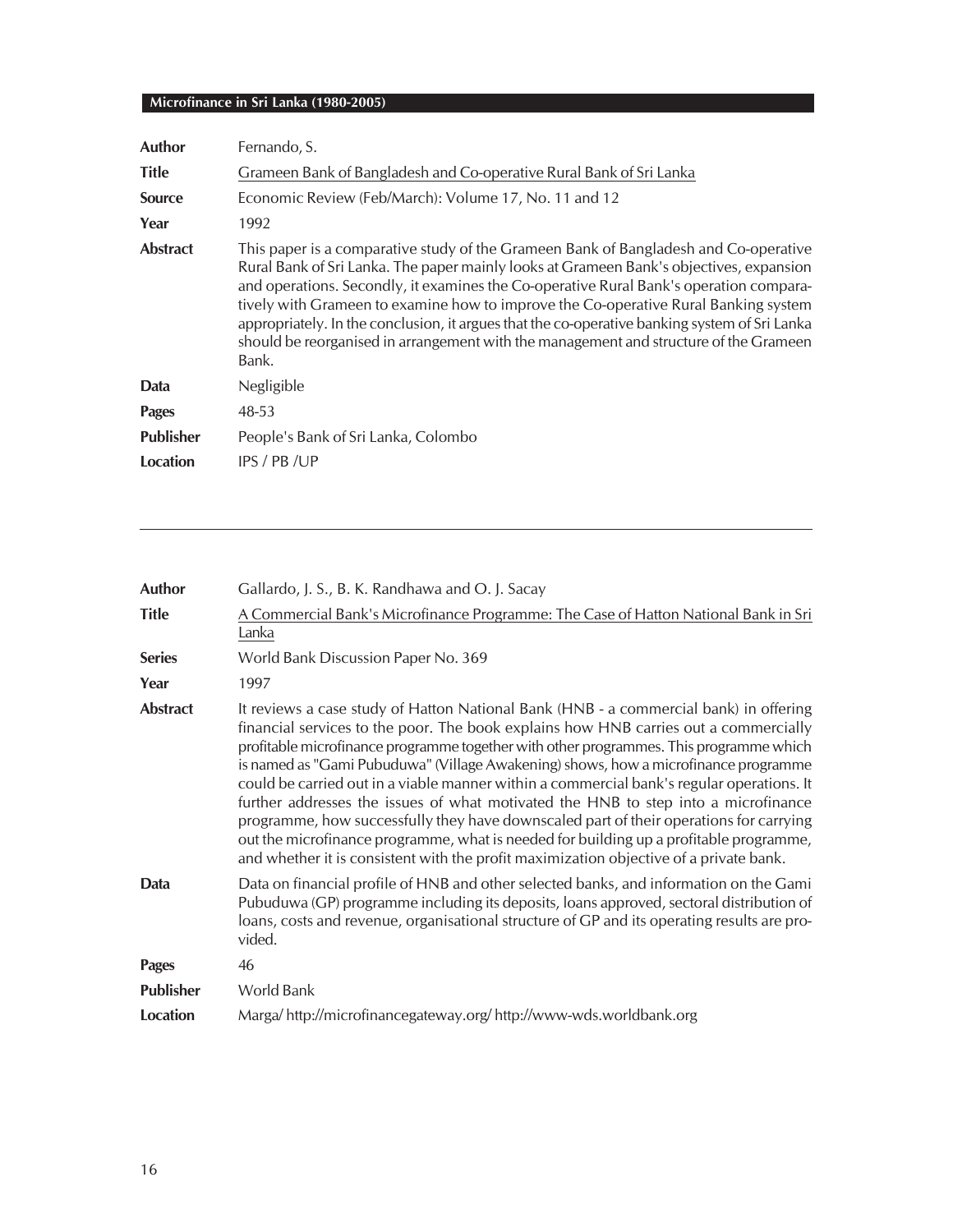| Author           | Gamage, N.                                                                                                                                                                                                                                                                                                                                                                                                                                                                                                                                                                                                                                              |
|------------------|---------------------------------------------------------------------------------------------------------------------------------------------------------------------------------------------------------------------------------------------------------------------------------------------------------------------------------------------------------------------------------------------------------------------------------------------------------------------------------------------------------------------------------------------------------------------------------------------------------------------------------------------------------|
| <b>Title</b>     | Real Voices in Development                                                                                                                                                                                                                                                                                                                                                                                                                                                                                                                                                                                                                              |
| Year             | 1998                                                                                                                                                                                                                                                                                                                                                                                                                                                                                                                                                                                                                                                    |
| <b>Abstract</b>  | This book is a collection of 100 individual stories of poor women, who are victorious<br>members of the Women's Bank (Sri Lanka Women's Development Services Co-operative<br>Society Ltd). In this book, Women's Bank's clients express their perceptions and explain<br>how they are benefited and upgraded by the women's bank in their own words. They<br>express their own experiences in improving their socio-economic situations and how<br>microfinance services have helped them in the process. This book gives the reader a grass<br>root level experience of development experience and tells how the poor people sense the<br>development. |
| Data             | <b>None</b>                                                                                                                                                                                                                                                                                                                                                                                                                                                                                                                                                                                                                                             |
| Pages            | 142                                                                                                                                                                                                                                                                                                                                                                                                                                                                                                                                                                                                                                                     |
| <b>Publisher</b> | Sri Lanka Women's Developmental Services Co-operative Society (Women's Bank) Ltd,<br>Colombo                                                                                                                                                                                                                                                                                                                                                                                                                                                                                                                                                            |
| <b>Location</b>  | <b>IPS</b>                                                                                                                                                                                                                                                                                                                                                                                                                                                                                                                                                                                                                                              |

| <b>Author</b>    | Gamage, N.                                                                                                                                                                                                                                                                                                                                                                                                                                                                                                                                                                                                                                                                         |
|------------------|------------------------------------------------------------------------------------------------------------------------------------------------------------------------------------------------------------------------------------------------------------------------------------------------------------------------------------------------------------------------------------------------------------------------------------------------------------------------------------------------------------------------------------------------------------------------------------------------------------------------------------------------------------------------------------|
| <b>Title</b>     | Guidelines for Formation of Women's Help Groups and Community Banks                                                                                                                                                                                                                                                                                                                                                                                                                                                                                                                                                                                                                |
| Year             | 2000                                                                                                                                                                                                                                                                                                                                                                                                                                                                                                                                                                                                                                                                               |
| <b>Abstract</b>  | Women's help groups and Women's Bank are very popular in Sri Lanka's microfinance<br>sector. However, most of these institutions are not properly formulated or operated on a<br>sustainable basis. This book provides the guidelines that should be used in forming sustain-<br>able women's groups and developing them to the state of banks. It explains the procedures<br>that should be carried out in forming the groups and also explains the structure of the<br>Women's Banks. Further, it provides the formats of bank slips, applications, analysis sheets,<br>etc. in eleven annexes and the clarifications of some terms and procedures used by the<br>Women's Banks. |
| Data             | <b>None</b>                                                                                                                                                                                                                                                                                                                                                                                                                                                                                                                                                                                                                                                                        |
| <b>Pages</b>     | 73                                                                                                                                                                                                                                                                                                                                                                                                                                                                                                                                                                                                                                                                                 |
| <b>Publisher</b> | Sri Lanka Women's Development Services Co-operative Society (Women's Bank Ltd)                                                                                                                                                                                                                                                                                                                                                                                                                                                                                                                                                                                                     |
| Location         | <b>IPS</b>                                                                                                                                                                                                                                                                                                                                                                                                                                                                                                                                                                                                                                                                         |
|                  |                                                                                                                                                                                                                                                                                                                                                                                                                                                                                                                                                                                                                                                                                    |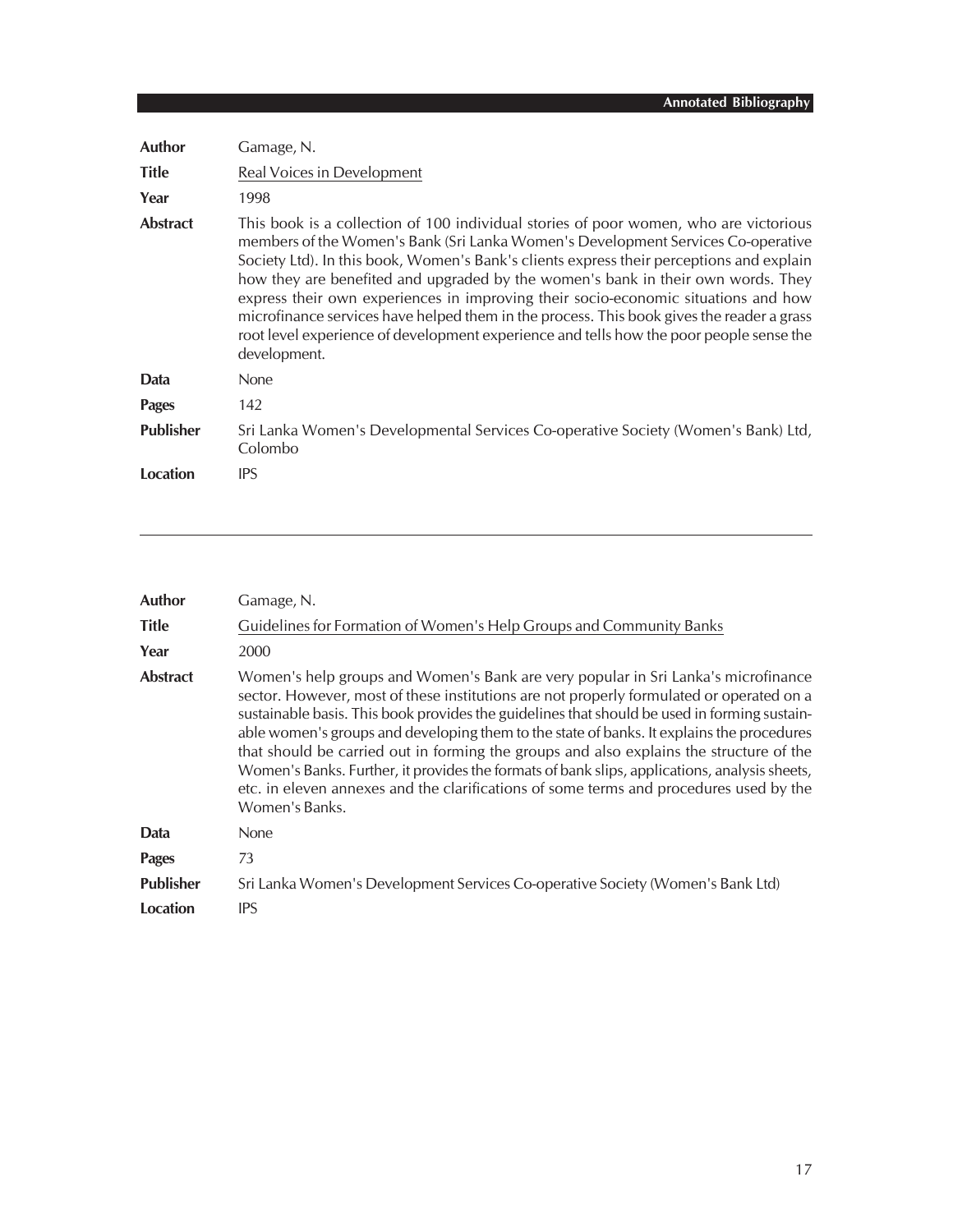| Author          | Gant, R., D. De Silva, A. Atapattu and S. Durrant                                                                                                                                                                                                                                                                                                                                                                                                                                                                                                                                                                                                                                                                                                                                                                                                                                                                                                                                                                                                                                                   |
|-----------------|-----------------------------------------------------------------------------------------------------------------------------------------------------------------------------------------------------------------------------------------------------------------------------------------------------------------------------------------------------------------------------------------------------------------------------------------------------------------------------------------------------------------------------------------------------------------------------------------------------------------------------------------------------------------------------------------------------------------------------------------------------------------------------------------------------------------------------------------------------------------------------------------------------------------------------------------------------------------------------------------------------------------------------------------------------------------------------------------------------|
| <b>Title</b>    | National Microfinance Study of Sri Lanka: Survey of Practices and Policies                                                                                                                                                                                                                                                                                                                                                                                                                                                                                                                                                                                                                                                                                                                                                                                                                                                                                                                                                                                                                          |
| Year            | 2002                                                                                                                                                                                                                                                                                                                                                                                                                                                                                                                                                                                                                                                                                                                                                                                                                                                                                                                                                                                                                                                                                                |
| <b>Abstract</b> | This report provides a map of microfinance activities throughout the whole of Sri Lanka.<br>The Report looks at the policies and the practices of existing actors and the environment of<br>the microfinance industry in Sri Lanka and maps the supply of microfinance at a district<br>level. They have completed two surveys for the above discussion which looks at the actors'<br>activity and examine the existing level of supply of the microfinance industry. Further it<br>provides information of two other additional surveys that evaluate commercial banking<br>sector activity in the microfinance and operations and the potentials of microfinance in the<br>North and East provinces where the socio-economic conditions have changed due to war.<br>It extensively discusses the microfinance landscape in Sri Lanka, commercial banking sec-<br>tor in microfinance, supply of microfinance and the microfinance situation in the North<br>and East provinces. The report concludes with a number of sound policy recommendations<br>for different sectors and different actors. |
| Data            | Data on savings mobilization and loan disbursement on island, district and actor basis are<br>provided in the report, such that the report can be used as an empirical source of reference.<br>In addition, there are four maps related to savings and lending in microfinance.                                                                                                                                                                                                                                                                                                                                                                                                                                                                                                                                                                                                                                                                                                                                                                                                                     |
| <b>Pages</b>    | 291                                                                                                                                                                                                                                                                                                                                                                                                                                                                                                                                                                                                                                                                                                                                                                                                                                                                                                                                                                                                                                                                                                 |
| Publisher       | AusAID and GTZ, Colombo                                                                                                                                                                                                                                                                                                                                                                                                                                                                                                                                                                                                                                                                                                                                                                                                                                                                                                                                                                                                                                                                             |
| <b>Location</b> | CB/BOC/http://microfinancegateway.org                                                                                                                                                                                                                                                                                                                                                                                                                                                                                                                                                                                                                                                                                                                                                                                                                                                                                                                                                                                                                                                               |

| Author           | Ghose, A. K.                                                                                                                                                                                                                                                                                                                                                                                                                                                                                                                                                                                                                                                                                                                                                                                                                                                                                                                   |  |
|------------------|--------------------------------------------------------------------------------------------------------------------------------------------------------------------------------------------------------------------------------------------------------------------------------------------------------------------------------------------------------------------------------------------------------------------------------------------------------------------------------------------------------------------------------------------------------------------------------------------------------------------------------------------------------------------------------------------------------------------------------------------------------------------------------------------------------------------------------------------------------------------------------------------------------------------------------|--|
| <b>Title</b>     | Promotion of Rural Non-Farm Employment in Sri Lanka: A Strategy for the Future                                                                                                                                                                                                                                                                                                                                                                                                                                                                                                                                                                                                                                                                                                                                                                                                                                                 |  |
| <b>Source</b>    | Report of the ILO/UNDP Mission to Sri Lanka Concerning Promotion of Rural Non-Farm<br>Employment, ILO (International Labour Organisation) as the Executive Agency                                                                                                                                                                                                                                                                                                                                                                                                                                                                                                                                                                                                                                                                                                                                                              |  |
| <b>Abstract</b>  | The ILO with the financial assistance from the UNDP has launched an inter-departmental<br>mission to Sri Lanka during 1991. This report is a result of gathering statistical material and<br>other information during their stay in Sri Lanka where they have met a large number of<br>government high-level officials, representatives of international organisations and bilateral<br>donor agencies, academics and NGO workers. The report provides a broad programme for<br>development of the rural non-farm sector in Sri Lanka and suggests on the areas where they<br>need technical assistance projects. Under the Credit programmes, the report provides a<br>brief description of the way which the National Development Bank (NDB) operates through<br>six credit institutions, i.e. Bank of Ceylon, People's Bank, Commercial Bank, Hatton Na-<br>tional Bank, Development Finance Corporation and Samurdhi Bank. |  |
| Data             | No data available in terms of microfinance.                                                                                                                                                                                                                                                                                                                                                                                                                                                                                                                                                                                                                                                                                                                                                                                                                                                                                    |  |
| <b>Pages</b>     | 270                                                                                                                                                                                                                                                                                                                                                                                                                                                                                                                                                                                                                                                                                                                                                                                                                                                                                                                            |  |
| <b>Publisher</b> | Unpublished                                                                                                                                                                                                                                                                                                                                                                                                                                                                                                                                                                                                                                                                                                                                                                                                                                                                                                                    |  |
| Location         | <b>CEPA</b>                                                                                                                                                                                                                                                                                                                                                                                                                                                                                                                                                                                                                                                                                                                                                                                                                                                                                                                    |  |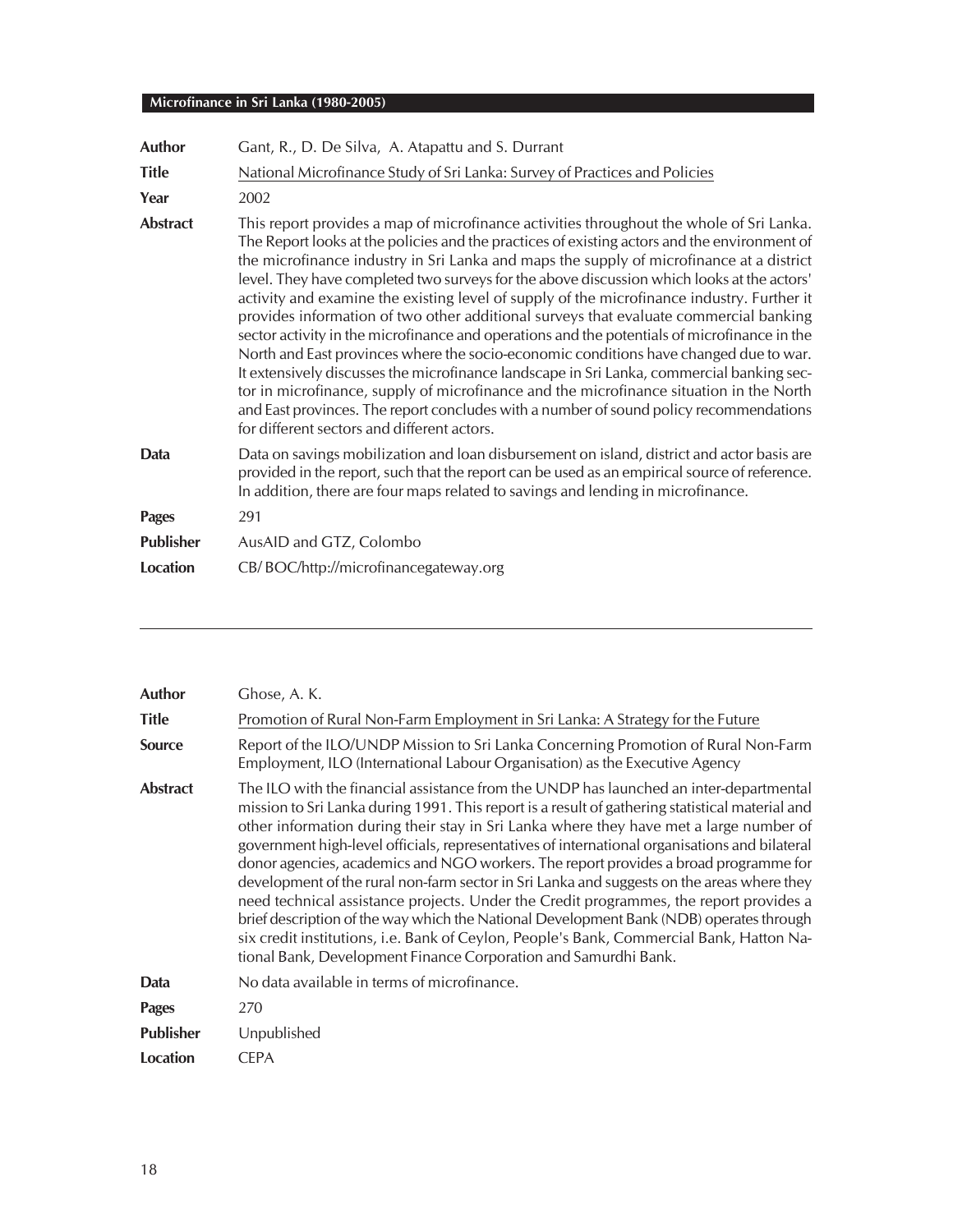| Author           | Glinskaya, E.                                                                                                                                                                                                                                                                                                                                                                                                                                                                                                                                                                                                                                                                                                                                                                                                                                                                                                                                                                                                                                                |
|------------------|--------------------------------------------------------------------------------------------------------------------------------------------------------------------------------------------------------------------------------------------------------------------------------------------------------------------------------------------------------------------------------------------------------------------------------------------------------------------------------------------------------------------------------------------------------------------------------------------------------------------------------------------------------------------------------------------------------------------------------------------------------------------------------------------------------------------------------------------------------------------------------------------------------------------------------------------------------------------------------------------------------------------------------------------------------------|
| <b>Title</b>     | An Empirical Evaluation of Samurdhi Programme: Executive Summary                                                                                                                                                                                                                                                                                                                                                                                                                                                                                                                                                                                                                                                                                                                                                                                                                                                                                                                                                                                             |
| Source           | This paper has been prepared as a background paper for Sri Lanka Poverty Assessment,<br>Report No 22-535-CE of World Bank                                                                                                                                                                                                                                                                                                                                                                                                                                                                                                                                                                                                                                                                                                                                                                                                                                                                                                                                    |
| Year             | 2002                                                                                                                                                                                                                                                                                                                                                                                                                                                                                                                                                                                                                                                                                                                                                                                                                                                                                                                                                                                                                                                         |
| <b>Abstract</b>  | The paper presents a description of the structure of Samurdhi and examines its design and<br>targeting outcomes. The paper stimulates a discussion of whether Samurdhi has become an<br>effective vehicle in reducing vulnerability and poverty alleviation. The paper uses data from<br>the Sri Lanka Integrated Survey (SLIS) and data of qualitative examinations of key anti-<br>poverty programmes at the household and community levels. The data are mostly based on<br>the information collected in the exercises on people's perceptions of poverty alleviation<br>programmes. The paper also uses government documents and various other research re-<br>ports. It first describes the Samurdhi programme, and then the targeting outcomes of Samurdhi<br>and other public transfer programmes and private arrangements. Based on the empirical<br>evidence, the paper comes to the conclusion that the targeting outcomes of Samurdhi are<br>inadequate and suggests that the programme needs extensive redesign in order to improve<br>outcomes. |
| Data             | Expenditures of Samurdhi and other welfare programmes, distribution over population<br>quintiles, incidence of public and private transfers, distribution of public and private trans-<br>fers in quintiles are included.                                                                                                                                                                                                                                                                                                                                                                                                                                                                                                                                                                                                                                                                                                                                                                                                                                    |
| <b>Pages</b>     | 33                                                                                                                                                                                                                                                                                                                                                                                                                                                                                                                                                                                                                                                                                                                                                                                                                                                                                                                                                                                                                                                           |
| <b>Publisher</b> | Unpublished                                                                                                                                                                                                                                                                                                                                                                                                                                                                                                                                                                                                                                                                                                                                                                                                                                                                                                                                                                                                                                                  |
| <b>Location</b>  | <b>CEPA</b>                                                                                                                                                                                                                                                                                                                                                                                                                                                                                                                                                                                                                                                                                                                                                                                                                                                                                                                                                                                                                                                  |
| <b>Author</b>    | Goonatilake, S.                                                                                                                                                                                                                                                                                                                                                                                                                                                                                                                                                                                                                                                                                                                                                                                                                                                                                                                                                                                                                                              |
| <b>Title</b>     | Credit and Other Government Supports for Small Farmers                                                                                                                                                                                                                                                                                                                                                                                                                                                                                                                                                                                                                                                                                                                                                                                                                                                                                                                                                                                                       |
| <b>Source</b>    | People's Bank Study Paper                                                                                                                                                                                                                                                                                                                                                                                                                                                                                                                                                                                                                                                                                                                                                                                                                                                                                                                                                                                                                                    |

**Abstract** This paper identifies the interrelationship between farm practices, farm output and incomes for small farmers on one hand and governmental supports such as credit, price guarantees, subsidies and crop insurance on the other. It attempts to track the rise in farm production and the degree to which the practices have been adopted and then to identify the main causes of this. The approach is broadly of political economy. The methodology is to integrate several empirical studies done in Sri Lanka in these related realms and discuss the questions on improved practices, credit, price guarantees, subsidies, etc. Under the rural credit and the paddy sector it highlights the importance of credit at the most needed time by the farmers in adoption of new varieties. The paper also states that the large figure of non-repayment is an implication that credit has become an indirect subsidy for the farmers and in the case of non-repayment due to crop failures, and a substitute for insurance.

**Data** With the data related to agriculture statistics, data related to credit are also provided. Some important data on sources of credit, status of Comprehensive Rural Credit Scheme, New Agricultural Credit Scheme, evaluation of the services of the Rural Banks in terms of employees, recovery position and reasons for defaults are included.

| <b>Pages</b> | 66                                  |
|--------------|-------------------------------------|
| Publisher    | People's Bank of Sri Lanka, Colombo |
|              |                                     |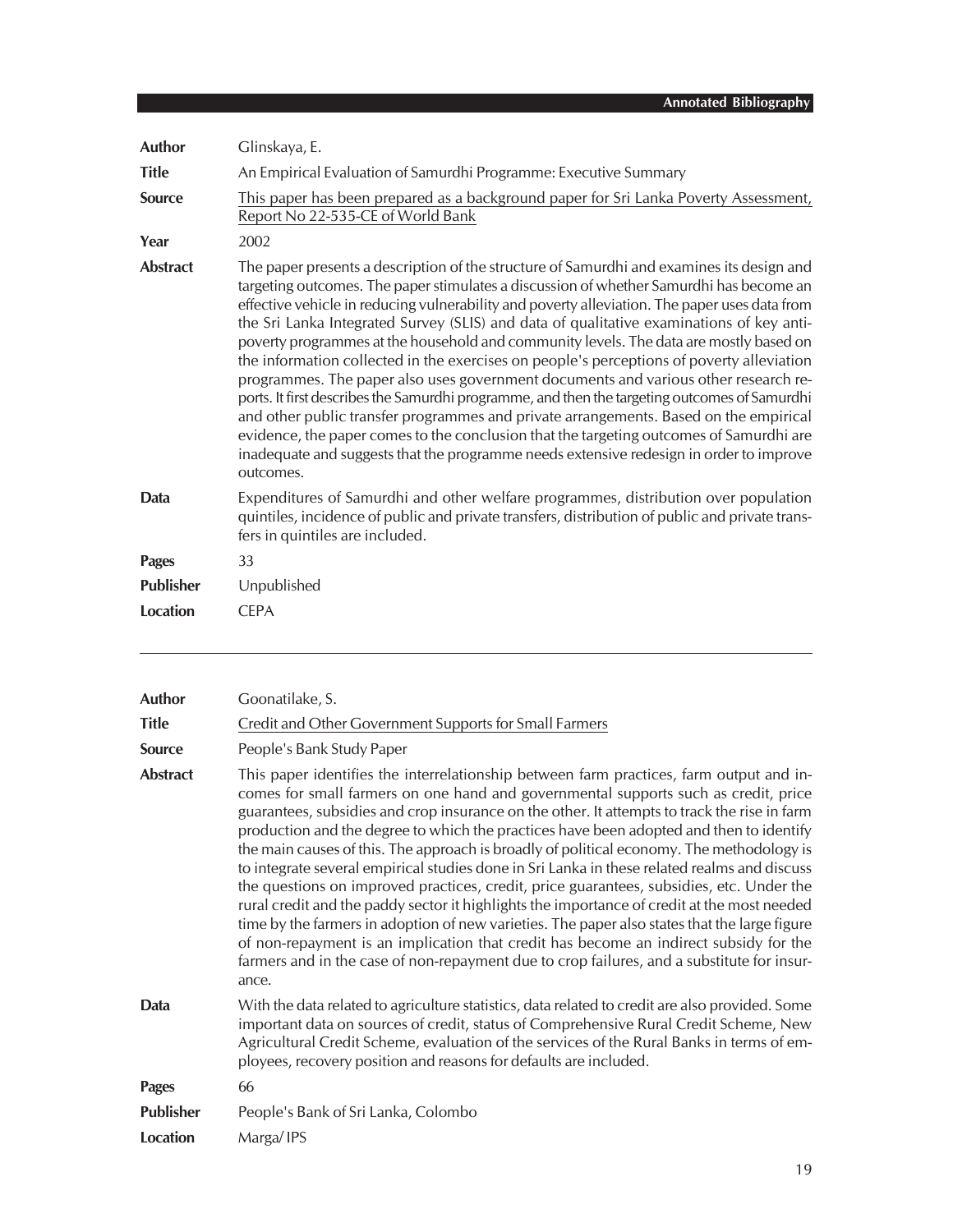| Author           | Gunasekera, N.                                                                                                                                                                                                                                                                                                                                                                                                                                                                                                                                                                                                              |
|------------------|-----------------------------------------------------------------------------------------------------------------------------------------------------------------------------------------------------------------------------------------------------------------------------------------------------------------------------------------------------------------------------------------------------------------------------------------------------------------------------------------------------------------------------------------------------------------------------------------------------------------------------|
| <b>Title</b>     | The Women's Development Federation: Hambantota                                                                                                                                                                                                                                                                                                                                                                                                                                                                                                                                                                              |
| <b>Source</b>    | The Self Help Support Programme Study working paper                                                                                                                                                                                                                                                                                                                                                                                                                                                                                                                                                                         |
| Year             | 1998                                                                                                                                                                                                                                                                                                                                                                                                                                                                                                                                                                                                                        |
| <b>Abstract</b>  | This case study evaluates the origin, success and progress of Women's Development Fed-<br>eration (WDF), a leading women targeted microfinance organisation in Sri Lanka. The<br>study first examines the foundation and the establishment of the organisation and the<br>gradual progress of the organisation. Further, it analyses the progress and expansion of<br>WDF with the support of Self Help Support Programme. The report concludes indicating<br>the success stories of WDF in relation to the empowerment of women and pointing some<br>lessons that may be learned from the experiences of this partnership. |
| Data             | Negligible                                                                                                                                                                                                                                                                                                                                                                                                                                                                                                                                                                                                                  |
| <b>Pages</b>     | 53                                                                                                                                                                                                                                                                                                                                                                                                                                                                                                                                                                                                                          |
| <b>Publisher</b> | Intercooperation Self Help Support Programme, Colombo                                                                                                                                                                                                                                                                                                                                                                                                                                                                                                                                                                       |
| Location         | <b>IPS</b>                                                                                                                                                                                                                                                                                                                                                                                                                                                                                                                                                                                                                  |

| Author           | Gunatilaka, R.                                                                                                                                                                                                                                                                                                                                                                                                                                                                                                                                                                                            |
|------------------|-----------------------------------------------------------------------------------------------------------------------------------------------------------------------------------------------------------------------------------------------------------------------------------------------------------------------------------------------------------------------------------------------------------------------------------------------------------------------------------------------------------------------------------------------------------------------------------------------------------|
| <b>Title</b>     | Credit-Based, Participatory Poverty Alleviation Strategies in Sri Lanka: What Have We<br>Learned?                                                                                                                                                                                                                                                                                                                                                                                                                                                                                                         |
| Year             | 1997                                                                                                                                                                                                                                                                                                                                                                                                                                                                                                                                                                                                      |
| <b>Abstract</b>  | This paper evaluates some of the key credit based participatory poverty alleviation strate-<br>gies implemented by both the government and NGOs in Sri Lanka. It raises two important<br>issues, i. Which social mobilization efforts have succeeded in empowering the poor? ii.<br>How successful have credit programmes been in reducing the vulnerability of poor house-<br>holds and providing capital for micro-enterprises? It also briefs on the project management<br>issues and concludes with several policy recommendations that may help in designing<br>successful programmes in the future. |
| Data             | Negligible                                                                                                                                                                                                                                                                                                                                                                                                                                                                                                                                                                                                |
| <b>Pages</b>     | 80                                                                                                                                                                                                                                                                                                                                                                                                                                                                                                                                                                                                        |
| <b>Publisher</b> | Institute of Policy Studies of Sri Lanka, Colombo                                                                                                                                                                                                                                                                                                                                                                                                                                                                                                                                                         |
| Location         | IPS/Marga/ HARTI                                                                                                                                                                                                                                                                                                                                                                                                                                                                                                                                                                                          |
|                  |                                                                                                                                                                                                                                                                                                                                                                                                                                                                                                                                                                                                           |

| Author   | Gunatilaka, R., R. Perera, R. Salith and C. De Silva                                                                                                                                                                                                                                                                                                                                                                                                                                                                                                                                                                                                                                                                          |
|----------|-------------------------------------------------------------------------------------------------------------------------------------------------------------------------------------------------------------------------------------------------------------------------------------------------------------------------------------------------------------------------------------------------------------------------------------------------------------------------------------------------------------------------------------------------------------------------------------------------------------------------------------------------------------------------------------------------------------------------------|
| Title    | The Samurdhi Programme: A Preliminary Evaluation                                                                                                                                                                                                                                                                                                                                                                                                                                                                                                                                                                                                                                                                              |
| Year     | 1997                                                                                                                                                                                                                                                                                                                                                                                                                                                                                                                                                                                                                                                                                                                          |
| Abstract | The paper is a primary evaluation of the Samurdhi Programme which is the Government<br>led major poverty alleviation programme in Sri Lanka. It assesses the extent to which<br>Samurdhi strategy is achieving its objective of alleviating poverty. The main focus of the<br>study is on Samurdhi's three-pronged approach, i.e. the welfare component, saving and<br>credit component, and the community based rural infrastructure development programme.<br>The findings of the study are based primarily on a survey of 150 Samurdhi households in<br>three districts. The paper indicates major problems of the Samurdhi programme and pro-<br>vides various recommendations to overcome the problems in each approach. |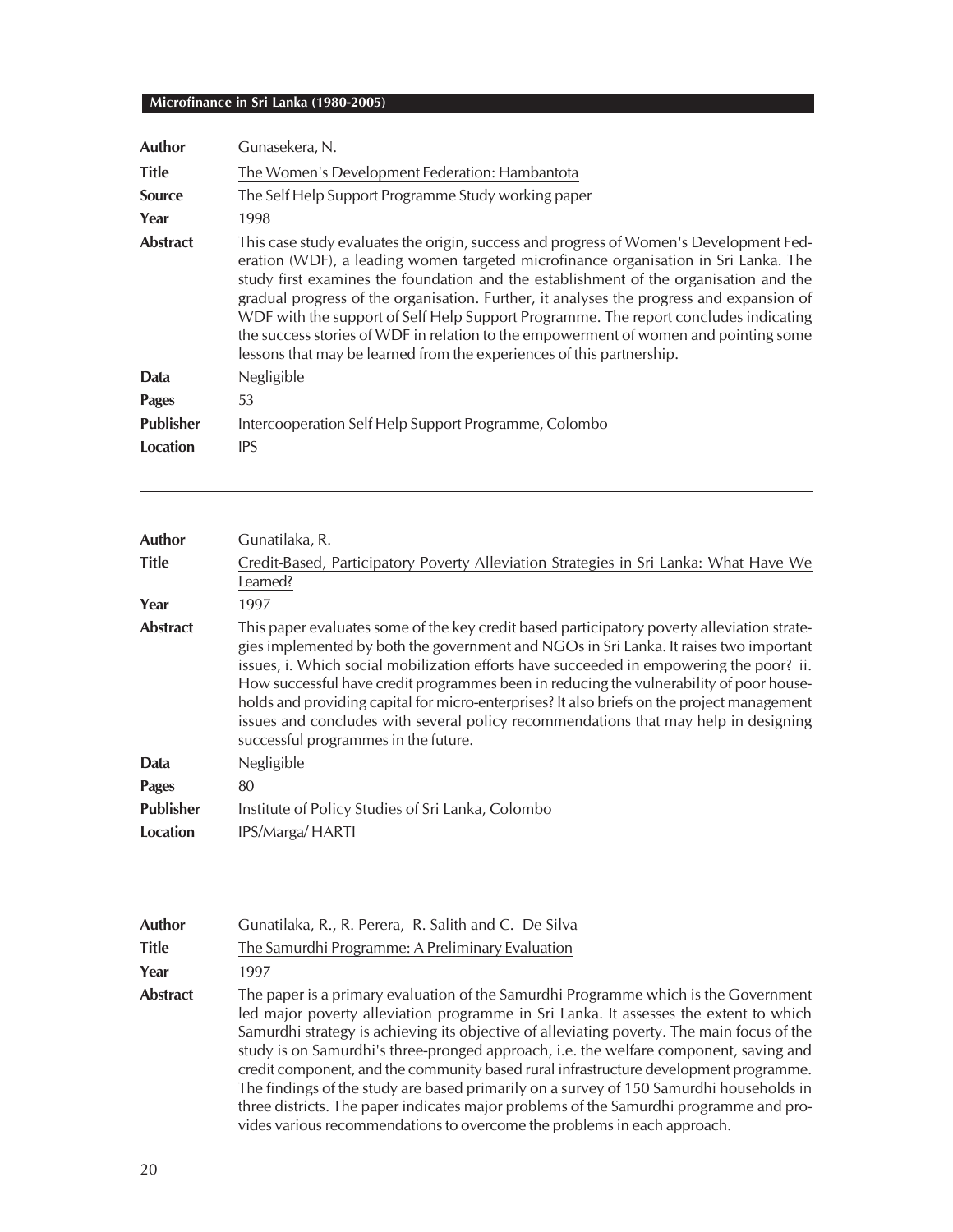| Data             | Data are presented in four appendices which discuss the Divisional Secretariat based survey<br>reports, showing the consumption grants, community project disbursements and savings<br>mobilized in 45 Divisional Secretariats in the three districts. |
|------------------|--------------------------------------------------------------------------------------------------------------------------------------------------------------------------------------------------------------------------------------------------------|
| Pages            | 146                                                                                                                                                                                                                                                    |
| <b>Publisher</b> | Unpublished                                                                                                                                                                                                                                            |
| Location         | IPS                                                                                                                                                                                                                                                    |

| Author           | Gunatilaka, R. and R. Salith                                                                                                                                                                                                                                                                                                                                                                                                                                                                                                                                                                                                                                                                                       |
|------------------|--------------------------------------------------------------------------------------------------------------------------------------------------------------------------------------------------------------------------------------------------------------------------------------------------------------------------------------------------------------------------------------------------------------------------------------------------------------------------------------------------------------------------------------------------------------------------------------------------------------------------------------------------------------------------------------------------------------------|
| <b>Title</b>     | How Successful is Samurdhi's Savings and Credit Programme in Reaching the Poor in Sri<br>Lanka?                                                                                                                                                                                                                                                                                                                                                                                                                                                                                                                                                                                                                    |
| Year             | 1999                                                                                                                                                                                                                                                                                                                                                                                                                                                                                                                                                                                                                                                                                                               |
| <b>Abstract</b>  | This paper evaluates the key components of the Samurdhi programme's savings and credit<br>intervention i.e. the group savings and intra group credit component, the Samurdhi Bank<br>Programme and the credit for enterprise development programme. This brings into light a<br>number of important issues such as, the extent to which the programme has engendered a<br>savings and credit culture among participants, the dynamism and the sustainability of<br>Samurdhi savings groups and banks and the extent to which they have reduced the vulner-<br>ability of the poor. It also highlights the socio-economic impact and sustainability of<br>Samurdhi's micro-enterprise development credit programme. |
| Data             | Negligible                                                                                                                                                                                                                                                                                                                                                                                                                                                                                                                                                                                                                                                                                                         |
| <b>Pages</b>     | 37                                                                                                                                                                                                                                                                                                                                                                                                                                                                                                                                                                                                                                                                                                                 |
| <b>Publisher</b> | Institute of Policy Studies of Sri Lanka, Colombo                                                                                                                                                                                                                                                                                                                                                                                                                                                                                                                                                                                                                                                                  |
| Location         | <b>IPS</b>                                                                                                                                                                                                                                                                                                                                                                                                                                                                                                                                                                                                                                                                                                         |

| Author           | Hemachandra, H. L.                                                                                                                                                                                                                                                                                                                                                                                                                                                                                                                                                                                                                                                                                                           |
|------------------|------------------------------------------------------------------------------------------------------------------------------------------------------------------------------------------------------------------------------------------------------------------------------------------------------------------------------------------------------------------------------------------------------------------------------------------------------------------------------------------------------------------------------------------------------------------------------------------------------------------------------------------------------------------------------------------------------------------------------|
| <b>Title</b>     | Origins of Co-operative Rural Banks and their Early Years                                                                                                                                                                                                                                                                                                                                                                                                                                                                                                                                                                                                                                                                    |
| <b>Source</b>    | Economic Review (November\December): Volume 14, No. 8 and 9                                                                                                                                                                                                                                                                                                                                                                                                                                                                                                                                                                                                                                                                  |
| Year             | 1988                                                                                                                                                                                                                                                                                                                                                                                                                                                                                                                                                                                                                                                                                                                         |
| <b>Abstract</b>  | With the establishment of the Rural Banks Scheme of the People's Bank, a new era of the<br>rural financial sector emerged. Starting from there, the paper describes the origin of several<br>co-operative rural banks and their conditions. It takes into account, the Co-operative Banks,<br>Co-op Apex Bank, establishment of the People's Bank and emergence of Co-operative<br>Rural Banks (CRBs). In discussing the CRBs, it also concentrates on providing a compari-<br>son of advantages of CRBs over the commercial banks. The performance of the CRBs<br>during the initial period is also presented. As it shows, the success of the initial phase of<br>the scheme led to a rapid expansion of the scheme later. |
| Data             | Data on performances of the rural banks are presented.                                                                                                                                                                                                                                                                                                                                                                                                                                                                                                                                                                                                                                                                       |
| <b>Pages</b>     | $4 - 8$                                                                                                                                                                                                                                                                                                                                                                                                                                                                                                                                                                                                                                                                                                                      |
| <b>Publisher</b> | People's Bank of Sri Lanka, Colombo                                                                                                                                                                                                                                                                                                                                                                                                                                                                                                                                                                                                                                                                                          |
| Location         | IPS                                                                                                                                                                                                                                                                                                                                                                                                                                                                                                                                                                                                                                                                                                                          |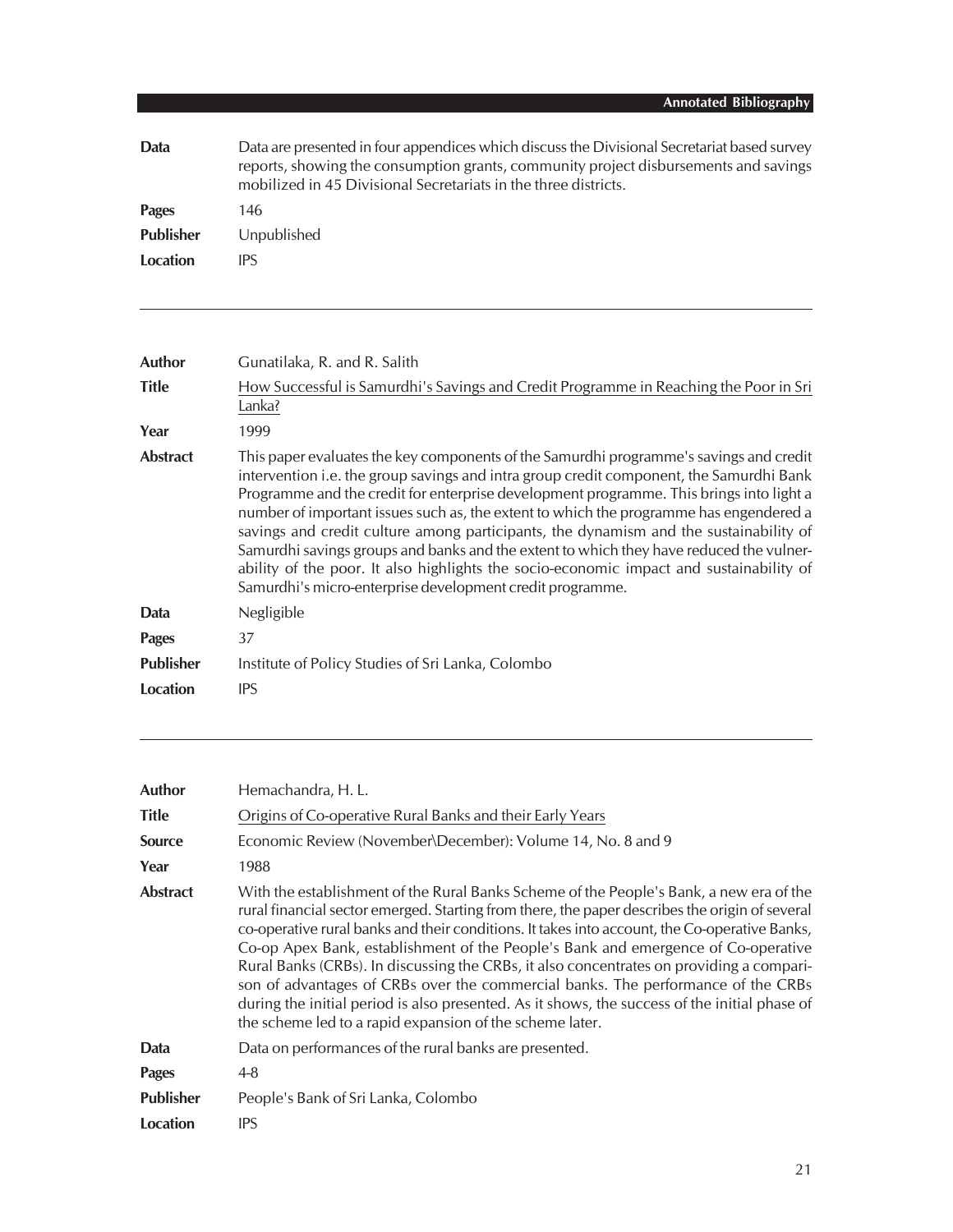| <b>Author</b>   | Hettiarachchy, I.                                                                                                                                                                                                                                                                                                                                                                                                                                                                                                                                                                                                                                                                                                                                                                                                                                                                                                                                                                                                                                                                                                                                                      |
|-----------------|------------------------------------------------------------------------------------------------------------------------------------------------------------------------------------------------------------------------------------------------------------------------------------------------------------------------------------------------------------------------------------------------------------------------------------------------------------------------------------------------------------------------------------------------------------------------------------------------------------------------------------------------------------------------------------------------------------------------------------------------------------------------------------------------------------------------------------------------------------------------------------------------------------------------------------------------------------------------------------------------------------------------------------------------------------------------------------------------------------------------------------------------------------------------|
| <b>Title</b>    | Example of Micro Finance for Consumer Purchases of Energy Services and Systems                                                                                                                                                                                                                                                                                                                                                                                                                                                                                                                                                                                                                                                                                                                                                                                                                                                                                                                                                                                                                                                                                         |
| Year            | 2004                                                                                                                                                                                                                                                                                                                                                                                                                                                                                                                                                                                                                                                                                                                                                                                                                                                                                                                                                                                                                                                                                                                                                                   |
| <b>Abstract</b> | This paper describes an initiative of SEEDS (Sarvodaya Economic Enterprise Development<br>Society - a microfinance institution), on energy provision to village communities. The<br>product, the delivery mechanism and the service is designed to suit the target group of low<br>income groups. They have two main programmes, the Solar Home Systems (SHS) and<br>Village Hydro (VH). The presentation mentions that this is a win-win situation for all.<br>Customers receive credit at better terms and total services very easily and SEEDS gets free<br>publicity, new clients and scale up at low cost. Solar companies also get acceptance at<br>village level, more sales, more products and expansion island-wide. The presentation con-<br>cludes with the lessons learned. It suggests that there should be sensitivity to the needs of<br>the customers in planning, service to match market expansion, planned cost structure and<br>a dedicated team of people. It concludes that consumer financing for energy products and<br>service could be carried out as a successful venture in microfinance, if operated as a cus-<br>tomer-oriented service. |
| <b>Data</b>     | Various data of the programmes such as, operational progress, customer profile, type of<br>households, monthly expenses for energy by villagers, customer preferences, payments on<br>the due date, loan collection and some other related data are included.                                                                                                                                                                                                                                                                                                                                                                                                                                                                                                                                                                                                                                                                                                                                                                                                                                                                                                          |
| <b>Pages</b>    | 24                                                                                                                                                                                                                                                                                                                                                                                                                                                                                                                                                                                                                                                                                                                                                                                                                                                                                                                                                                                                                                                                                                                                                                     |
| Publisher       | Sarvodaya Economic Enterprise Development Society (SEEDS), Sri Lanka                                                                                                                                                                                                                                                                                                                                                                                                                                                                                                                                                                                                                                                                                                                                                                                                                                                                                                                                                                                                                                                                                                   |
| <b>Location</b> | http://microfinancegateway.org                                                                                                                                                                                                                                                                                                                                                                                                                                                                                                                                                                                                                                                                                                                                                                                                                                                                                                                                                                                                                                                                                                                                         |

| Author           | Howes, M. and J. Bruinsma                                                                                                                                                                                                                                                                                                                                                                                                                                                                                                                                                                                                                                                                               |
|------------------|---------------------------------------------------------------------------------------------------------------------------------------------------------------------------------------------------------------------------------------------------------------------------------------------------------------------------------------------------------------------------------------------------------------------------------------------------------------------------------------------------------------------------------------------------------------------------------------------------------------------------------------------------------------------------------------------------------|
| <b>Title</b>     | SANASA and the Self Help Support Programme                                                                                                                                                                                                                                                                                                                                                                                                                                                                                                                                                                                                                                                              |
| <b>Source</b>    | The Self Help Support Programme Study working paper                                                                                                                                                                                                                                                                                                                                                                                                                                                                                                                                                                                                                                                     |
| Year             | 1998                                                                                                                                                                                                                                                                                                                                                                                                                                                                                                                                                                                                                                                                                                    |
| <b>Abstract</b>  | This paper deals with Self Help Support Programme's long-standing support for the SANASA<br>movement. It reconstructs the evaluation of the relationships, and tries to determine the<br>extent to which it has contributed to the process of institutional development, poverty<br>reduction and gender equity at the grass roots level. First, the paper examines the progress<br>of the SANASA movement before the support, and then comprehensively evaluates the<br>SANASA's performance in achieving its goals. It concludes with a number of recommenda-<br>tions for further improvement of the SANASA movement and provides lessons for the other<br>practitioners in the microfinance sector. |
| Data             | Data on credit, savings and membership of the SANASA movement are presented at the<br>end of the paper.                                                                                                                                                                                                                                                                                                                                                                                                                                                                                                                                                                                                 |
| <b>Pages</b>     | 72                                                                                                                                                                                                                                                                                                                                                                                                                                                                                                                                                                                                                                                                                                      |
| <b>Publisher</b> | Intercooperation Self Help Support Programme, Colombo                                                                                                                                                                                                                                                                                                                                                                                                                                                                                                                                                                                                                                                   |
| Location         | <b>IPS</b>                                                                                                                                                                                                                                                                                                                                                                                                                                                                                                                                                                                                                                                                                              |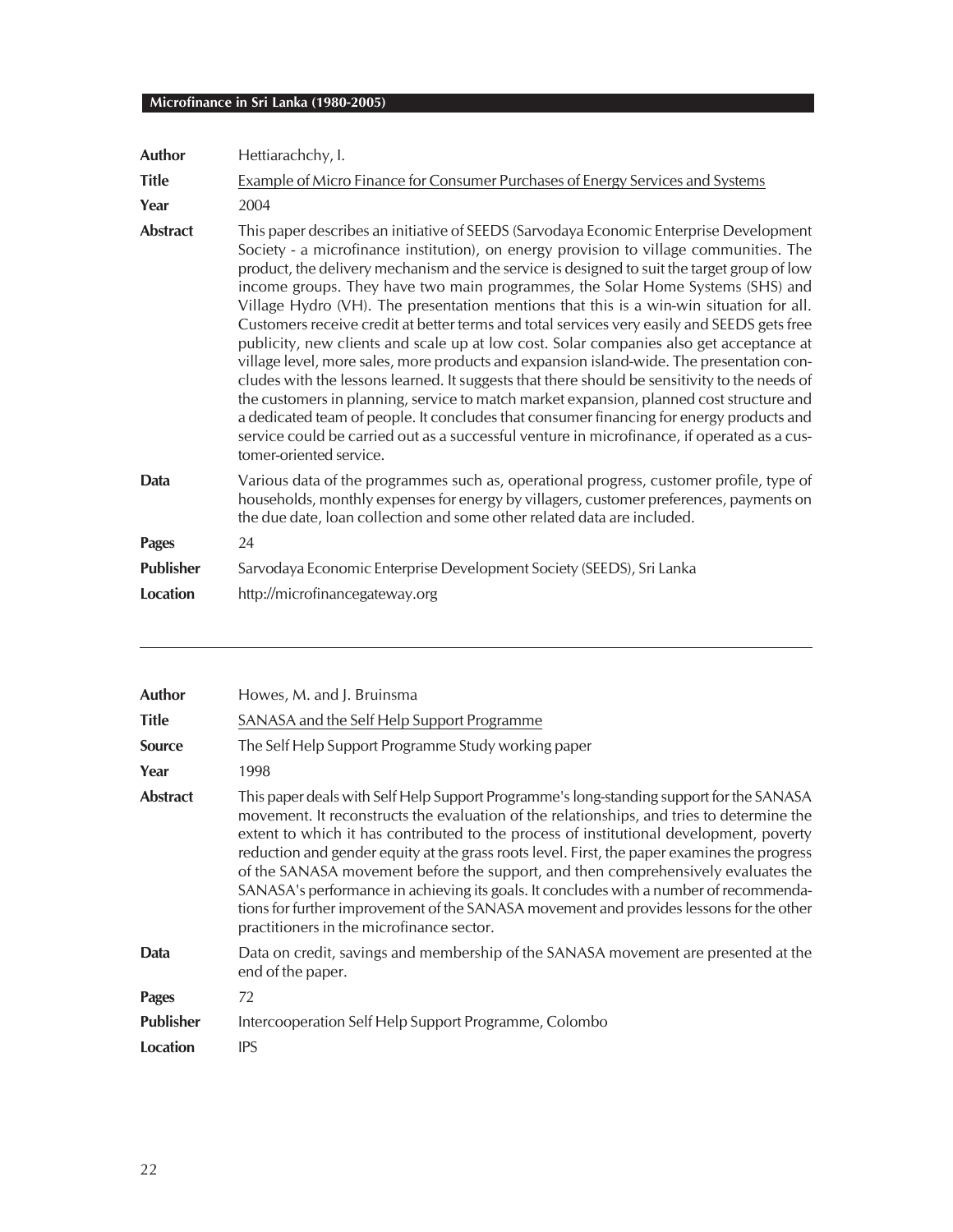| Author           | Hulme., D., R. Montgomery and D. Bhattacharya                                                                                                                                                                                                                                                                                                                                                                                                                                                               |
|------------------|-------------------------------------------------------------------------------------------------------------------------------------------------------------------------------------------------------------------------------------------------------------------------------------------------------------------------------------------------------------------------------------------------------------------------------------------------------------------------------------------------------------|
| <b>Title</b>     | Mutual Finance and the Poor: A study of the Federation of Thrift and Credit Co-operatives<br>(SANASA) in Sri Lanka                                                                                                                                                                                                                                                                                                                                                                                          |
| <b>Source</b>    | Finance Against Poverty: Volume 2                                                                                                                                                                                                                                                                                                                                                                                                                                                                           |
| Year             | 1996                                                                                                                                                                                                                                                                                                                                                                                                                                                                                                        |
| <b>Abstract</b>  | This chapter focuses on Sri Lanka's Thrift and Credit Co-operative Societies (SANASA) and<br>their ability to provide financial services to the poor. It analyses the financial performance<br>of SANASA and the impact on income, employment generation and production<br>organisations. It also discusses the question of 'Can Credit Co-operatives Help the Poor?'.<br>The chapter concludes with a number of potentially important lessons that could be used<br>in designing rural financial services. |
| Data             | Tables on income, credit and savings with relevance to Thrift and Credit Co-operatives<br>(SANASA) of Sri Lanka are provided.                                                                                                                                                                                                                                                                                                                                                                               |
| <b>Pages</b>     | 177-245                                                                                                                                                                                                                                                                                                                                                                                                                                                                                                     |
| <b>Publisher</b> | Routledge, London                                                                                                                                                                                                                                                                                                                                                                                                                                                                                           |
| Location         | IPS/Marga/UP                                                                                                                                                                                                                                                                                                                                                                                                                                                                                                |

| Author           | Hulme, D. and R. Montgomery                                                                                                                                                                                                                                                                                                                                                                                                                                                                                                                                                                                                                                                                                                                                                                                                                                                                                                                                                                                |
|------------------|------------------------------------------------------------------------------------------------------------------------------------------------------------------------------------------------------------------------------------------------------------------------------------------------------------------------------------------------------------------------------------------------------------------------------------------------------------------------------------------------------------------------------------------------------------------------------------------------------------------------------------------------------------------------------------------------------------------------------------------------------------------------------------------------------------------------------------------------------------------------------------------------------------------------------------------------------------------------------------------------------------|
| <b>Title</b>     | Co-operatives, Credit and the Poor: Private Interest, Public Choice and Collective Action<br>in Sri Lanka                                                                                                                                                                                                                                                                                                                                                                                                                                                                                                                                                                                                                                                                                                                                                                                                                                                                                                  |
| <b>Source</b>    | Marga Quarterly Journal: Volume 13, No. 3                                                                                                                                                                                                                                                                                                                                                                                                                                                                                                                                                                                                                                                                                                                                                                                                                                                                                                                                                                  |
| Year             | 1994                                                                                                                                                                                                                                                                                                                                                                                                                                                                                                                                                                                                                                                                                                                                                                                                                                                                                                                                                                                                       |
| <b>Abstract</b>  | The paper examines the theoretical case for arguing that co-operatives cannot meet the<br>needs of the poor. It then explores the record of Sri Lanka's Thrift and Credit Co-operative<br>Movement (SANASA), which has exhibited significant success in terms of a range of indi-<br>cators. It analyses some of the problems SANASA was facing at the time and achievements<br>made. Arriving on conclusions, it states that rehabilitation of co-operatives as a rural<br>organisational form will have a potential for poverty alleviation in some context. As the<br>paper says, on the theoretical side the 'private interest' constructs can provide only a partial<br>explanation of individual and group behaviour. However, the conclusions suggest explor-<br>ing the practical implications for those who are involved in provision of assistance to rural<br>institutions and conceptual implications for people who seek theories that can improve the<br>livelihoods of poorer rural people. |
| Data             | Negligible                                                                                                                                                                                                                                                                                                                                                                                                                                                                                                                                                                                                                                                                                                                                                                                                                                                                                                                                                                                                 |
| <b>Pages</b>     | 35-55                                                                                                                                                                                                                                                                                                                                                                                                                                                                                                                                                                                                                                                                                                                                                                                                                                                                                                                                                                                                      |
| <b>Publisher</b> | Marga Institute, Sri Lanka                                                                                                                                                                                                                                                                                                                                                                                                                                                                                                                                                                                                                                                                                                                                                                                                                                                                                                                                                                                 |
| <b>Location</b>  | Marga                                                                                                                                                                                                                                                                                                                                                                                                                                                                                                                                                                                                                                                                                                                                                                                                                                                                                                                                                                                                      |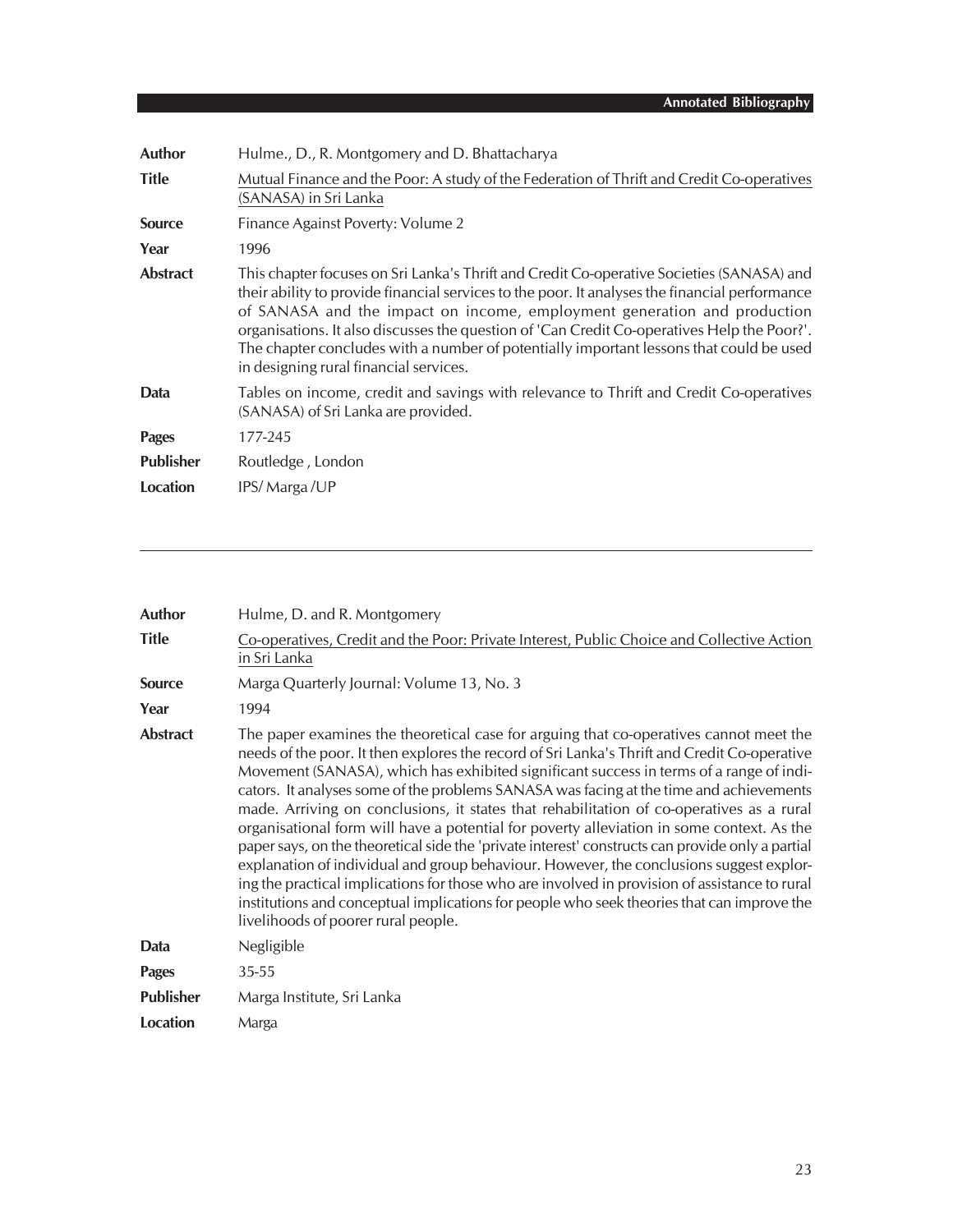| <b>Author</b>    | Institute of Policy Studies of Sri Lanka                                                                                                                                                                                                                                                                                                                                                                                                                                                                                                                                                                                                                                                                                                                                                                                                                                                                                                                                                                                                                                                                                                                                                                                                                                           |
|------------------|------------------------------------------------------------------------------------------------------------------------------------------------------------------------------------------------------------------------------------------------------------------------------------------------------------------------------------------------------------------------------------------------------------------------------------------------------------------------------------------------------------------------------------------------------------------------------------------------------------------------------------------------------------------------------------------------------------------------------------------------------------------------------------------------------------------------------------------------------------------------------------------------------------------------------------------------------------------------------------------------------------------------------------------------------------------------------------------------------------------------------------------------------------------------------------------------------------------------------------------------------------------------------------|
| <b>Title</b>     | Chapter 8: Microfinance Sector in Sri Lanka: Current Status and Issues                                                                                                                                                                                                                                                                                                                                                                                                                                                                                                                                                                                                                                                                                                                                                                                                                                                                                                                                                                                                                                                                                                                                                                                                             |
| Source           | State of the Economy 2005                                                                                                                                                                                                                                                                                                                                                                                                                                                                                                                                                                                                                                                                                                                                                                                                                                                                                                                                                                                                                                                                                                                                                                                                                                                          |
| Year             | 2005                                                                                                                                                                                                                                                                                                                                                                                                                                                                                                                                                                                                                                                                                                                                                                                                                                                                                                                                                                                                                                                                                                                                                                                                                                                                               |
| <b>Abstract</b>  | The chapter provides a comprehensive understanding of the microfinance sector in Sri<br>Lanka, starting from the evolution of the sector to explaining the present situation. The role<br>of the Central Bank of Sri Lanka (CBSL) in microfinance is elaborated bringing in various<br>credit related programmes executed by the Regional Development Department. In addi-<br>tion, the role of the National Development Trust Fund (NDTF) as the apex lending institu-<br>tion is discussed with the figures of its performance. The outreach of microfinance is<br>looked into, since it is important in terms of analyzing the effectiveness in alleviating<br>poverty. To ensure the financial soundness of microfinance institutions (MFIs), prevalence<br>of a sound regulatory framework is essential. Thus, the chapter highlights the existing<br>regulatory mechanisms of non-bank MFIs and regulation of banks. The chapter finally<br>arrives at conclusions and important policy implications related to the microfinance sector<br>in Sri Lanka. It also includes the microfinance programmes directed towards post-tsunami<br>recovery programmes, implemented by the key players such as CBSL and NDTF, and their<br>progress at the time the chapter was written. |
| Data             | Important data on savings mobilization of MFIs, performance of NDTF are included.                                                                                                                                                                                                                                                                                                                                                                                                                                                                                                                                                                                                                                                                                                                                                                                                                                                                                                                                                                                                                                                                                                                                                                                                  |
| <b>Pages</b>     | 98-108                                                                                                                                                                                                                                                                                                                                                                                                                                                                                                                                                                                                                                                                                                                                                                                                                                                                                                                                                                                                                                                                                                                                                                                                                                                                             |
| <b>Publisher</b> | Institute of Policy Studies of Sri Lanka, Colombo                                                                                                                                                                                                                                                                                                                                                                                                                                                                                                                                                                                                                                                                                                                                                                                                                                                                                                                                                                                                                                                                                                                                                                                                                                  |
| <b>Location</b>  | <b>IPS</b>                                                                                                                                                                                                                                                                                                                                                                                                                                                                                                                                                                                                                                                                                                                                                                                                                                                                                                                                                                                                                                                                                                                                                                                                                                                                         |

| <b>Author</b>   | Jayamaha, R.                                                                                                                                                                                                                                                                                                                                                                                                                                                                                                                                                                                            |
|-----------------|---------------------------------------------------------------------------------------------------------------------------------------------------------------------------------------------------------------------------------------------------------------------------------------------------------------------------------------------------------------------------------------------------------------------------------------------------------------------------------------------------------------------------------------------------------------------------------------------------------|
| <b>Title</b>    | Case study on Credit and Training for Economic Development in Rural Sri Lanka                                                                                                                                                                                                                                                                                                                                                                                                                                                                                                                           |
| <b>Source</b>   | The Asia Pacific workshop on Micro-Enterprises and Entrepreneur Development                                                                                                                                                                                                                                                                                                                                                                                                                                                                                                                             |
| Year            | 1993                                                                                                                                                                                                                                                                                                                                                                                                                                                                                                                                                                                                    |
| <b>Abstract</b> | The purpose of this case study is to highlight one of the successful micro-enterprise devel-<br>opment projects implemented in Sri Lanka, their contributions to micro-enterprise devel-<br>opment, strengths and weaknesses and problems encountered in implementation. The final<br>goal of the credit and training for economic development in rural Sri Lanka is to achieve<br>sustained increases in income, by establishing or expanding commercially viable income<br>generating activities, for low income female unemployed youth, who are members of<br>multi-purpose co-operative societies. |
| Data            | Data on assets, liabilities, other comparative data on Bank of Ceylon and People's Bank in<br>1982-1984, and analysis of financial ratios and calculations are provided.                                                                                                                                                                                                                                                                                                                                                                                                                                |
| Location        | CBSL                                                                                                                                                                                                                                                                                                                                                                                                                                                                                                                                                                                                    |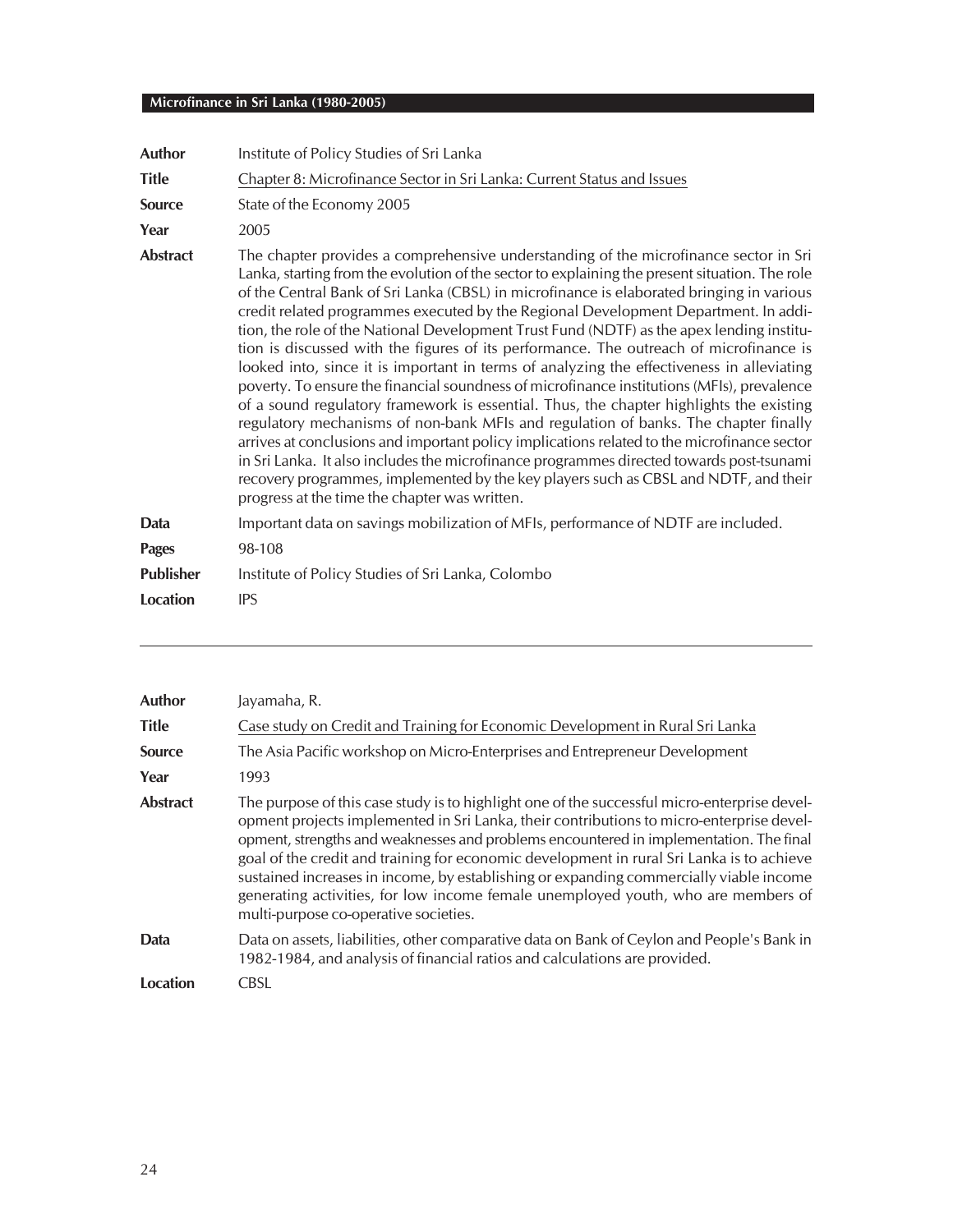| Author           | Jayasundere, R.                                                                                                                                                                                                                                                                                                                                                                                                                                                                                                                                                                                                                                                                                                                                                                                                                                                                                                                                                                                                                                                                                                                                                                                                                                                                                                                                                                                                                                                                                                                                                                                                                                                                                                                                                                                                                                         |
|------------------|---------------------------------------------------------------------------------------------------------------------------------------------------------------------------------------------------------------------------------------------------------------------------------------------------------------------------------------------------------------------------------------------------------------------------------------------------------------------------------------------------------------------------------------------------------------------------------------------------------------------------------------------------------------------------------------------------------------------------------------------------------------------------------------------------------------------------------------------------------------------------------------------------------------------------------------------------------------------------------------------------------------------------------------------------------------------------------------------------------------------------------------------------------------------------------------------------------------------------------------------------------------------------------------------------------------------------------------------------------------------------------------------------------------------------------------------------------------------------------------------------------------------------------------------------------------------------------------------------------------------------------------------------------------------------------------------------------------------------------------------------------------------------------------------------------------------------------------------------------|
| <b>Title</b>     | Savings and Credit 1 - The Selection of Loanees                                                                                                                                                                                                                                                                                                                                                                                                                                                                                                                                                                                                                                                                                                                                                                                                                                                                                                                                                                                                                                                                                                                                                                                                                                                                                                                                                                                                                                                                                                                                                                                                                                                                                                                                                                                                         |
| <b>Source</b>    | <b>ACCESS</b>                                                                                                                                                                                                                                                                                                                                                                                                                                                                                                                                                                                                                                                                                                                                                                                                                                                                                                                                                                                                                                                                                                                                                                                                                                                                                                                                                                                                                                                                                                                                                                                                                                                                                                                                                                                                                                           |
| Year             | 1994                                                                                                                                                                                                                                                                                                                                                                                                                                                                                                                                                                                                                                                                                                                                                                                                                                                                                                                                                                                                                                                                                                                                                                                                                                                                                                                                                                                                                                                                                                                                                                                                                                                                                                                                                                                                                                                    |
| <b>Abstract</b>  | This book is a collection of articles which were written for the 'Dialogues and Documents<br>for the Progress of Humanity' (DPH) network. This book consists of about 28 articles or<br>DPH cards on the savings and credit schemes which were implemented by Non-Govern-<br>mental Organisations (NGOs) in Asia, Africa and Latin America. This includes savings and<br>credit schemes from 11 countries including Bangladesh, Colombia, India and Sri Lanka.<br>The book presents the way the selected institutions select the loanees. With respect to Sri<br>Lanka, it brings in several well known savings and credit schemes. One of such is the<br>People's Rural Development Association (PRDA). The selection of loanees is based on two<br>levels of credit. For the lower loan amount, the loanees at the grass root level are selected<br>through target groups which the villages themselves have created. For the higher loan<br>levels, it is a different method. The Colombo District Women's Thrift and Credit Co-<br>operative Society Limited uses a joint selection method. The group members join on their<br>own accord, and select the members for the group. The Savecred exercises a flexible method<br>than the above mentioned, which benefits a wider range of the poor. The eligibility of the<br>loanee is decided through an eligibility survey. The Government Officer (GO) of the<br>targeted area selects the loanees for The Project for Co-operation Action by Small Farmers<br>(PROCAS). Under the National Youth Services Co-operative (NYSCO) programme, since<br>the target groups are formed at the commencement with the already existing organised<br>youth movement, a separate selection is not carried out. Under the Janasaviya Trust Fund<br>(JTF), the Partner Organisations (POs) become the loanees. |
| Data             | No data                                                                                                                                                                                                                                                                                                                                                                                                                                                                                                                                                                                                                                                                                                                                                                                                                                                                                                                                                                                                                                                                                                                                                                                                                                                                                                                                                                                                                                                                                                                                                                                                                                                                                                                                                                                                                                                 |
| <b>Pages</b>     | 45                                                                                                                                                                                                                                                                                                                                                                                                                                                                                                                                                                                                                                                                                                                                                                                                                                                                                                                                                                                                                                                                                                                                                                                                                                                                                                                                                                                                                                                                                                                                                                                                                                                                                                                                                                                                                                                      |
| <b>Publisher</b> | Information Documentation Resource Centre (International: Colombo and Geneva) and<br>IRED - Development Innovations and Networks General Secretariat (Colombo Office)                                                                                                                                                                                                                                                                                                                                                                                                                                                                                                                                                                                                                                                                                                                                                                                                                                                                                                                                                                                                                                                                                                                                                                                                                                                                                                                                                                                                                                                                                                                                                                                                                                                                                   |
| <b>Location</b>  | <b>CENWOR/HARTI</b>                                                                                                                                                                                                                                                                                                                                                                                                                                                                                                                                                                                                                                                                                                                                                                                                                                                                                                                                                                                                                                                                                                                                                                                                                                                                                                                                                                                                                                                                                                                                                                                                                                                                                                                                                                                                                                     |
| Author           | Jayasundere, R.                                                                                                                                                                                                                                                                                                                                                                                                                                                                                                                                                                                                                                                                                                                                                                                                                                                                                                                                                                                                                                                                                                                                                                                                                                                                                                                                                                                                                                                                                                                                                                                                                                                                                                                                                                                                                                         |
| Title            | Savings and Credit 2 - The Design                                                                                                                                                                                                                                                                                                                                                                                                                                                                                                                                                                                                                                                                                                                                                                                                                                                                                                                                                                                                                                                                                                                                                                                                                                                                                                                                                                                                                                                                                                                                                                                                                                                                                                                                                                                                                       |
| Source           | <b>ACCESS</b>                                                                                                                                                                                                                                                                                                                                                                                                                                                                                                                                                                                                                                                                                                                                                                                                                                                                                                                                                                                                                                                                                                                                                                                                                                                                                                                                                                                                                                                                                                                                                                                                                                                                                                                                                                                                                                           |
| Year             | 1995                                                                                                                                                                                                                                                                                                                                                                                                                                                                                                                                                                                                                                                                                                                                                                                                                                                                                                                                                                                                                                                                                                                                                                                                                                                                                                                                                                                                                                                                                                                                                                                                                                                                                                                                                                                                                                                    |
| <b>Abstract</b>  | This book is a collection of articles which were written for the 'Dialogues and Documents<br>for the Progress of Humanity' (DPH) network. This book consists of about 40 articles or<br>DPH cards on the design of savings and credit schemes which were implemented by Non-<br>Governmental Organisations (NGOs) in Asia, Africa and Latin America. This includes<br>savings and credit schemes from 12 countries of the Third World. Those countries are<br>Bangladesh, Colombia, India, Indonesia, Kenya, Lesotho, Malaysia, Senegal, Sri Lanka,<br>Tanzania, Uganda and Zambia. The Grameen Bank (GB) system of Bangladesh, The Projek<br>Ikhtiar (PI) in Malaysia, and Rural Development Trust programme in India are some of the                                                                                                                                                                                                                                                                                                                                                                                                                                                                                                                                                                                                                                                                                                                                                                                                                                                                                                                                                                                                                                                                                                                  |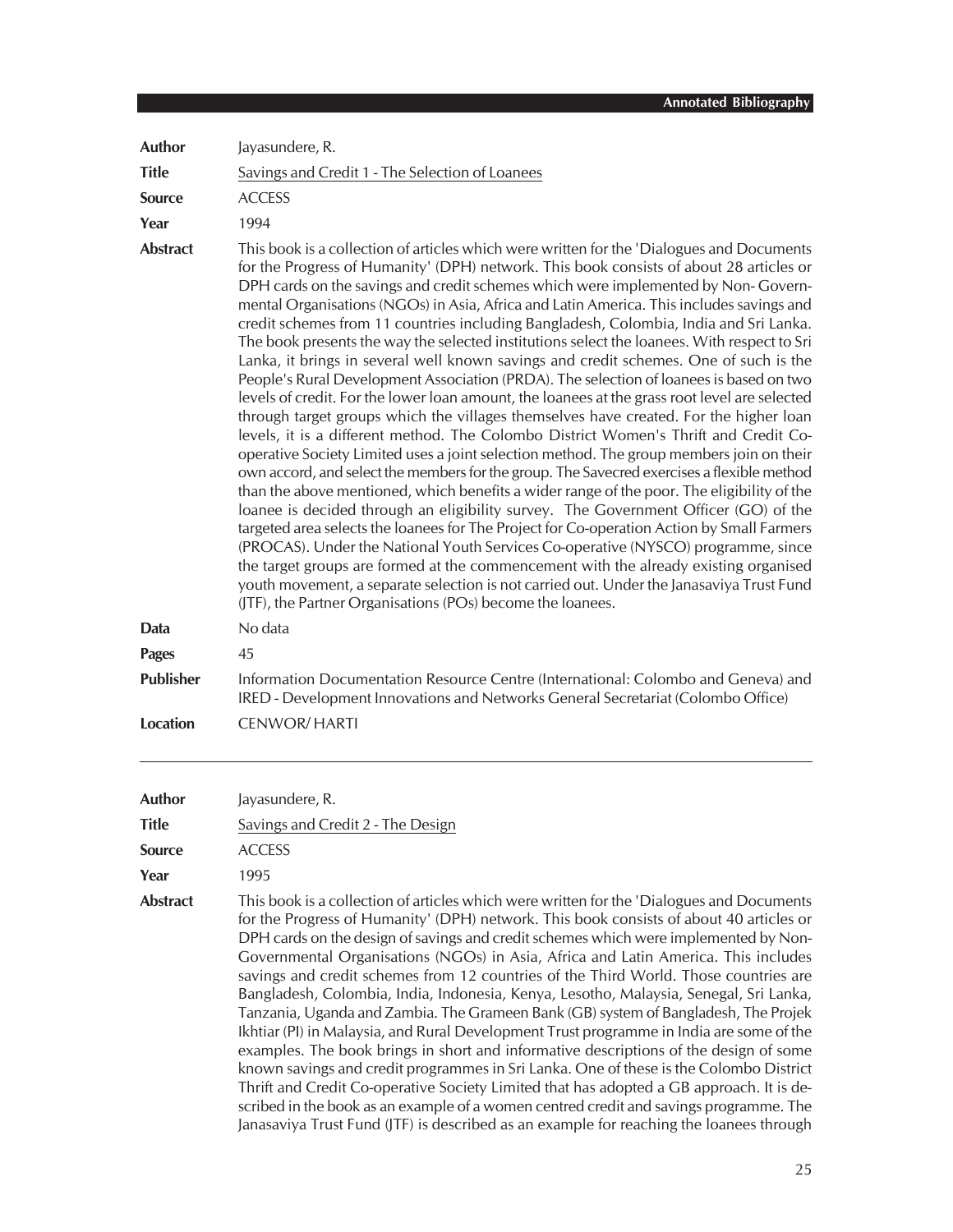|                  | Partner Organisations (POs). The JTF provided funds for the selected POs. The Project for<br>Co-operative Action by Small Farmers (PROCAS) in Sri Lanka, which is implemented<br>through Thrift and Credit Co-operative Societies (TCCSs) in target villages, is a government<br>supported programme. The Savecred and the People's Rural Development Association<br>(PRADA) are the other two programmes of Sri Lanka, brought up in the book.                                                                                                                                                                                                                                                                                                                                                                                                                                                                                                                                                                                  |
|------------------|----------------------------------------------------------------------------------------------------------------------------------------------------------------------------------------------------------------------------------------------------------------------------------------------------------------------------------------------------------------------------------------------------------------------------------------------------------------------------------------------------------------------------------------------------------------------------------------------------------------------------------------------------------------------------------------------------------------------------------------------------------------------------------------------------------------------------------------------------------------------------------------------------------------------------------------------------------------------------------------------------------------------------------|
| Data             | Negligible                                                                                                                                                                                                                                                                                                                                                                                                                                                                                                                                                                                                                                                                                                                                                                                                                                                                                                                                                                                                                       |
| <b>Pages</b>     | 68                                                                                                                                                                                                                                                                                                                                                                                                                                                                                                                                                                                                                                                                                                                                                                                                                                                                                                                                                                                                                               |
| <b>Publisher</b> | Information Documentation Resource Centre (International: Colombo and Geneva) and<br>IRED - Development Innovations and Networks General Secretariat (Colombo Office)                                                                                                                                                                                                                                                                                                                                                                                                                                                                                                                                                                                                                                                                                                                                                                                                                                                            |
| <b>Location</b>  | <b>CENWOR/HARTI</b>                                                                                                                                                                                                                                                                                                                                                                                                                                                                                                                                                                                                                                                                                                                                                                                                                                                                                                                                                                                                              |
| <b>Author</b>    | Jayasundere, R.                                                                                                                                                                                                                                                                                                                                                                                                                                                                                                                                                                                                                                                                                                                                                                                                                                                                                                                                                                                                                  |
| <b>Title</b>     | Savings and Credit 3 - Monitoring and Evaluation                                                                                                                                                                                                                                                                                                                                                                                                                                                                                                                                                                                                                                                                                                                                                                                                                                                                                                                                                                                 |
| <b>Source</b>    | <b>ACCESS</b>                                                                                                                                                                                                                                                                                                                                                                                                                                                                                                                                                                                                                                                                                                                                                                                                                                                                                                                                                                                                                    |
| Year             | 1995                                                                                                                                                                                                                                                                                                                                                                                                                                                                                                                                                                                                                                                                                                                                                                                                                                                                                                                                                                                                                             |
| <b>Abstract</b>  | This book consists of about 29 articles or DPH cards on the savings and credit schemes<br>which were implemented by Non-Governmental Organisations (NGOs) in Asia, Africa<br>and Latin America. This book particularly concentrates on the aspects of monitoring and<br>evaluation of savings and credit programmes in other countries, as well as in Sri Lanka. The<br>Savecred in Sri Lanka has a unique system of monitoring. It includes both the implement-<br>ing organisation as well as the beneficiary in the monitoring process. However, the People's<br>Rural Development Association (PRDA), which has a system of disbursing credit to grass<br>root level organisations, has a complicated system of monitoring due to the external fac-<br>tors. The monitoring of the first level system of PRDA is done through continuous moni-<br>toring of accounts books and loan records. In addition, this book provides a lot of<br>valuable information on several other systems of monitoring in different countries. |
| Data             | No data                                                                                                                                                                                                                                                                                                                                                                                                                                                                                                                                                                                                                                                                                                                                                                                                                                                                                                                                                                                                                          |
| <b>Pages</b>     | 51                                                                                                                                                                                                                                                                                                                                                                                                                                                                                                                                                                                                                                                                                                                                                                                                                                                                                                                                                                                                                               |
| <b>Publisher</b> | Information Documentation Resource Centre (International: Colombo and Geneva) and<br>IRED - Development Innovations and Networks General Secretariat (Colombo Office)                                                                                                                                                                                                                                                                                                                                                                                                                                                                                                                                                                                                                                                                                                                                                                                                                                                            |
| <b>Location</b>  | <b>CENWOR/HARTI</b>                                                                                                                                                                                                                                                                                                                                                                                                                                                                                                                                                                                                                                                                                                                                                                                                                                                                                                                                                                                                              |
|                  |                                                                                                                                                                                                                                                                                                                                                                                                                                                                                                                                                                                                                                                                                                                                                                                                                                                                                                                                                                                                                                  |

| Author          | Jayasundere, R.                                                                                                                                                                                                                                                                                                                                                         |
|-----------------|-------------------------------------------------------------------------------------------------------------------------------------------------------------------------------------------------------------------------------------------------------------------------------------------------------------------------------------------------------------------------|
| Title           | Savings and Credit 4 - Impact and Support                                                                                                                                                                                                                                                                                                                               |
| <b>Source</b>   | <b>ACCESS</b>                                                                                                                                                                                                                                                                                                                                                           |
| Year            | 1995                                                                                                                                                                                                                                                                                                                                                                    |
| <b>Abstract</b> | This book includes 20 articles on savings and credit schemes implemented by several<br>NGOs in Asia and Africa. It presents various types of support services provided by these<br>NGOs and their impact. With regard to Sri Lanka, it presents the case of Colombo District<br>Women's Thrift and Credit Co-operative Society Ltd or the Women Bank of Sri Lanka as an |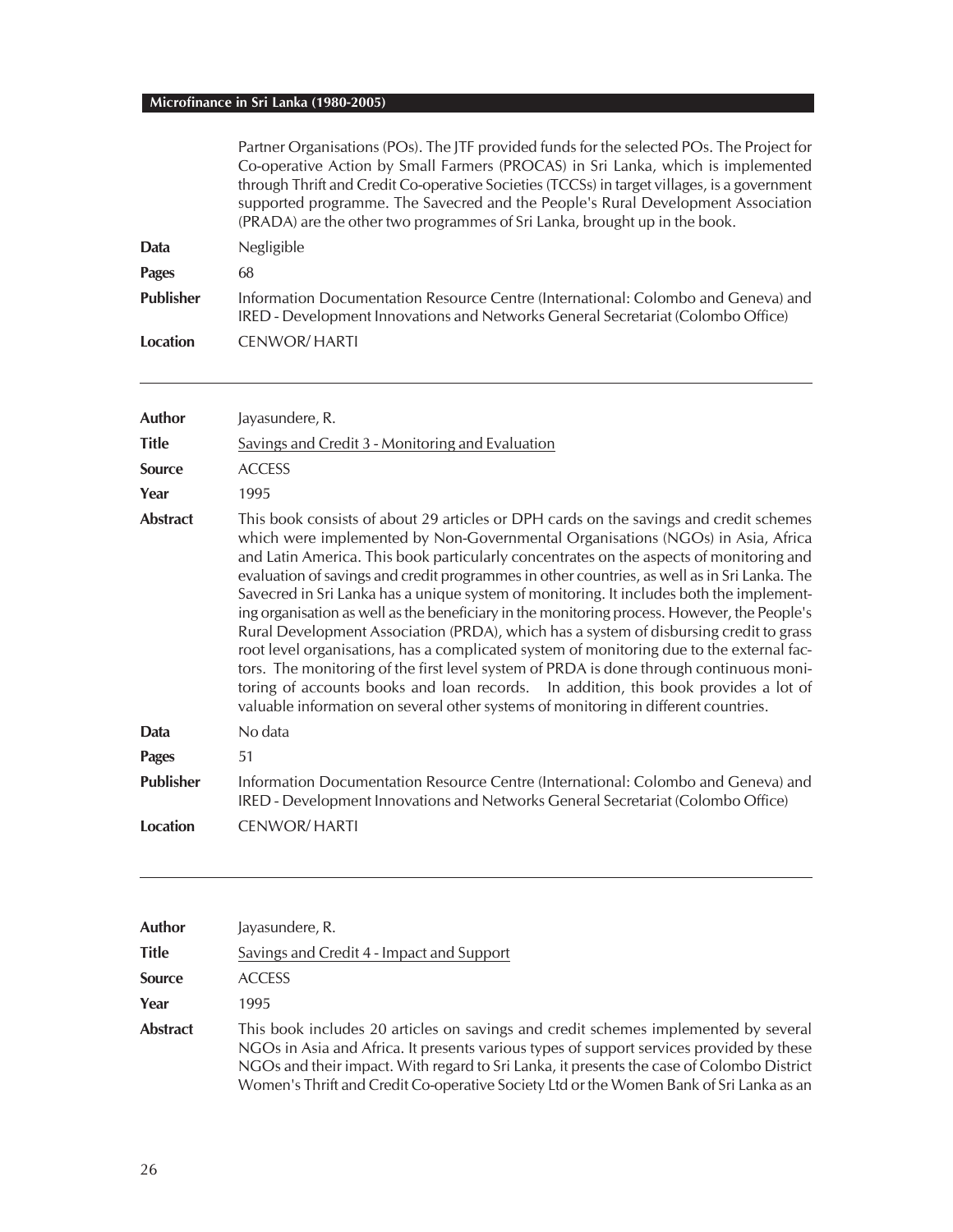|                  | organisation which provides support from the older loanee groups to the new groups. The<br>book has also brought in the experiences from the Savecred where they implement programmes<br>from the top. However, though this scheme is tightly controlled, the limited independence<br>appears to work effectively. As mentioned in the book, the People's Rural Development<br>Association (PRDA) uses a new way to increase income. It mobilises the revolving fund<br>which it has set up within the groups and provide loans to carry out income generating<br>activities specially for making handicrafts. Hence, this organisation has built up the strength<br>to progress alone. This book also highlights similar experiences from other countries. |  |  |  |
|------------------|-------------------------------------------------------------------------------------------------------------------------------------------------------------------------------------------------------------------------------------------------------------------------------------------------------------------------------------------------------------------------------------------------------------------------------------------------------------------------------------------------------------------------------------------------------------------------------------------------------------------------------------------------------------------------------------------------------------------------------------------------------------|--|--|--|
| Data             | No data                                                                                                                                                                                                                                                                                                                                                                                                                                                                                                                                                                                                                                                                                                                                                     |  |  |  |
| <b>Pages</b>     | 38                                                                                                                                                                                                                                                                                                                                                                                                                                                                                                                                                                                                                                                                                                                                                          |  |  |  |
| <b>Publisher</b> | Information Documentation Resource Centre (International: Colombo and Geneva) and<br>IRED - Development Innovations and Networks General Secretariat (Colombo Office)                                                                                                                                                                                                                                                                                                                                                                                                                                                                                                                                                                                       |  |  |  |
| Location         | <b>HARTI</b>                                                                                                                                                                                                                                                                                                                                                                                                                                                                                                                                                                                                                                                                                                                                                |  |  |  |

| <b>Author</b>    | Jayasundere, R.                                                                                                                                                                                                                                                                                                                                                                                                                                                                                                                                                                                                                                                                                                                                                                                                                                                                                                                                                                                                                                                                                                                                                                                                                                                                                                                                                                                                                                                                                                                                                                                                                                                                 |  |  |  |  |  |
|------------------|---------------------------------------------------------------------------------------------------------------------------------------------------------------------------------------------------------------------------------------------------------------------------------------------------------------------------------------------------------------------------------------------------------------------------------------------------------------------------------------------------------------------------------------------------------------------------------------------------------------------------------------------------------------------------------------------------------------------------------------------------------------------------------------------------------------------------------------------------------------------------------------------------------------------------------------------------------------------------------------------------------------------------------------------------------------------------------------------------------------------------------------------------------------------------------------------------------------------------------------------------------------------------------------------------------------------------------------------------------------------------------------------------------------------------------------------------------------------------------------------------------------------------------------------------------------------------------------------------------------------------------------------------------------------------------|--|--|--|--|--|
| <b>Title</b>     | Savings and Credit 5 - Case Studies                                                                                                                                                                                                                                                                                                                                                                                                                                                                                                                                                                                                                                                                                                                                                                                                                                                                                                                                                                                                                                                                                                                                                                                                                                                                                                                                                                                                                                                                                                                                                                                                                                             |  |  |  |  |  |
| <b>Source</b>    | <b>ACCESS</b>                                                                                                                                                                                                                                                                                                                                                                                                                                                                                                                                                                                                                                                                                                                                                                                                                                                                                                                                                                                                                                                                                                                                                                                                                                                                                                                                                                                                                                                                                                                                                                                                                                                                   |  |  |  |  |  |
| Year             | 1995                                                                                                                                                                                                                                                                                                                                                                                                                                                                                                                                                                                                                                                                                                                                                                                                                                                                                                                                                                                                                                                                                                                                                                                                                                                                                                                                                                                                                                                                                                                                                                                                                                                                            |  |  |  |  |  |
| <b>Abstract</b>  | This book consists of 16 case studies or DPH cards on the savings and credit schemes<br>which were implemented by Non-Governmental Organisations (NGOs) in Asia, Africa<br>and Latin America. The aim of this book is to provide general information on some inter-<br>esting experiences for the development practitioners. Hence, it presents some case studies<br>of different countries including Sri Lanka. The book has taken the Coir producing Group<br>Project: The Change Agent Programme (CAP) in Sri Lanka as an example for a participatory<br>development in savings and credit schemes. It is implemented by the government and<br>targeted at the low income population in rural villages. The Change Agents are trained<br>under this programme, to promote co-operative action among small homogeneous groups.<br>The book also explains the case study of the falling apart of a Thrift and Credit Co-operative<br>Society (TCCS): The Programme for Co-operative Action by Small Farmers in the Moneragala<br>district of Sri Lanka. It had begun with the non-repayment of loans by farmers due to crop<br>failures. The Janashakthi Bank Societies (JBS) in Sri Lanka is brought up as a case study, to<br>elaborate the way how group responsibility causes changes in attitudes. It explains how the<br>JBS commenced with 124 Women's Organisations (WOs), and turned up to 453 WOs,<br>within less than ten years. Finally, with regard to Sri Lanka, the book brings in the role<br>played by the private money lenders in the rural areas as the informal sources of financing<br>still prevail as a popular method of financing in rural villages. |  |  |  |  |  |
| Data             | No data                                                                                                                                                                                                                                                                                                                                                                                                                                                                                                                                                                                                                                                                                                                                                                                                                                                                                                                                                                                                                                                                                                                                                                                                                                                                                                                                                                                                                                                                                                                                                                                                                                                                         |  |  |  |  |  |
| <b>Pages</b>     | 32                                                                                                                                                                                                                                                                                                                                                                                                                                                                                                                                                                                                                                                                                                                                                                                                                                                                                                                                                                                                                                                                                                                                                                                                                                                                                                                                                                                                                                                                                                                                                                                                                                                                              |  |  |  |  |  |
| <b>Publisher</b> | Information Documentation Resource Centre (International: Colombo and Geneva) and<br>IRED - Development Innovations and Networks General Secretariat (Colombo Office)                                                                                                                                                                                                                                                                                                                                                                                                                                                                                                                                                                                                                                                                                                                                                                                                                                                                                                                                                                                                                                                                                                                                                                                                                                                                                                                                                                                                                                                                                                           |  |  |  |  |  |
| <b>Location</b>  | <b>CENWOR/HARTI</b>                                                                                                                                                                                                                                                                                                                                                                                                                                                                                                                                                                                                                                                                                                                                                                                                                                                                                                                                                                                                                                                                                                                                                                                                                                                                                                                                                                                                                                                                                                                                                                                                                                                             |  |  |  |  |  |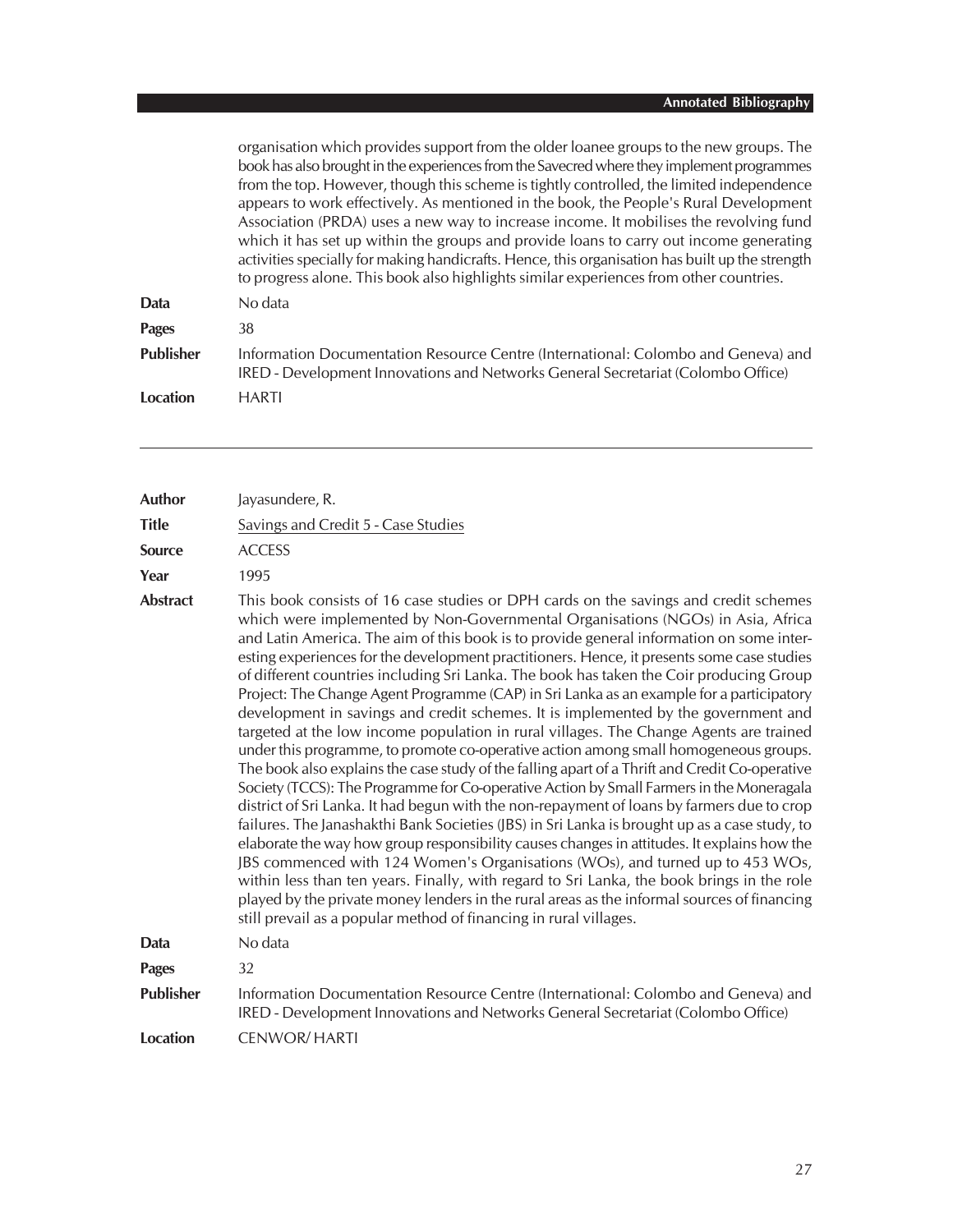| <b>Author</b>    | Jayatilaka, R.                                                                                                                                                                                                                                                                                                                                                                                                                                                                                                                                                                                                                                                                                                                                                                                                                                                                                                                                                                                                                                                                                                                                                                                                     |  |  |  |  |  |  |
|------------------|--------------------------------------------------------------------------------------------------------------------------------------------------------------------------------------------------------------------------------------------------------------------------------------------------------------------------------------------------------------------------------------------------------------------------------------------------------------------------------------------------------------------------------------------------------------------------------------------------------------------------------------------------------------------------------------------------------------------------------------------------------------------------------------------------------------------------------------------------------------------------------------------------------------------------------------------------------------------------------------------------------------------------------------------------------------------------------------------------------------------------------------------------------------------------------------------------------------------|--|--|--|--|--|--|
| <b>Title</b>     | Learning from the Mistakes of a Micro Finance Programme : The Case of the People's Rural<br>Development Association (PRDA) in Sri Lanka                                                                                                                                                                                                                                                                                                                                                                                                                                                                                                                                                                                                                                                                                                                                                                                                                                                                                                                                                                                                                                                                            |  |  |  |  |  |  |
| <b>Source</b>    | Paper presented at the Asian Regional Conference jointly organised by INASIA and CDF on<br>"The Potential and Limitations of Economic Initiatives in Grassroots Development - Cur-<br>rent Issues and Asian Experiences" from 27th - 30th November 2000 at the BRAC Centre<br>for Development Management (BCDM), Rajendrapur, Bangladesh: Paper No. 20.                                                                                                                                                                                                                                                                                                                                                                                                                                                                                                                                                                                                                                                                                                                                                                                                                                                            |  |  |  |  |  |  |
| Year             | 2000                                                                                                                                                                                                                                                                                                                                                                                                                                                                                                                                                                                                                                                                                                                                                                                                                                                                                                                                                                                                                                                                                                                                                                                                               |  |  |  |  |  |  |
| <b>Abstract</b>  | The paper attempts to understand how microfinance and micro-enterprises have succeeded<br>in increasing social and economic well-being of people. It looks at the NGO: People's<br>Rural Development Association (PRDA) in Sri Lanka as a case study. It tries to analyze<br>activities of the project in the villages, economic and welfare programmes and microfinance<br>project and its relevance. The study is carried out in four villages of a Divisional Secretariat<br>Division of the Gampaha district. The report shows that, PRDA has not always conformed<br>to the initial design of the project in terms of targeting a particular economic category. It<br>argues that in addition to targeting, other aspects also have to be looked into, if the project<br>is to be successful. Through the important lessons learned from the case study, it mentions<br>some important conditions for the success of a microfinance programme. Consideration of<br>benefits to the entire community, inclusion of socio-cultural and political aspects in the<br>project design, inclusion of products that fulfil local needs and less stratification of clien-<br>tele are some major conditions suggested. |  |  |  |  |  |  |
| Data             | Data on programmes of PRDA is included. Micro-enterprises generated under PRDA<br>programme, outreach of credit provided, gender breakdown of members, fluctuation of<br>memberships, strengths of different societies, financial strengths and some figures on sav-<br>ings are included.                                                                                                                                                                                                                                                                                                                                                                                                                                                                                                                                                                                                                                                                                                                                                                                                                                                                                                                         |  |  |  |  |  |  |
| <b>Pages</b>     | 30                                                                                                                                                                                                                                                                                                                                                                                                                                                                                                                                                                                                                                                                                                                                                                                                                                                                                                                                                                                                                                                                                                                                                                                                                 |  |  |  |  |  |  |
| <b>Publisher</b> | Initiative in Research and Education for Development in Asia - INASIA                                                                                                                                                                                                                                                                                                                                                                                                                                                                                                                                                                                                                                                                                                                                                                                                                                                                                                                                                                                                                                                                                                                                              |  |  |  |  |  |  |
| <b>Location</b>  | http://microfinancegateway.org                                                                                                                                                                                                                                                                                                                                                                                                                                                                                                                                                                                                                                                                                                                                                                                                                                                                                                                                                                                                                                                                                                                                                                                     |  |  |  |  |  |  |
| <b>Author</b>    | Jayaweera, P.D.                                                                                                                                                                                                                                                                                                                                                                                                                                                                                                                                                                                                                                                                                                                                                                                                                                                                                                                                                                                                                                                                                                                                                                                                    |  |  |  |  |  |  |
| <b>Title</b>     | The Role of Co-operatives in Poverty Alleviation: A Case Study of Sri Lanka                                                                                                                                                                                                                                                                                                                                                                                                                                                                                                                                                                                                                                                                                                                                                                                                                                                                                                                                                                                                                                                                                                                                        |  |  |  |  |  |  |
| Year             | 1995                                                                                                                                                                                                                                                                                                                                                                                                                                                                                                                                                                                                                                                                                                                                                                                                                                                                                                                                                                                                                                                                                                                                                                                                               |  |  |  |  |  |  |

**Abstract** The book consists of four chapters. The introductory chapter is confined to explain the problem of poverty and to explain the aim and structure of the study. As the book mentions, the objective is to conduct a detailed examination of poverty alleviation and to investigate the effectiveness of the bottom-up approach co-operatives systems implement. The second chapter broadly examines the approaches to development while the third chapter examines the effectiveness of co-operatives in Sri Lanka. It explains the way the consecutive governments followed the rural banking activities through co-operatives. The chapter also explains the use of co-operatives to reach the poor, especially in terms of disbursing credit to the poor to carry out agricultural activities, since capital is a crucial factor in increasing production. After examining the main issues the final chapter provides the conclusion of the book. **Data** In addition to the various data related to poverty, the book provides information on the

progress of the rural banks, progress of credit and financial resources of co-operative credit societies and Multi-Purpose Co-operative Societies with regard to rural finance.

**Pages** 102

**Publisher** The Author

**Location** IPS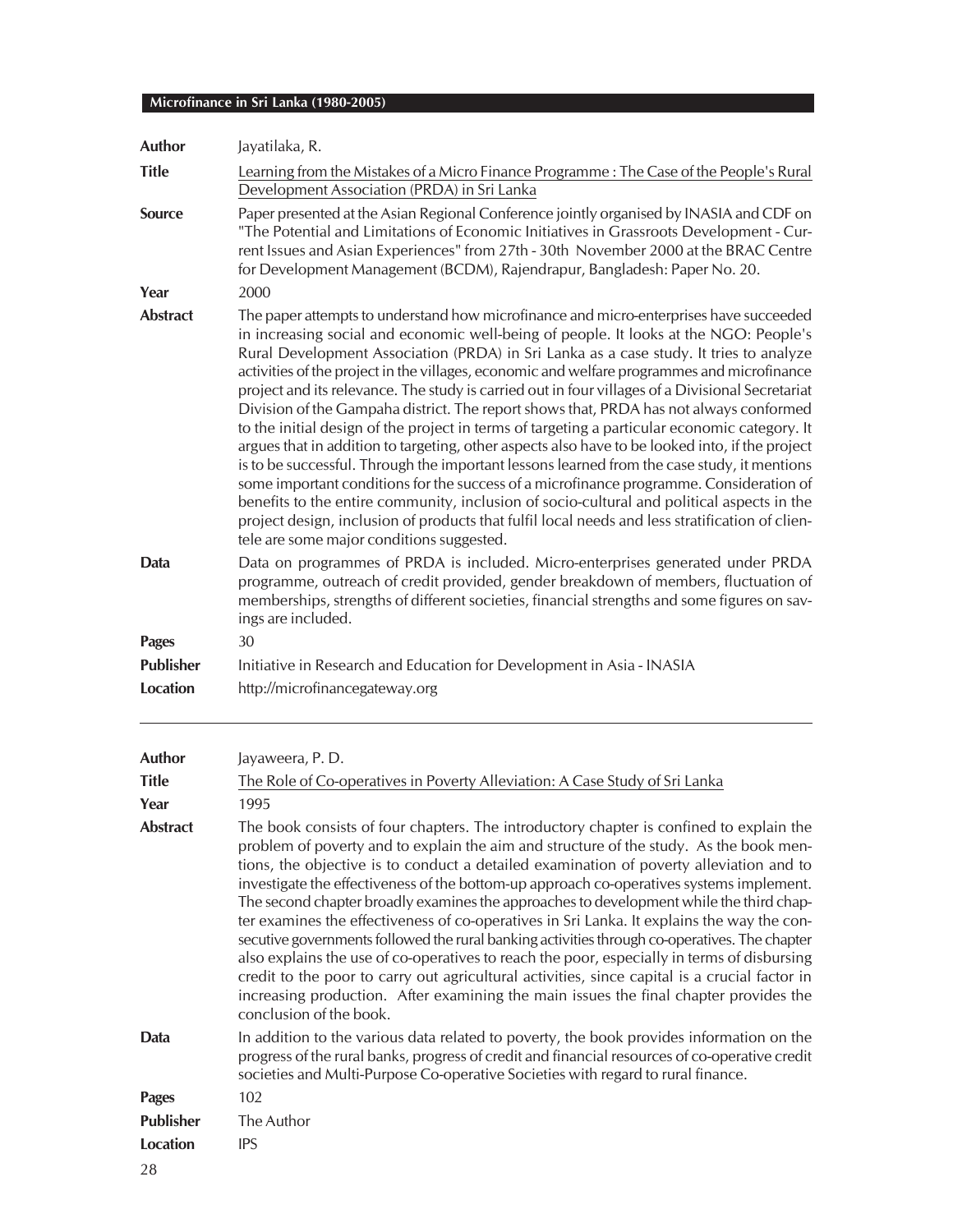| Author           | Jayaweera, S.                                                                                                                                                                                                                                                                                                                                                                                                                                                                                                                                                                                                                                                                                                                                                                                                                                                                                                                                                                                                                                                                                                                                                |  |  |  |  |  |
|------------------|--------------------------------------------------------------------------------------------------------------------------------------------------------------------------------------------------------------------------------------------------------------------------------------------------------------------------------------------------------------------------------------------------------------------------------------------------------------------------------------------------------------------------------------------------------------------------------------------------------------------------------------------------------------------------------------------------------------------------------------------------------------------------------------------------------------------------------------------------------------------------------------------------------------------------------------------------------------------------------------------------------------------------------------------------------------------------------------------------------------------------------------------------------------|--|--|--|--|--|
| <b>Title</b>     | Factors Affecting Women Entrepreneurship in Small and Cottage Industries in Sri Lanka                                                                                                                                                                                                                                                                                                                                                                                                                                                                                                                                                                                                                                                                                                                                                                                                                                                                                                                                                                                                                                                                        |  |  |  |  |  |
| <b>Source</b>    | Project for the promotion of entrepreneurship among women in small and cottage indus-<br>tries, funded by the Swedish International Development Cooperation Agency (Sida) and<br>executed by the South Asia Multidisciplinary Advisory Team of the International Labour<br>Organisation, ILO, SAAT, based in New Delhi.                                                                                                                                                                                                                                                                                                                                                                                                                                                                                                                                                                                                                                                                                                                                                                                                                                      |  |  |  |  |  |
| Year             | 1996                                                                                                                                                                                                                                                                                                                                                                                                                                                                                                                                                                                                                                                                                                                                                                                                                                                                                                                                                                                                                                                                                                                                                         |  |  |  |  |  |
| <b>Abstract</b>  | The paper examines various dimensions of the factors which affect the entrepreneurial<br>activities of women. Under the supply side, opportunities for participation of women in<br>entrepreneurial programmes, access to capital/credit is brought in as a major factor. Other<br>supply side opportunities discussed are access to skills and technology, and access to<br>markets. It states that upper and middle class women with resources or collateral have been<br>able to start small enterprises while the women of low-income families have been disad-<br>vantaged by both gender and class in accessing formal and institutional credit, due to lack<br>of collateral. Hence, most of the time they depend on traditional informal credit sources.<br>Microfinance has been identified as a possible way of increasing the accessibility to credit<br>for such groups. The paper discusses several important programmes, some of which are<br>specially designed in enhancing self-employment for women. However, in reviewing the<br>current strategies, the paper mentions that the achievements have fallen short of the expec-<br>tations. |  |  |  |  |  |
| Data             | Negligible                                                                                                                                                                                                                                                                                                                                                                                                                                                                                                                                                                                                                                                                                                                                                                                                                                                                                                                                                                                                                                                                                                                                                   |  |  |  |  |  |
| <b>Pages</b>     | 39                                                                                                                                                                                                                                                                                                                                                                                                                                                                                                                                                                                                                                                                                                                                                                                                                                                                                                                                                                                                                                                                                                                                                           |  |  |  |  |  |
| <b>Publisher</b> | International Labour Organisation (ILO), New Delhi                                                                                                                                                                                                                                                                                                                                                                                                                                                                                                                                                                                                                                                                                                                                                                                                                                                                                                                                                                                                                                                                                                           |  |  |  |  |  |
| <b>Location</b>  | <b>CENWOR/IPS</b>                                                                                                                                                                                                                                                                                                                                                                                                                                                                                                                                                                                                                                                                                                                                                                                                                                                                                                                                                                                                                                                                                                                                            |  |  |  |  |  |

| Author |  |  |
|--------|--|--|
|        |  |  |

**Author** Kuruppu, M. M. and H. L. P. P. Pieris

**Title** Issues and Challenges Faced by Women Engaged in Micro and Small Enterprise as Revealed from Impact Studies on Clients of SEEDS (Gte) Limited

**Abstract** SEEDS (Gte) Limited is the economic arm of the Sarvodaya Movement. The services provided by SEEDS are mainly targeted at small enterprise development through credit-plus services. This paper presents some important impact studies carried out on SEEDS by various institutes, organisations and individuals. An impact evaluation of the Canadian International Development Agency (CIDA) funded project of SEEDS states, that the loan amounts are inadequate for the clients due to the high costs of modern equipment. It also reveals that, though the Sarvodaya Society members have obtained loans, the majority have gone for informal sources of credit too. In addition, the clients need post-loan counselling. A study on the Solar Home System that had been carried out to find the impact of the Solar Loan Scheme revealed that many clients are women while another study revealed the opposite. An impact assessment study of the Microfinance Programme for Women shows that most wives apply for loans and hand over the loan money to husbands to invest in their own business enterprise. Sometimes the real owner of the enterprise is the husband. Another study shows the overall responsibility of the women is higher than the level of their control over the income generated by the loan. In addition, the paper brings in some other impact studies on various other programmes carried out by SEEDS. It concludes that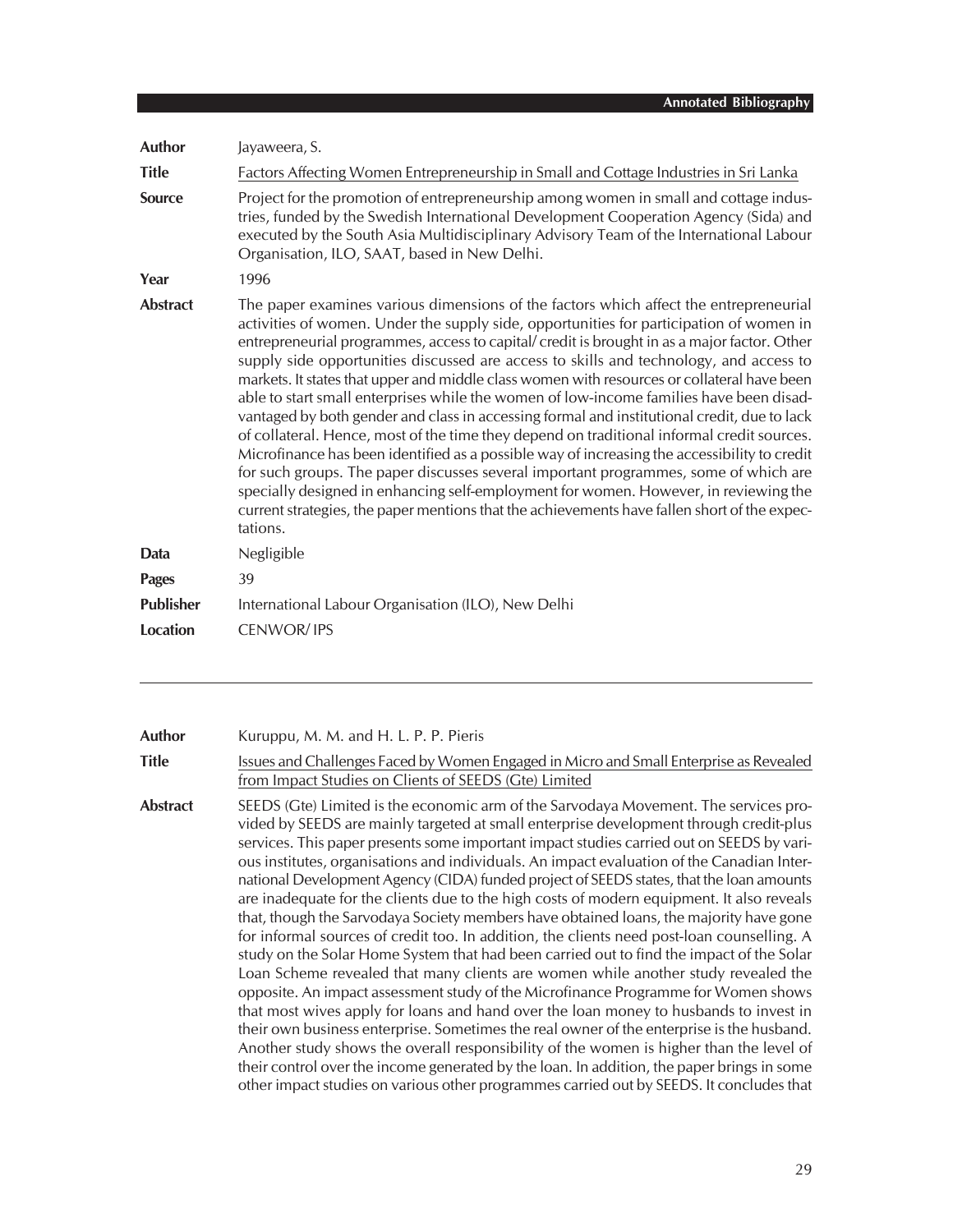increasing number of women has established businesses in the formal sector for income generation and many remain as micro-enterprises. However, the poor women lack the confidence of the viability of the business and are afraid of facing the risk of obtaining loans. Hence, gender equality in all aspects is essential in eradicating poverty.

| Data         | No data       |
|--------------|---------------|
| <b>Pages</b> | 18            |
| Location     | <b>CENWOR</b> |

| Author           | McGuire, P. B., J. D. Conroy and G.B. Thapa                                                                                                                                                                                                                                                                                                                                                                                                                                                                                                                                                                                                                                                                                                                                                                                                                                                                                                  |
|------------------|----------------------------------------------------------------------------------------------------------------------------------------------------------------------------------------------------------------------------------------------------------------------------------------------------------------------------------------------------------------------------------------------------------------------------------------------------------------------------------------------------------------------------------------------------------------------------------------------------------------------------------------------------------------------------------------------------------------------------------------------------------------------------------------------------------------------------------------------------------------------------------------------------------------------------------------------|
| <b>Title</b>     | Getting the Framework Right: Policy and Regulation for Microfinance in Asia                                                                                                                                                                                                                                                                                                                                                                                                                                                                                                                                                                                                                                                                                                                                                                                                                                                                  |
| Year             | 1998                                                                                                                                                                                                                                                                                                                                                                                                                                                                                                                                                                                                                                                                                                                                                                                                                                                                                                                                         |
| <b>Abstract</b>  | The study mainly focuses on the importance of microfinance in reducing poverty. Hence,<br>the book demonstrates the role of microfinance in poverty reduction, and arrangements for<br>direct support. In addition, it discusses the regulation of non-bank microfinance institu-<br>tions and banks separately. Out of these discussions the book draws several conclusions on<br>arrangements for direct support, regulation of non-bank microfinance institutions and regu-<br>lation of banks. It also includes separate studies on countries of Bangladesh, India, Indone-<br>sia, Malaysia, Nepal, Pakistan, Philippines, Sri Lanka and Thailand. On the Sri Lankan<br>context it provides a brief description of demographic characteristics, an overview of pov-<br>erty and policies on poverty reduction. Then it brings in the issue of financial systems,<br>microfinance and regulation of the sector with conclusions on each. |
| Data             | Data are given in text format in Sri Lanka's case, in the appendix.                                                                                                                                                                                                                                                                                                                                                                                                                                                                                                                                                                                                                                                                                                                                                                                                                                                                          |
| <b>Pages</b>     | 307                                                                                                                                                                                                                                                                                                                                                                                                                                                                                                                                                                                                                                                                                                                                                                                                                                                                                                                                          |
| <b>Publisher</b> | The Foundation for Development Cooperation, Brisbane, Australia                                                                                                                                                                                                                                                                                                                                                                                                                                                                                                                                                                                                                                                                                                                                                                                                                                                                              |
| Location         | <b>IPS</b>                                                                                                                                                                                                                                                                                                                                                                                                                                                                                                                                                                                                                                                                                                                                                                                                                                                                                                                                   |
|                  |                                                                                                                                                                                                                                                                                                                                                                                                                                                                                                                                                                                                                                                                                                                                                                                                                                                                                                                                              |

| Author                         | Ministry of Samurdhi of Sri Lanka                                                                                                                                                                                                                                                                                                                                                                                                                                                                                                                                                                       |
|--------------------------------|---------------------------------------------------------------------------------------------------------------------------------------------------------------------------------------------------------------------------------------------------------------------------------------------------------------------------------------------------------------------------------------------------------------------------------------------------------------------------------------------------------------------------------------------------------------------------------------------------------|
| <b>Title</b>                   | Credit and Savings Under Samurdhi Programme                                                                                                                                                                                                                                                                                                                                                                                                                                                                                                                                                             |
| Source                         | Conference Papers of Workshop on Samurdhi Programme and its Impact on Poverty Reduc-<br>tion and Food Security.                                                                                                                                                                                                                                                                                                                                                                                                                                                                                         |
| Year<br>1998                   |                                                                                                                                                                                                                                                                                                                                                                                                                                                                                                                                                                                                         |
| <b>Abstract</b>                | The report discusses savings and credit aspects of the Samurdhi Bank programme. The<br>organisation of the Samurdhi Banku Sangam (Samurdhi Bank Societies), their expansion,<br>organisational structure, sources of funds, lending and investments, deposit mobilization,<br>lending activities and loan sizes are taken into discussion. Moreover, insurance schemes<br>and funds under it, Ioan insurance schemes, Banku Sangam insurance schemes, group<br>insurance fund, consumption fund distress loans and common fund for write-offs of unre-<br>coverable loans are brought into the picture. |
| <b>Data</b>                    | It presents a list of bank Societies opened as at 31/10/98 and a summary report as at 30/09/<br>98 of Samurdhi Banks.                                                                                                                                                                                                                                                                                                                                                                                                                                                                                   |
| 14<br><b>Pages</b>             |                                                                                                                                                                                                                                                                                                                                                                                                                                                                                                                                                                                                         |
| <b>Publisher</b>               | Ministry of Samurdhi, Sri Lanka                                                                                                                                                                                                                                                                                                                                                                                                                                                                                                                                                                         |
| <b>Location</b><br><b>CEPA</b> |                                                                                                                                                                                                                                                                                                                                                                                                                                                                                                                                                                                                         |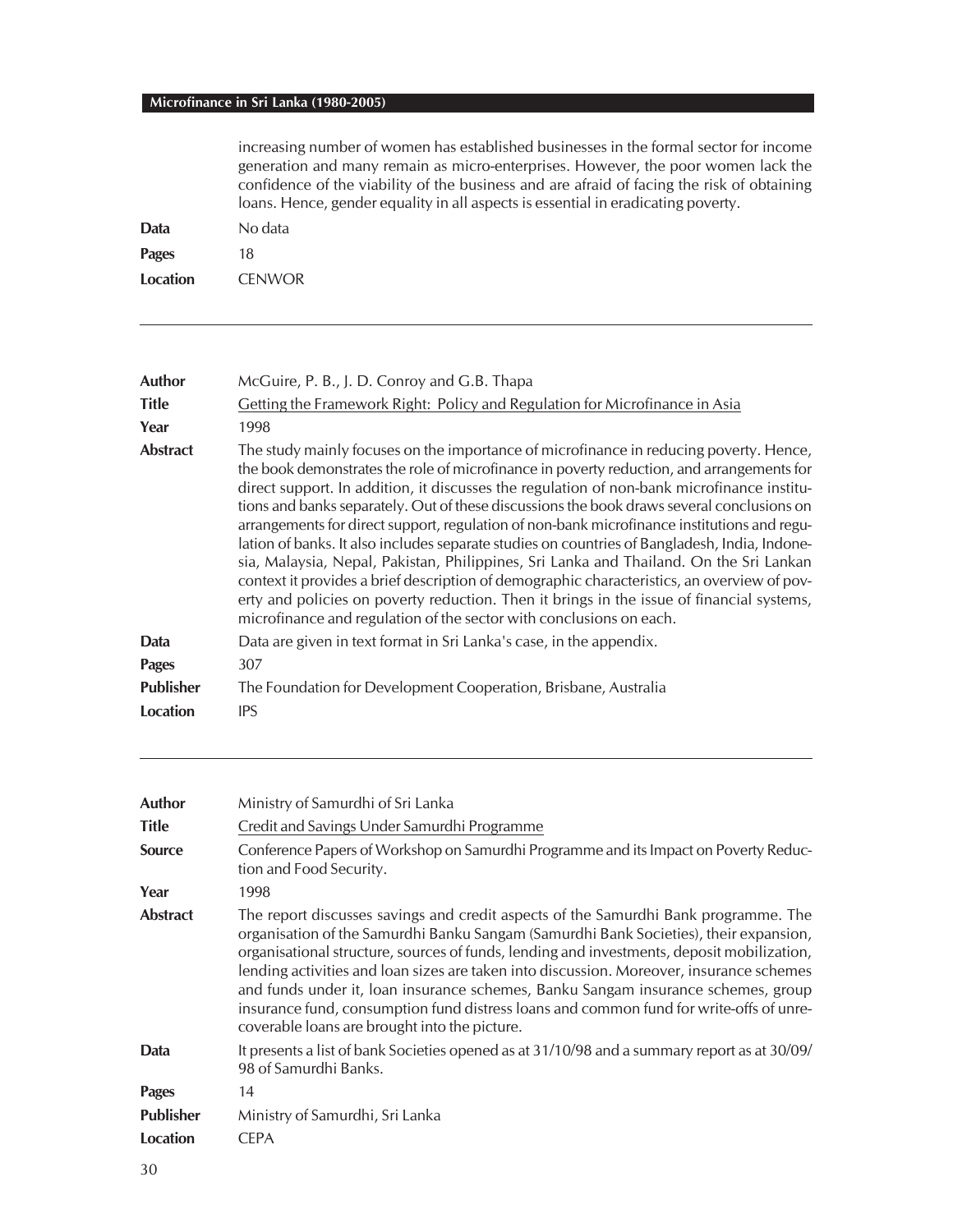| Author           | Mithraratne, W. G.                                                                                                                                                                                                                                                                                                                                                                                                                                                                                                                                                                                                                                                                                                                                                                                                                |
|------------------|-----------------------------------------------------------------------------------------------------------------------------------------------------------------------------------------------------------------------------------------------------------------------------------------------------------------------------------------------------------------------------------------------------------------------------------------------------------------------------------------------------------------------------------------------------------------------------------------------------------------------------------------------------------------------------------------------------------------------------------------------------------------------------------------------------------------------------------|
| <b>Title</b>     | Sustainability of Samurdhi Banku Sangam and Samurdhi Banku Maha Sangam: Samurdhi<br>Banku Sangam Guideline No.4                                                                                                                                                                                                                                                                                                                                                                                                                                                                                                                                                                                                                                                                                                                   |
| <b>Source</b>    | Conference Papers of Workshop on Samurdhi Programme and its Impact on Poverty Reduc-<br>tion and Food Security                                                                                                                                                                                                                                                                                                                                                                                                                                                                                                                                                                                                                                                                                                                    |
| Year             | 1996                                                                                                                                                                                                                                                                                                                                                                                                                                                                                                                                                                                                                                                                                                                                                                                                                              |
| <b>Abstract</b>  | Samurdhi Banku Sangam (Societies) programme is implemented as a direct approach under<br>the Samurdhi programme. The paper pays attention to the three types of autonomy with<br>regard to the Samurdhi Banku Sangam and Maha Sangam. Hence, first the legal autonomy<br>of Samurdhi Banku Sangam and Maha Sangam are explained through the Acts. As the<br>paper provides, Samurdhi Authority is empowered to engage in financial activities through<br>Samurdhi Banku Sangam and Maha Sangam. This also explains the types of formulated<br>model laws and by-laws for the day-to-day operational activities. In addition, it provides<br>the information on the type of financial autonomy and technical autonomy the Samurdhi<br>Banku Sangam and Maha Sangam have and the types of measures taken to ensure the<br>autonomy. |
| <b>Publisher</b> | Samurdhi Authority of Sri Lanka                                                                                                                                                                                                                                                                                                                                                                                                                                                                                                                                                                                                                                                                                                                                                                                                   |
| Location         | <b>CEPA</b>                                                                                                                                                                                                                                                                                                                                                                                                                                                                                                                                                                                                                                                                                                                                                                                                                       |

| Author           | Mithraratne, W. G.                                                                                                                                                                                                                                                                                                                                                                                                                                                                                                                                                                                                                                                                                                                                                                                                                                                                                                                                                                                                                                                                                                                                                                      |
|------------------|-----------------------------------------------------------------------------------------------------------------------------------------------------------------------------------------------------------------------------------------------------------------------------------------------------------------------------------------------------------------------------------------------------------------------------------------------------------------------------------------------------------------------------------------------------------------------------------------------------------------------------------------------------------------------------------------------------------------------------------------------------------------------------------------------------------------------------------------------------------------------------------------------------------------------------------------------------------------------------------------------------------------------------------------------------------------------------------------------------------------------------------------------------------------------------------------|
| <b>Title</b>     | Samurdhi Bank Society Movement                                                                                                                                                                                                                                                                                                                                                                                                                                                                                                                                                                                                                                                                                                                                                                                                                                                                                                                                                                                                                                                                                                                                                          |
| <b>Source</b>    | Conference Papers of Workshop on Samurdhi Programme and its Impact on Poverty Reduc-<br>tion and Food Security                                                                                                                                                                                                                                                                                                                                                                                                                                                                                                                                                                                                                                                                                                                                                                                                                                                                                                                                                                                                                                                                          |
| Year             | 1998                                                                                                                                                                                                                                                                                                                                                                                                                                                                                                                                                                                                                                                                                                                                                                                                                                                                                                                                                                                                                                                                                                                                                                                    |
| Abstract         | The main objective of the Samurdhi programme is to make under-privileged families pro-<br>ductive units under the market economy. As the paper explains, two strategies can be<br>implemented to achieve the objective. One method is to institutionalise and organise the<br>poor for the purpose of social mobilisation. The paper states that mobilisation is a type of<br>informal adult education tool. For that purpose, two grass root level organisations as small<br>groups of five families and hamlet level Samurdhi Societies are established. In addition,<br>the paper explains the type of goals to be achieved through social mobilisation process and<br>what activities have to be implemented to achieve the goals. The second method is to<br>allow the poor to obtain the ownership of capital and controlling power. Often the poor<br>lack capital, hence, they need to improve their savings and investment. The main attempt<br>of the Samurdhi Societies is to achieve this target. The problems faced in this respect are<br>discussed in the latter part of the paper. In addition, the organisational structure of the<br>Samurdhi Societies is explained. |
| Data             | The paper contains a list of Samurdhi Bank Societies and the Report of Samurdhi Banks<br>which includes deposits, investments, etc. The organisational structure is also included.                                                                                                                                                                                                                                                                                                                                                                                                                                                                                                                                                                                                                                                                                                                                                                                                                                                                                                                                                                                                      |
| <b>Pages</b>     | 13                                                                                                                                                                                                                                                                                                                                                                                                                                                                                                                                                                                                                                                                                                                                                                                                                                                                                                                                                                                                                                                                                                                                                                                      |
| <b>Publisher</b> | Samurdhi Authority of Sri Lanka                                                                                                                                                                                                                                                                                                                                                                                                                                                                                                                                                                                                                                                                                                                                                                                                                                                                                                                                                                                                                                                                                                                                                         |
| Location         | <b>CEPA</b>                                                                                                                                                                                                                                                                                                                                                                                                                                                                                                                                                                                                                                                                                                                                                                                                                                                                                                                                                                                                                                                                                                                                                                             |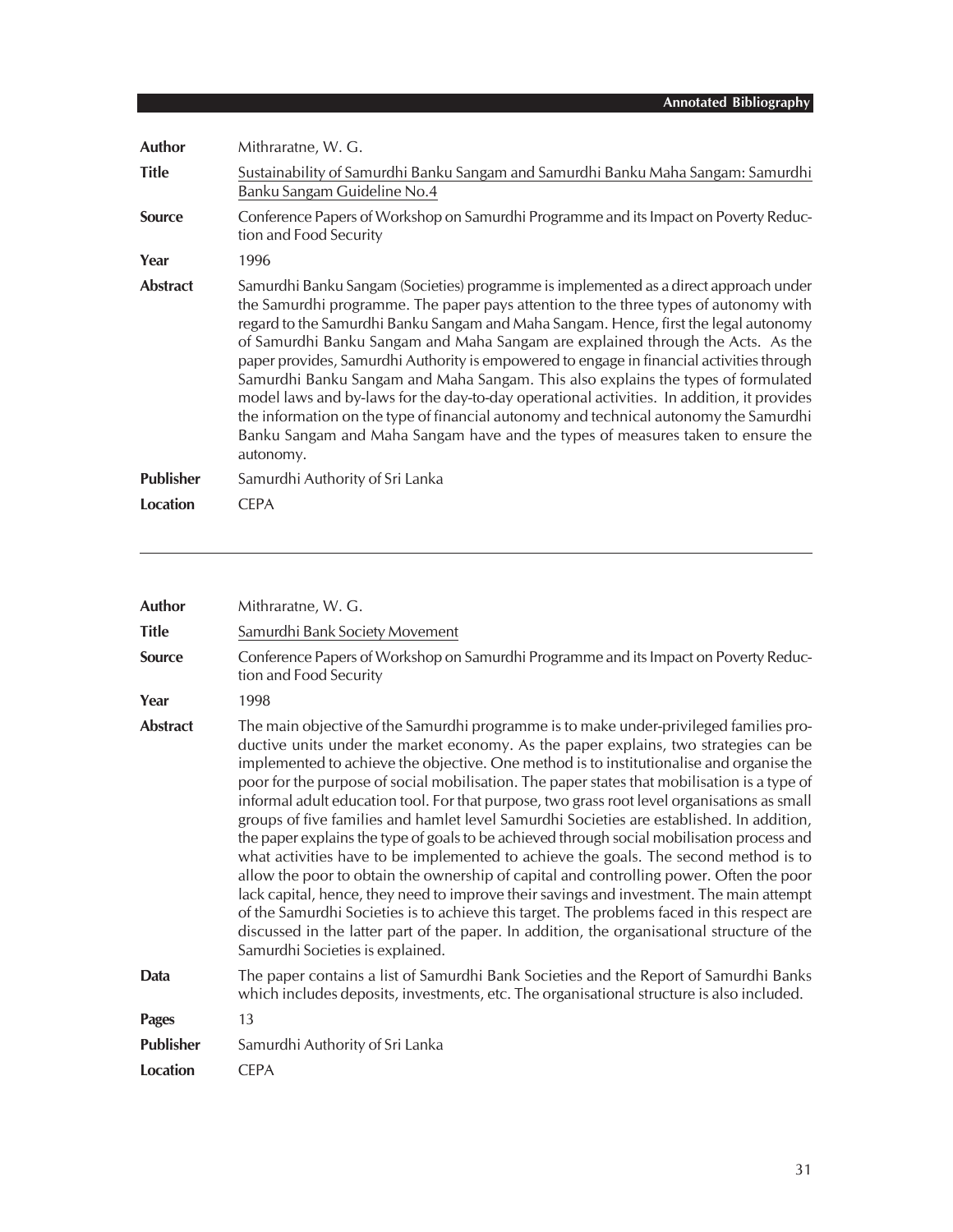| <b>Author</b>    | Moonesinghe, B. and L. Perera                                                                                                                                                                                                                                                                                                                                                                                                                                                                                                                                                                                                                                                                                                                                                                                                                                                                                                                                                                                                                                                                                                                               |
|------------------|-------------------------------------------------------------------------------------------------------------------------------------------------------------------------------------------------------------------------------------------------------------------------------------------------------------------------------------------------------------------------------------------------------------------------------------------------------------------------------------------------------------------------------------------------------------------------------------------------------------------------------------------------------------------------------------------------------------------------------------------------------------------------------------------------------------------------------------------------------------------------------------------------------------------------------------------------------------------------------------------------------------------------------------------------------------------------------------------------------------------------------------------------------------|
| <b>Title</b>     | Women, Credit and Self Employment                                                                                                                                                                                                                                                                                                                                                                                                                                                                                                                                                                                                                                                                                                                                                                                                                                                                                                                                                                                                                                                                                                                           |
| Source           | Working Paper No. 12: Women in the Economy: Trends and Policy Issues                                                                                                                                                                                                                                                                                                                                                                                                                                                                                                                                                                                                                                                                                                                                                                                                                                                                                                                                                                                                                                                                                        |
| Year             | 1998                                                                                                                                                                                                                                                                                                                                                                                                                                                                                                                                                                                                                                                                                                                                                                                                                                                                                                                                                                                                                                                                                                                                                        |
| <b>Abstract</b>  | This paper presents some valuable ground experiences of the Agromart Foundation in Sri<br>Lanka. The foundation focuses on empowering rural communities, with special emphasis<br>on women. The Agromart has directed their programme, on two categories of self em-<br>ployed: Lowest level-the subsistence producer, next level-the mini/micro entrepreneurs and<br>another third level-which is out of the limit of this paper. It describes, that women play a<br>major role and identifies women as an untapped potential economic resource of secondary<br>recognition. The rural economy in Sri Lanka is characterized by agro-based family produc-<br>tion units and women participate in mainstream economic activities. Nevertheless, women<br>lack technological training and access to credit. Furthermore, the paper looks at the issues<br>in accessing capital by the poor, especially by women. Other limitations faced by the poor<br>are also briefly described. Finally, the paper comes out with a new organisational support<br>framework, integrating women as a major economic resource and a framework for banking<br>for the poor. |
| Data             | No data                                                                                                                                                                                                                                                                                                                                                                                                                                                                                                                                                                                                                                                                                                                                                                                                                                                                                                                                                                                                                                                                                                                                                     |
| <b>Pages</b>     | 123-129                                                                                                                                                                                                                                                                                                                                                                                                                                                                                                                                                                                                                                                                                                                                                                                                                                                                                                                                                                                                                                                                                                                                                     |
| <b>Publisher</b> | Centre for Women Research (CENWOR), Sri Lanka                                                                                                                                                                                                                                                                                                                                                                                                                                                                                                                                                                                                                                                                                                                                                                                                                                                                                                                                                                                                                                                                                                               |
| <b>Location</b>  | <b>CENWOR</b>                                                                                                                                                                                                                                                                                                                                                                                                                                                                                                                                                                                                                                                                                                                                                                                                                                                                                                                                                                                                                                                                                                                                               |

| <b>Author</b>    | Nayar, N. and R. Gunathilaka                                                                                                                                                                                                                                                                                                                                                                                                                                                                                                                                                                                   |
|------------------|----------------------------------------------------------------------------------------------------------------------------------------------------------------------------------------------------------------------------------------------------------------------------------------------------------------------------------------------------------------------------------------------------------------------------------------------------------------------------------------------------------------------------------------------------------------------------------------------------------------|
| <b>Title</b>     | The Microfinance Sector in Sri Lanka                                                                                                                                                                                                                                                                                                                                                                                                                                                                                                                                                                           |
| Year             | 1999                                                                                                                                                                                                                                                                                                                                                                                                                                                                                                                                                                                                           |
| <b>Abstract</b>  | The principal objective of this study is to evaluate the microfinance sector in the context of<br>microfinance best practices, based on industry knowledge and advancement, both in Sri<br>Lanka and globally. The study aims to provide a broad overview in terms of the demand for<br>financial services among the poor, the gaps in the delivery mechanisms, and contains an<br>overview of the principal providers of microfinance services. It also attempts to assess the<br>regulatory environment and the financial mechanisms for the sustainable operation of<br>microfinance services in Sri Lanka. |
| Data             | <b>None</b>                                                                                                                                                                                                                                                                                                                                                                                                                                                                                                                                                                                                    |
| <b>Pages</b>     | 76                                                                                                                                                                                                                                                                                                                                                                                                                                                                                                                                                                                                             |
| <b>Publisher</b> | Unpublished report prepared for UNDP                                                                                                                                                                                                                                                                                                                                                                                                                                                                                                                                                                           |
| Location         | <b>IPS</b>                                                                                                                                                                                                                                                                                                                                                                                                                                                                                                                                                                                                     |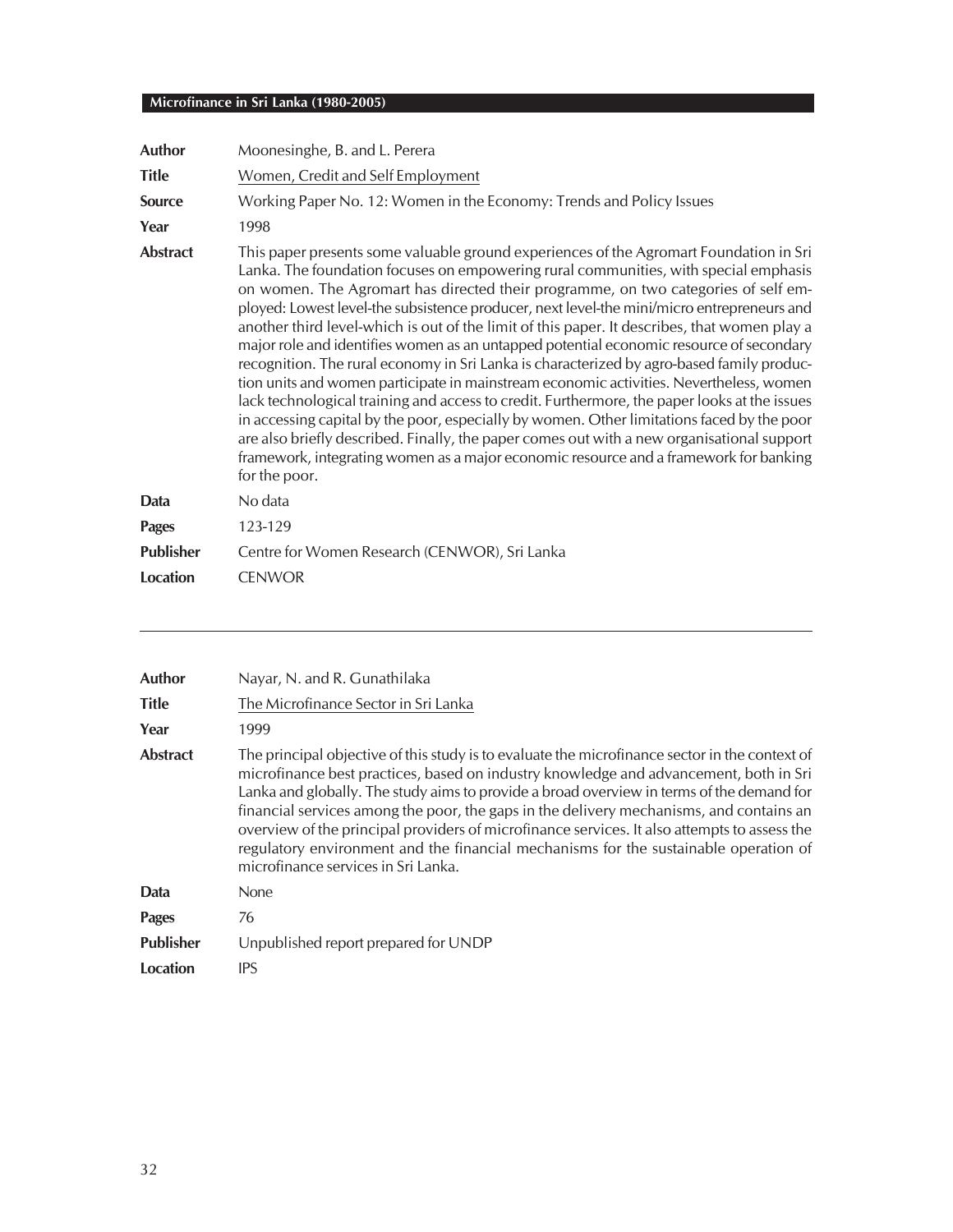| Author           | Panditha, M. W.                                                                                                                                                                                                                                                                                                                                                                                                                                                                                                                                                                                                                                                                    |
|------------------|------------------------------------------------------------------------------------------------------------------------------------------------------------------------------------------------------------------------------------------------------------------------------------------------------------------------------------------------------------------------------------------------------------------------------------------------------------------------------------------------------------------------------------------------------------------------------------------------------------------------------------------------------------------------------------|
| <b>Title</b>     | The Role of Co-operative Rural Banks in Sri Lanka's Rural Sector                                                                                                                                                                                                                                                                                                                                                                                                                                                                                                                                                                                                                   |
| <b>Source</b>    | Economic Review (November/December): Volume 14, No. 8 and 9                                                                                                                                                                                                                                                                                                                                                                                                                                                                                                                                                                                                                        |
| Year             | 1988                                                                                                                                                                                                                                                                                                                                                                                                                                                                                                                                                                                                                                                                               |
| <b>Abstract</b>  | This paper discusses the role of co-operative rural banks in microfinance activities. It dis-<br>closes that the invention of multi-purpose co-operative rural banks has been an enormous<br>development in the rural financial sector, as rural co-operative banks combine resources,<br>markets and finance altogether. The paper examines the People's Bank microfinance activi-<br>ties in its formative stages as the bank has been established to develop the rural financial<br>sector. Further, it evaluates the performances of co-operative rural banks in lending, savings<br>mobilization, investments, profitability, financial safeguard and supervisory mechanisms. |
| Data             | Data on loans and savings amounts on some government sponsored programmes and district's<br>rural banks data on lending, savings, investment and pawning as at the end of 1988 are<br>provided.                                                                                                                                                                                                                                                                                                                                                                                                                                                                                    |
| <b>Pages</b>     | $9 - 14$                                                                                                                                                                                                                                                                                                                                                                                                                                                                                                                                                                                                                                                                           |
| <b>Publisher</b> | People's Bank of Sri Lanka, Colombo.                                                                                                                                                                                                                                                                                                                                                                                                                                                                                                                                                                                                                                               |
| <b>Location</b>  | IPS /PB /UP                                                                                                                                                                                                                                                                                                                                                                                                                                                                                                                                                                                                                                                                        |

| <b>Author</b>    | Panditha, M. W.                                                                                                                                                                                                                                                                                                                                                                                                                                                                                                                                                                                                                                                                                                                                                                                                                                                                                                                                                                         |
|------------------|-----------------------------------------------------------------------------------------------------------------------------------------------------------------------------------------------------------------------------------------------------------------------------------------------------------------------------------------------------------------------------------------------------------------------------------------------------------------------------------------------------------------------------------------------------------------------------------------------------------------------------------------------------------------------------------------------------------------------------------------------------------------------------------------------------------------------------------------------------------------------------------------------------------------------------------------------------------------------------------------|
| <b>Title</b>     | An Approach to Facilitate Access to Credit for Non-Farm Small Scale Enterprises (SSE) of<br>Mahaweli Systems Operational Guidelines                                                                                                                                                                                                                                                                                                                                                                                                                                                                                                                                                                                                                                                                                                                                                                                                                                                     |
| <b>Abstract</b>  | The report provides an outline of the approach to credit proposed under Phase One of the<br>Mahaweli Enterprise Development (MED) credit programme. It includes a description of<br>the programme, from the formation of Savings and Credit Societies (SCS) as a means of<br>facilitating access to credit for non-farm SSE under Phase One of the MED credit programme,<br>to the formation of and the functions of the societies in Phase One, loan policy guidelines<br>for societies, registration of society, draft agreement on setting collateral funds in banks,<br>participating in the credit programme, projections for setting up SCS and credit access to<br>SSE operating outside association structure. In addition, it describes the role of banks in<br>fostering the growth of SSE, MED credit programme for 1991, MED credit report on farm<br>credit in Mahaweli Systems, MED report on legal aspects of association formation and up<br>to the society'sOrdinance. |
| Data             | No data                                                                                                                                                                                                                                                                                                                                                                                                                                                                                                                                                                                                                                                                                                                                                                                                                                                                                                                                                                                 |
| <b>Publisher</b> | Unpublished                                                                                                                                                                                                                                                                                                                                                                                                                                                                                                                                                                                                                                                                                                                                                                                                                                                                                                                                                                             |
| Location         | Marga                                                                                                                                                                                                                                                                                                                                                                                                                                                                                                                                                                                                                                                                                                                                                                                                                                                                                                                                                                                   |
|                  |                                                                                                                                                                                                                                                                                                                                                                                                                                                                                                                                                                                                                                                                                                                                                                                                                                                                                                                                                                                         |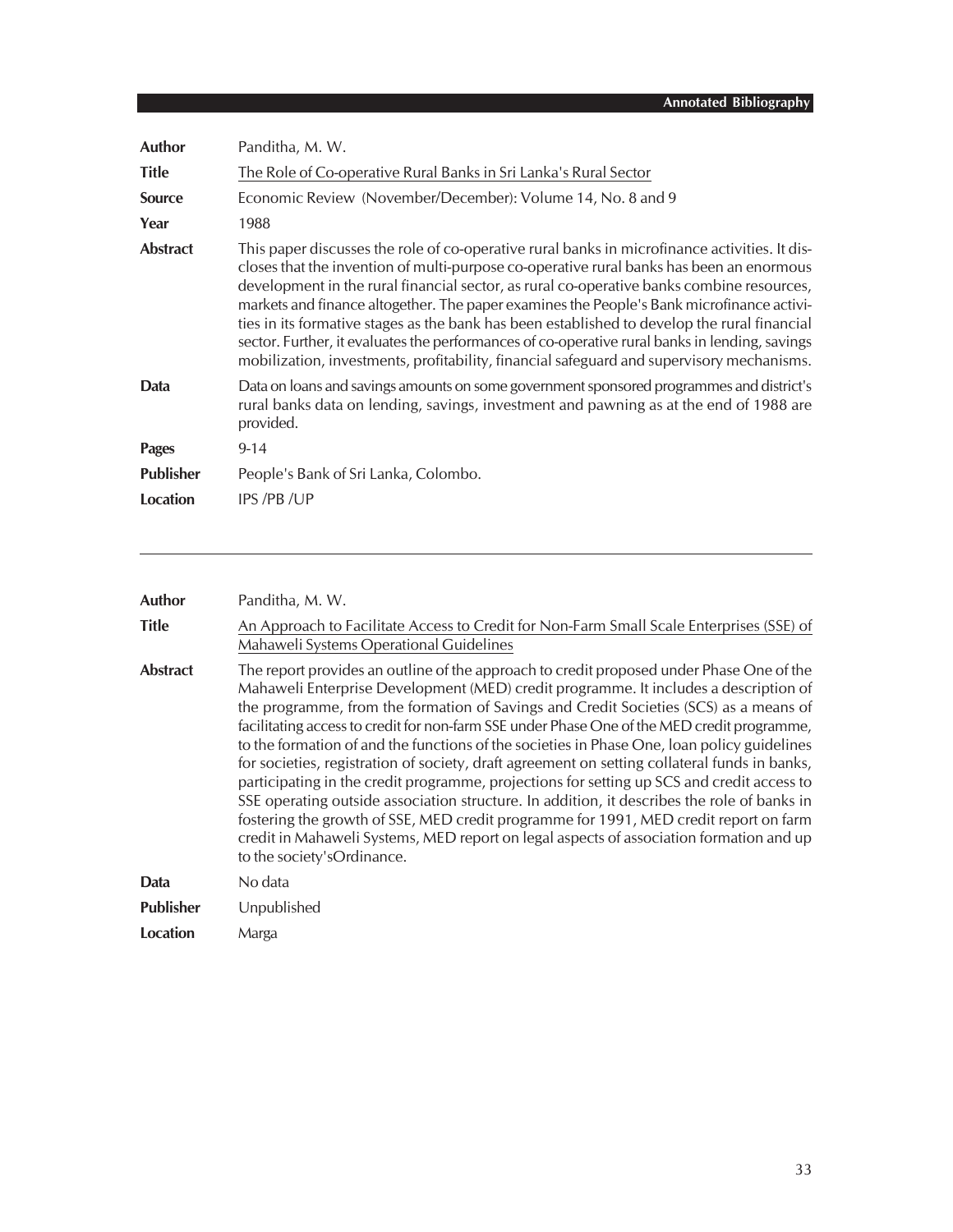| Author           | Panditharatna, N. G. P.                                                                                                                                                                                                                                                                                                                                                                                                                                                                                                                                                                                     |
|------------------|-------------------------------------------------------------------------------------------------------------------------------------------------------------------------------------------------------------------------------------------------------------------------------------------------------------------------------------------------------------------------------------------------------------------------------------------------------------------------------------------------------------------------------------------------------------------------------------------------------------|
| <b>Title</b>     | Mahaweli Settlers and the Problems of Rural Credit                                                                                                                                                                                                                                                                                                                                                                                                                                                                                                                                                          |
| <b>Source</b>    | Central bank of Ceylon, Occasional Papers No.09 prepared on 3 rd Anniversary Lecture of<br>the Rural Banking and Staff Training College                                                                                                                                                                                                                                                                                                                                                                                                                                                                     |
| Year             | 1984                                                                                                                                                                                                                                                                                                                                                                                                                                                                                                                                                                                                        |
| <b>Abstract</b>  | In the first chapters, the paper provides a brief overview of the Accelerated Mahaweli<br>Programme. The main problems pertaining to cultivation loans and related matters are then<br>taken into consideration. The paper elaborates on the credit and supporting services pro-<br>vided in the area in terms of how the credits are provided, the estimation of credit require-<br>ments, and how they are disbursed by the banks for cultivation loans. Further, important<br>issues related to repayment of cultivation credit, agricultural insurance and Mahaweli Con-<br>tingency Fund is explained. |
| Data             | Negligible                                                                                                                                                                                                                                                                                                                                                                                                                                                                                                                                                                                                  |
| <b>Pages</b>     | 20                                                                                                                                                                                                                                                                                                                                                                                                                                                                                                                                                                                                          |
| <b>Publisher</b> | Central Bank of Ceylon                                                                                                                                                                                                                                                                                                                                                                                                                                                                                                                                                                                      |
| Location         | Marga/IPS                                                                                                                                                                                                                                                                                                                                                                                                                                                                                                                                                                                                   |

| Author           | People's Bank of Sri Lanka                                                                                                                                                                                                                                                                                                                                                                                                                                                                                                                                                                                                                                                                                                                                                                                                                                                        |
|------------------|-----------------------------------------------------------------------------------------------------------------------------------------------------------------------------------------------------------------------------------------------------------------------------------------------------------------------------------------------------------------------------------------------------------------------------------------------------------------------------------------------------------------------------------------------------------------------------------------------------------------------------------------------------------------------------------------------------------------------------------------------------------------------------------------------------------------------------------------------------------------------------------|
| <b>Title</b>     | Progress and Problems of Development Financing                                                                                                                                                                                                                                                                                                                                                                                                                                                                                                                                                                                                                                                                                                                                                                                                                                    |
| <b>Source</b>    | Economic Review (November): Volume 11, No. 8                                                                                                                                                                                                                                                                                                                                                                                                                                                                                                                                                                                                                                                                                                                                                                                                                                      |
| Year             | 1985                                                                                                                                                                                                                                                                                                                                                                                                                                                                                                                                                                                                                                                                                                                                                                                                                                                                              |
|                  | As the paper cites, in the period of 1980s-1990s the medium term strategy of the govern-<br>ment had been on issues connected with the structural transformation of the productive<br>capacity of the country. With that intention government had diverted its investment<br>programmes towards, non-traditional industries, particularly factory industries, small scale<br>and cottage industries where there is more potential for growth. Therefore, when the Na-<br>tional Development Bank (NDB) was established, its prime objective was to assist the rural<br>sector through refinancing programmes for small and medium scale industries. Hence, the<br>report operates as a source of literature at that time by providing important figures of NDB<br>financing facilities for 1980-1984 by sector with agriculture, agro business and fishery and<br>its operations. |
| Data             | Negligible                                                                                                                                                                                                                                                                                                                                                                                                                                                                                                                                                                                                                                                                                                                                                                                                                                                                        |
| <b>Pages</b>     | $18 - 20$                                                                                                                                                                                                                                                                                                                                                                                                                                                                                                                                                                                                                                                                                                                                                                                                                                                                         |
| <b>Publisher</b> | People's Bank of Sri Lanka, Colombo                                                                                                                                                                                                                                                                                                                                                                                                                                                                                                                                                                                                                                                                                                                                                                                                                                               |
| Location         | PB/IPS                                                                                                                                                                                                                                                                                                                                                                                                                                                                                                                                                                                                                                                                                                                                                                                                                                                                            |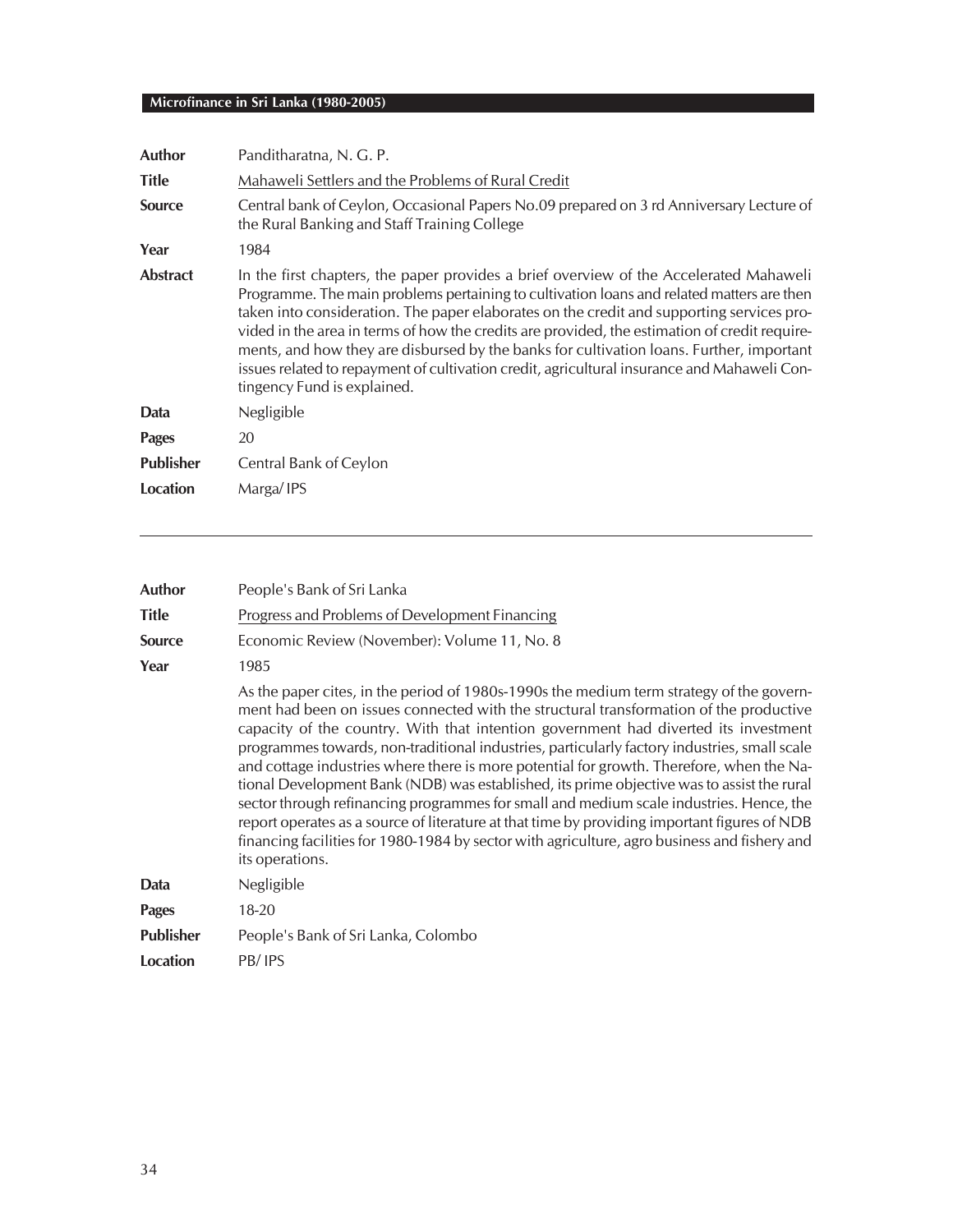| Author           | Piyatissa, Y. A.                                                                                                                                                                                                                                                                                                                                                                                                                                                                                                                                                                                                                                                                          |
|------------------|-------------------------------------------------------------------------------------------------------------------------------------------------------------------------------------------------------------------------------------------------------------------------------------------------------------------------------------------------------------------------------------------------------------------------------------------------------------------------------------------------------------------------------------------------------------------------------------------------------------------------------------------------------------------------------------------|
| <b>Title</b>     | Non-Financial Market Activities and Agricultural Loan Defaults in Sri Lanka                                                                                                                                                                                                                                                                                                                                                                                                                                                                                                                                                                                                               |
| <b>Source</b>    | Central Bank of Ceylon, Staff Studies (April/September): Vol. 11, Nos. 1 and 2                                                                                                                                                                                                                                                                                                                                                                                                                                                                                                                                                                                                            |
| Year             | 1981                                                                                                                                                                                                                                                                                                                                                                                                                                                                                                                                                                                                                                                                                      |
| <b>Abstract</b>  | As the paper identifies, there are policies and activities external to the rural financial<br>markets that hinder the performance of these financial markets, apart from the associated<br>problems of borrowers and lending programmes. The paper discusses some major issues<br>that include policies which undermine the authority of credit institutions, factors prevent-<br>ing the farmers in producing an economic surplus and existence of the legal systems that<br>over-protect the debtors. It concludes by saying that, building a continuing, viable, long-<br>term credit system is necessary while ensuring provision of proper production incentives<br>for the farmers. |
| Data             | Negligible                                                                                                                                                                                                                                                                                                                                                                                                                                                                                                                                                                                                                                                                                |
| <b>Pages</b>     | 19-36                                                                                                                                                                                                                                                                                                                                                                                                                                                                                                                                                                                                                                                                                     |
| <b>Publisher</b> | Central Bank of Ceylon                                                                                                                                                                                                                                                                                                                                                                                                                                                                                                                                                                                                                                                                    |
| Location         | <b>IPS</b>                                                                                                                                                                                                                                                                                                                                                                                                                                                                                                                                                                                                                                                                                |

| Author           | Premaratne, S. P.                                                                                                                                                                                                                                                                                                                                                                                                                                                                                                                                                                                                                                                                                                                                                                                                                                                                                                                                                                                                                                                                                                                                                                                                                                                                      |
|------------------|----------------------------------------------------------------------------------------------------------------------------------------------------------------------------------------------------------------------------------------------------------------------------------------------------------------------------------------------------------------------------------------------------------------------------------------------------------------------------------------------------------------------------------------------------------------------------------------------------------------------------------------------------------------------------------------------------------------------------------------------------------------------------------------------------------------------------------------------------------------------------------------------------------------------------------------------------------------------------------------------------------------------------------------------------------------------------------------------------------------------------------------------------------------------------------------------------------------------------------------------------------------------------------------|
| <b>Title</b>     | Access to Capital: A Comparison of Men and Women Owned Small Businesses in Sri<br>Lanka                                                                                                                                                                                                                                                                                                                                                                                                                                                                                                                                                                                                                                                                                                                                                                                                                                                                                                                                                                                                                                                                                                                                                                                                |
| <b>Source</b>    | Sri Lanka Economic Journal (December): Vol. 3, No. 2                                                                                                                                                                                                                                                                                                                                                                                                                                                                                                                                                                                                                                                                                                                                                                                                                                                                                                                                                                                                                                                                                                                                                                                                                                   |
| Year             | 2002                                                                                                                                                                                                                                                                                                                                                                                                                                                                                                                                                                                                                                                                                                                                                                                                                                                                                                                                                                                                                                                                                                                                                                                                                                                                                   |
| <b>Abstract</b>  | Small businesses have gained recognition as an important source of economic growth. The<br>women owned businesses (WOB) constitute an important part of small businesses. The<br>paper first presents available literature related to the topic. The paper builds the discussion,<br>based on the analysis of data obtained from a sample survey conducted in Sri Lanka in<br>1998. It examines the impact of various factors including gender, on accessing various<br>sources of debt capital. Principally, it concentrates on analyzing the difference between<br>man-owned and women-owned small businesses using various tests. The paper finds out<br>that WOB are comparatively smaller and newer than men-owned businesses (MOB) in Sri<br>Lanka. They are less likely to use external sources of finance as capital. Most importantly,<br>the study finds that, it is less likely the lenders discriminate against gender in accessing<br>capital, instead they are more concerned about the size of the business and how estab-<br>lished the firms are. Unfortunately, since the WOBs are half the size of MOBs, the women<br>are at a disadvantageous position than men. It highlights the need of microfinance programmes<br>targeted on different needs based on gender. |
| Data             | The paper provides some data derived from statistical tests with respect to characteristics of<br>MOBs and WOBs, loan details and use of loans.                                                                                                                                                                                                                                                                                                                                                                                                                                                                                                                                                                                                                                                                                                                                                                                                                                                                                                                                                                                                                                                                                                                                        |
| <b>Pages</b>     | $32 - 55$                                                                                                                                                                                                                                                                                                                                                                                                                                                                                                                                                                                                                                                                                                                                                                                                                                                                                                                                                                                                                                                                                                                                                                                                                                                                              |
| <b>Publisher</b> | Sri Lanka Economic Association (SLEA)                                                                                                                                                                                                                                                                                                                                                                                                                                                                                                                                                                                                                                                                                                                                                                                                                                                                                                                                                                                                                                                                                                                                                                                                                                                  |
| <b>Location</b>  | ADB/IPS                                                                                                                                                                                                                                                                                                                                                                                                                                                                                                                                                                                                                                                                                                                                                                                                                                                                                                                                                                                                                                                                                                                                                                                                                                                                                |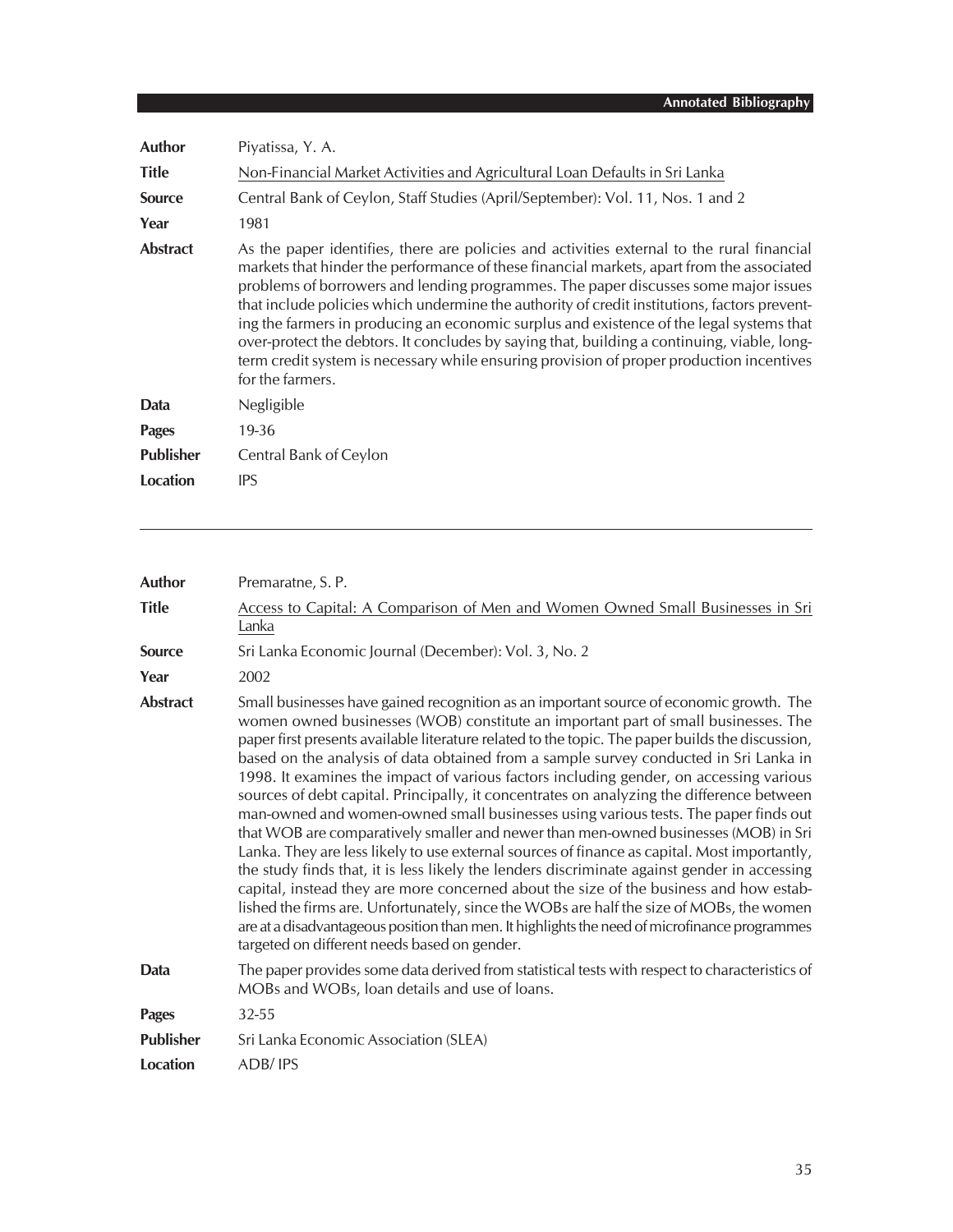| <b>Author</b>    | Ranasinghe, S.                                                                                                                                                                                                                                                                                                                                                                                                                                                                                                                                                                                                              |
|------------------|-----------------------------------------------------------------------------------------------------------------------------------------------------------------------------------------------------------------------------------------------------------------------------------------------------------------------------------------------------------------------------------------------------------------------------------------------------------------------------------------------------------------------------------------------------------------------------------------------------------------------------|
| <b>Title</b>     | Lanka Jathika Sarvodaya Shramadana Sangamaya                                                                                                                                                                                                                                                                                                                                                                                                                                                                                                                                                                                |
| <b>Series</b>    | Poverty Sector Programme                                                                                                                                                                                                                                                                                                                                                                                                                                                                                                                                                                                                    |
| Year             | 1995                                                                                                                                                                                                                                                                                                                                                                                                                                                                                                                                                                                                                        |
| <b>Abstract</b>  | This paper discusses the poverty reduction strategies used in one of Sri Lanka's most popu-<br>lar poverty alleviation and social empowerment programmes: "Lanka Jathika Sarvodaya<br>Shramadana Sangamaya". It indicates how Sarvodaya incorporated microfinance programmes<br>such as Sarvodaya Economic Enterprise Development Service (SEEDS), Rural Enterprise<br>Programme (REP), and Rural Enterprise Development Services (REDS) in economic empow-<br>erment. It also provides a brief overview about the products available in the Sarvodaya<br>movement and how they contribute in the poor empowerment process. |
| Data             | Negligible                                                                                                                                                                                                                                                                                                                                                                                                                                                                                                                                                                                                                  |
| <b>Pages</b>     | 30                                                                                                                                                                                                                                                                                                                                                                                                                                                                                                                                                                                                                          |
| <b>Publisher</b> | Unpublished                                                                                                                                                                                                                                                                                                                                                                                                                                                                                                                                                                                                                 |
| Location         | <b>IPS</b>                                                                                                                                                                                                                                                                                                                                                                                                                                                                                                                                                                                                                  |

| <b>Author</b>    | Rasuputram, W.                                                                                                                                                                                                                                                                                                                                                                                                                                                                                                                                                                                                                                                                                                                                                                                                                                                                                                                                                                                                                                                                                           |
|------------------|----------------------------------------------------------------------------------------------------------------------------------------------------------------------------------------------------------------------------------------------------------------------------------------------------------------------------------------------------------------------------------------------------------------------------------------------------------------------------------------------------------------------------------------------------------------------------------------------------------------------------------------------------------------------------------------------------------------------------------------------------------------------------------------------------------------------------------------------------------------------------------------------------------------------------------------------------------------------------------------------------------------------------------------------------------------------------------------------------------|
| <b>Title</b>     | Role of Banks in Rural Economic Development in Sri Lanka: First Anniversary Lecture of the<br>Rural Banking and Staff Training College                                                                                                                                                                                                                                                                                                                                                                                                                                                                                                                                                                                                                                                                                                                                                                                                                                                                                                                                                                   |
| <b>Source</b>    | Occasional Papers: No. 4-1982                                                                                                                                                                                                                                                                                                                                                                                                                                                                                                                                                                                                                                                                                                                                                                                                                                                                                                                                                                                                                                                                            |
| Year             | 1982                                                                                                                                                                                                                                                                                                                                                                                                                                                                                                                                                                                                                                                                                                                                                                                                                                                                                                                                                                                                                                                                                                     |
| <b>Abstract</b>  | The paper identifies inadequate supply of credit at the right time and of the right amount as<br>one of the major constraints faced by the farmers in Sri Lanka. The Central Bank has begun<br>to play a dynamic role in rural credit, by refinancing short-term agricultural loans at low<br>rates of interest, and providing medium and long-term credit for various economic activi-<br>ties. A separate Rural Credit Department was set up in the Central Bank in December 1981<br>to undertake these functions. The paper stresses the need for an appropriate structure of<br>rural credit - strong, widespread and rural-oriented that can take care of the rural farmers<br>specially the small farmers. It further argues that in addition to the provision of adequate<br>level of training to the banking staff, the farmers should be educated by the banking staff.<br>In this context, the idea of forming Rural Development Banks as supplementary credit<br>agencies and the establishment of Rural Banking and Staff Training College for the Central<br>Bank are of utmost importance. |
| Data             | No data                                                                                                                                                                                                                                                                                                                                                                                                                                                                                                                                                                                                                                                                                                                                                                                                                                                                                                                                                                                                                                                                                                  |
| <b>Pages</b>     | 19                                                                                                                                                                                                                                                                                                                                                                                                                                                                                                                                                                                                                                                                                                                                                                                                                                                                                                                                                                                                                                                                                                       |
| <b>Publisher</b> | Central Bank of Ceylon                                                                                                                                                                                                                                                                                                                                                                                                                                                                                                                                                                                                                                                                                                                                                                                                                                                                                                                                                                                                                                                                                   |
| <b>Location</b>  | <b>HARTI</b>                                                                                                                                                                                                                                                                                                                                                                                                                                                                                                                                                                                                                                                                                                                                                                                                                                                                                                                                                                                                                                                                                             |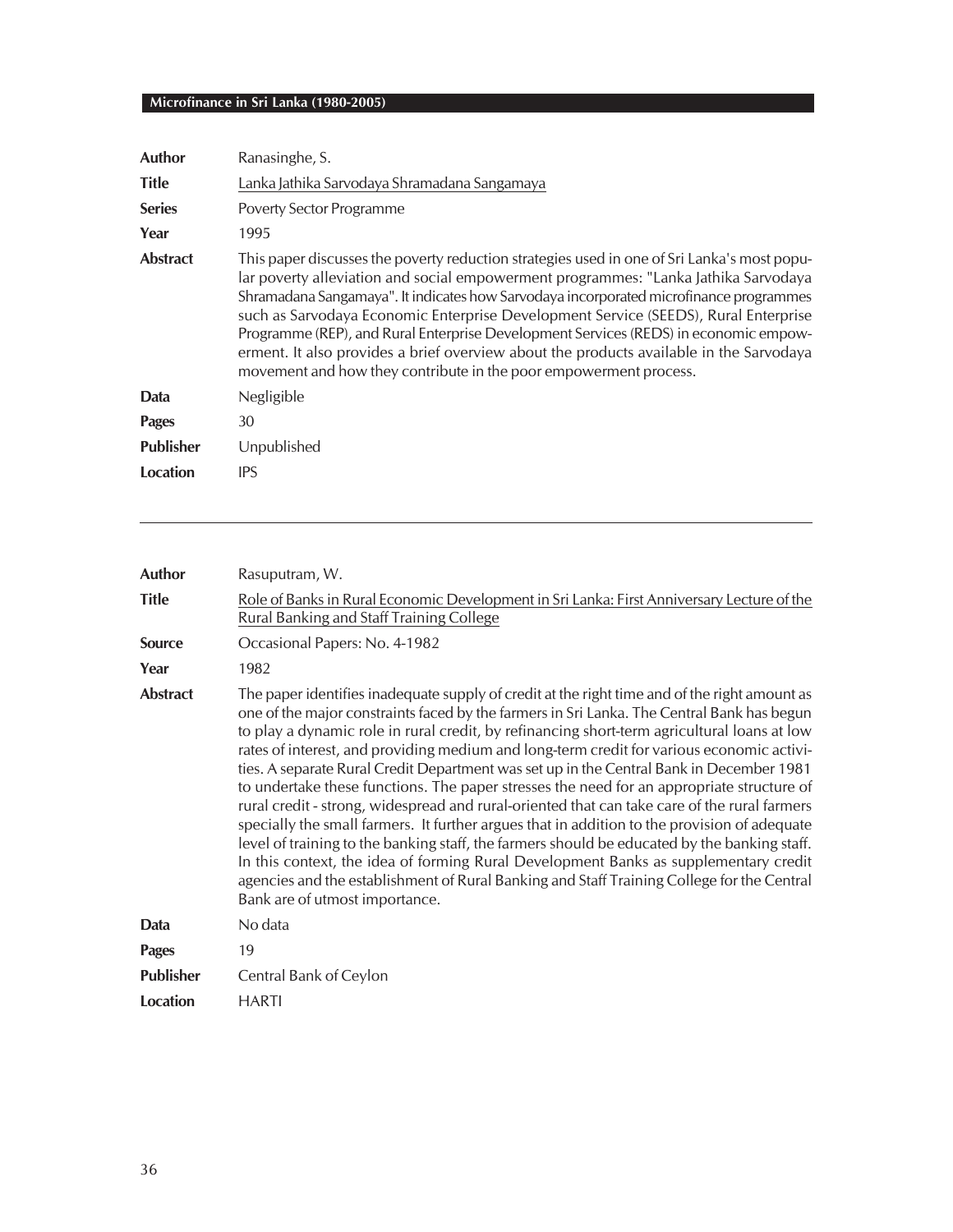| Author           | Ratnayake, A.B.                                                                                                                                                                                                                                                                                                                                                                                                                                                                                                                                                                                                                                                                                                                                                                                                                                                                                                                                                                                                                                                                                                                                                                                                                                                                                                                                              |
|------------------|--------------------------------------------------------------------------------------------------------------------------------------------------------------------------------------------------------------------------------------------------------------------------------------------------------------------------------------------------------------------------------------------------------------------------------------------------------------------------------------------------------------------------------------------------------------------------------------------------------------------------------------------------------------------------------------------------------------------------------------------------------------------------------------------------------------------------------------------------------------------------------------------------------------------------------------------------------------------------------------------------------------------------------------------------------------------------------------------------------------------------------------------------------------------------------------------------------------------------------------------------------------------------------------------------------------------------------------------------------------|
| <b>Title</b>     | The Agricultural Credit Programme of People's Bank in system 'H' of the Accelerated<br>Mahaweli Development Programme                                                                                                                                                                                                                                                                                                                                                                                                                                                                                                                                                                                                                                                                                                                                                                                                                                                                                                                                                                                                                                                                                                                                                                                                                                        |
| <b>Source</b>    | APRACA No. 23: Financial Innovations for the Rural Poor: The Asian Experience                                                                                                                                                                                                                                                                                                                                                                                                                                                                                                                                                                                                                                                                                                                                                                                                                                                                                                                                                                                                                                                                                                                                                                                                                                                                                |
| <b>Abstract</b>  | The article explains the contribution of the People's Bank in the Mahaweli Development<br>Programme in increasing productivity of peasant farmers in uplifting rural peasantry. The<br>People's Bank along with the Bank of Ceylon and another local bank (Hatton National<br>Bank) has been disbursing credits for seasonal cultivation for the settlers. They were allot-<br>ted specific areas. The book provides the operational framework of the programme, area<br>covered, administrative arrangements, financial arrangements and an evaluation of the<br>programme in terms of credit dimensions, savings mobilization, loan recoveries, organisation<br>productivity and general observations. The report shows that the settlers were much better<br>off after the project period in area 'H' and the household income has undergone a tenfold<br>increase in 1983 and that they were receiving twice the income of an average rural peasant<br>household in Sri Lanka at that time of 1983. The report concludes that there are indicators<br>of the bank's innovative financing measures having an impact, but also that further chal-<br>lenges lie ahead of the bank. Moreover, in keeping pace with the bank's original mandate,<br>a steady balance has to be maintained between its social obligations and its financial<br>profitability. |
| Data             | Tables for credit scheme scales varying for rain-fed and irrigated for paddy, food crops and<br>vegetables, indicators of farmers' access to institutional credits, agricultural loans granted<br>for paddy and other field crops are available. Also, indicators of performance in the genera-<br>tion of deposits, loan recovery, institutional efficiency/ productivity and viability are among<br>the important data.                                                                                                                                                                                                                                                                                                                                                                                                                                                                                                                                                                                                                                                                                                                                                                                                                                                                                                                                    |
| <b>Pages</b>     | 20-30                                                                                                                                                                                                                                                                                                                                                                                                                                                                                                                                                                                                                                                                                                                                                                                                                                                                                                                                                                                                                                                                                                                                                                                                                                                                                                                                                        |
| <b>Publisher</b> | APRACA (Asian Pacific Regional Agricultural Credit Association), Bangkok                                                                                                                                                                                                                                                                                                                                                                                                                                                                                                                                                                                                                                                                                                                                                                                                                                                                                                                                                                                                                                                                                                                                                                                                                                                                                     |
| <b>Location</b>  | PB                                                                                                                                                                                                                                                                                                                                                                                                                                                                                                                                                                                                                                                                                                                                                                                                                                                                                                                                                                                                                                                                                                                                                                                                                                                                                                                                                           |
| <b>Author</b>    | Samurdhi Authority of Sri Lanka                                                                                                                                                                                                                                                                                                                                                                                                                                                                                                                                                                                                                                                                                                                                                                                                                                                                                                                                                                                                                                                                                                                                                                                                                                                                                                                              |
| <b>Title</b>     | An Overview of Banking Financial Activities on Samurdhi Programme                                                                                                                                                                                                                                                                                                                                                                                                                                                                                                                                                                                                                                                                                                                                                                                                                                                                                                                                                                                                                                                                                                                                                                                                                                                                                            |
| Year             | 1999                                                                                                                                                                                                                                                                                                                                                                                                                                                                                                                                                                                                                                                                                                                                                                                                                                                                                                                                                                                                                                                                                                                                                                                                                                                                                                                                                         |
| <b>Abstract</b>  | The report begins with an introduction of the Samurdhi programme. There are several credit<br>and savings programmes that come under the Samurdhi. They are Samurdhi Banks Societies<br>(SBS) a long term credit programme, Samurdhi Development Credit Programme (SASANA),<br>Samurdhi Enterprise Credit Programme (SAVANA), Samurdhi Leasing Programme, Acceler-<br>ated Samurdhi Animator - Credit Programme, Compulsory Savings and Small Groups Sav-<br>ings. The report then provides the rationale for the establishment of SBS. It explains SBS as<br>a voluntary organisation with a bottom up approach, consisting of village level five mem-<br>ber target groups. In addition, the expectations, strategies and achievement of SBS are<br>listed. SASANA is a medium term credit programme, with a traditional approach to Rural/<br>Urban poor, which is implemented through two state banks. SAVANA is also a medium<br>term credit programme, aimed at providing microfinance to the Samurdhi beneficiaries.<br>Samurdhi Leasing Programme is a medium term credit programme that provides financial<br>s louginges activities of advected vaute time longented through the Doomlake                                                                                                                                                          |

facilities to micro-business activities of educated youth, implemented through the People's Leasing Co (Pvt) Ltd. Under the Samurdhi Accelerated Animator Programme, close to 400 village level animators have been trained to act as 'Money Lenders'. In addition, the Samurdhi Relief Assistance Programme has a Compulsory Savings component. Under the Small Group Savings or Self Help Groups, five members from low income families get together voluntar-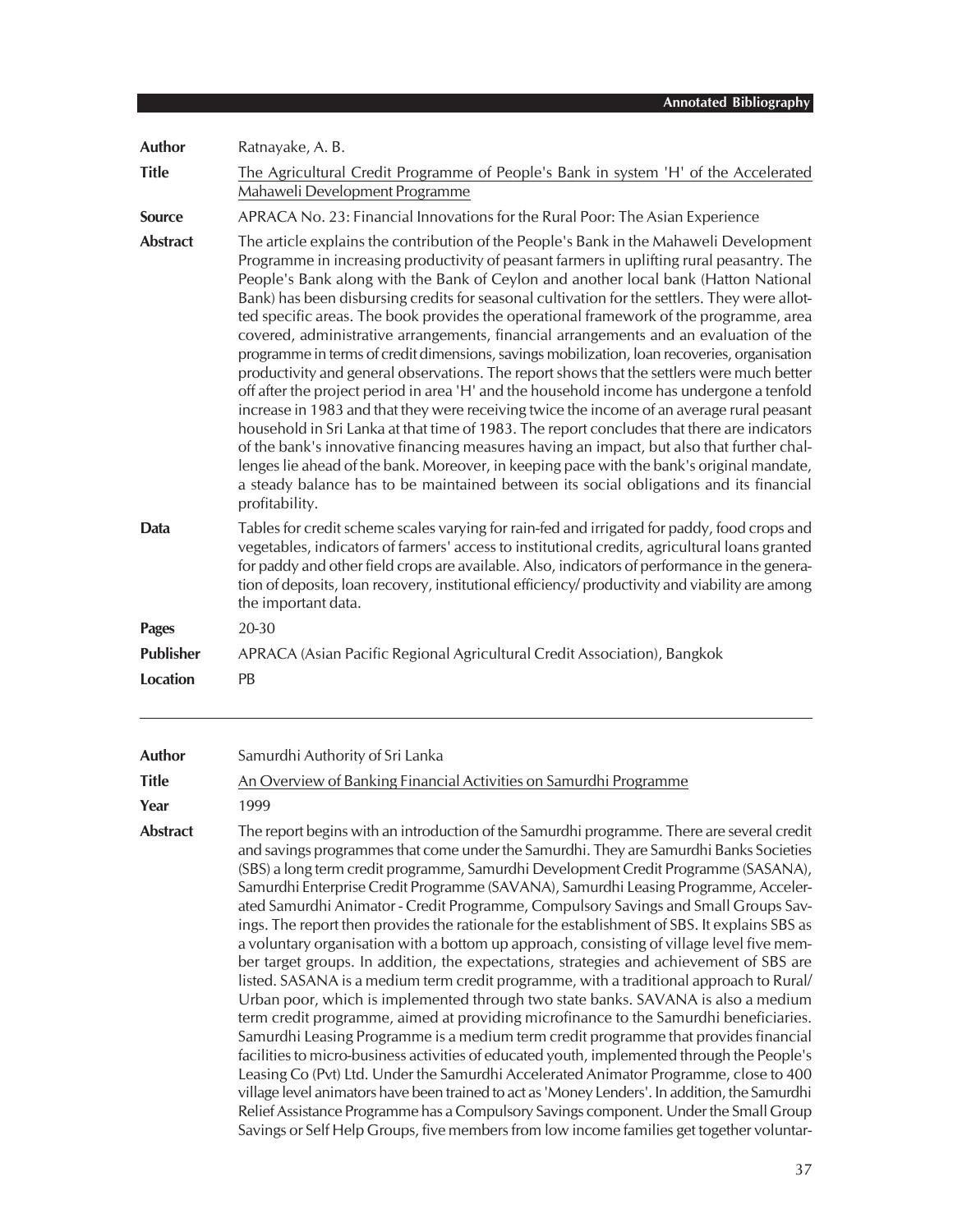|                  | ily and evolve a group fund. Under each programme, the report brings in a brief descrip-<br>tion. Finally, the achievements of these programmes are brought out briefly. The report<br>concludes saying that Sri Lanka is in a position of moving forward economically, which                                                                                                                                                         |
|------------------|---------------------------------------------------------------------------------------------------------------------------------------------------------------------------------------------------------------------------------------------------------------------------------------------------------------------------------------------------------------------------------------------------------------------------------------|
|                  | will help in reducing poverty.                                                                                                                                                                                                                                                                                                                                                                                                        |
| Data             | Provides data on performances of rural sector institutions. In addition, a list of SBS and<br>progress of memberships of SBS are provided. District-wise progress reports of SASANA,<br>SAVANA and Samurdhi Leasing Programmes are important components. The inclusion of<br>details of progress in the Accelerated Samurdhi Animator Credit programme and the posi-<br>tion of Small Group Savings, improve the value of the report. |
| <b>Pages</b>     | $12 \overline{ }$                                                                                                                                                                                                                                                                                                                                                                                                                     |
| <b>Publisher</b> | Samurdhi Authority of Sri Lanka                                                                                                                                                                                                                                                                                                                                                                                                       |
| Location         | ADB/CEPA                                                                                                                                                                                                                                                                                                                                                                                                                              |
| Author           |                                                                                                                                                                                                                                                                                                                                                                                                                                       |
|                  | Samurdhi Authority of Sri Lanka                                                                                                                                                                                                                                                                                                                                                                                                       |
| <b>Title</b>     | Samurdhi National Programme for Poverty Alleviation                                                                                                                                                                                                                                                                                                                                                                                   |
| Year             | 2000                                                                                                                                                                                                                                                                                                                                                                                                                                  |

| <b>Abstract</b> | The book provides a detailed description of the Samurdhi Programme. Three of the impor-<br>tant sections in that are the savings, Samurdhi Bank Societies and other Samurdhi credit<br>programmes. Under savings it briefly describes about compulsory and voluntary savings.<br>Under Samurdhi Bank Societies, it provides a short explanatory description of its objec-<br>tives, operation, membership, share capital, savings, issue of loans and other information.<br>Under other Samurdhi credit programmes it explains the Accelerated Credit Pilot<br>Programme, Joans under the Accelerated Credit Pilot Programme, Sasana (Samurdhi Devel-<br>opment Loans), Sawana (Samurdhi Entrepreneur Loan Programme) and the Samurdhi Lease<br>Credit Programme. |
|-----------------|-------------------------------------------------------------------------------------------------------------------------------------------------------------------------------------------------------------------------------------------------------------------------------------------------------------------------------------------------------------------------------------------------------------------------------------------------------------------------------------------------------------------------------------------------------------------------------------------------------------------------------------------------------------------------------------------------------------------------------------------------------------------|
| Data            | Savings related to Samurdhi from 1996-2000, operating Samurdhi Banks by 2000, member-                                                                                                                                                                                                                                                                                                                                                                                                                                                                                                                                                                                                                                                                             |

**Data** Savings related to Samurdhi from 1996-2000, operating Samurdhi Banks by 2000, membership details, share capital and Bank Society savings details are provided. In addition, details of loans and loans under the Accelerated Credit Pilot Programmes are also provided.

| <b>Pages</b> | 42                              |
|--------------|---------------------------------|
| Publisher    | Samurdhi Authority of Sri Lanka |
| Location     | <b>CFPA</b>                     |

| Author          | Sanderatne, N.                                                                                                                                                                                                                                                                                                                                                                                                                                                                                                                                                                                                                                                                  |
|-----------------|---------------------------------------------------------------------------------------------------------------------------------------------------------------------------------------------------------------------------------------------------------------------------------------------------------------------------------------------------------------------------------------------------------------------------------------------------------------------------------------------------------------------------------------------------------------------------------------------------------------------------------------------------------------------------------|
| Title           | A Profile of the Informal Rural Credit Market in the Mid Seventies                                                                                                                                                                                                                                                                                                                                                                                                                                                                                                                                                                                                              |
| <b>Source</b>   | Central Bank of Ceylon, Staff Studies (April/September): Vol. 11, Nos. 1 and 2                                                                                                                                                                                                                                                                                                                                                                                                                                                                                                                                                                                                  |
| Year            | 1981                                                                                                                                                                                                                                                                                                                                                                                                                                                                                                                                                                                                                                                                            |
| <b>Abstract</b> | The paper constructs a profile of the informal financial sector based on the data obtained<br>from the 'Survey of Credit and Indebtedness among Paddy Farmers' which was conducted<br>by the Central Bank of Ceylon in 1976. As the paper points out, it is important to carry out<br>this type of a study since the data relate to a period two decades after introduction of<br>institutional credit. A profile of informal lenders are built up considering the importance of<br>informal lenders, interest rates, lending purposes, loan sizes, securities and loan repay-<br>ments. In the conclusion, it states that the informal sector had lost its predominance by the |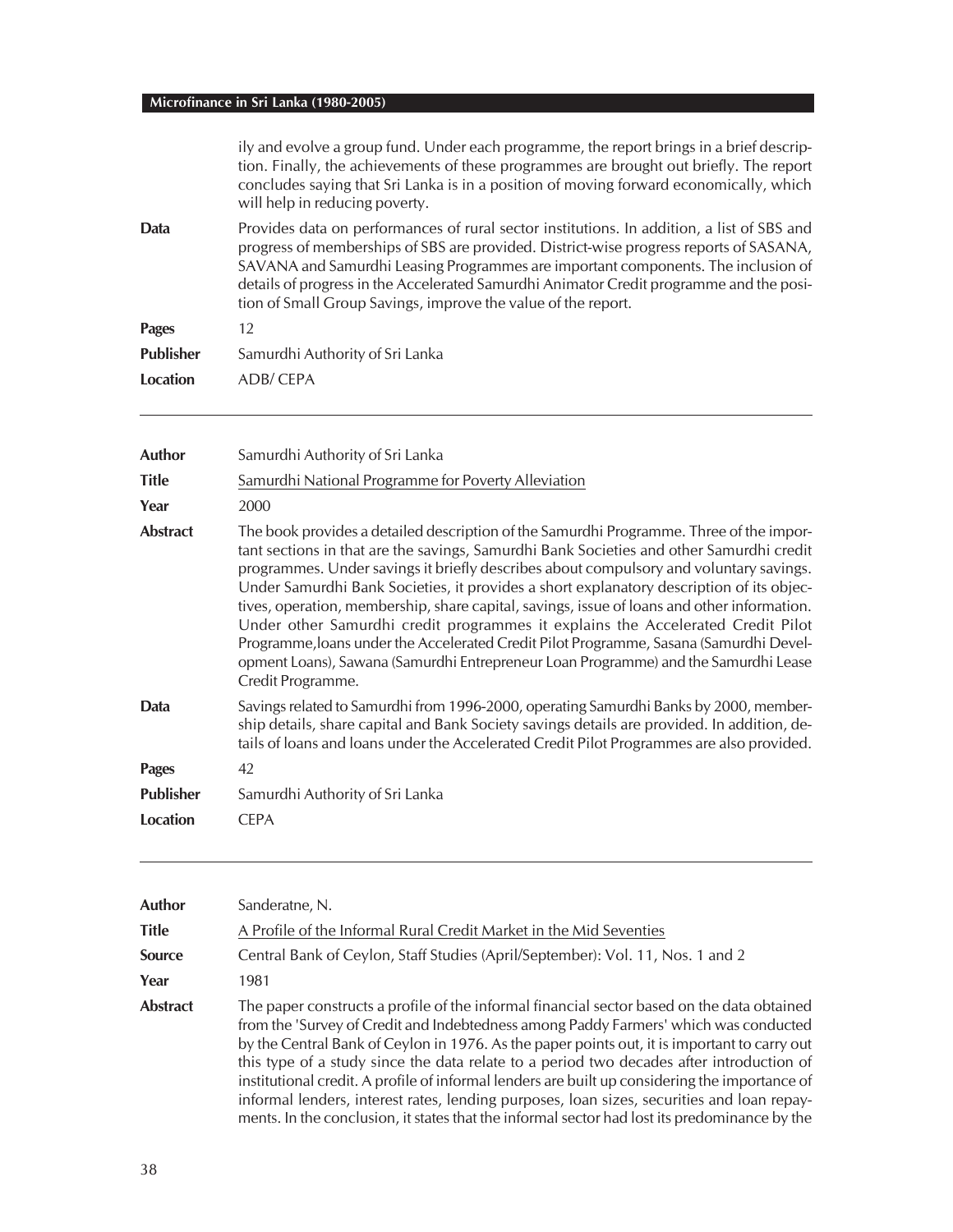|                  | mid-seventies in the rural credit market, and then discusses several other important conclu-<br>sions arrived at through the analysis.                                                |
|------------------|---------------------------------------------------------------------------------------------------------------------------------------------------------------------------------------|
| Data             | Interest rates of informal sources, purposes of lending and amounts, loan size distribution,<br>types of securities and amounts, and repayments are tabulated out of the survey data. |
| Pages            | $1 - 18$                                                                                                                                                                              |
| <b>Publisher</b> | Central Bank of Ceylon                                                                                                                                                                |
| Location         | IPS                                                                                                                                                                                   |
|                  |                                                                                                                                                                                       |

| <b>Author</b>    | Sanderatne, N.                                                                                                                                                                                                                                                                                                                                                                                                                                                                                                                                                                                                                                                                                                                                                                               |
|------------------|----------------------------------------------------------------------------------------------------------------------------------------------------------------------------------------------------------------------------------------------------------------------------------------------------------------------------------------------------------------------------------------------------------------------------------------------------------------------------------------------------------------------------------------------------------------------------------------------------------------------------------------------------------------------------------------------------------------------------------------------------------------------------------------------|
| <b>Title</b>     | <b>Rural Savings Mobilization</b>                                                                                                                                                                                                                                                                                                                                                                                                                                                                                                                                                                                                                                                                                                                                                            |
| Source           | Central Bank of Ceylon, Occasional Papers No 8: Paper presented at a seminar on Regional<br>Bank Management at Central Bank of Sri Lanka in June 1984, Colombo                                                                                                                                                                                                                                                                                                                                                                                                                                                                                                                                                                                                                               |
| Year             | 1984                                                                                                                                                                                                                                                                                                                                                                                                                                                                                                                                                                                                                                                                                                                                                                                         |
| <b>Abstract</b>  | The paper starts with discussing the important role rural savings mobilization has to play in<br>economic development. Despite the importance of rural savings, the reasons for it being an<br>unstudied subject is discussed in the next part. The core of the paper, which deals with the<br>concepts of savings and its implications for savings mobilization, is discussed next. This<br>part concludes with the understanding that, rural savings mobilization as an essential<br>exercise in financial technology. The concluding section of the paper consists of a descrip-<br>tion of the factors influencing savings mobilization. It first discusses the macro economic<br>factors and then provides a discussion on the institutional factors affecting savings<br>mobilisation. |
| Data             | No data                                                                                                                                                                                                                                                                                                                                                                                                                                                                                                                                                                                                                                                                                                                                                                                      |
| <b>Pages</b>     | 13                                                                                                                                                                                                                                                                                                                                                                                                                                                                                                                                                                                                                                                                                                                                                                                           |
| <b>Publisher</b> | Central Bank of Sri Lanka                                                                                                                                                                                                                                                                                                                                                                                                                                                                                                                                                                                                                                                                                                                                                                    |
| Location         | IPS/UP                                                                                                                                                                                                                                                                                                                                                                                                                                                                                                                                                                                                                                                                                                                                                                                       |

| Author        | Sanderatne, N.                                                                                                                                                                                                                                                                                                                                                                                                                                                                                                                                                                                                                                                                                                                                                                                                                                                                                                                                                                                                                                      |
|---------------|-----------------------------------------------------------------------------------------------------------------------------------------------------------------------------------------------------------------------------------------------------------------------------------------------------------------------------------------------------------------------------------------------------------------------------------------------------------------------------------------------------------------------------------------------------------------------------------------------------------------------------------------------------------------------------------------------------------------------------------------------------------------------------------------------------------------------------------------------------------------------------------------------------------------------------------------------------------------------------------------------------------------------------------------------------|
| Title         | The Expansion of Rural Credit Through Commercial Banks                                                                                                                                                                                                                                                                                                                                                                                                                                                                                                                                                                                                                                                                                                                                                                                                                                                                                                                                                                                              |
| <b>Source</b> | 25 years of the People' Bank, Colombo                                                                                                                                                                                                                                                                                                                                                                                                                                                                                                                                                                                                                                                                                                                                                                                                                                                                                                                                                                                                               |
| Year          | 1986                                                                                                                                                                                                                                                                                                                                                                                                                                                                                                                                                                                                                                                                                                                                                                                                                                                                                                                                                                                                                                                |
| Abstract      | The paper discusses the three major phases of rural credit. As it identifies, the first phase<br>was before 1947, when most of the credit needs were met by informal sources. The second<br>phase begins after independence, with the government's motive of expanding supply of<br>credit mainly through co-operative societies. The third phase begins with the commercial<br>banks becoming a major source of financing. The paper first describes how the urban and<br>export-sector oriented banking system of commercial banks extended into the rural sector.<br>Then it discusses the establishment of the People's Bank with the objective of developing<br>the Co-operative Movement of Ceylon, Rural Banking and Agricultural Credit. After under-<br>standing the high cost of branch banking, the People's Bank inaugurated the Extended Rural<br>Credit Schemes. In this context, the paper discusses the issues faced by the rural banks at<br>that time. With the introduction of the New Agricultural Credit Scheme and Comprehen- |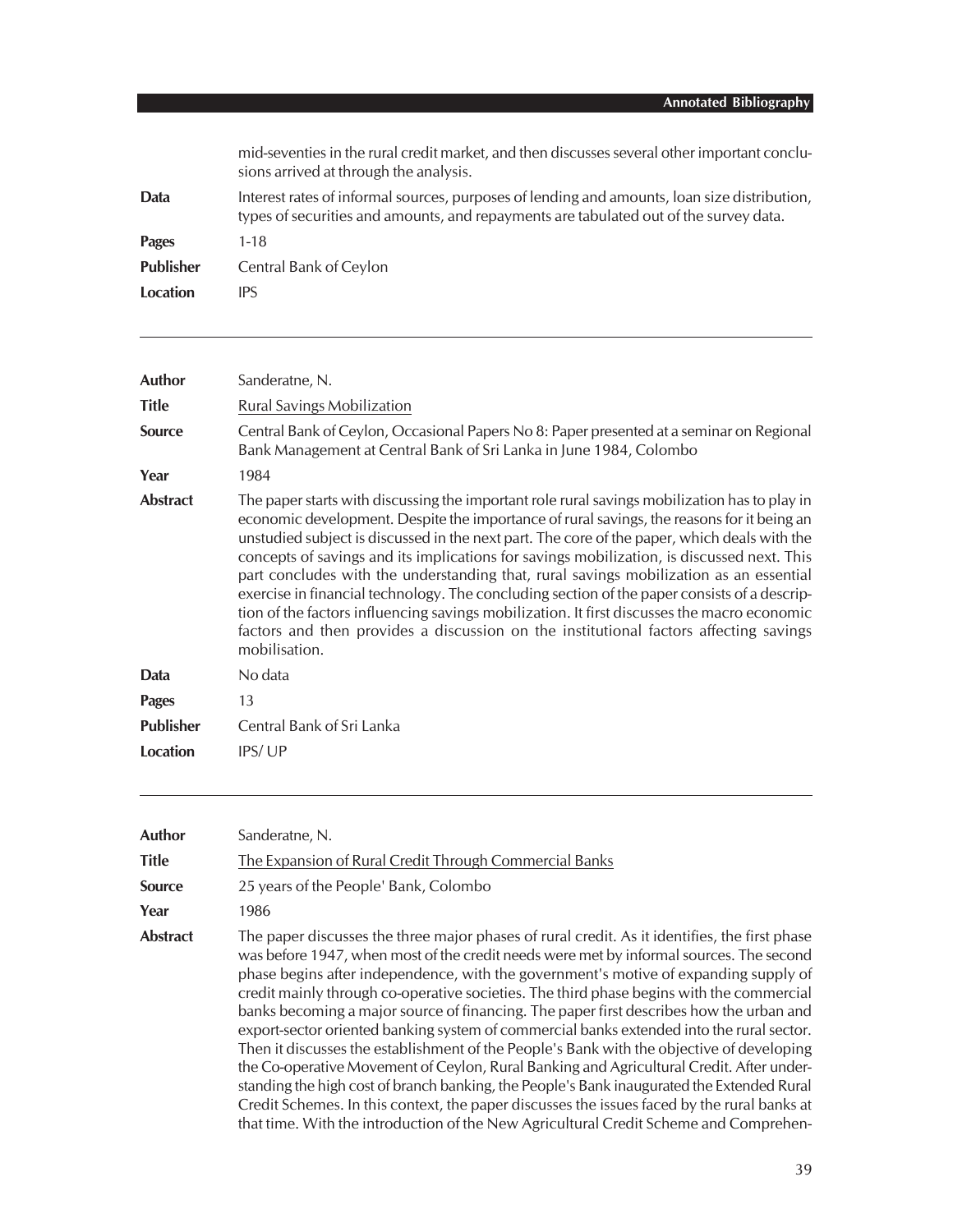|                  | sive Rural Credit Scheme the commercial banking sector became the main lender to the<br>small farm community. The paper flows describing, discussing and assessing the above<br>mentioned topics, particularly the role of the People's Bank, since it is the major turn over<br>point in rural finance. |
|------------------|----------------------------------------------------------------------------------------------------------------------------------------------------------------------------------------------------------------------------------------------------------------------------------------------------------|
| Data             | Data on the expansion of People's Bank and rural banks are available. In addition, growth<br>of rural banks in terms of deposits and advancements and some data with respect to the<br>loans granted under New Agricultural Credit Scheme and Comprehensive Rural Credit<br>Scheme are included.         |
| <b>Pages</b>     | 77-88                                                                                                                                                                                                                                                                                                    |
| <b>Publisher</b> | People's Bank of Sri Lanka, Colombo                                                                                                                                                                                                                                                                      |
| Location         | IPS/PB                                                                                                                                                                                                                                                                                                   |
|                  |                                                                                                                                                                                                                                                                                                          |

| <b>Author</b><br><b>Title</b><br><b>Source</b> | Sanderatne, N.<br>The Political Economy of Small Farmer Loan Delinquency<br>Excerpt from Savings and Development (1986), No. 4, 343-354                                                                                                                                                                                                                                                                                                                                                                                                                                                                                                                                                                                                                                                                         |
|------------------------------------------------|-----------------------------------------------------------------------------------------------------------------------------------------------------------------------------------------------------------------------------------------------------------------------------------------------------------------------------------------------------------------------------------------------------------------------------------------------------------------------------------------------------------------------------------------------------------------------------------------------------------------------------------------------------------------------------------------------------------------------------------------------------------------------------------------------------------------|
| Year                                           | 1986                                                                                                                                                                                                                                                                                                                                                                                                                                                                                                                                                                                                                                                                                                                                                                                                            |
| <b>Abstract</b>                                | This paper looks into the small farmer loan programmes that are often characterized by<br>high rates of default compared to estate and large agricultural enterprises. The paper spe-<br>cifically concentrates on a factor that contributes to such defaults, i.e. political interven-<br>tion. This had been a known factor but not well discussed. The paper tries to understand<br>the interaction of political factors in creating and implementing credit programmes for<br>small farmers. Hence, the article describes the influential political factors, the influence of<br>those on credit programmes design and implementation. Finally, it arrives on policy impli-<br>cations and shows that political interaction is a fundamental reason for high defaults in<br>small farmer credit programmes. |
| Data                                           | No data                                                                                                                                                                                                                                                                                                                                                                                                                                                                                                                                                                                                                                                                                                                                                                                                         |
| <b>Pages</b>                                   | 11                                                                                                                                                                                                                                                                                                                                                                                                                                                                                                                                                                                                                                                                                                                                                                                                              |
| <b>Publisher</b>                               | Finafrica, Centre for Financial Assistance to African Countries (Foundation established by<br>CARIPLO)                                                                                                                                                                                                                                                                                                                                                                                                                                                                                                                                                                                                                                                                                                          |
| Location                                       | <b>IPS</b>                                                                                                                                                                                                                                                                                                                                                                                                                                                                                                                                                                                                                                                                                                                                                                                                      |

| Author          | Sanderatne, N.                                                                                                                                                                                                                                                                                                                                                                                                                                                                |
|-----------------|-------------------------------------------------------------------------------------------------------------------------------------------------------------------------------------------------------------------------------------------------------------------------------------------------------------------------------------------------------------------------------------------------------------------------------------------------------------------------------|
| Title           | Agricultural Insurance for Poverty Alleviation                                                                                                                                                                                                                                                                                                                                                                                                                                |
| <b>Source</b>   | The Papers Presented on the Occasion, 'The Alleviation of Poverty in Sri Lanka', a sympo-<br>sium organised by the Central Bank of Sri Lanka in collaboration with the United Nations<br>International Children's Emergency Fund (UNICEF), 19th-21st May, 1987                                                                                                                                                                                                                |
| Year            | 1987                                                                                                                                                                                                                                                                                                                                                                                                                                                                          |
| <b>Abstract</b> | The paper begins the argument by explaining, how the assistance in agricultural insurance<br>can be used as a tool in poverty alleviation. With the green revolution technology, sub-<br>stantial uses of modern inputs are required to increase the yields of crops. However, the<br>farmers are afraid of using improved technology, due to the high cost. In the case of a crop<br>failure, the farmers can become indebted to the informal money lenders who charge exor- |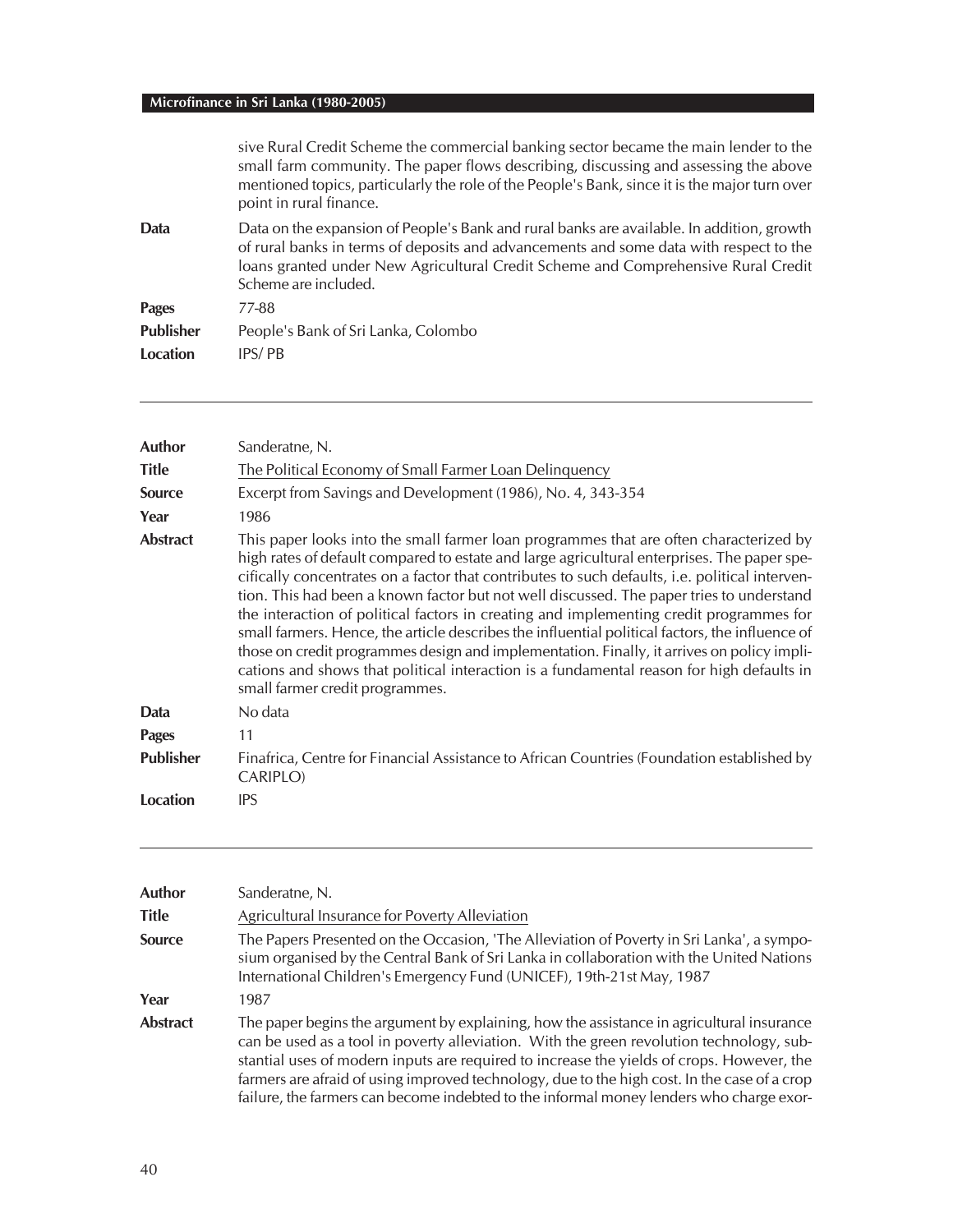bitant interest rates. An agricultural insurance scheme can bring in many benefits to the farmers as the paper correctly points out. The paper next discusses various agricultural insurance schemes so far introduced in Sri Lanka, though they had limited impact on poverty alleviation. The section is mainly restricted to explaining the Crop Insurance scheme from 1958-1973 and The Agricultural Insurance Programme from 1974-1986. The reasons for the limited impacts of the programmes are discussed thereafter. Finally, the paper states that, though agricultural insurance schemes have positive impacts, the performance of these schemes over the years do not indicate that. It concludes stating that, government must play a role subsidizing these schemes adequately, to attract small farmers and to obtain their willing participation.

| Data             | Crop Insurance and Agricultural Insurance experiences and related data. |
|------------------|-------------------------------------------------------------------------|
| Pages            | 345-358                                                                 |
| <b>Publisher</b> | Central Bank of Sri Lanka                                               |
| Location         | <b>CENWOR</b>                                                           |

| Sanderatne, N.                                                                                                                                                                                                                                                                                                                                                                                                                                                                                                                                                                                                                                                                                                                                                                                                                                                                     |
|------------------------------------------------------------------------------------------------------------------------------------------------------------------------------------------------------------------------------------------------------------------------------------------------------------------------------------------------------------------------------------------------------------------------------------------------------------------------------------------------------------------------------------------------------------------------------------------------------------------------------------------------------------------------------------------------------------------------------------------------------------------------------------------------------------------------------------------------------------------------------------|
| Co-operative Rural Banks - A Success Story?                                                                                                                                                                                                                                                                                                                                                                                                                                                                                                                                                                                                                                                                                                                                                                                                                                        |
| Economic Review (November\December): Volume 14, No. 8 and 9                                                                                                                                                                                                                                                                                                                                                                                                                                                                                                                                                                                                                                                                                                                                                                                                                        |
| 1988                                                                                                                                                                                                                                                                                                                                                                                                                                                                                                                                                                                                                                                                                                                                                                                                                                                                               |
| This paper analyses the financial intermediation of the co-operative rural banks in the rural<br>sector of Sri Lanka. It argues that the institutionalization of co-operative rural banks has<br>caused to bring rural people into the formal sector's financial institutions. The paper com-<br>pares the appropriateness of the co-operative rural banks in the rural sector with commer-<br>cial banks' operations in the sector. It also describes the needs of the rural poor, which are<br>clearly different from their counterparts. Hence, financial products should be designed<br>according to their needs, so at this point co-operative rural banks could do a better service<br>to the rural poor. The paper also evaluates the progress of co-operative rural banks in<br>lending operations, savings mobilization and other financial services in the rural sector. |
| Negligible                                                                                                                                                                                                                                                                                                                                                                                                                                                                                                                                                                                                                                                                                                                                                                                                                                                                         |
| $15 - 20$                                                                                                                                                                                                                                                                                                                                                                                                                                                                                                                                                                                                                                                                                                                                                                                                                                                                          |
| People's Bank of Sri Lanka, Colombo                                                                                                                                                                                                                                                                                                                                                                                                                                                                                                                                                                                                                                                                                                                                                                                                                                                |
| <b>IPS</b>                                                                                                                                                                                                                                                                                                                                                                                                                                                                                                                                                                                                                                                                                                                                                                                                                                                                         |
|                                                                                                                                                                                                                                                                                                                                                                                                                                                                                                                                                                                                                                                                                                                                                                                                                                                                                    |

| Author        | Sanderatne, N.                                                                                                                                                                                                                                                                                                                                                                                                                                                                                                                                                                                                                            |
|---------------|-------------------------------------------------------------------------------------------------------------------------------------------------------------------------------------------------------------------------------------------------------------------------------------------------------------------------------------------------------------------------------------------------------------------------------------------------------------------------------------------------------------------------------------------------------------------------------------------------------------------------------------------|
| <b>Title</b>  | Interest Rate Policy for Rural Lending Sri Lanka                                                                                                                                                                                                                                                                                                                                                                                                                                                                                                                                                                                          |
| <b>Source</b> | UPANATHI (January): Volume 3, No. 1                                                                                                                                                                                                                                                                                                                                                                                                                                                                                                                                                                                                       |
| Year          | 1988                                                                                                                                                                                                                                                                                                                                                                                                                                                                                                                                                                                                                                      |
| Abstract      | This paper critically evaluates the rural interest rate policy during the 1980s in Sri Lanka<br>and examines what interest rates should be utilized by the formal and informal credit<br>institutions in rural Sri Lanka. The paper evaluates the interest rate structure of the informal<br>credit market and reveals that it is highly varied in percentage. It also explains why infor-<br>mal credit is preferred by many rural borrowers in spite of cheap institutional credit. It<br>argues that a high interest rate in rural credit is better than a low interest rate and discusses<br>the disadvantages of low interest rates. |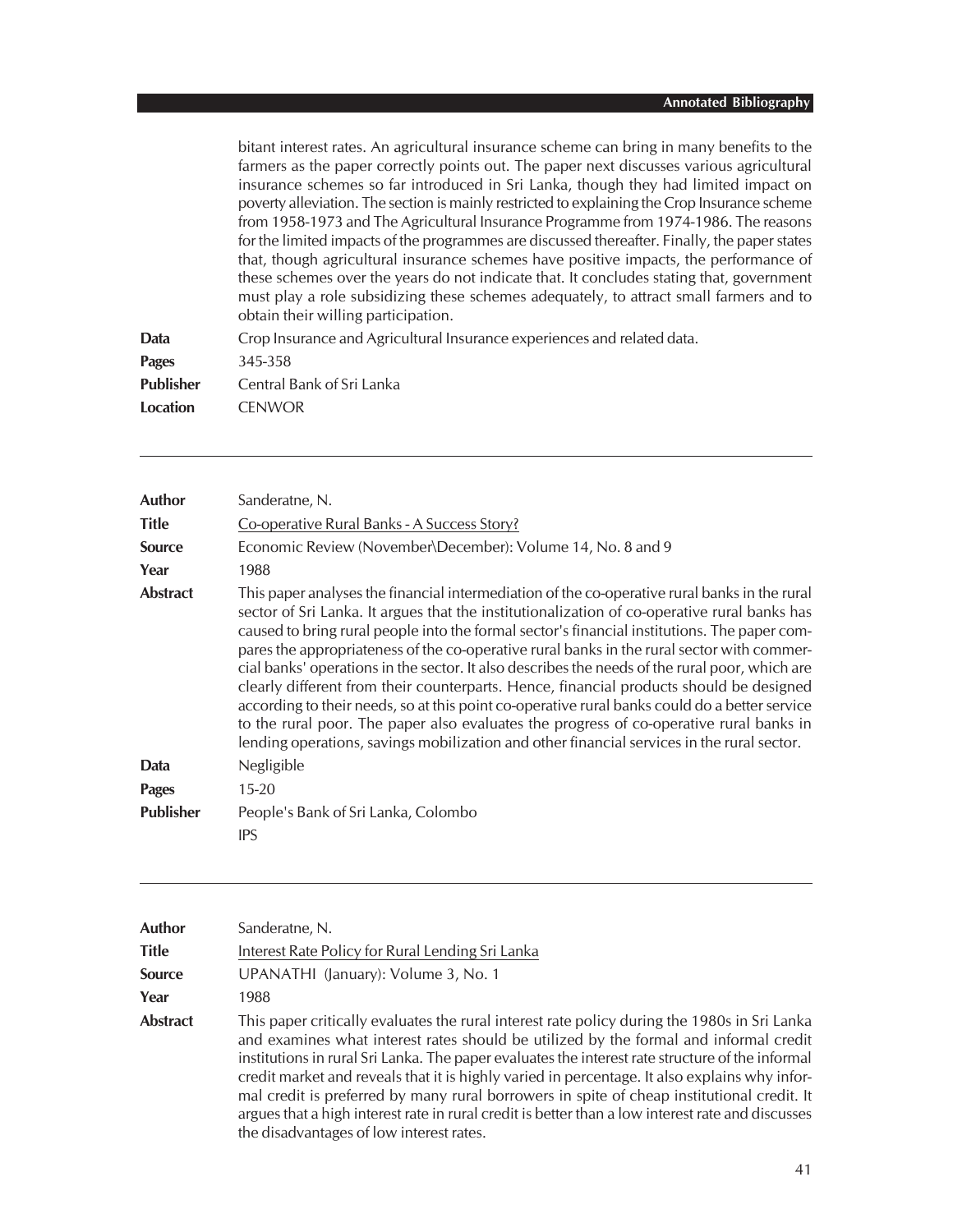| Data             | Negligible                                 |
|------------------|--------------------------------------------|
| <b>Pages</b>     | 47-60                                      |
| <b>Publisher</b> | <b>Sri Lanka Association of Economists</b> |
| Location         | IPS/UP                                     |

| <b>Author</b><br><b>Title</b> | Sanderatne, N.<br>Informal Lenders in Sri Lanka: Linking Formal and Informal Markets                                                                                                                                                                                                                                                                                                                                                                                        |
|-------------------------------|-----------------------------------------------------------------------------------------------------------------------------------------------------------------------------------------------------------------------------------------------------------------------------------------------------------------------------------------------------------------------------------------------------------------------------------------------------------------------------|
| <b>Source</b>                 | Paper No. 10: Seminar on Informal Financial Markets in Development, Sponsored by The<br>Ohio State University, The Agency for International Development, The World Bank,<br>Washington                                                                                                                                                                                                                                                                                      |
| Year                          | 1989                                                                                                                                                                                                                                                                                                                                                                                                                                                                        |
| <b>Abstract</b>               | This paper attempts to analyse the wide array of informal lenders in Sri Lanka and their<br>significance and re-examine their characteristics. It also attempts to describe various efforts<br>to develop semi-formal lending such as rural banks to overcome limitations of the institu-<br>tional lending. The recent innovations to link formal and informal markets through credit<br>facilitators known as Praja Naya Niyamaka (PNN) are also looked at in this paper. |
| Data                          | Negligible                                                                                                                                                                                                                                                                                                                                                                                                                                                                  |
| <b>Pages</b>                  | 19                                                                                                                                                                                                                                                                                                                                                                                                                                                                          |
| Location                      | <b>IPS</b>                                                                                                                                                                                                                                                                                                                                                                                                                                                                  |

| Author           | Sanderatne, N.                                                                                                                                                                                                                                                                                                                                                                                                                                                                                                                                                                                        |
|------------------|-------------------------------------------------------------------------------------------------------------------------------------------------------------------------------------------------------------------------------------------------------------------------------------------------------------------------------------------------------------------------------------------------------------------------------------------------------------------------------------------------------------------------------------------------------------------------------------------------------|
| <b>Title</b>     | The Informal Economy: Issues and Perspectives                                                                                                                                                                                                                                                                                                                                                                                                                                                                                                                                                         |
| <b>Source</b>    | UPANATHI, The Journal of The Sri Lanka Association of Economists, Volume 4, Nos. 1<br>and $2$                                                                                                                                                                                                                                                                                                                                                                                                                                                                                                         |
| Year             | 1989                                                                                                                                                                                                                                                                                                                                                                                                                                                                                                                                                                                                  |
| <b>Abstract</b>  | The objective of the paper is to discuss the issues related to the informal economy, clarify<br>and encourage discussion of the informal economy with a view to develop policies. Hence,<br>the paper consists of discussions on the concepts of informal economy, issues and perspec-<br>tives on policy. Under this context, the paper includes some important aspects of informal<br>sources of credit, as one of the biggest constraints faced by the informal sector is the<br>inaccessibility to credit. Hence, better ways of encouraging the informal sector are dis-<br>cussed in the paper. |
| Data             | Negligible                                                                                                                                                                                                                                                                                                                                                                                                                                                                                                                                                                                            |
| <b>Pages</b>     | 161-178                                                                                                                                                                                                                                                                                                                                                                                                                                                                                                                                                                                               |
| <b>Publisher</b> | Sri Lanka Association of Economists (SLAE)                                                                                                                                                                                                                                                                                                                                                                                                                                                                                                                                                            |
| Location         | <b>IPS</b>                                                                                                                                                                                                                                                                                                                                                                                                                                                                                                                                                                                            |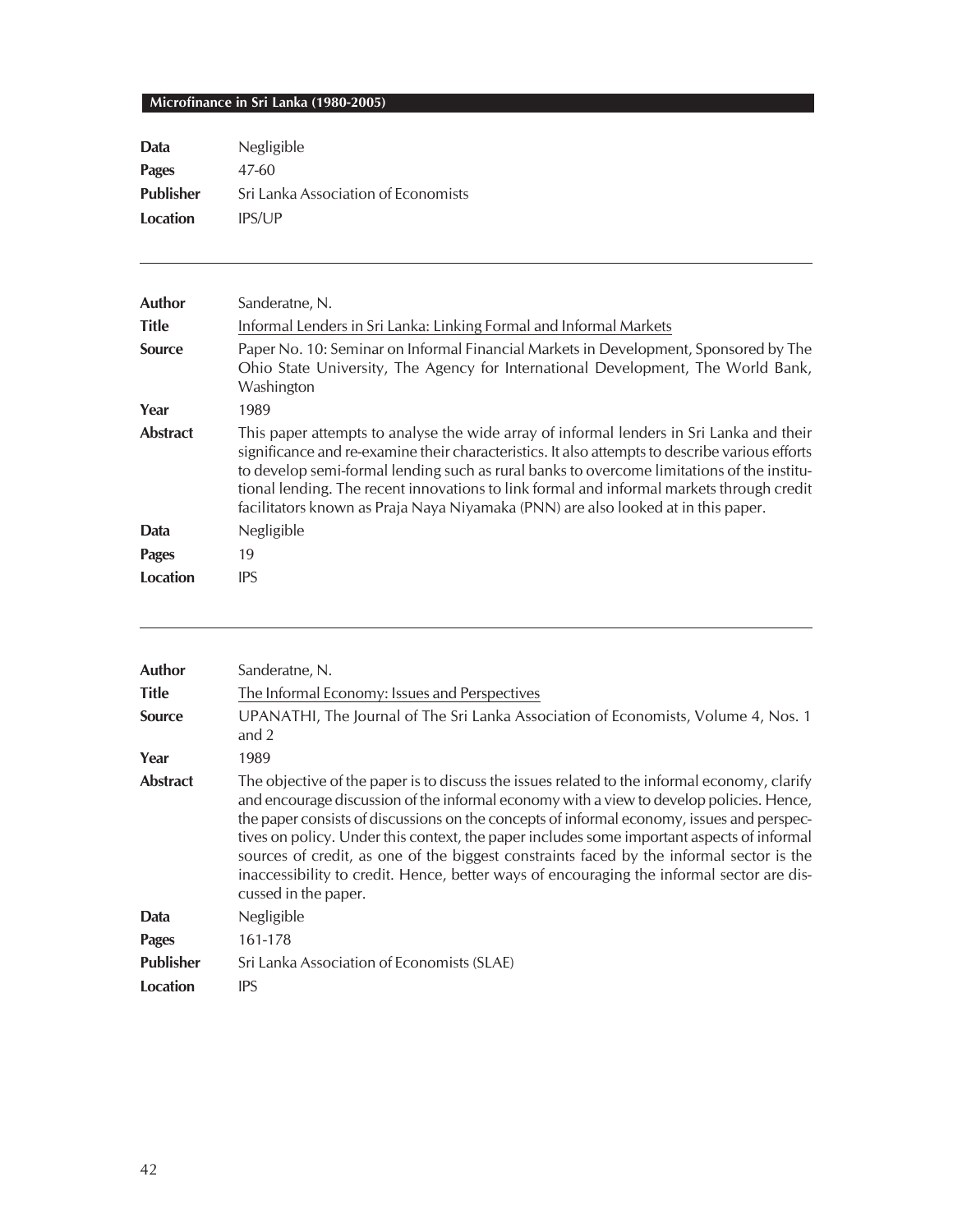| Author           | Sanderatne, N.                                                                                                                                                                                                                                                                                                                                                                                                                                                                                      |
|------------------|-----------------------------------------------------------------------------------------------------------------------------------------------------------------------------------------------------------------------------------------------------------------------------------------------------------------------------------------------------------------------------------------------------------------------------------------------------------------------------------------------------|
| <b>Title</b>     | Banking for the Poor                                                                                                                                                                                                                                                                                                                                                                                                                                                                                |
| <b>Source</b>    | Economic Review (July/August): Volume 17, No. 4 and 5                                                                                                                                                                                                                                                                                                                                                                                                                                               |
| Year             | 1991                                                                                                                                                                                                                                                                                                                                                                                                                                                                                                |
| <b>Abstract</b>  | This paper argues that there is an intense need for financial services to the poor in rural Sri<br>Lanka. The paper explains the efforts made by Sri Lankan commercial banks to reach the<br>poor and evaluate how these efforts have been successful in providing financial services for<br>the poor. Further, it looks at the innovations in the credit delivery system which would<br>serve poor people and the possibilities of commercial banks to serve the poor in a market<br>oriented way. |
| Data             | None                                                                                                                                                                                                                                                                                                                                                                                                                                                                                                |
| <b>Pages</b>     | $2 - 4, 15 - 16$                                                                                                                                                                                                                                                                                                                                                                                                                                                                                    |
| <b>Publisher</b> | People's Bank of Sri Lanka, Colombo                                                                                                                                                                                                                                                                                                                                                                                                                                                                 |
| Location         | <b>IPS/PB/UP</b>                                                                                                                                                                                                                                                                                                                                                                                                                                                                                    |
|                  |                                                                                                                                                                                                                                                                                                                                                                                                                                                                                                     |

| <b>Author</b>    | Sanderatne, N.                                                                                                                                                                                                                                                                                                                                                                                                                                                                                                                                                         |
|------------------|------------------------------------------------------------------------------------------------------------------------------------------------------------------------------------------------------------------------------------------------------------------------------------------------------------------------------------------------------------------------------------------------------------------------------------------------------------------------------------------------------------------------------------------------------------------------|
| <b>Title</b>     | Leading Issues in Rural Finance                                                                                                                                                                                                                                                                                                                                                                                                                                                                                                                                        |
| Year             | 2002                                                                                                                                                                                                                                                                                                                                                                                                                                                                                                                                                                   |
| <b>Abstract</b>  | The book covers a number of important issues in rural finance like functions, features and<br>evolution of financial markets in Sri Lanka and informal finance. It further explains the<br>principal issues in institutional finance and takes into discussion, the loan schemes avail-<br>able from the past, defaults, interest rates, political economy and many other features.<br>Finally, it discusses major issues in the microfinance sector including outreach, savings<br>mobilization, regulatory framework, interest rate and economic and social impacts. |
| Data             | Tables on distribution of rural credit/loans by sources in Sri Lanka, some data on rural<br>credit programmes, loan recoveries of these programmes, loans granted, defaults and inter-<br>est rates are provided. All the data falls within the period of late 1940s to late 1980s.                                                                                                                                                                                                                                                                                    |
| <b>Pages</b>     | 176                                                                                                                                                                                                                                                                                                                                                                                                                                                                                                                                                                    |
| <b>Publisher</b> | Postgraduate Institute of Agriculture, University of Peradeniya, Sri Lanka                                                                                                                                                                                                                                                                                                                                                                                                                                                                                             |
| Location         | <b>BOC/IPS</b>                                                                                                                                                                                                                                                                                                                                                                                                                                                                                                                                                         |
|                  |                                                                                                                                                                                                                                                                                                                                                                                                                                                                                                                                                                        |

| Author   | Sanderatne, N.                                                                                                                                                                                                                                                                                                                                                                                                                                                                                                                                                                             |
|----------|--------------------------------------------------------------------------------------------------------------------------------------------------------------------------------------------------------------------------------------------------------------------------------------------------------------------------------------------------------------------------------------------------------------------------------------------------------------------------------------------------------------------------------------------------------------------------------------------|
| Title    | Informal Finance in Transition                                                                                                                                                                                                                                                                                                                                                                                                                                                                                                                                                             |
| Source   | Sri Lanka Economic Journal (December): Vol. 4, No. 2                                                                                                                                                                                                                                                                                                                                                                                                                                                                                                                                       |
| Year     | 2003                                                                                                                                                                                                                                                                                                                                                                                                                                                                                                                                                                                       |
| Abstract | In spite of the penetration of the formal financial institutions even to the rural villages, the<br>informal financial sector still dominates the financial market. Many use the informal sources,<br>while using the formal sources of finance. Hence, the article argues that there had been a<br>substantial transition in the informal financial market over the years to retain its predomi-<br>nance even at present with the high competition of the formal financial market. The paper<br>describes what an informal financial market is and then explains the stages of evolution |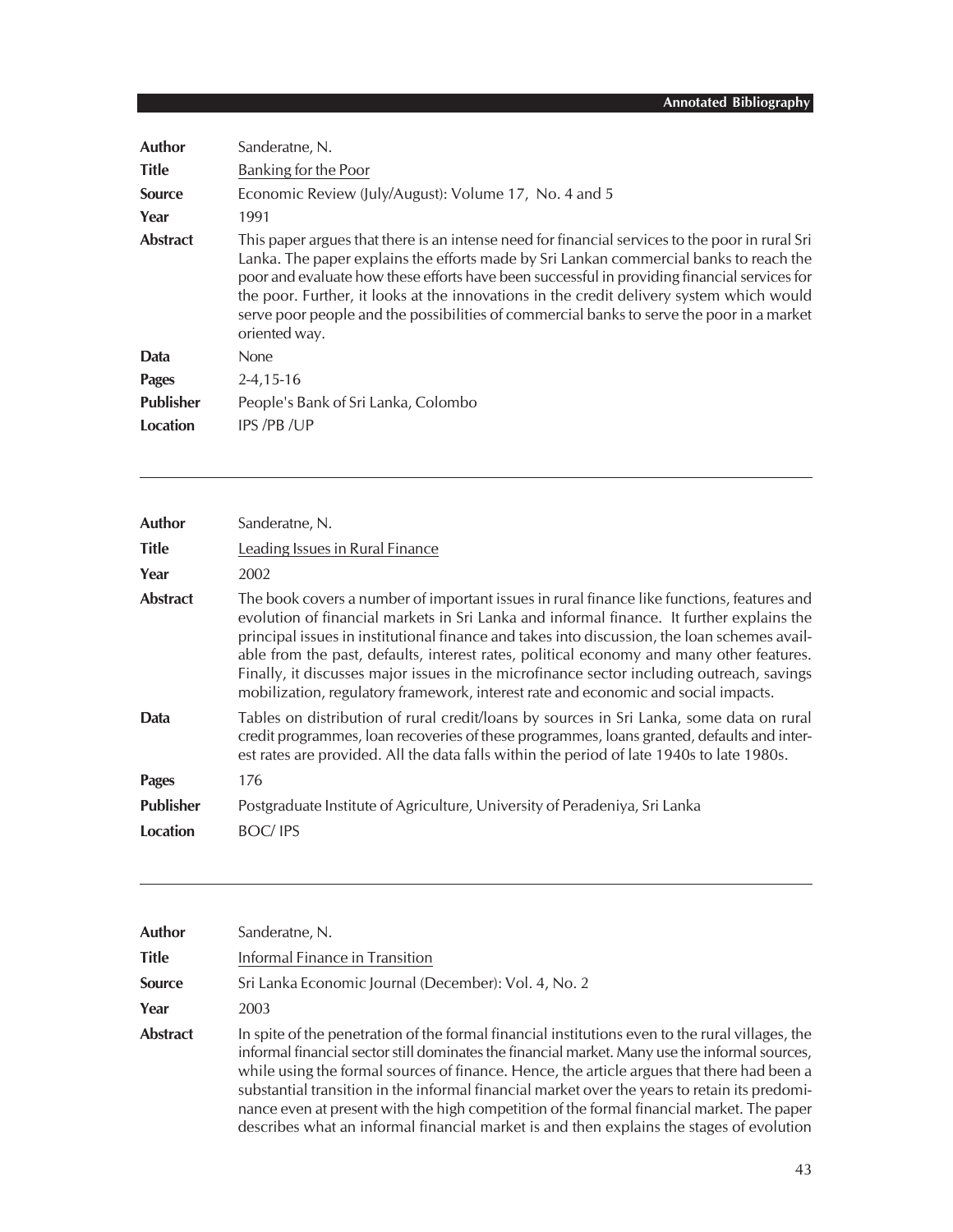| from the traditional stage with well-known characteristics, to the modern stage. It explains   |
|------------------------------------------------------------------------------------------------|
| the change of early paradigms of informal finance to the modern paradigm, and how              |
| informal finance appears in the 21st century. The article concludes that even if informal      |
| finance does not dominate, it still continues to play a significant role in the rural villages |
| of Sri Lanka.                                                                                  |

| Data      | <b>None</b>                           |
|-----------|---------------------------------------|
| Pages     | 31-57                                 |
| Publisher | Sri Lanka Economic Association (SLEA) |
| Location  | <b>IPS</b>                            |

| Author           | Sanderatne, N. and S. M. P. Senanayake                                                                                                                                                                                                                                                                                                                                                                                                                                                                                                                                                                                                                                                                                                                                                                                                                                                                                                                                                                                                                                                                                                                       |
|------------------|--------------------------------------------------------------------------------------------------------------------------------------------------------------------------------------------------------------------------------------------------------------------------------------------------------------------------------------------------------------------------------------------------------------------------------------------------------------------------------------------------------------------------------------------------------------------------------------------------------------------------------------------------------------------------------------------------------------------------------------------------------------------------------------------------------------------------------------------------------------------------------------------------------------------------------------------------------------------------------------------------------------------------------------------------------------------------------------------------------------------------------------------------------------|
| <b>Title</b>     | The Structure of Sri Lanka's Informal Financial Markets: Lessons from Experience                                                                                                                                                                                                                                                                                                                                                                                                                                                                                                                                                                                                                                                                                                                                                                                                                                                                                                                                                                                                                                                                             |
| <b>Source</b>    | UPANATHI, The Journal of The Sri Lanka Association of Economists: Volume 4, Nos. 1<br>and $2$                                                                                                                                                                                                                                                                                                                                                                                                                                                                                                                                                                                                                                                                                                                                                                                                                                                                                                                                                                                                                                                                |
| Year             | <b>July 1989</b>                                                                                                                                                                                                                                                                                                                                                                                                                                                                                                                                                                                                                                                                                                                                                                                                                                                                                                                                                                                                                                                                                                                                             |
| <b>Abstract</b>  | As the paper describes, the informal financial market plays a predominant role in the<br>financial market. The various inadequacies in the formal financial sector had led to this<br>situation. Hence, the paper tries to discuss the structure of the informal financial market in<br>Sri Lanka in the urban and rural sector separately, after considering the state of informal<br>financial markets in developing countries. The description of the informal money lenders<br>especially in terms of the interest rates, purpose of lending, security and sizes of the loans,<br>provides a complete understanding of the informal credit market. The lessons of the expe-<br>rience, builds up a model where it attempts to link informal credit sources to institutional<br>sources through semi-formal institutions based on voluntary participation and group dy-<br>namics. Under this part, the paper discusses several experiences by various organisations.<br>Finally, it summarizes that institutions can adapt themselves to suit the clientele but it is<br>difficult for them to extend the procedure as the same way as informal lenders. |
| Data             | Negligible. Data on interest rates of informal sector are provided for several years.                                                                                                                                                                                                                                                                                                                                                                                                                                                                                                                                                                                                                                                                                                                                                                                                                                                                                                                                                                                                                                                                        |
| <b>Pages</b>     | 125-160                                                                                                                                                                                                                                                                                                                                                                                                                                                                                                                                                                                                                                                                                                                                                                                                                                                                                                                                                                                                                                                                                                                                                      |
| <b>Publisher</b> | Sri Lanka Association of Economists (SLAE)                                                                                                                                                                                                                                                                                                                                                                                                                                                                                                                                                                                                                                                                                                                                                                                                                                                                                                                                                                                                                                                                                                                   |
| Location         | <b>IPS</b>                                                                                                                                                                                                                                                                                                                                                                                                                                                                                                                                                                                                                                                                                                                                                                                                                                                                                                                                                                                                                                                                                                                                                   |

| <b>Author</b>   | Sarvodaya Economic Enterprise Development Society (SEEDS)                                                                                                                                                                                                                                                                                                                                                                                                                                                                                                                                                                                                        |
|-----------------|------------------------------------------------------------------------------------------------------------------------------------------------------------------------------------------------------------------------------------------------------------------------------------------------------------------------------------------------------------------------------------------------------------------------------------------------------------------------------------------------------------------------------------------------------------------------------------------------------------------------------------------------------------------|
| <b>Title</b>    | Workshop Report: SEEDS International Workshop 2003, Issues and Challenges of<br>Microfinance, 14-17 July 2003                                                                                                                                                                                                                                                                                                                                                                                                                                                                                                                                                    |
| <b>Source</b>   | Issues and Challenges of Microfinance, Workshop Report, SEEDS International Workshop<br>2003                                                                                                                                                                                                                                                                                                                                                                                                                                                                                                                                                                     |
| Year            | 2003                                                                                                                                                                                                                                                                                                                                                                                                                                                                                                                                                                                                                                                             |
| <b>Abstract</b> | This is a collection of theme papers and abstracts of papers presented, at the Workshop.<br>Theme papers include, papers related to microfinance from countries such as, Sri Lanka,<br>Bangladesh and Indonesia. The paper of Sri Lanka is on the topic of 'Role of Micro Finance<br>in Rural Development'. It provides an extensive explanation of the importance of rural<br>development as a growth strategy and what role is played by microfinance in that. It traces<br>the development of the sector along implementation of programmes, such as, Co-operative<br>Rural Banks (CRBs), Cultivation loan schemes, initiation of the Rural Credit Department |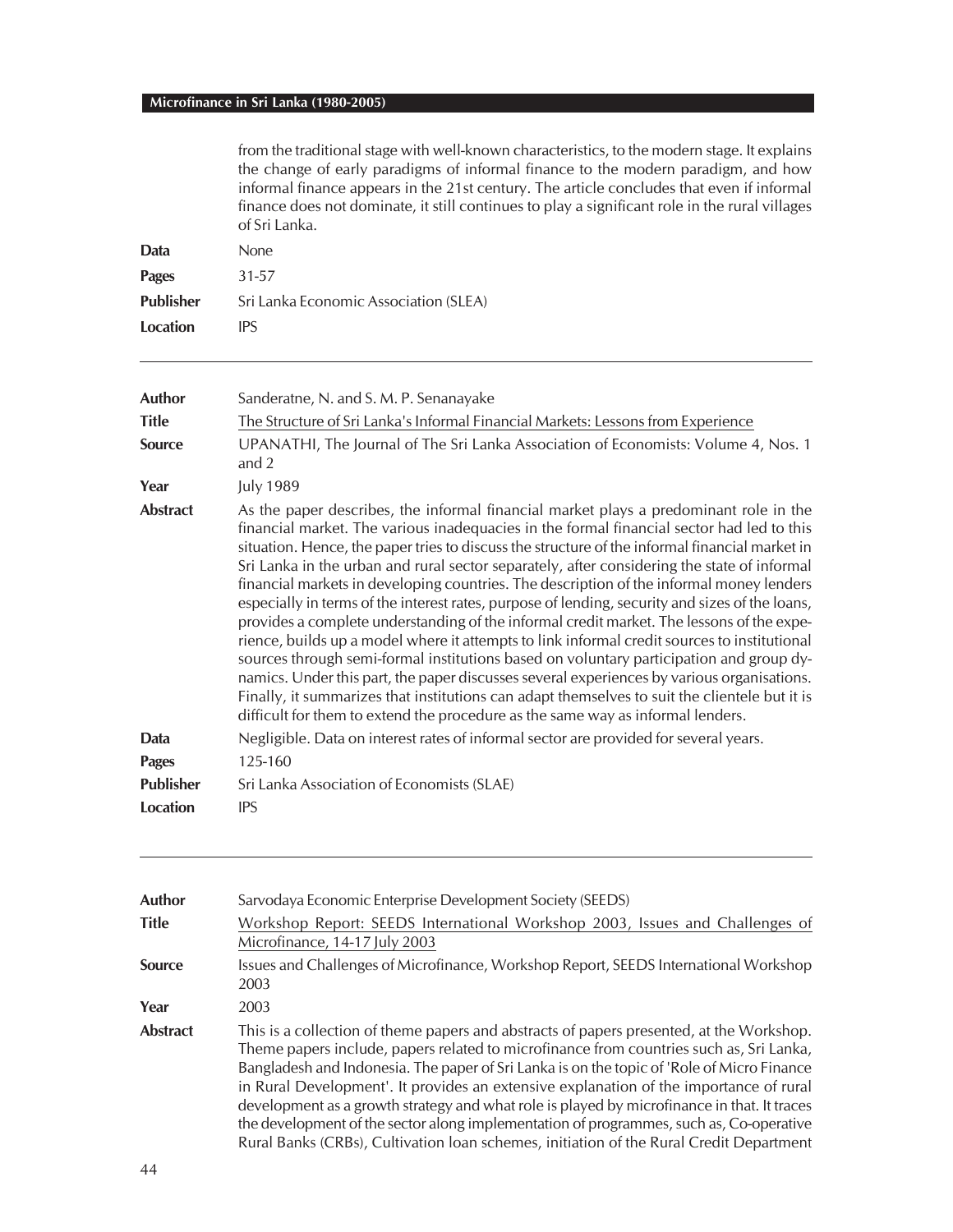|                  | and Regional Offices of the Central Bank and the establishment of Samurdhi Banking<br>Societies. In addition, it explains the various efforts of Non-Governmental Organisations<br>(NGOs), commercial banks and the Central Bank of Sri Lanka. The report also contains<br>abstracts of papers presented, of the studies carried out related to microfinance, in several<br>countries such as, Bangladesh, Bhutan, South Africa, Sri Lanka, and India. They include<br>experiences from SEEDS, Rural Banking Innovations Project (RBIP) and Samurdhi Authority<br>of Sri Lanka with regard to microfinance. |
|------------------|-------------------------------------------------------------------------------------------------------------------------------------------------------------------------------------------------------------------------------------------------------------------------------------------------------------------------------------------------------------------------------------------------------------------------------------------------------------------------------------------------------------------------------------------------------------------------------------------------------------|
| Data             | No data                                                                                                                                                                                                                                                                                                                                                                                                                                                                                                                                                                                                     |
| <b>Pages</b>     | 116                                                                                                                                                                                                                                                                                                                                                                                                                                                                                                                                                                                                         |
| <b>Publisher</b> | Sarvodaya Economic Enterprise Development Society (SEEDS), Sri Lanka                                                                                                                                                                                                                                                                                                                                                                                                                                                                                                                                        |
| Location         | <b>IPS</b>                                                                                                                                                                                                                                                                                                                                                                                                                                                                                                                                                                                                  |

| Author           | Seelawathi, A. G.                                                                                                                                                                                                                                                                                                                                                                                                                                                                                                                                                                                                                                                                                         |
|------------------|-----------------------------------------------------------------------------------------------------------------------------------------------------------------------------------------------------------------------------------------------------------------------------------------------------------------------------------------------------------------------------------------------------------------------------------------------------------------------------------------------------------------------------------------------------------------------------------------------------------------------------------------------------------------------------------------------------------|
| <b>Title</b>     | Credit for Women's Micro-enterprises in Rural Sri Lanka                                                                                                                                                                                                                                                                                                                                                                                                                                                                                                                                                                                                                                                   |
| <b>Source</b>    | Economic Review (September): Volume 21, No. 6                                                                                                                                                                                                                                                                                                                                                                                                                                                                                                                                                                                                                                                             |
| Year             | 1995                                                                                                                                                                                                                                                                                                                                                                                                                                                                                                                                                                                                                                                                                                      |
| <b>Abstract</b>  | This article argues that rural poor women are economically active, therefore the provision<br>of facilities that need to start-up or to develop income generating activities with available<br>resources, should be carried out considering the difficulties that they are encountering.<br>Considering the fact that rural poor women are unable to work full time and the difficulties<br>that they encounter in capital accumulation, the article suggests that home based micro-<br>enterprises are ideal for them. It also indicates some important factors that should be taken<br>into account when designing credit schemes for them, and examines ways to increase<br>credit facilities to them. |
| Data             | <b>None</b>                                                                                                                                                                                                                                                                                                                                                                                                                                                                                                                                                                                                                                                                                               |
| <b>Pages</b>     | 37-38                                                                                                                                                                                                                                                                                                                                                                                                                                                                                                                                                                                                                                                                                                     |
| <b>Publisher</b> | People's Bank of Sri Lanka, Colombo                                                                                                                                                                                                                                                                                                                                                                                                                                                                                                                                                                                                                                                                       |
| Location         | IPS/PB/UP                                                                                                                                                                                                                                                                                                                                                                                                                                                                                                                                                                                                                                                                                                 |

| Author        | Senanayake, S. M. P.                                                                                                                                                                                                                                                                                                                                                                                                                                                                                                                                                                                                                                                                                                                                                                                                                                                                                                                                                                                                                                         |
|---------------|--------------------------------------------------------------------------------------------------------------------------------------------------------------------------------------------------------------------------------------------------------------------------------------------------------------------------------------------------------------------------------------------------------------------------------------------------------------------------------------------------------------------------------------------------------------------------------------------------------------------------------------------------------------------------------------------------------------------------------------------------------------------------------------------------------------------------------------------------------------------------------------------------------------------------------------------------------------------------------------------------------------------------------------------------------------|
| Title         | Chapter 10: Sri Lanka                                                                                                                                                                                                                                                                                                                                                                                                                                                                                                                                                                                                                                                                                                                                                                                                                                                                                                                                                                                                                                        |
| <b>Source</b> | Farm Credit Situation in Asia                                                                                                                                                                                                                                                                                                                                                                                                                                                                                                                                                                                                                                                                                                                                                                                                                                                                                                                                                                                                                                |
| Year          | 1984                                                                                                                                                                                                                                                                                                                                                                                                                                                                                                                                                                                                                                                                                                                                                                                                                                                                                                                                                                                                                                                         |
| Abstract      | The chapter provides an insight to the agricultural credit situation in Sri Lanka. The author<br>had used a different approach by looking from the viewpoint of farmer-borrowers, lending<br>institutions, and the government. The chapter discusses the evolution of agricultural credit<br>schemes and their changes that occurred with policy alterations, describing each. It ex-<br>plains the New Agricultural Credit Scheme (NACS) and Comprehensive Rural Credit Scheme<br>(CRCS) in detail. Then it discusses the purposes of borrowing, loan interest charges and<br>factors influencing defaults. The view point of the borrower and lender and the role of the<br>government are brought into the picture in the discussion of defaults. The chapter con-<br>cludes that the Sri Lankan institutional rural credit schemes have failed to achieve the<br>desired objectives of self sufficiency through adoption of modern technology especially in<br>the case of paddy and achieving targets in social welfare. The Sri Lankan farmers heavily |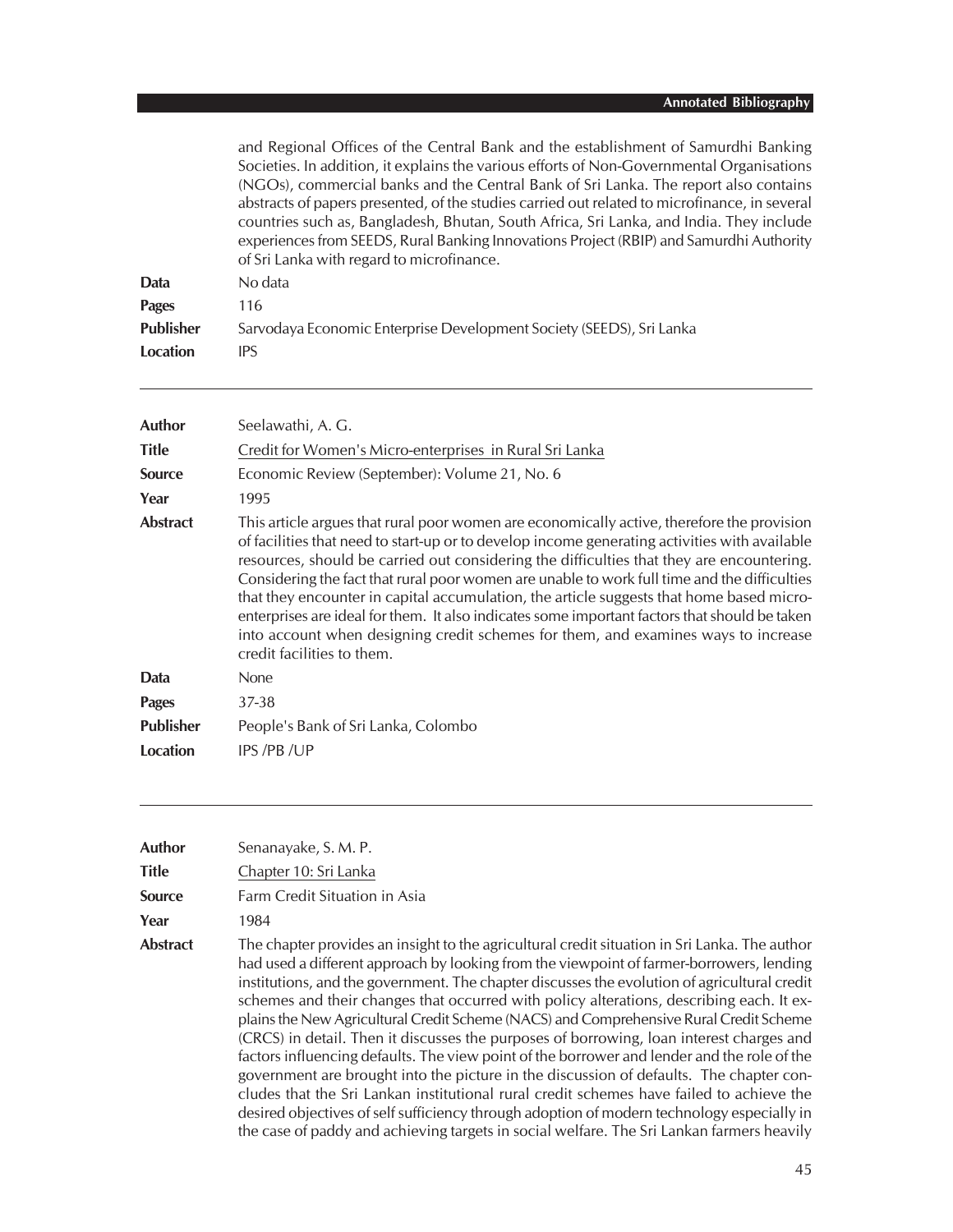|                  | depend on borrowings and more often they are diverted to non-institutional sources what-<br>ever the attempts of the governments are. The chapter indicates that Sri Lanka more often<br>ends up in unfortunate credit cycles due to high rates of default. It also states that recent<br>policies adopted appear to be more biased towards lending institutions rather than the<br>borrowers.                                                                                                                                                         |
|------------------|--------------------------------------------------------------------------------------------------------------------------------------------------------------------------------------------------------------------------------------------------------------------------------------------------------------------------------------------------------------------------------------------------------------------------------------------------------------------------------------------------------------------------------------------------------|
| Data             | Important data on history of farm credit institutions from 1911 to date, including their<br>responsibilities, management, disbursement and recovery are well presented. Performance<br>of farm credit schemes from 1947-1980 are also included which provide light on their<br>evolution. Details of loans granted under CRCS, loans granted for selective crops, medium<br>and long term special credit schemes, their refinance and lending rates, interest rates charged<br>by non-institutional sources, and default categories are also provided. |
| <b>Pages</b>     | 495-520                                                                                                                                                                                                                                                                                                                                                                                                                                                                                                                                                |
| <b>Publisher</b> | Asian Productivity Organisation, Tokyo                                                                                                                                                                                                                                                                                                                                                                                                                                                                                                                 |
| Location         | <b>IPS</b>                                                                                                                                                                                                                                                                                                                                                                                                                                                                                                                                             |
|                  |                                                                                                                                                                                                                                                                                                                                                                                                                                                                                                                                                        |

| Author           | Senanayake, S. M. P.                                                                                                                                                                                                                                                                                                                                                                                                                                                                                                                                                                                                                                                                                                                                                                                                                                                                                                                                                                                                                                                                                                                                                                                                                                                                                                                                                                                                                                                                                                                                                                                                                                                                                                                                                                                                                                                                                                                                                                                                                                                                                                                                                    |
|------------------|-------------------------------------------------------------------------------------------------------------------------------------------------------------------------------------------------------------------------------------------------------------------------------------------------------------------------------------------------------------------------------------------------------------------------------------------------------------------------------------------------------------------------------------------------------------------------------------------------------------------------------------------------------------------------------------------------------------------------------------------------------------------------------------------------------------------------------------------------------------------------------------------------------------------------------------------------------------------------------------------------------------------------------------------------------------------------------------------------------------------------------------------------------------------------------------------------------------------------------------------------------------------------------------------------------------------------------------------------------------------------------------------------------------------------------------------------------------------------------------------------------------------------------------------------------------------------------------------------------------------------------------------------------------------------------------------------------------------------------------------------------------------------------------------------------------------------------------------------------------------------------------------------------------------------------------------------------------------------------------------------------------------------------------------------------------------------------------------------------------------------------------------------------------------------|
| <b>Title</b>     | An Overview of the Micro Finance Sector in Sri Lanka                                                                                                                                                                                                                                                                                                                                                                                                                                                                                                                                                                                                                                                                                                                                                                                                                                                                                                                                                                                                                                                                                                                                                                                                                                                                                                                                                                                                                                                                                                                                                                                                                                                                                                                                                                                                                                                                                                                                                                                                                                                                                                                    |
| <b>Source</b>    | Savings and Development: Quarterly Review; No. 2, XXVI                                                                                                                                                                                                                                                                                                                                                                                                                                                                                                                                                                                                                                                                                                                                                                                                                                                                                                                                                                                                                                                                                                                                                                                                                                                                                                                                                                                                                                                                                                                                                                                                                                                                                                                                                                                                                                                                                                                                                                                                                                                                                                                  |
| Year             | 2002                                                                                                                                                                                                                                                                                                                                                                                                                                                                                                                                                                                                                                                                                                                                                                                                                                                                                                                                                                                                                                                                                                                                                                                                                                                                                                                                                                                                                                                                                                                                                                                                                                                                                                                                                                                                                                                                                                                                                                                                                                                                                                                                                                    |
| <b>Abstract</b>  | The objectives of the article is to provide an overview of the history of formal sector<br>microfinance (MF) services, to examine the demand and supply, to identify the sources of<br>funds and to examine the role of government and other agencies in facilitating a viable and<br>sustainable MF sector in Sri Lanka. The history of the MF sector is encompassed here from<br>the establishment of co-operative credit societies in 1911, New Agricultural Credit Schemes<br>(NACS), Comprehensive Rural Credit Schemes (CRCS) to date. The article states that there<br>is a huge demand for savings facilities and micro loans. The paper has gone into the depth<br>of discussing the supply side of MF in terms of formal and informal sectors in a very<br>comprehensive manner covering a wide range of institutions and perspectives. The sources<br>of funds for MF institutions are identified and briefed. Adoption of market interest rates for<br>savings as well as credit in savings mobilization in expanding borrower outreach as well as<br>in succeeding recoveries are the two great lessons learned by Sri Lanka as the article states,<br>since the government driven credit programmes are more or less unsuccessful in most<br>instances. It also points out some important constraints for the development of the MF<br>sector in the country such as deficiencies in legal and regulatory framework, high mini-<br>mum capital requirement in establishing a commercial or a small bank, lack of enabling<br>policy environment, less developed infrastructure, lack of proper information system and<br>less cost effectiveness of the schemes other than the government interference which is the<br>main constraint. The deficiency of specifically written down government policies in the<br>sector had created a huge uncertainty. Moreover, it can be seen that the MF sector is one of<br>the less developed sectors in Sri Lanka and by looking at the clients which rely on informal<br>sources and by poverty statistics one can come to the conclusion that there is a massive<br>latent demand for MF services in Sri Lanka. |
| Data             | Negligible                                                                                                                                                                                                                                                                                                                                                                                                                                                                                                                                                                                                                                                                                                                                                                                                                                                                                                                                                                                                                                                                                                                                                                                                                                                                                                                                                                                                                                                                                                                                                                                                                                                                                                                                                                                                                                                                                                                                                                                                                                                                                                                                                              |
| <b>Pages</b>     | 197-222                                                                                                                                                                                                                                                                                                                                                                                                                                                                                                                                                                                                                                                                                                                                                                                                                                                                                                                                                                                                                                                                                                                                                                                                                                                                                                                                                                                                                                                                                                                                                                                                                                                                                                                                                                                                                                                                                                                                                                                                                                                                                                                                                                 |
| <b>Publisher</b> | "GIORDANO DELL' AMORE" FOUNDATION, Milan-Italy                                                                                                                                                                                                                                                                                                                                                                                                                                                                                                                                                                                                                                                                                                                                                                                                                                                                                                                                                                                                                                                                                                                                                                                                                                                                                                                                                                                                                                                                                                                                                                                                                                                                                                                                                                                                                                                                                                                                                                                                                                                                                                                          |
| <b>Location</b>  | <b>IPS</b>                                                                                                                                                                                                                                                                                                                                                                                                                                                                                                                                                                                                                                                                                                                                                                                                                                                                                                                                                                                                                                                                                                                                                                                                                                                                                                                                                                                                                                                                                                                                                                                                                                                                                                                                                                                                                                                                                                                                                                                                                                                                                                                                                              |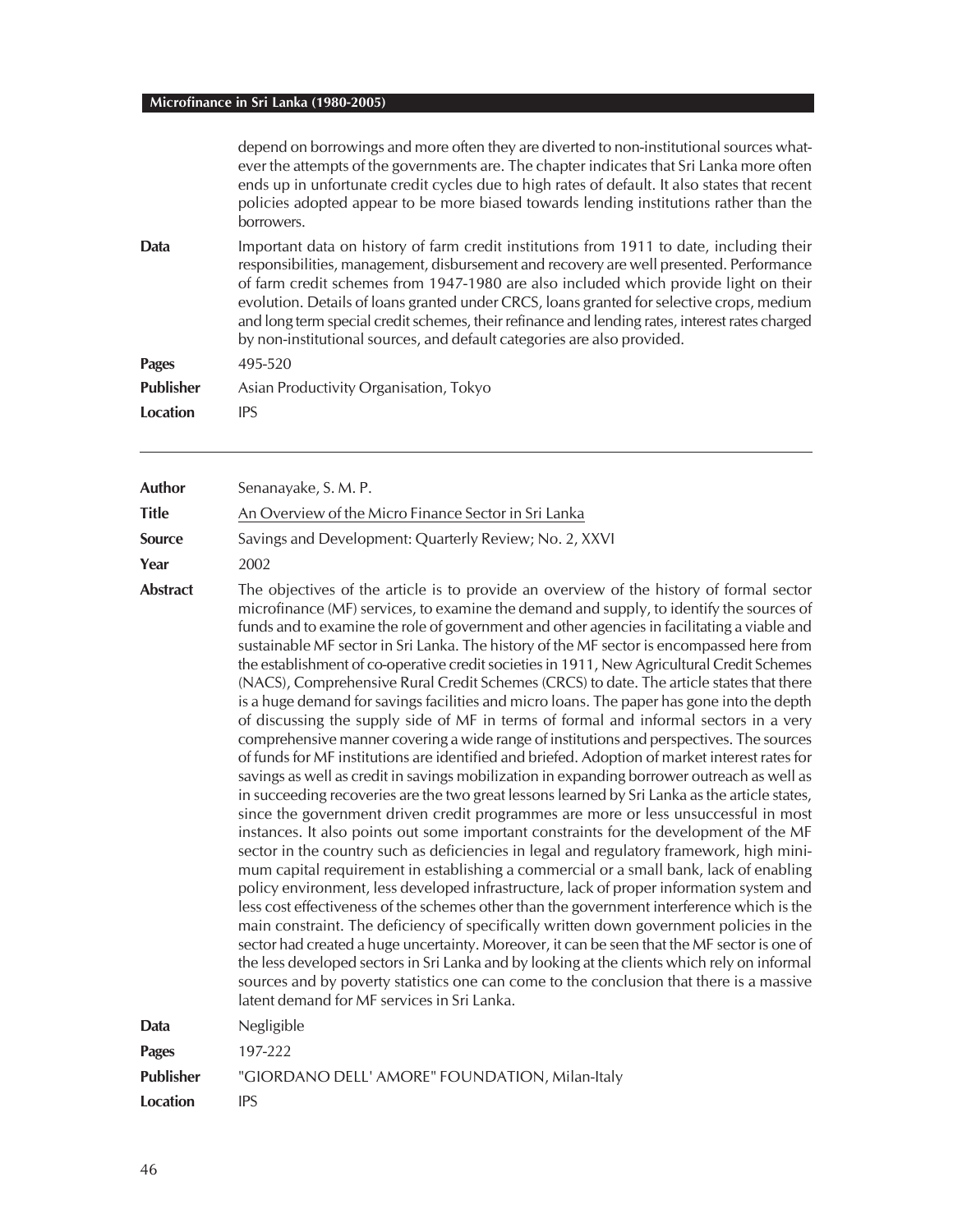**Author** Senanayake, S. M. P. **Title** Some Critical Issues Relating to the Commercialization of Micro Finance Institutions (MFI) in Sri Lanka **Source** Savings and Development: Quarterly Review; No. 1, XXVII **Year** 2003 **Abstract** This article provides an overall view of the microfinance (MF) sector in Sri Lanka. It first provides a theoretical background of formal institutions. It then discusses the macro environment of MF which is followed by a discussion on demand and supply of MF services in Sri Lanka. Factors affecting the viability of formal microfinance institutions (MFIs), interest rates, role of the government and donors are discussed in the subsequent sections. As the article cites, Sri Lanka had adopted a McKinnon-Shaw type of financial controls and regulations in the MF area to bring out higher economic growth and macro stability. From late 1977 there had been reforms of the McKinnon-Shaw type of financial liberalization which led to successful attraction of new institutions. When it comes to the discussion of demand side implications, the article emphasizes that poor and low income households and their micro-enterprises are willing to save and do have financial savings, although the average amount of savings deposits are small. It mentions that the customers and those who have dis-savings require micro-credit facilities for productive purposes. However, when comes to the supply side, the micro-credit component is very low, out of the total loan portfolio of both state and private commercial banks. It states that there is an oligopolistic type of market structure in the MFIs in Sri Lanka with the state and co-operative sectors dominating. The article comes to the conclusion that the success of MFIs should not be measured only in terms of outreach and repayment rates but suggests to consider other factors too. It also comes to the conclusion that the interest rate trends in the banking sector have a significant influence on the interest rate structure of the MF sector. The nonexistence of an explicitly laid down government policy in the MF sector and the various interferences by the government have hindered the development of the sector and the article suggests that the support provided by donors in terms of funds is not enough but support is also needed in terms of improving the performance on a market based or commercial approach. The final conclusions of the article are to achieve commercialization of the MF sector through deposit mobilization and lending and to replace the charitable approach by a market based approach to alleviate poverty in the country. **Data** No data **Pages** 79-95 **Publisher** "GIORDANO DELL' AMORE" FOUNDATION, Milan-Italy **Location** IPS

| <b>Author</b>   | Shaw, J.                                                                                                                                                                                                                                                                                                                                                                                      |
|-----------------|-----------------------------------------------------------------------------------------------------------------------------------------------------------------------------------------------------------------------------------------------------------------------------------------------------------------------------------------------------------------------------------------------|
| <b>Title</b>    | Micro-enterprise Occupation and Poverty Reduction in Microfinance Programmes: Evi-<br>dence from Sri Lanka                                                                                                                                                                                                                                                                                    |
| <b>Source</b>   | World Development (July)                                                                                                                                                                                                                                                                                                                                                                      |
| Year            | 2004                                                                                                                                                                                                                                                                                                                                                                                          |
| <b>Abstract</b> | This paper examines the underlying causes of the income related impact gap, a topic which<br>has received surprisingly little scholarly attention, given its implications for the effective-<br>ness of micro-enterprise lending in reducing poverty. It investigates the reasons for dispari-<br>ties in micro-enterprise earnings among the clients of two microfinance institutions in Sri |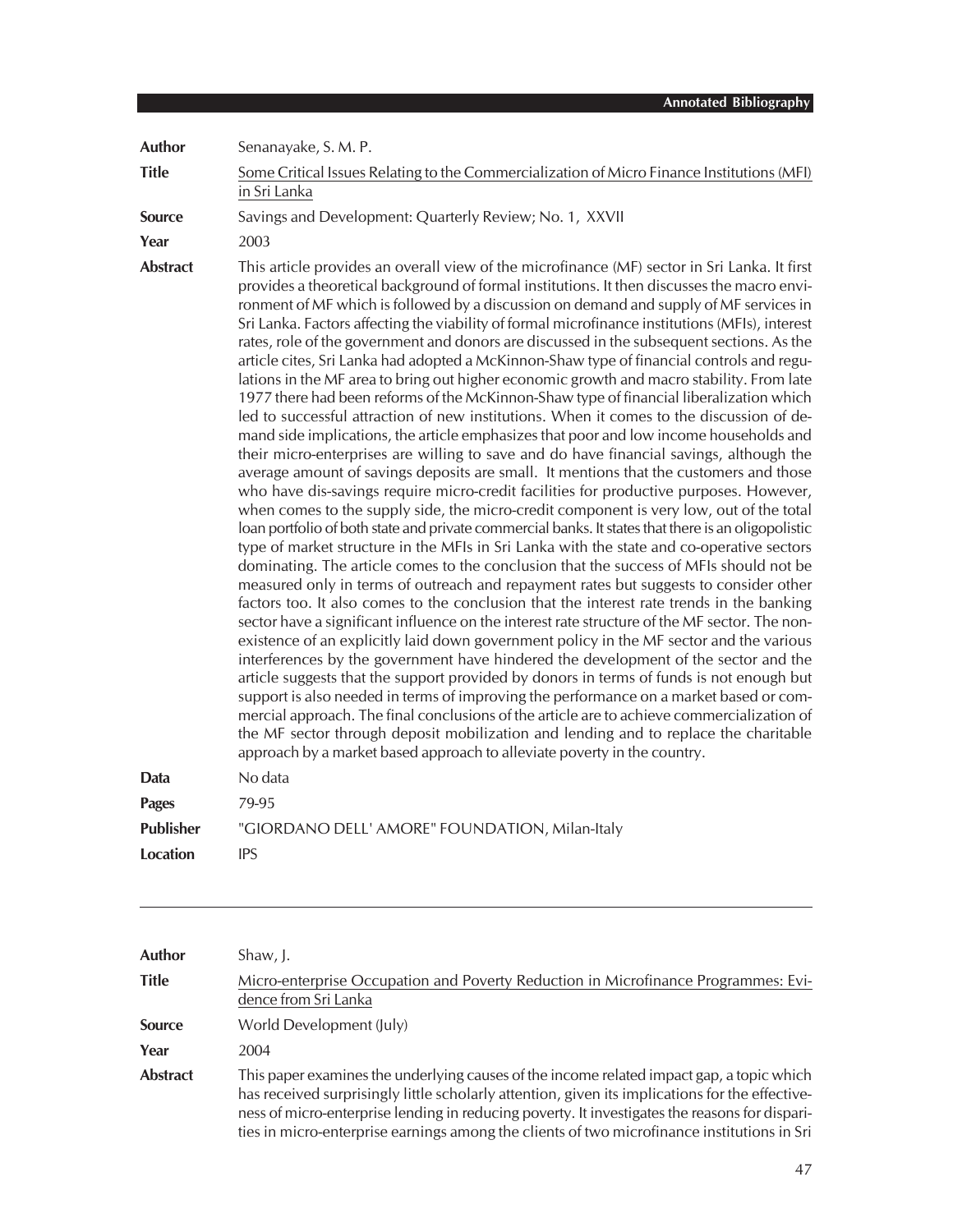|                  | Lanka. The paper argues that less poor clients do better than the so poor clients, and the<br>poverty impact of microfinance programmes is differentiated by location, financial factors<br>and human capital and socio-cultural factors. |
|------------------|-------------------------------------------------------------------------------------------------------------------------------------------------------------------------------------------------------------------------------------------|
| Data             | Data on income, expenditure and credit of the sample is presented in table format to back<br>up the analysis.                                                                                                                             |
| Pages            | 1247-1264                                                                                                                                                                                                                                 |
| <b>Publisher</b> | ELSEVIER Ltd, London                                                                                                                                                                                                                      |
| Location         | IPS                                                                                                                                                                                                                                       |

| Author           | Simon, D. and J. Sear                                                                                                                                                                                                                                                                                                                                                                                                                                                                                                                                                                                                                                                                                                                                                                                                                                                                                                                                                                                                                                                                                                                                                                                                                                                                                                                           |
|------------------|-------------------------------------------------------------------------------------------------------------------------------------------------------------------------------------------------------------------------------------------------------------------------------------------------------------------------------------------------------------------------------------------------------------------------------------------------------------------------------------------------------------------------------------------------------------------------------------------------------------------------------------------------------------------------------------------------------------------------------------------------------------------------------------------------------------------------------------------------------------------------------------------------------------------------------------------------------------------------------------------------------------------------------------------------------------------------------------------------------------------------------------------------------------------------------------------------------------------------------------------------------------------------------------------------------------------------------------------------|
| <b>Title</b>     | Indigenous Microcredit and Enterprise Establishment: A Sri Lankan Case Study                                                                                                                                                                                                                                                                                                                                                                                                                                                                                                                                                                                                                                                                                                                                                                                                                                                                                                                                                                                                                                                                                                                                                                                                                                                                    |
| Year             | 2001                                                                                                                                                                                                                                                                                                                                                                                                                                                                                                                                                                                                                                                                                                                                                                                                                                                                                                                                                                                                                                                                                                                                                                                                                                                                                                                                            |
| <b>Abstract</b>  | The paper reports an independent evaluation undertaken with one of many programmes of<br>'Sarvodaya', a non-governmental organisation operating in Sri Lanka. The programme ex-<br>plained is SEEDS (Sarvodaya Economic Enterprise Development Society), which provides<br>credit for rural entrepreneurs to establish micro-enterprises. The research was carried out in<br>mid-1999 for a 10 week period, in villages sampled at six districts. Semi-structured inter-<br>views were carried out for 45 entrepreneurs and Participant Rural Appraisal (PRA) was<br>done in two districts with SEEDS loan recipients. Findings reveal that there are a wide<br>variety of traditional and non-traditional enterprises established or expanded in rural areas,<br>with credit obtained from SEEDS. The self-sustainability of these enterprises is considered<br>in terms of the comprehensiveness and the usefulness of the enterprise support and training<br>provided. The report also finds that these credit recipients have often substantially im-<br>proved individual and community wealth and evidence is found of a limited 'trickle-down'<br>effect. It also points out that the overall quality of life of SEEDS loan recipients have<br>improved and it had improved women empowerment and self-confidence of entrepre-<br>neurs. |
| Data             | Data are drawn out of the sample. Loan disbursements of SEEDS, repayment rates are<br>included.                                                                                                                                                                                                                                                                                                                                                                                                                                                                                                                                                                                                                                                                                                                                                                                                                                                                                                                                                                                                                                                                                                                                                                                                                                                 |
| <b>Pages</b>     | 45                                                                                                                                                                                                                                                                                                                                                                                                                                                                                                                                                                                                                                                                                                                                                                                                                                                                                                                                                                                                                                                                                                                                                                                                                                                                                                                                              |
| <b>Publisher</b> | Centre for Developing Areas Research (CEDAR)                                                                                                                                                                                                                                                                                                                                                                                                                                                                                                                                                                                                                                                                                                                                                                                                                                                                                                                                                                                                                                                                                                                                                                                                                                                                                                    |
| <b>Location</b>  | http://microfinancegateway.org                                                                                                                                                                                                                                                                                                                                                                                                                                                                                                                                                                                                                                                                                                                                                                                                                                                                                                                                                                                                                                                                                                                                                                                                                                                                                                                  |

| Author   | Southwold-Llewellyn, S.                                                                                                                                                                                                                                                                                                                                                                                                                                                                                                                                                  |
|----------|--------------------------------------------------------------------------------------------------------------------------------------------------------------------------------------------------------------------------------------------------------------------------------------------------------------------------------------------------------------------------------------------------------------------------------------------------------------------------------------------------------------------------------------------------------------------------|
| Title    | Mapping and Manipulation of Traders in Sri Lanka                                                                                                                                                                                                                                                                                                                                                                                                                                                                                                                         |
| Year     | 1994                                                                                                                                                                                                                                                                                                                                                                                                                                                                                                                                                                     |
| Abstract | The focus of this case study is a village called Polgama and its adjacent villages in Sri<br>Lanka, where the field work had been carried out for 15 months during 1974-1975. The<br>study maps the context of shopkeepers and merchant credit lenders in Sri Lanka. The pur-<br>pose of the research is to explore multiple contextual frameworks of financial intermediar-<br>ies in Sri Lanka, within the specific context of a set of government interventions during<br>early 1970s. The comparison of the financial intermediaries and the specialized farm credit |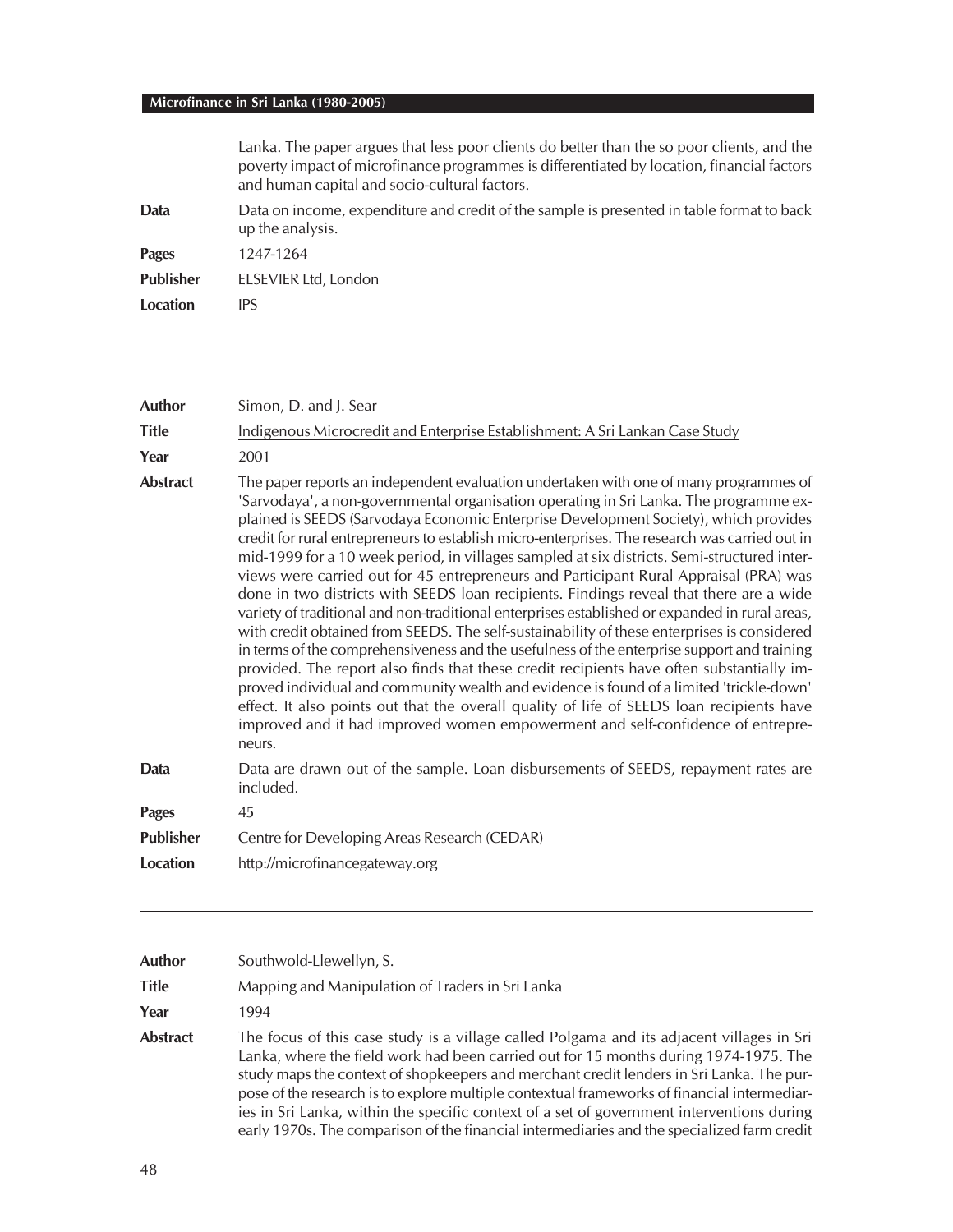|                  | institutions provide the reasons for the failure of these institutions. A range of issues are<br>examined here which include, context of policy discourse against traders and merchants,<br>agro-ecological context of paddy and coconut which are two major agricultural crops,<br>national economic context, role of credit when savings are poor and when there are fluctu-<br>ating incomes and expenditures. It also looks into the sources of credit for consumption<br>and production, mutual dependence of traders and households and finally, changing rela-<br>tions of shop-keepers with the customers. The conclusion of the report states that, for an<br>effective credit intervention, multiple and changing contextual factors of every financial<br>landscape have to be taken into account. |
|------------------|---------------------------------------------------------------------------------------------------------------------------------------------------------------------------------------------------------------------------------------------------------------------------------------------------------------------------------------------------------------------------------------------------------------------------------------------------------------------------------------------------------------------------------------------------------------------------------------------------------------------------------------------------------------------------------------------------------------------------------------------------------------------------------------------------------------|
| Data             | Negligible                                                                                                                                                                                                                                                                                                                                                                                                                                                                                                                                                                                                                                                                                                                                                                                                    |
| <b>Pages</b>     | 11                                                                                                                                                                                                                                                                                                                                                                                                                                                                                                                                                                                                                                                                                                                                                                                                            |
| <b>Publisher</b> | The Netherlands: Mansholt Graduate School of Social Sciences (MGS)                                                                                                                                                                                                                                                                                                                                                                                                                                                                                                                                                                                                                                                                                                                                            |
| <b>Location</b>  | http://microfinancegateway.org                                                                                                                                                                                                                                                                                                                                                                                                                                                                                                                                                                                                                                                                                                                                                                                |
| Author           | Sri Lanka Foundation Institute                                                                                                                                                                                                                                                                                                                                                                                                                                                                                                                                                                                                                                                                                                                                                                                |
| <b>Title</b>     | Final Report of the Workshop on Microfinance Promotion in Post-Tsunami Period: Build-<br>ing MF strategies in post-tsunami scenario                                                                                                                                                                                                                                                                                                                                                                                                                                                                                                                                                                                                                                                                           |
| <b>Source</b>    | This is the report of the Workshop on Microfinance Promotion in Post-Tsunami Period,<br>Jointly organised by: The German Technical Cooperation (GTZ) supported Rural Banking<br>Innovations Project (RBIP) of People's Bank, Plan and the Stromme Foundation, Colombo,<br>2005.                                                                                                                                                                                                                                                                                                                                                                                                                                                                                                                               |
| Year             | 2005                                                                                                                                                                                                                                                                                                                                                                                                                                                                                                                                                                                                                                                                                                                                                                                                          |
| <b>Abstract</b>  | The workshop was organised to bring together the practitioners, experts and other stake-<br>holders in microfinance to discuss the current status and steps to be taken in promoting<br>microfinance in post-Tsunami Sri Lanka. The themes focused are on loan write-offs versus<br>rescheduling, roles of grants versus loans in the process of rebuilding microfinance institu-<br>tions in reconstruction and recovery process, and areas of complementarily and need for<br>coordination efforts.                                                                                                                                                                                                                                                                                                         |
| Data             | No data                                                                                                                                                                                                                                                                                                                                                                                                                                                                                                                                                                                                                                                                                                                                                                                                       |
| <b>Pages</b>     | 13                                                                                                                                                                                                                                                                                                                                                                                                                                                                                                                                                                                                                                                                                                                                                                                                            |
| <b>Publisher</b> | Sri Lanka Foundation Institute                                                                                                                                                                                                                                                                                                                                                                                                                                                                                                                                                                                                                                                                                                                                                                                |
| <b>Location</b>  | http://microfinancegateway.org                                                                                                                                                                                                                                                                                                                                                                                                                                                                                                                                                                                                                                                                                                                                                                                |
|                  |                                                                                                                                                                                                                                                                                                                                                                                                                                                                                                                                                                                                                                                                                                                                                                                                               |

| <b>Author</b>   | Sumanapala, H.                                                                                                                                                                                                                                                                                                                                                                                                                                                                                                                                                      |
|-----------------|---------------------------------------------------------------------------------------------------------------------------------------------------------------------------------------------------------------------------------------------------------------------------------------------------------------------------------------------------------------------------------------------------------------------------------------------------------------------------------------------------------------------------------------------------------------------|
| <b>Title</b>    | Samurdhi Programme its Implementation and Progress 1995-2000                                                                                                                                                                                                                                                                                                                                                                                                                                                                                                        |
| <b>Source</b>   | Economic Review (November/December): Volume 26, No. 8 and 9                                                                                                                                                                                                                                                                                                                                                                                                                                                                                                         |
| Year            | 2000                                                                                                                                                                                                                                                                                                                                                                                                                                                                                                                                                                |
| <b>Abstract</b> | This article reviews the progress of Sri Lanka's government led major poverty alleviation<br>programme Samurdhi, and its various components. Describing Samurdhi's savings compo-<br>nent, the article reviews its compulsory and voluntary savings schemes. It also evaluates its<br>credit component, especially Accelerated Credit Programme, Samurdhi Development Scheme<br>and Samurdhi Entrepreneurship Loan Scheme. Further, the article puts some light on Samurdhi<br>Leasing and Insurance Scheme and describes its banking union formation programme and |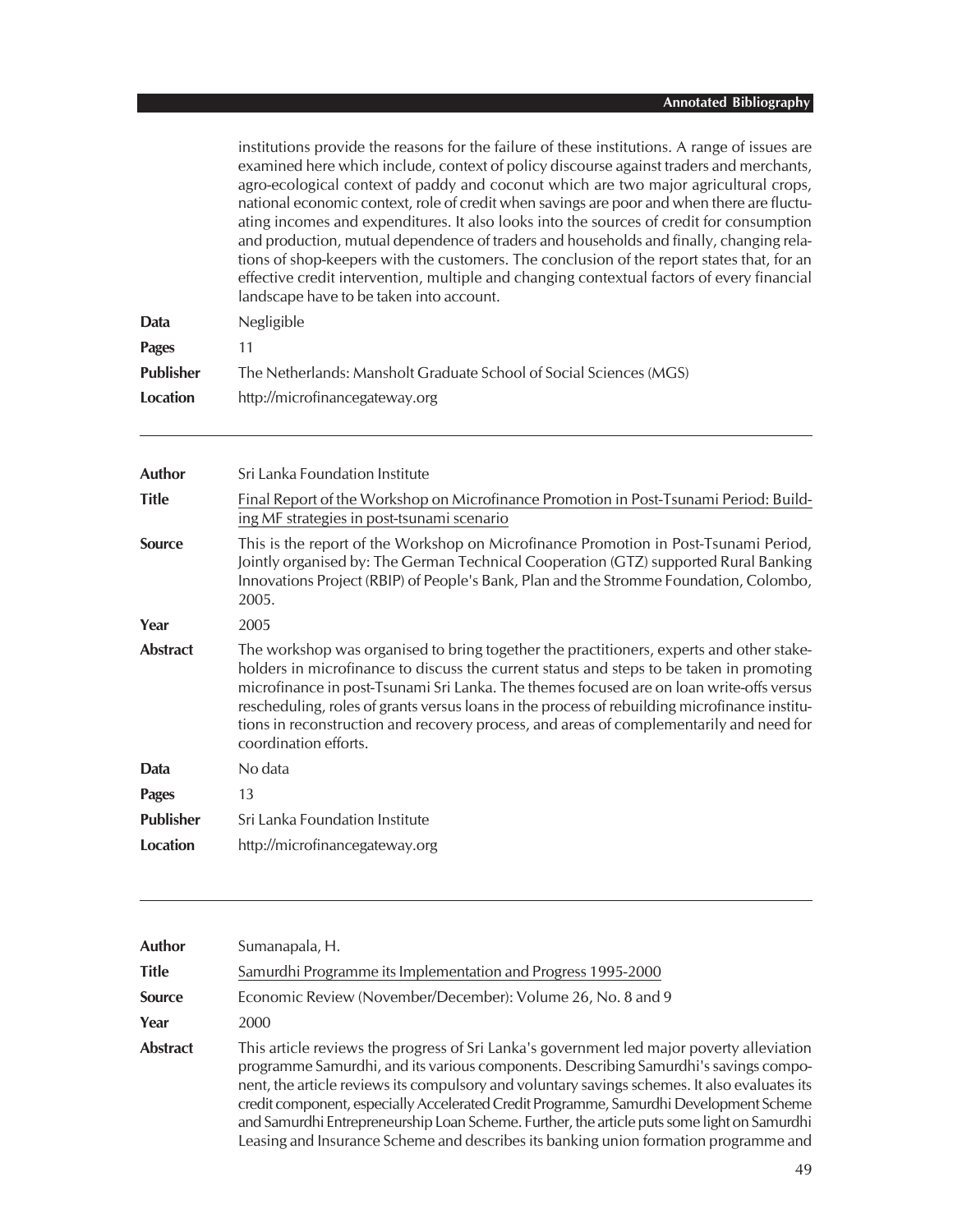|                  | its structure. It also describes Samurdhi's various social welfare programmes, skill develop-<br>ment programmes and their progress in poverty alleviation. |
|------------------|-------------------------------------------------------------------------------------------------------------------------------------------------------------|
| Data             | Data tables are presented on savings, credit and other welfare expenditure from 1996 to<br>2000.                                                            |
| <b>Pages</b>     | 12-15                                                                                                                                                       |
| <b>Publisher</b> | People's Bank of Sri Lanka, Colombo                                                                                                                         |
| Location         | IPS/PB/UP                                                                                                                                                   |
|                  |                                                                                                                                                             |

| <b>Author</b>    | Tennakoon, U.A.                                                                                                                                                                                                                                                                                                                                                                                                                                                                                                                                                                                                                                                                                                                                                                                                                                                                                                                                                             |
|------------------|-----------------------------------------------------------------------------------------------------------------------------------------------------------------------------------------------------------------------------------------------------------------------------------------------------------------------------------------------------------------------------------------------------------------------------------------------------------------------------------------------------------------------------------------------------------------------------------------------------------------------------------------------------------------------------------------------------------------------------------------------------------------------------------------------------------------------------------------------------------------------------------------------------------------------------------------------------------------------------|
| <b>Title</b>     | Savings and Investments: Managing the CRBs Portfolios                                                                                                                                                                                                                                                                                                                                                                                                                                                                                                                                                                                                                                                                                                                                                                                                                                                                                                                       |
| <b>Source</b>    | Economic Review (November\December): Volume 14, No. 8 and 9                                                                                                                                                                                                                                                                                                                                                                                                                                                                                                                                                                                                                                                                                                                                                                                                                                                                                                                 |
| Year             | 1988                                                                                                                                                                                                                                                                                                                                                                                                                                                                                                                                                                                                                                                                                                                                                                                                                                                                                                                                                                        |
| <b>Abstract</b>  | This paper is based on four selected co-operative rural banks (CRB) in Kelaniya. The objec-<br>tive of the study is to examine the trends of the deposits and advances portfolios of the<br>selected CRBs, to analyze how far the selected CRBs have been successful in mobilizing<br>rural savings for the development of the sector, to compare the study results with the<br>overall performances of CRBs and to identify the modifications that could be introduced<br>into the sector. In the conclusion, it points out that CRBs are very important in the rural<br>development process but it criticises the little attempt of CRBs on channelling funds for<br>productive investment purposes. At the same time, it indicates that the savings mobilized<br>from these institutions from the rural sector are not invested in the same area and there are<br>some structural weaknesses of CRBs in relation to the development requirement of the<br>rural economy. |
| Data             | Data on savings and credit for the selected four co-operative rural banks for the period of<br>1981 to 1988 are presented in several tables.                                                                                                                                                                                                                                                                                                                                                                                                                                                                                                                                                                                                                                                                                                                                                                                                                                |
| <b>Pages</b>     | $21 - 25$                                                                                                                                                                                                                                                                                                                                                                                                                                                                                                                                                                                                                                                                                                                                                                                                                                                                                                                                                                   |
| <b>Publisher</b> | People's Bank of Sri Lanka, Colombo                                                                                                                                                                                                                                                                                                                                                                                                                                                                                                                                                                                                                                                                                                                                                                                                                                                                                                                                         |
| Location         | IPS /PB /UP                                                                                                                                                                                                                                                                                                                                                                                                                                                                                                                                                                                                                                                                                                                                                                                                                                                                                                                                                                 |
|                  |                                                                                                                                                                                                                                                                                                                                                                                                                                                                                                                                                                                                                                                                                                                                                                                                                                                                                                                                                                             |

| Author          | Tilakaratna, W. M.                                                                                                                                                                                                                                                                                                                                                                                                                                                                                                                                                 |
|-----------------|--------------------------------------------------------------------------------------------------------------------------------------------------------------------------------------------------------------------------------------------------------------------------------------------------------------------------------------------------------------------------------------------------------------------------------------------------------------------------------------------------------------------------------------------------------------------|
| Title           | The Role of Banks in Development                                                                                                                                                                                                                                                                                                                                                                                                                                                                                                                                   |
| <b>Source</b>   | Staff Training Occasional Papers No.06-2nd Anniversary Lecture of the Rural Banking Staff<br>Training College.                                                                                                                                                                                                                                                                                                                                                                                                                                                     |
| Year            | 1983                                                                                                                                                                                                                                                                                                                                                                                                                                                                                                                                                               |
| <b>Abstract</b> | The paper points out a number of shortcomings in the banking sector. The paper discusses<br>the inadequacies in the expansion of the commercial bank network especially into rural<br>areas for the mobilization of savings and supply of credit. It points out that even though<br>there had been improvements in terms of volume, content, quantity or quality in the recent<br>past, the progress had been made only in terms of quantity. Another apparent character is<br>that the commercial banks have confined their policies to narrow commercial lending |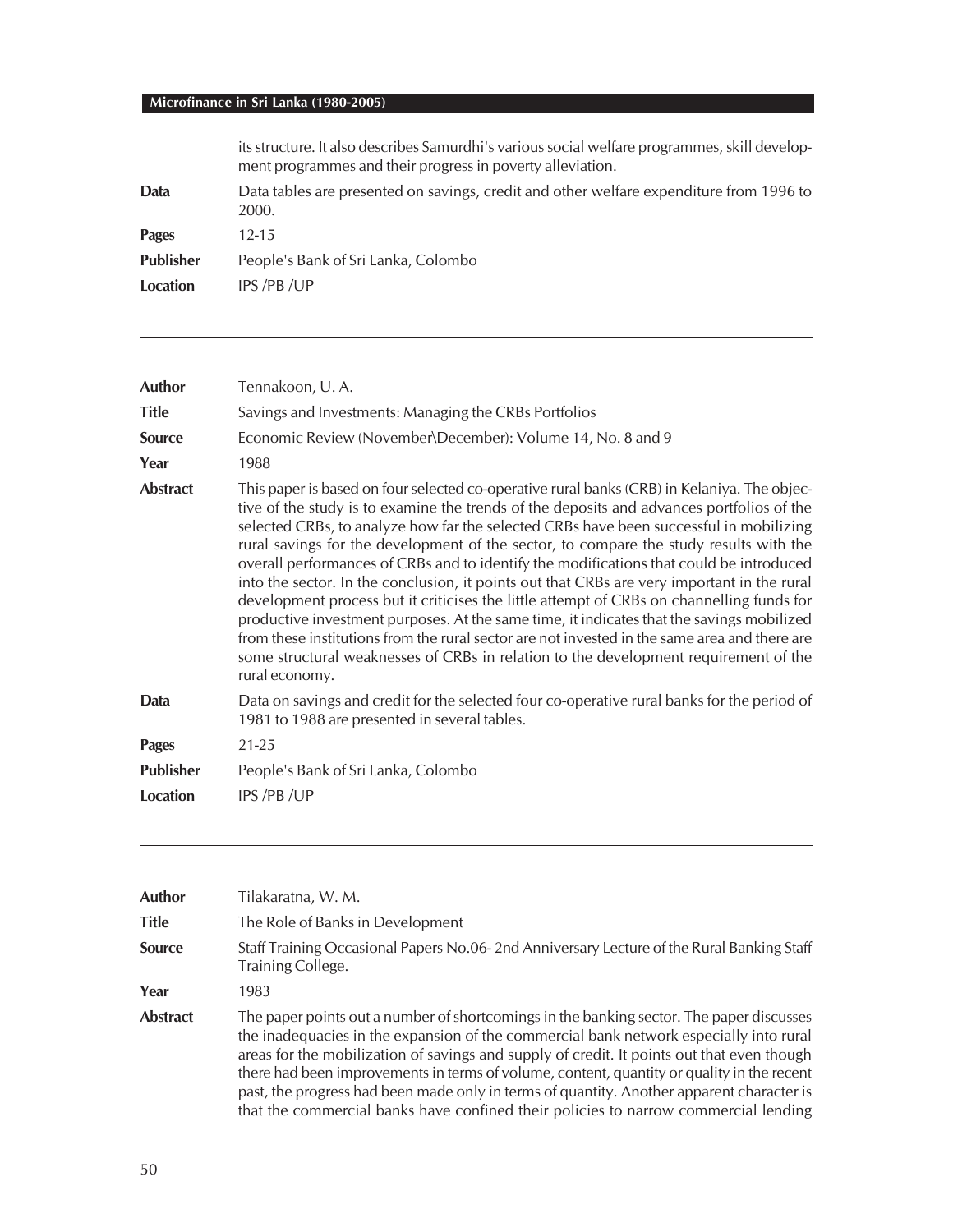#### **Annotated Bibliography**

rather than moving into areas of development financing areas which are especially sensitive to the needs of the rural sector and small entrepreneurs in the context of Sri Lanka. Another fact is that commercial banks continue to averse risks, by not handling high risk ventures which are most of the time associated with agriculture and the small scale sector that have a high growth and employment potential. Moreover, the interactions between the two parties are worsened by lack of technical expertise shown by the banks in assessing the potential of the small-scale sector and the lack of personal contact. The paper finally suggests that the development role of the bankers must be to help bring on-stream the untapped productive potential of the rural and small-scale sectors.

| Data             | No data                   |
|------------------|---------------------------|
| Pages            | q                         |
| <b>Publisher</b> | Central Bank of Sri Lanka |
| Location         | PR                        |
|                  |                           |

| Author           | Tilakaratna, G., U. Wickramasinghe and T. Kumara                                                                                                                                                                                                                                                                                                                                                                                                                                                                                                                                                                                                                                                                                                                                                                                                                                                                                                                                                                                                                                                                                                                                                                                                                                                                                                                                 |
|------------------|----------------------------------------------------------------------------------------------------------------------------------------------------------------------------------------------------------------------------------------------------------------------------------------------------------------------------------------------------------------------------------------------------------------------------------------------------------------------------------------------------------------------------------------------------------------------------------------------------------------------------------------------------------------------------------------------------------------------------------------------------------------------------------------------------------------------------------------------------------------------------------------------------------------------------------------------------------------------------------------------------------------------------------------------------------------------------------------------------------------------------------------------------------------------------------------------------------------------------------------------------------------------------------------------------------------------------------------------------------------------------------|
| <b>Title</b>     | Microfinance in Sri Lanka: A Household Level Analysis of Outreach and Impact on Poverty                                                                                                                                                                                                                                                                                                                                                                                                                                                                                                                                                                                                                                                                                                                                                                                                                                                                                                                                                                                                                                                                                                                                                                                                                                                                                          |
| Year             | 2005                                                                                                                                                                                                                                                                                                                                                                                                                                                                                                                                                                                                                                                                                                                                                                                                                                                                                                                                                                                                                                                                                                                                                                                                                                                                                                                                                                             |
| <b>Abstract</b>  | This report looks at the outreach of microfinance sector in Sri Lanka in terms of the scale,<br>depth and spatial outreach and its impact on poverty and welfare of households. The<br>extent and the role of informal financial sector is also analysed in this paper. The study is<br>based on a survey covering about 1,500 households from 50 Grama Niladari Divisions<br>across 17 Districts of the country. The study finds that microfinance services in Sri Lanka<br>have a wide geographical outreach, but the extent of outreach of private operators includ-<br>ing NGOs and commercial banks in rural areas is rather limited. Although the poor groups<br>have been reached by Microfinance Institutions (MFIs), the study reveals that a significant<br>proportion of microfinance clientele are from the non-poor groups. Further the report states<br>that microfinance has helped households in the middle quintiles to increase their income<br>and assets; helped the poorest quintile to increase consumption expenditure; has incul-<br>cated savings habits and worked as an instrument of consumption smoothing among al-<br>most all income groups; and has helped women to improve their economic and social<br>conditions. The study also finds that the informal financial market is pervasive across<br>districts and among different income groups. |
| Data             | Data related to outreach of MFIs, amount of loans and savings by districts and by various<br>income groups, usage of loans, data on informal credit, etc are presented in the paper.                                                                                                                                                                                                                                                                                                                                                                                                                                                                                                                                                                                                                                                                                                                                                                                                                                                                                                                                                                                                                                                                                                                                                                                             |
| <b>Pages</b>     | 51                                                                                                                                                                                                                                                                                                                                                                                                                                                                                                                                                                                                                                                                                                                                                                                                                                                                                                                                                                                                                                                                                                                                                                                                                                                                                                                                                                               |
| <b>Publisher</b> | Institute of Policy Studies of Sri Lanka                                                                                                                                                                                                                                                                                                                                                                                                                                                                                                                                                                                                                                                                                                                                                                                                                                                                                                                                                                                                                                                                                                                                                                                                                                                                                                                                         |
| <b>Location</b>  | <b>IPS</b>                                                                                                                                                                                                                                                                                                                                                                                                                                                                                                                                                                                                                                                                                                                                                                                                                                                                                                                                                                                                                                                                                                                                                                                                                                                                                                                                                                       |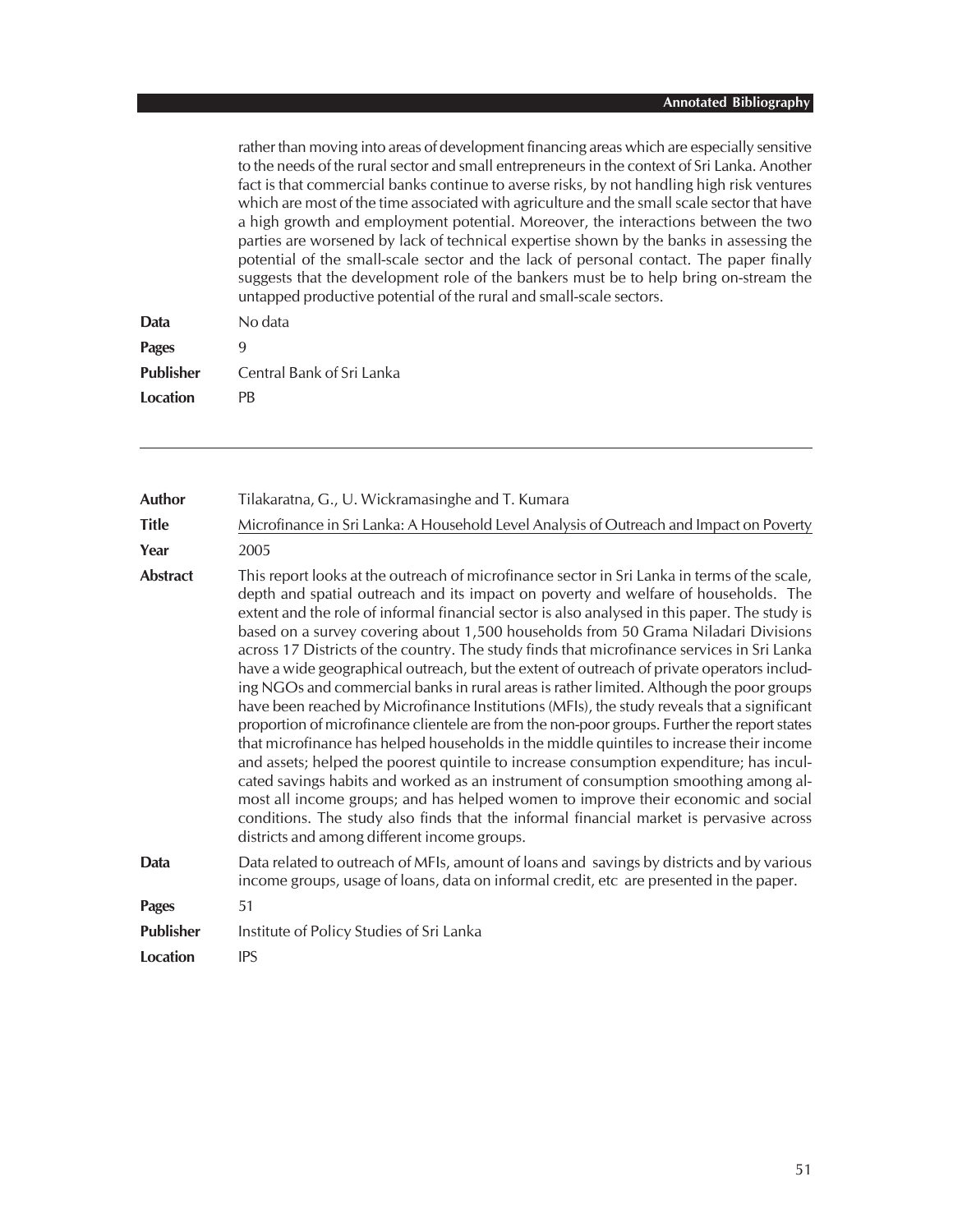| <b>Author</b>    | United Nations Centre for Human Settlements                                                                                                                                                                                                                                                                                                                                                                                                                                                                                                                                                                                                                                                                                                                             |
|------------------|-------------------------------------------------------------------------------------------------------------------------------------------------------------------------------------------------------------------------------------------------------------------------------------------------------------------------------------------------------------------------------------------------------------------------------------------------------------------------------------------------------------------------------------------------------------------------------------------------------------------------------------------------------------------------------------------------------------------------------------------------------------------------|
| <b>Title</b>     | Praja Shayaka Sewaya (Community Assistant Service) in Sri Lanka                                                                                                                                                                                                                                                                                                                                                                                                                                                                                                                                                                                                                                                                                                         |
| Year             | 1995                                                                                                                                                                                                                                                                                                                                                                                                                                                                                                                                                                                                                                                                                                                                                                    |
| <b>Abstract</b>  | This publication first describes the background and context of the origin and evaluation of<br>the concept of Praja Sahayakas (community development assistants) and goes on to provide<br>an overview of the structure and the activities of the organisation. The women's bank,<br>established by the Praja Sahayakas, receives special attention in this report because of its<br>economic and social impact on a large number of urban poor women in Sri Lanka. The<br>report analyses the socio-economic impact of the Praja Sahayaka Sewaya's programmes and<br>brings out the issues pertaining to future replication and sustainability. The study con-<br>cludes by drawing a number of lessons emerging from the experiences of the Praja Sahayaka<br>Sewaya. |
| Data             | <b>None</b>                                                                                                                                                                                                                                                                                                                                                                                                                                                                                                                                                                                                                                                                                                                                                             |
| <b>Pages</b>     | 32                                                                                                                                                                                                                                                                                                                                                                                                                                                                                                                                                                                                                                                                                                                                                                      |
| <b>Publisher</b> | United Nations Centre for Human Settlements (Habitat), Nairobi                                                                                                                                                                                                                                                                                                                                                                                                                                                                                                                                                                                                                                                                                                          |
| Location         | <b>IPS</b>                                                                                                                                                                                                                                                                                                                                                                                                                                                                                                                                                                                                                                                                                                                                                              |

| <b>Author</b>    | Vidanapathirana, U.                                                                                                                                                                                                                                                                                                                                                                                                                                                                                                                                                                                                                                                                                      |
|------------------|----------------------------------------------------------------------------------------------------------------------------------------------------------------------------------------------------------------------------------------------------------------------------------------------------------------------------------------------------------------------------------------------------------------------------------------------------------------------------------------------------------------------------------------------------------------------------------------------------------------------------------------------------------------------------------------------------------|
| <b>Title</b>     | Exploring Investment Potential in the Rural Areas: Whither CRBs                                                                                                                                                                                                                                                                                                                                                                                                                                                                                                                                                                                                                                          |
| <b>Source</b>    | Economic Review (November\December): Volume 14, No. 8 and 9                                                                                                                                                                                                                                                                                                                                                                                                                                                                                                                                                                                                                                              |
| Year             | 1988                                                                                                                                                                                                                                                                                                                                                                                                                                                                                                                                                                                                                                                                                                     |
| <b>Abstract</b>  | In the first few years after the establishment of the Co-operative Rural Banks (CRBs) scheme<br>in 1964, they were very cautious in operation. However, in later years their operation<br>expanded rapidly and the investment pattern diversified. As the article comments, they<br>were constantly accused of siphoning off capital from rural to urban. The extent of resource<br>transfer is shown through the amount of investment of CRBs in commercial banking sys-<br>tems. Hence, the article tries to find out, whether the CRBs had actually failed to reach its<br>objectives. It explores the reason for building up of surplus deposit funds in CRBs particu-<br>larly since mid-seventies. |
| Data             | Negligible                                                                                                                                                                                                                                                                                                                                                                                                                                                                                                                                                                                                                                                                                               |
| <b>Pages</b>     | $18 - 20$                                                                                                                                                                                                                                                                                                                                                                                                                                                                                                                                                                                                                                                                                                |
| <b>Publisher</b> | People's Bank of Sri Lanka, Colombo                                                                                                                                                                                                                                                                                                                                                                                                                                                                                                                                                                                                                                                                      |
| Location         | <b>IPS</b>                                                                                                                                                                                                                                                                                                                                                                                                                                                                                                                                                                                                                                                                                               |
|                  |                                                                                                                                                                                                                                                                                                                                                                                                                                                                                                                                                                                                                                                                                                          |

| Author        | Wall, J. (The address by)                                                                                                                                                                                                                                                   |
|---------------|-----------------------------------------------------------------------------------------------------------------------------------------------------------------------------------------------------------------------------------------------------------------------------|
| <b>Title</b>  | The Poor are Bankable - IFAD's (The International Fund for Agricultural Development)<br>Experience                                                                                                                                                                          |
| <b>Source</b> | The Special Addresses and Reports of the Committees, 'The Alleviation of Poverty in Sri<br>Lanka', a symposium organised by the Central Bank of Sri Lanka in collaboration with the<br>United Nations International Children's Emergency Fund (UNICEF), 19th-21st May, 1987 |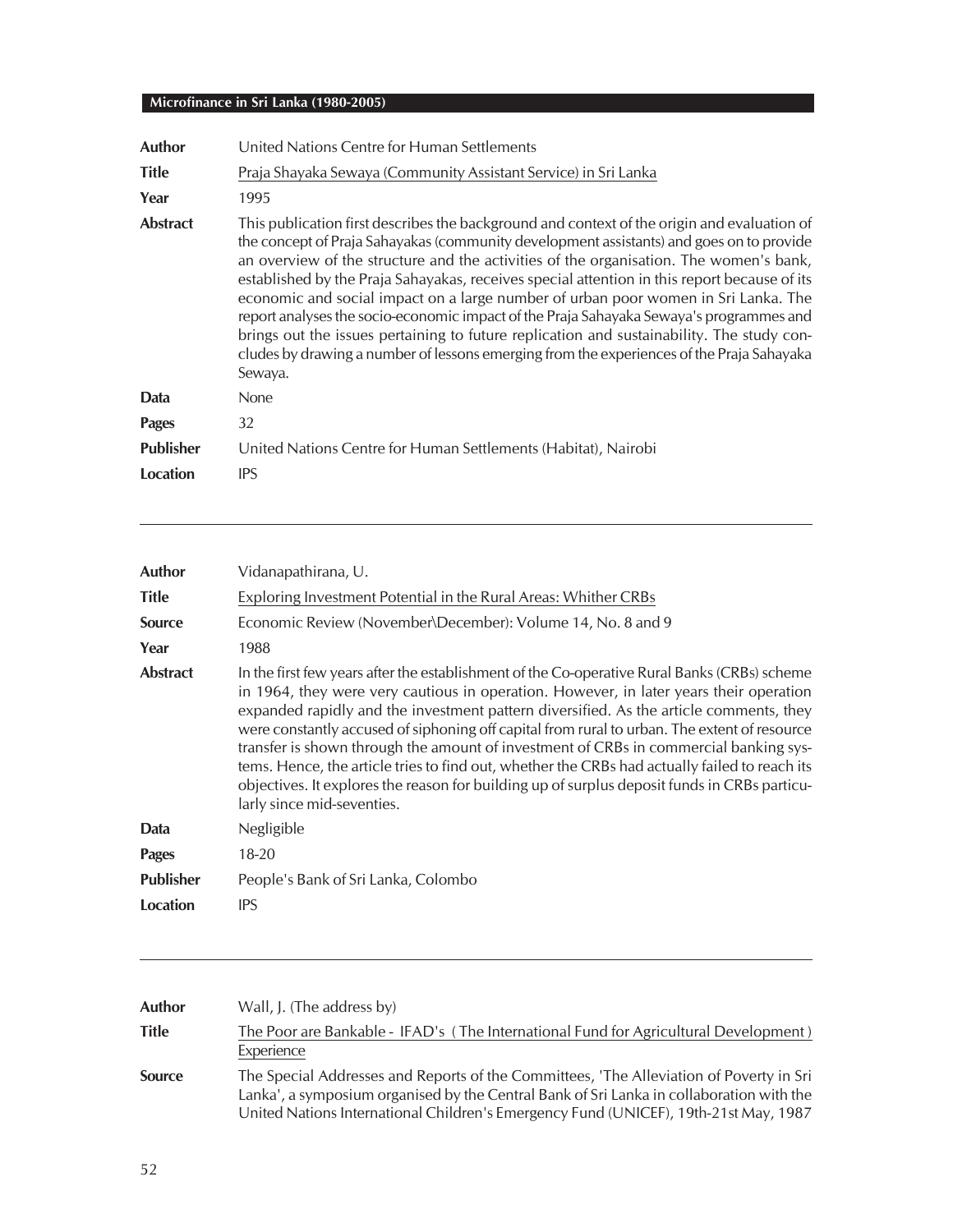| Year             | 1987                                                                                                                                                                                                                                                                                                                                                                                                                                                                                                                                                                                                                                                                                                                                                                       |
|------------------|----------------------------------------------------------------------------------------------------------------------------------------------------------------------------------------------------------------------------------------------------------------------------------------------------------------------------------------------------------------------------------------------------------------------------------------------------------------------------------------------------------------------------------------------------------------------------------------------------------------------------------------------------------------------------------------------------------------------------------------------------------------------------|
| <b>Abstract</b>  | The paper provides a brief introduction of IFAD funding and experiences in credit for the<br>rural poor. IFAD hopes to replicate the success in Sri Lanka through the proposed Small<br>Farmer and Landless Credit Project (SFLCP), which is the sixth Fund assisted project in the<br>country. The SFLCP consists of, a 6-7 year pilot effort through establishment of village<br>based institutions for extending credit to the people in absolute poverty. The paper dis-<br>cusses the format of the programme in terms of the loans, loan amounts, which they are<br>going to channel through the Regional Rural Development Banks (RRDBs), collateral re-<br>quirement, structure and staffing of the SFLCP and finally, the tentative time table of the<br>project. |
| Data             | Data on IFAD loans according to the regions of the world they have provided loans, the<br>types of programmes, loan operations are provided.                                                                                                                                                                                                                                                                                                                                                                                                                                                                                                                                                                                                                               |
| <b>Pages</b>     | 53-68                                                                                                                                                                                                                                                                                                                                                                                                                                                                                                                                                                                                                                                                                                                                                                      |
| <b>Publisher</b> | Central Bank of Sri Lanka                                                                                                                                                                                                                                                                                                                                                                                                                                                                                                                                                                                                                                                                                                                                                  |
| Location         | <b>CENWOR</b>                                                                                                                                                                                                                                                                                                                                                                                                                                                                                                                                                                                                                                                                                                                                                              |

| <b>Author</b>    | Wanasinghe, A. and J. L. Carr                                                                                                                                                                                                                                                                                                                                                                                                                                                                                                                                                                                                                                                                                                                                                                                                                                                                                                                                                                                                                                                                                                                                                                                                                                                                                                                                                                                                 |
|------------------|-------------------------------------------------------------------------------------------------------------------------------------------------------------------------------------------------------------------------------------------------------------------------------------------------------------------------------------------------------------------------------------------------------------------------------------------------------------------------------------------------------------------------------------------------------------------------------------------------------------------------------------------------------------------------------------------------------------------------------------------------------------------------------------------------------------------------------------------------------------------------------------------------------------------------------------------------------------------------------------------------------------------------------------------------------------------------------------------------------------------------------------------------------------------------------------------------------------------------------------------------------------------------------------------------------------------------------------------------------------------------------------------------------------------------------|
| <b>Title</b>     | Kirindi Oya Irrigation and Settlement Project: The Pre Project Situation Relating to Agricul-<br>tural Credit                                                                                                                                                                                                                                                                                                                                                                                                                                                                                                                                                                                                                                                                                                                                                                                                                                                                                                                                                                                                                                                                                                                                                                                                                                                                                                                 |
| Source           | Kirindi Oya Irrigation and Settlement Project: Research Study No. 50                                                                                                                                                                                                                                                                                                                                                                                                                                                                                                                                                                                                                                                                                                                                                                                                                                                                                                                                                                                                                                                                                                                                                                                                                                                                                                                                                          |
| Year             | 1982                                                                                                                                                                                                                                                                                                                                                                                                                                                                                                                                                                                                                                                                                                                                                                                                                                                                                                                                                                                                                                                                                                                                                                                                                                                                                                                                                                                                                          |
| <b>Abstract</b>  | The report is of a study on Agricultural Credit in the Kirindi Oya project area. The study is<br>to determine certain aspects of loan use and abuse that would be of importance both for<br>monitoring of the project and in formulating plans for agricultural development under the<br>project. There are three major aspects to these inquiries. They are to place the credit opera-<br>tions in the area in the general perspective of the credit situation in Sri Lanka, to assess the<br>current level of credit transactions both institutional and non-institutional in the area and<br>examination of the shortcomings of the existing institutional credit system. They have<br>obtained information from banks servicing the area for a sample of 149 farmers. They<br>identify three aspects for the failure of institutional credit in Kirindi Oya region. They are<br>the lack of applying criteria to determine the credit-worthiness of applicants, the guarantee-<br>ing of loans to a large number of cultivators even when the banks are unable to monitor and<br>supervise their activities to cover debts, and the lack of interest shown in treating the<br>defaulters which has led to increase in the number of defaults the subsequent season.<br>Finally, the report provides recommendations on expanding the role of institutional credit<br>in the project area to meet the future credit needs. |
| <b>Data</b>      | Data related to paddy cultivation in the area, the credits provided and their classification,<br>defaults according to certain important characteristics, performance of borrowers, use of<br>credit and composition of credit in the area.                                                                                                                                                                                                                                                                                                                                                                                                                                                                                                                                                                                                                                                                                                                                                                                                                                                                                                                                                                                                                                                                                                                                                                                   |
| <b>Pages</b>     | 117                                                                                                                                                                                                                                                                                                                                                                                                                                                                                                                                                                                                                                                                                                                                                                                                                                                                                                                                                                                                                                                                                                                                                                                                                                                                                                                                                                                                                           |
| <b>Publisher</b> | Sri Lanka Agrarian Research and Training Institute, Colombo                                                                                                                                                                                                                                                                                                                                                                                                                                                                                                                                                                                                                                                                                                                                                                                                                                                                                                                                                                                                                                                                                                                                                                                                                                                                                                                                                                   |
| <b>Location</b>  | Marga/IPS                                                                                                                                                                                                                                                                                                                                                                                                                                                                                                                                                                                                                                                                                                                                                                                                                                                                                                                                                                                                                                                                                                                                                                                                                                                                                                                                                                                                                     |
|                  |                                                                                                                                                                                                                                                                                                                                                                                                                                                                                                                                                                                                                                                                                                                                                                                                                                                                                                                                                                                                                                                                                                                                                                                                                                                                                                                                                                                                                               |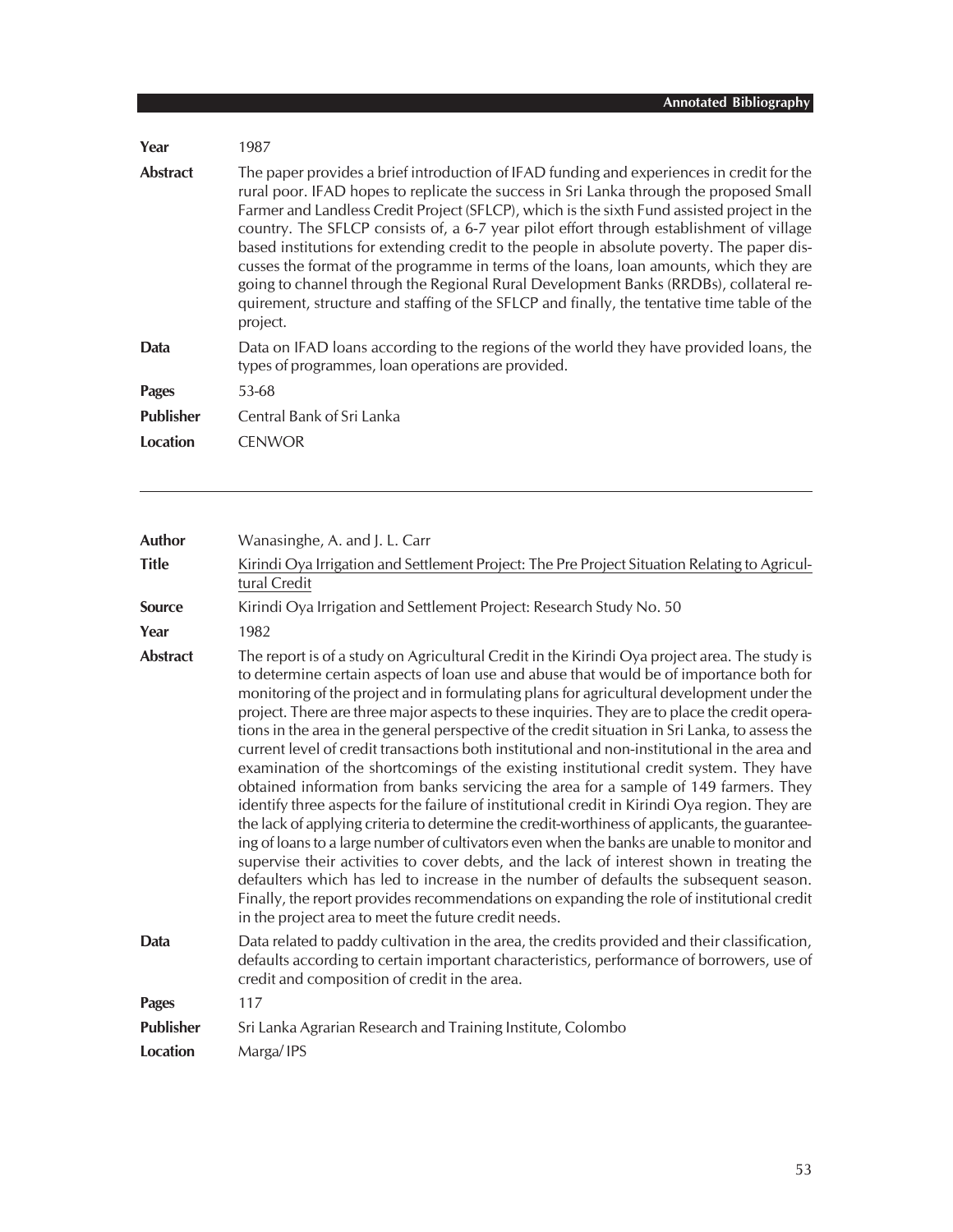| <b>Author</b>    | Wanasundera, L. and S. Jayasinghe                                                                                                                                                                                                                                                                                                                                                                                                                                                                                                                                                                                                                                                                                                                                                                                                                                                                                                                                                                                                                                                                                                                                                                                                                                                                                                                                                                                                                                         |
|------------------|---------------------------------------------------------------------------------------------------------------------------------------------------------------------------------------------------------------------------------------------------------------------------------------------------------------------------------------------------------------------------------------------------------------------------------------------------------------------------------------------------------------------------------------------------------------------------------------------------------------------------------------------------------------------------------------------------------------------------------------------------------------------------------------------------------------------------------------------------------------------------------------------------------------------------------------------------------------------------------------------------------------------------------------------------------------------------------------------------------------------------------------------------------------------------------------------------------------------------------------------------------------------------------------------------------------------------------------------------------------------------------------------------------------------------------------------------------------------------|
| <b>Title</b>     | Utilization of Self-employment Credit Schemes by Migrant Women Workers                                                                                                                                                                                                                                                                                                                                                                                                                                                                                                                                                                                                                                                                                                                                                                                                                                                                                                                                                                                                                                                                                                                                                                                                                                                                                                                                                                                                    |
| <b>Source</b>    | Study series No. 32                                                                                                                                                                                                                                                                                                                                                                                                                                                                                                                                                                                                                                                                                                                                                                                                                                                                                                                                                                                                                                                                                                                                                                                                                                                                                                                                                                                                                                                       |
| Year             | 2004                                                                                                                                                                                                                                                                                                                                                                                                                                                                                                                                                                                                                                                                                                                                                                                                                                                                                                                                                                                                                                                                                                                                                                                                                                                                                                                                                                                                                                                                      |
| <b>Abstract</b>  | The role of the migrant workers in the economy is increasing rapidly. However, the atten-<br>tion paid to the returnees is inadequate. There are initiatives in promoting self-employment<br>among them as an alternative to re-migration. The special credit programmes initiated in<br>this sense are the Ranasaviya loan scheme of the Bank of Ceylon and the Videshika loan<br>scheme of the People's Bank. This paper examines the utilization of the loan schemes for<br>self-employment. The study concentrates on four districts of, Colombo, Gampaha, Kurnegala<br>and Kandy and justifies the selection. Data were collected through a structured question-<br>naire. The paper provides brief descriptions of the two loan schemes. The outcomes of the<br>survey are presented afterwards. It finds that, the respondents as a whole do not have<br>problems with banks and their services. However, more women responded negatively.<br>Further, the paper discusses the issues of, requirement of collateral and purposes of loans.<br>Majority had obtained the loans for income generating purposes. More than 75 per cent of<br>the economic activities which commenced after obtaining loans are continuing, indicating<br>a success. The paper also looks into the reasons for failures. The paper highlights the<br>importance of the collaboration of banks and the Sri Lanka Bureau of Foreign Employment<br>in small entrepreneurship development. |
| Data             | Contains data obtained through the survey. Data regarding loan classification according to<br>the loan type, economic activities, geographic area are presented.                                                                                                                                                                                                                                                                                                                                                                                                                                                                                                                                                                                                                                                                                                                                                                                                                                                                                                                                                                                                                                                                                                                                                                                                                                                                                                          |
| <b>Pages</b>     | 13                                                                                                                                                                                                                                                                                                                                                                                                                                                                                                                                                                                                                                                                                                                                                                                                                                                                                                                                                                                                                                                                                                                                                                                                                                                                                                                                                                                                                                                                        |
| <b>Publisher</b> | Centre for Women Research (CENWOR), Sri Lanka                                                                                                                                                                                                                                                                                                                                                                                                                                                                                                                                                                                                                                                                                                                                                                                                                                                                                                                                                                                                                                                                                                                                                                                                                                                                                                                                                                                                                             |
| Location         | <b>CENWOR</b>                                                                                                                                                                                                                                                                                                                                                                                                                                                                                                                                                                                                                                                                                                                                                                                                                                                                                                                                                                                                                                                                                                                                                                                                                                                                                                                                                                                                                                                             |
|                  |                                                                                                                                                                                                                                                                                                                                                                                                                                                                                                                                                                                                                                                                                                                                                                                                                                                                                                                                                                                                                                                                                                                                                                                                                                                                                                                                                                                                                                                                           |

| Author           | Wanigasundara, M.                                                                                                                                                                                                                                                                                                                                                                                                                                                                                                                                                                                                                                                                                                                            |
|------------------|----------------------------------------------------------------------------------------------------------------------------------------------------------------------------------------------------------------------------------------------------------------------------------------------------------------------------------------------------------------------------------------------------------------------------------------------------------------------------------------------------------------------------------------------------------------------------------------------------------------------------------------------------------------------------------------------------------------------------------------------|
| <b>Title</b>     | Sri Lanka: Escaping the Clutches of the Moneylenders                                                                                                                                                                                                                                                                                                                                                                                                                                                                                                                                                                                                                                                                                         |
| <b>Source</b>    | Banking the Unbankable: Bringing Credit to the Poor, published as part of the Panos<br>Regional Programmes which are funded by SIDA, DANIDA, FINNIDA and the Norwegian<br>Ministry of Development Co-operation and the Netherlands Ministry of Foreign Affairs.                                                                                                                                                                                                                                                                                                                                                                                                                                                                              |
| Year             | 1989                                                                                                                                                                                                                                                                                                                                                                                                                                                                                                                                                                                                                                                                                                                                         |
| <b>Abstract</b>  | It is a report of a case study on Uvagram Foundation. The report is basically on the area of<br>Uva Province of thousands of small farmers in vegetable cultivation and the tea smallholding<br>sector, who struggle with exorbitant interest rates year after year. It specifically concen-<br>trates on farmers in Bandarawela. The report also explains about a courageous woman who<br>formulated an organisation which created bargaining power. Later it explains about the<br>Uvagram Foundation and the way it evolved. The details of the organisation and its func-<br>tions are also provided. Further, the report describes how the organisation reaches the poor,<br>not only the farmers but also the potters of Uva province. |
| Data             | No data                                                                                                                                                                                                                                                                                                                                                                                                                                                                                                                                                                                                                                                                                                                                      |
| <b>Pages</b>     | 84-102                                                                                                                                                                                                                                                                                                                                                                                                                                                                                                                                                                                                                                                                                                                                       |
| <b>Publisher</b> | Panos Publications Ltd, London                                                                                                                                                                                                                                                                                                                                                                                                                                                                                                                                                                                                                                                                                                               |
| Location         | <b>PB</b>                                                                                                                                                                                                                                                                                                                                                                                                                                                                                                                                                                                                                                                                                                                                    |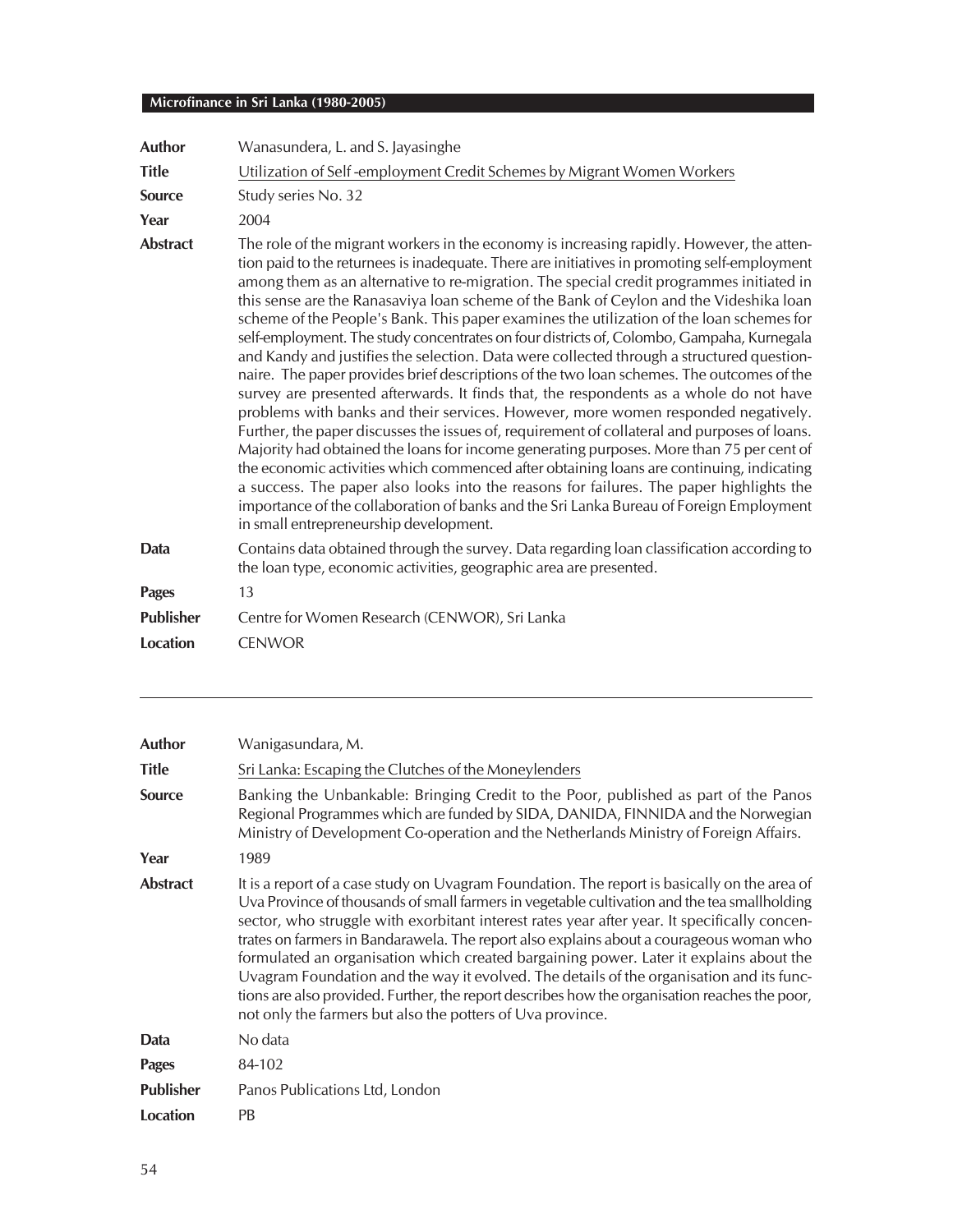| Author           | Watawala, L. R.                                                                                                                                                                                                                                                                                                                                                                                                                                                                                                                                               |
|------------------|---------------------------------------------------------------------------------------------------------------------------------------------------------------------------------------------------------------------------------------------------------------------------------------------------------------------------------------------------------------------------------------------------------------------------------------------------------------------------------------------------------------------------------------------------------------|
| <b>Title</b>     | Financial Innovations for the Rural Poor: The Asian Experience                                                                                                                                                                                                                                                                                                                                                                                                                                                                                                |
| <b>Source</b>    | Economic Review (July/August): Volume 17, No. 4 and 5                                                                                                                                                                                                                                                                                                                                                                                                                                                                                                         |
| Year             | 1991                                                                                                                                                                                                                                                                                                                                                                                                                                                                                                                                                          |
| Abstract         | This article shows the need for financial services in the rural development process and<br>explains how the rural development process is hampered by the lack of access to credit. It<br>also discusses Sri Lanka's major poverty alleviation programme at that time which was<br>"Janasaviya" especially its microfinance component. It analyzes the success of the Start up<br>Enterprise Loan Scheme, The Praja Naya Niyamakas Scheme, Athamaru Loan Scheme and<br>Janasaviya Entitlement Certificate Holders' Group Lending Scheme in servicing the poor. |
| Data             | <b>None</b>                                                                                                                                                                                                                                                                                                                                                                                                                                                                                                                                                   |
| <b>Pages</b>     | 58-63                                                                                                                                                                                                                                                                                                                                                                                                                                                                                                                                                         |
| <b>Publisher</b> | People's Bank of Sri Lanka, Colombo                                                                                                                                                                                                                                                                                                                                                                                                                                                                                                                           |
| Location         | IPS/PB/UP                                                                                                                                                                                                                                                                                                                                                                                                                                                                                                                                                     |

| Author          | Watawala, L. R.                                                                                                                                                                                                                                                                                                                                                                                                                                                                                                                                                                                                                                                                                                                                                                                                                            |
|-----------------|--------------------------------------------------------------------------------------------------------------------------------------------------------------------------------------------------------------------------------------------------------------------------------------------------------------------------------------------------------------------------------------------------------------------------------------------------------------------------------------------------------------------------------------------------------------------------------------------------------------------------------------------------------------------------------------------------------------------------------------------------------------------------------------------------------------------------------------------|
| <b>Title</b>    | Formal Credit Systems and Women in Development                                                                                                                                                                                                                                                                                                                                                                                                                                                                                                                                                                                                                                                                                                                                                                                             |
| <b>Source</b>   | Paper presented at SAARC (South Asian Association for Regional Co-operation) workshop<br>on Women and Informal Credit Systems, held from 9th to 11th September 1991 under the<br>auspices of Women Bureau of Sri Lanka                                                                                                                                                                                                                                                                                                                                                                                                                                                                                                                                                                                                                     |
| Year            | 1991                                                                                                                                                                                                                                                                                                                                                                                                                                                                                                                                                                                                                                                                                                                                                                                                                                       |
| <b>Abstract</b> | The key objective of the paper is to identify the role of women in development and their<br>credit needs. The paper focuses on the formal credit systems and the access that women<br>have to these formal systems of credit in fulfilling their credit needs. The paper discusses<br>some credit schemes such as Athamaru Loan Scheme and Praja Naya Niyamaka (PNN)<br>Scheme, and the positive and negative features of these schemes. In addition, the paper<br>looks at the constraints faced by women in accessing to credit and the limitations of banks<br>in designing gender based credit schemes. The paper concludes that, credit alone is not<br>sufficient to enhance the participation of women in development; the inequalities in terms<br>of political and social conditions should also be ironed out to reap a success. |
| Data            | A few data are available on the credit support provided by People's Bank for the low<br>income groups and the loans granted to Kantha Societies under the Women's Bureau by the<br>People's Bank.                                                                                                                                                                                                                                                                                                                                                                                                                                                                                                                                                                                                                                          |
| <b>Pages</b>    | 9                                                                                                                                                                                                                                                                                                                                                                                                                                                                                                                                                                                                                                                                                                                                                                                                                                          |
| <b>Location</b> | <b>IPS</b>                                                                                                                                                                                                                                                                                                                                                                                                                                                                                                                                                                                                                                                                                                                                                                                                                                 |
|                 |                                                                                                                                                                                                                                                                                                                                                                                                                                                                                                                                                                                                                                                                                                                                                                                                                                            |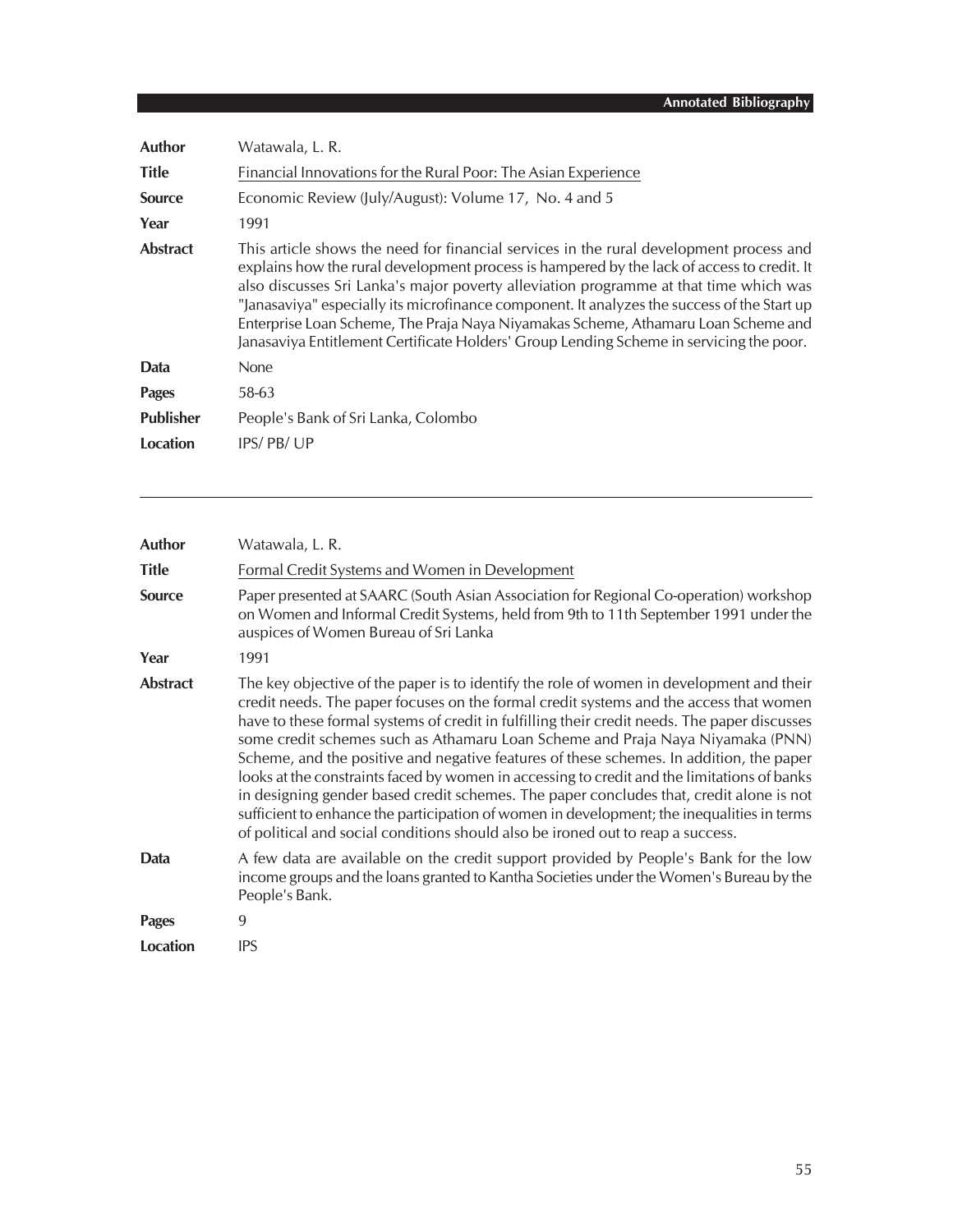| <b>Author</b>    | Weerackody, C.                                                                                                                                                                                                                                                                                                                                                                                                                                                                                                                                                                                                                                                                         |
|------------------|----------------------------------------------------------------------------------------------------------------------------------------------------------------------------------------------------------------------------------------------------------------------------------------------------------------------------------------------------------------------------------------------------------------------------------------------------------------------------------------------------------------------------------------------------------------------------------------------------------------------------------------------------------------------------------------|
| <b>Title</b>     | Savings and Credit in Rural Development                                                                                                                                                                                                                                                                                                                                                                                                                                                                                                                                                                                                                                                |
| <b>Series</b>    | Power to the People Through Small Economic Enterprises                                                                                                                                                                                                                                                                                                                                                                                                                                                                                                                                                                                                                                 |
| Year             | 1992                                                                                                                                                                                                                                                                                                                                                                                                                                                                                                                                                                                                                                                                                   |
| <b>Abstract</b>  | This paper discusses the role of the financial institutions that play a major role in the rural<br>development process. It compares the advantages and disadvantages of rural financial insti-<br>tutions as formal and informal institutions and highlights the importance of credit and<br>savings mobilization in the rural development. It also describes the structure and the func-<br>tions of a typical rural financial institution with a case study in Puttalam district of Sri<br>Lanka. With the help of the case study, it illustrates how a rural financial institution<br>institutionalizes its operations and its effects on the economic development of that village. |
| Data             | Negligible                                                                                                                                                                                                                                                                                                                                                                                                                                                                                                                                                                                                                                                                             |
| <b>Pages</b>     | 37                                                                                                                                                                                                                                                                                                                                                                                                                                                                                                                                                                                                                                                                                     |
| <b>Publisher</b> | IRED Information and Documentation Centre, Colombo                                                                                                                                                                                                                                                                                                                                                                                                                                                                                                                                                                                                                                     |
| Location         | <b>IPS</b>                                                                                                                                                                                                                                                                                                                                                                                                                                                                                                                                                                                                                                                                             |

| Wickramaarachchi, P.                                                                                                                                                                                                                                                                                                                                                                                                                                                                                                             |
|----------------------------------------------------------------------------------------------------------------------------------------------------------------------------------------------------------------------------------------------------------------------------------------------------------------------------------------------------------------------------------------------------------------------------------------------------------------------------------------------------------------------------------|
| Agricultural Credit in Asia and the Pacific                                                                                                                                                                                                                                                                                                                                                                                                                                                                                      |
| National Policy on Agricultural Credit                                                                                                                                                                                                                                                                                                                                                                                                                                                                                           |
| 2001                                                                                                                                                                                                                                                                                                                                                                                                                                                                                                                             |
| This book describes national policy on agricultural credit, trend, and financial liberaliza-<br>tion. Further, it focuses on relationships between the Central Bank and commercial banks<br>in Sri Lanka and analyses the micro-credit programmes in the Sri Lankan economy. It<br>provides details of some of the major micro-credit programmes and institutes in Sri Lanka,<br>such as Janashakthi Banking Union, Sarvodaya micro-credit programme, Arthacharya Foun-<br>dation, and Micro-credit by private commercial Banks. |
| Data on market share of the banking business, and features of major agricultural loan<br>schemes are included.                                                                                                                                                                                                                                                                                                                                                                                                                   |
| 273-288                                                                                                                                                                                                                                                                                                                                                                                                                                                                                                                          |
| Asian Productivity Organisation                                                                                                                                                                                                                                                                                                                                                                                                                                                                                                  |
| CBSL                                                                                                                                                                                                                                                                                                                                                                                                                                                                                                                             |
|                                                                                                                                                                                                                                                                                                                                                                                                                                                                                                                                  |

| Author          | Wickramasinghe, M.                                                                                                                                                                                                                                                                                                                                           |
|-----------------|--------------------------------------------------------------------------------------------------------------------------------------------------------------------------------------------------------------------------------------------------------------------------------------------------------------------------------------------------------------|
| <b>Title</b>    | Chapter 5: WID/ GAD Applications                                                                                                                                                                                                                                                                                                                             |
| <b>Source</b>   | From Theory to Action: Women Gender and Development                                                                                                                                                                                                                                                                                                          |
| Year            | 2000                                                                                                                                                                                                                                                                                                                                                         |
| <b>Abstract</b> | This chapter extensively discusses the applications of Women in Development (WID) and<br>gender in Development (GID) programmes. The six case studies the appendix provides<br>emphasize the dominant usage of WID and GID as organisational techniques and programme<br>practices. The chapter discusses the programmes of WID and GID in the programmes of |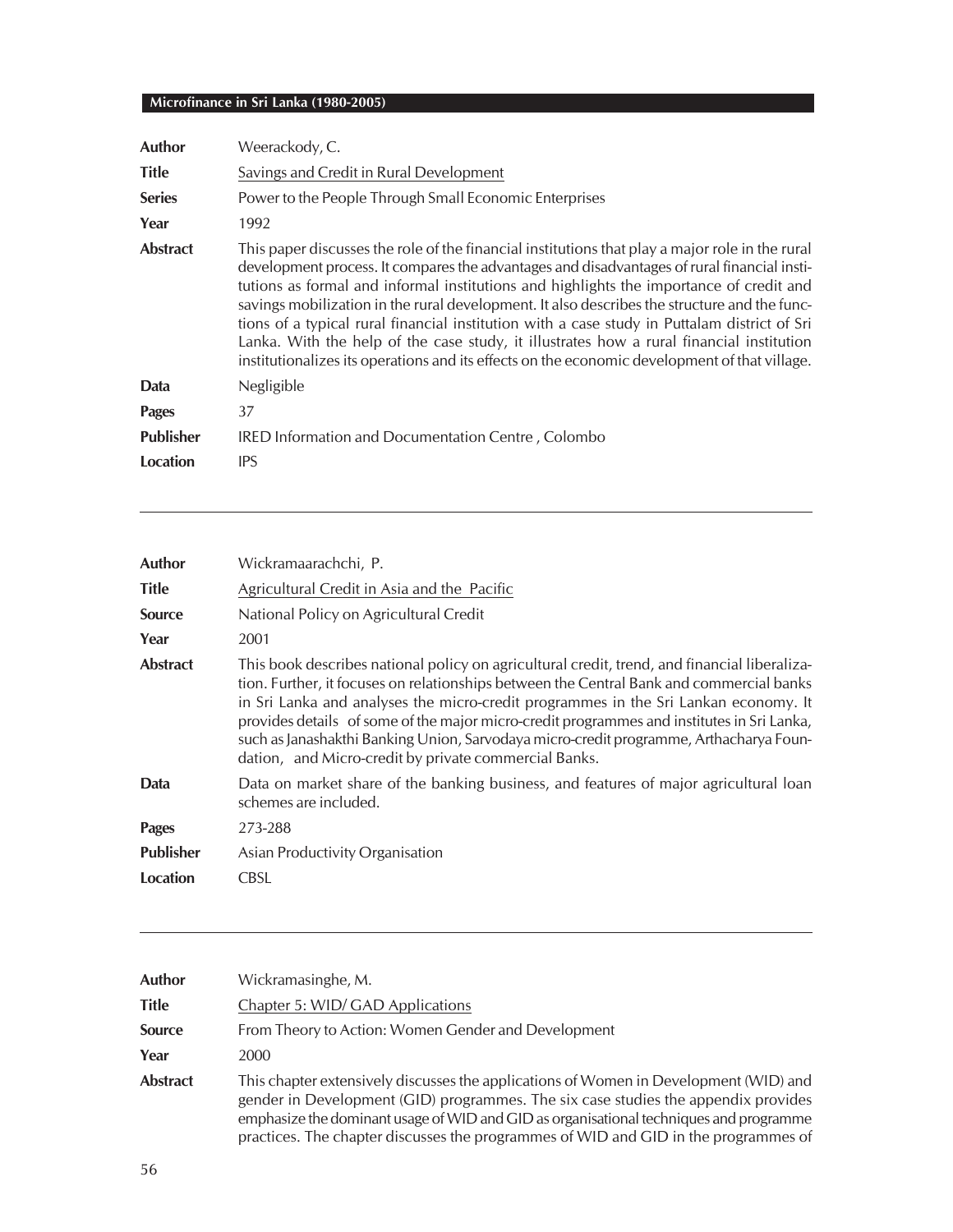savings and credit, micro-enterprises, group mobilization, educational interventions, women conscientization, gender sensitization/ gender training and gender mainstreaming. Most of the credit programmes are linked with micro-enterprises. Most of the microfinance programmes operate with savings and credit groups which then are able to offer the collective savings as collateral to the banks. Some collectives operate around a revolving fund. The chapter describes WID and GID programmes that operate as such. In addition, the chapter provides examples of WID and GID programmes that have adopted different methods. Many NGOs provide collaborative support in organising micro-enterprises and the chapter provides evidence from WID and GID programmes. It adopts the same procedure in elaborating other sectors. It concludes with understanding the importance of further reassessing the combining of WID/GID.

| Data             | No data                           |
|------------------|-----------------------------------|
| Pages            | 125-169                           |
| <b>Publisher</b> | Friedrich Ebert Stiftung, Colombo |
| Location         | CENWOR/IPS                        |

| Author           | Wiedmaier, M. and P. E. Wohlner                                                                                                                                                                                                                                                                                                                                                                                                                                                                                                                                                                                                                                                                                                                                                                                                                                                                                                                                                                                                                                          |
|------------------|--------------------------------------------------------------------------------------------------------------------------------------------------------------------------------------------------------------------------------------------------------------------------------------------------------------------------------------------------------------------------------------------------------------------------------------------------------------------------------------------------------------------------------------------------------------------------------------------------------------------------------------------------------------------------------------------------------------------------------------------------------------------------------------------------------------------------------------------------------------------------------------------------------------------------------------------------------------------------------------------------------------------------------------------------------------------------|
| <b>Title</b>     | Microinsurance Sector Study, Sri Lanka                                                                                                                                                                                                                                                                                                                                                                                                                                                                                                                                                                                                                                                                                                                                                                                                                                                                                                                                                                                                                                   |
| Year             | 2004                                                                                                                                                                                                                                                                                                                                                                                                                                                                                                                                                                                                                                                                                                                                                                                                                                                                                                                                                                                                                                                                     |
| <b>Abstract</b>  | This paper assesses the environment and existing supply and demand of the microinsurance<br>sector of Sri Lanka. The major objectives of the study are to analyze the status quo of low<br>income people in the insurance sector, give an inventory of bodies involved, present activi-<br>ties of the donors in the sector and to identify an entry point for the German Development<br>Cooperation. As the key findings it states that there is a clear indication of demand for<br>microinsurance in Sri Lanka. It also states that there are favourable framework conditions<br>for the development of the sector. It finds out that, though there are large commercial<br>insurers they are reluctant to serve low income groups. There are considerable amount of<br>social mobilization programmes, however, they are not sustainable. There are only few<br>small private insurers who have the potential and interest in catering the low income<br>groups. It also mentions that donors have the interest but they have limited know-how in<br>microinsurance. |
| Data             | Negligible                                                                                                                                                                                                                                                                                                                                                                                                                                                                                                                                                                                                                                                                                                                                                                                                                                                                                                                                                                                                                                                               |
| <b>Pages</b>     | 34                                                                                                                                                                                                                                                                                                                                                                                                                                                                                                                                                                                                                                                                                                                                                                                                                                                                                                                                                                                                                                                                       |
| <b>Publisher</b> | GTZ (Deutsche Gesellschaft für Technische Zusammenarbeit GmbH)                                                                                                                                                                                                                                                                                                                                                                                                                                                                                                                                                                                                                                                                                                                                                                                                                                                                                                                                                                                                           |
| <b>Location</b>  | http://microfinancegateway.org                                                                                                                                                                                                                                                                                                                                                                                                                                                                                                                                                                                                                                                                                                                                                                                                                                                                                                                                                                                                                                           |
|                  |                                                                                                                                                                                                                                                                                                                                                                                                                                                                                                                                                                                                                                                                                                                                                                                                                                                                                                                                                                                                                                                                          |

| <b>Author</b> | Wiedmaier-Pfister, M. and D. Steinwand                                                                                                                                               |
|---------------|--------------------------------------------------------------------------------------------------------------------------------------------------------------------------------------|
| <b>Title</b>  | The Challenge of Sustainable Outreach: How can Public Banks Contribute to Outreach in<br>Rural Areas - Five Case Studies from Asia                                                   |
| <b>Source</b> | The International Conference 'The Challenge of Sustainable Outreach' held by APRACA<br>(Asian Pacific Regional Agricultural Credit Association) and GTZ, Colombo, Sri Lanka,<br>2003 |
| Year          | 2003                                                                                                                                                                                 |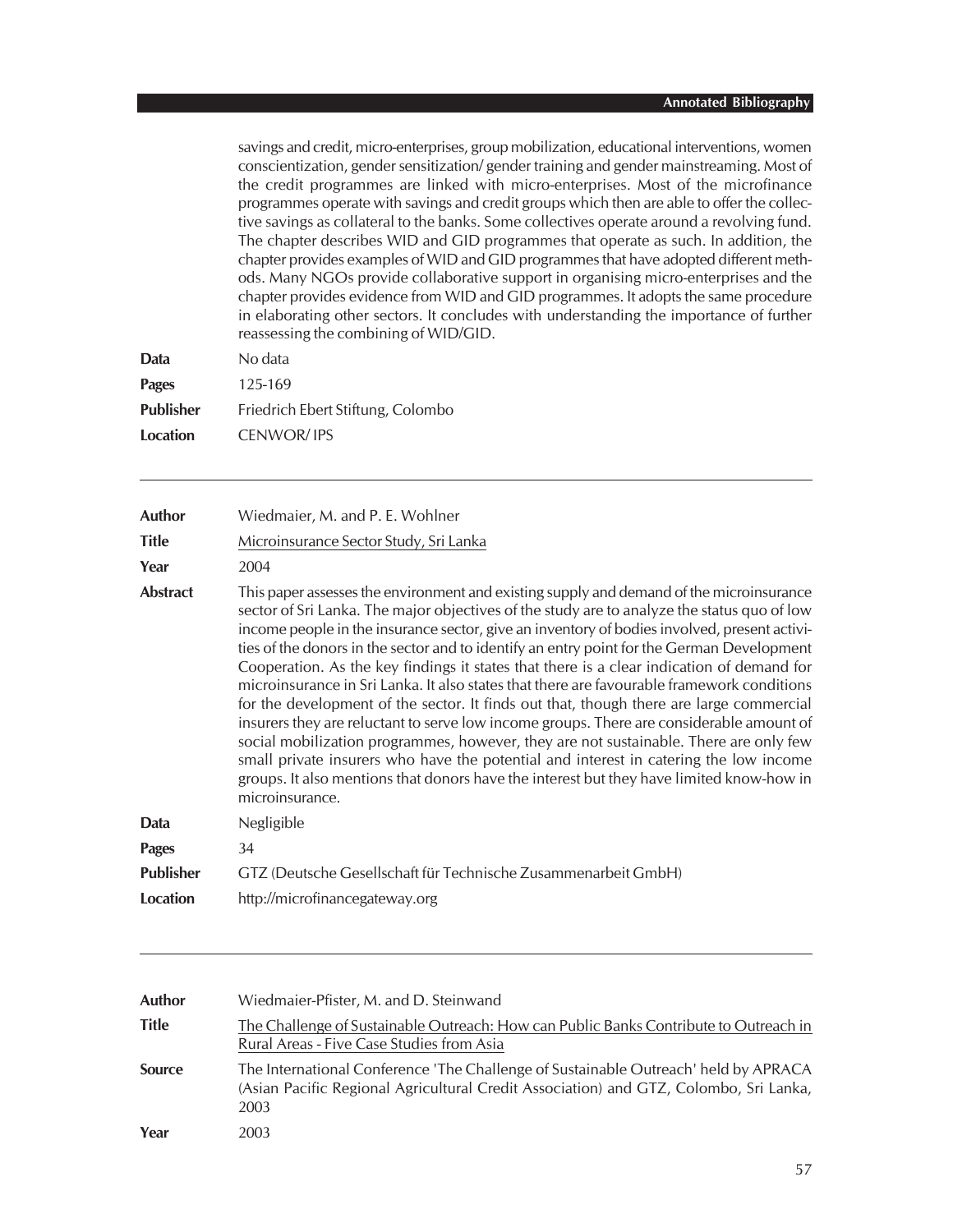| <b>Abstract</b>  | It looks at the ability of public banks in financial service provision in rural areas in Asia. It<br>does so from the standpoint that public banks can have a significant role in increasing the<br>outreach in these areas, if conditions are achieved to facilitate evolution of supply-led<br>subsidized agricultural credits into demand-oriented providers of financial services. Mainly<br>five critical issues are considered, i.e. ownership and governance, economic viability,<br>decentralization, good management and customer orientation. Case studies from five Asian<br>countries are selected, consisting of one public bank from each country. The countries are<br>India, Indonesia, Nepal, Sri Lanka and Thailand. The Bank selected in the case of Sri Lanka<br>is the People's Bank. It states that the economic viability of the bank is a huge concern for<br>the Sri Lankan economy. At the same time, the bank was going for reforms in improving its<br>financial viability while maintaining a large rural network. Privatization has become a<br>concern at that point of new reforms. The reforms that the bank has introduced are becom-<br>ing successful. In addition, it has the largest network of branches and broadest and deepest<br>outreach to the rural sector with a dominating market share among formal microfinance<br>institutions. |
|------------------|-----------------------------------------------------------------------------------------------------------------------------------------------------------------------------------------------------------------------------------------------------------------------------------------------------------------------------------------------------------------------------------------------------------------------------------------------------------------------------------------------------------------------------------------------------------------------------------------------------------------------------------------------------------------------------------------------------------------------------------------------------------------------------------------------------------------------------------------------------------------------------------------------------------------------------------------------------------------------------------------------------------------------------------------------------------------------------------------------------------------------------------------------------------------------------------------------------------------------------------------------------------------------------------------------------------------------------------------------------------------------------------|
| <b>Data</b>      | It has basic data on macroeconomic indicators, interest rates, commercial banking sector,<br>formal financial institutions and about banking branches in Sri Lanka. In addition, particu-<br>larly on People's Bank, it has data on, balance sheets, profit and loss accounts, financial<br>ratios, branches and loans and products.                                                                                                                                                                                                                                                                                                                                                                                                                                                                                                                                                                                                                                                                                                                                                                                                                                                                                                                                                                                                                                              |
| <b>Pages</b>     | 307                                                                                                                                                                                                                                                                                                                                                                                                                                                                                                                                                                                                                                                                                                                                                                                                                                                                                                                                                                                                                                                                                                                                                                                                                                                                                                                                                                               |
| <b>Publisher</b> | GTZ (Deutsche Gesellschaft für Technische Zusammenarbeit GmbH)                                                                                                                                                                                                                                                                                                                                                                                                                                                                                                                                                                                                                                                                                                                                                                                                                                                                                                                                                                                                                                                                                                                                                                                                                                                                                                                    |
| <b>Location</b>  | http://microfinancegateway.org                                                                                                                                                                                                                                                                                                                                                                                                                                                                                                                                                                                                                                                                                                                                                                                                                                                                                                                                                                                                                                                                                                                                                                                                                                                                                                                                                    |

| <b>Author</b>    | Wignarajah, P.                                                                                                                                                                                                                                                                                                                                                                                                                                                                                                                                                                                                                                                                                                                                                                                                                             |
|------------------|--------------------------------------------------------------------------------------------------------------------------------------------------------------------------------------------------------------------------------------------------------------------------------------------------------------------------------------------------------------------------------------------------------------------------------------------------------------------------------------------------------------------------------------------------------------------------------------------------------------------------------------------------------------------------------------------------------------------------------------------------------------------------------------------------------------------------------------------|
| <b>Title</b>     | Anthodaya: Starting with the Poorest in Development                                                                                                                                                                                                                                                                                                                                                                                                                                                                                                                                                                                                                                                                                                                                                                                        |
| <b>Source</b>    | The Special Addresses and Reports of the Committees, 'The Alleviation of Poverty in Sri<br>Lanka', a symposium organised by the Central Bank of Sri Lanka in collaboration with the<br>United Nations International Children's Emergency Fund (UNICEF), 19th-21st May, 1987                                                                                                                                                                                                                                                                                                                                                                                                                                                                                                                                                                |
| Year             | 1987                                                                                                                                                                                                                                                                                                                                                                                                                                                                                                                                                                                                                                                                                                                                                                                                                                       |
| <b>Abstract</b>  | The presentation is about the Anthodaya, which means, starting development from the<br>poor. The paper draws up some examples through Grameen Bank in Bangladesh, Seva Bank<br>in India, Agricultural Development Bank in Pakistan and several other important programmes.<br>The paper also stresses the importance of examining the methods used in the above<br>programmes, since the Central Bank of Sri Lanka is also moving into innovative experimen-<br>tation, through Regional Rural Development Banks. It highlights the important compo-<br>nents of the Anthodaya approach, which comprises of organisation of the poor in small<br>groups, to understand their reality, set their priorities and based on the priorities select one<br>activity as a group, which cannot be achieved through the conventional banking norms. |
| Data             | No data                                                                                                                                                                                                                                                                                                                                                                                                                                                                                                                                                                                                                                                                                                                                                                                                                                    |
| Pages            | 45-51                                                                                                                                                                                                                                                                                                                                                                                                                                                                                                                                                                                                                                                                                                                                                                                                                                      |
| <b>Publisher</b> | Department of Information, Central Bank of Sri Lanka                                                                                                                                                                                                                                                                                                                                                                                                                                                                                                                                                                                                                                                                                                                                                                                       |
| Location         | <b>CENWOR</b>                                                                                                                                                                                                                                                                                                                                                                                                                                                                                                                                                                                                                                                                                                                                                                                                                              |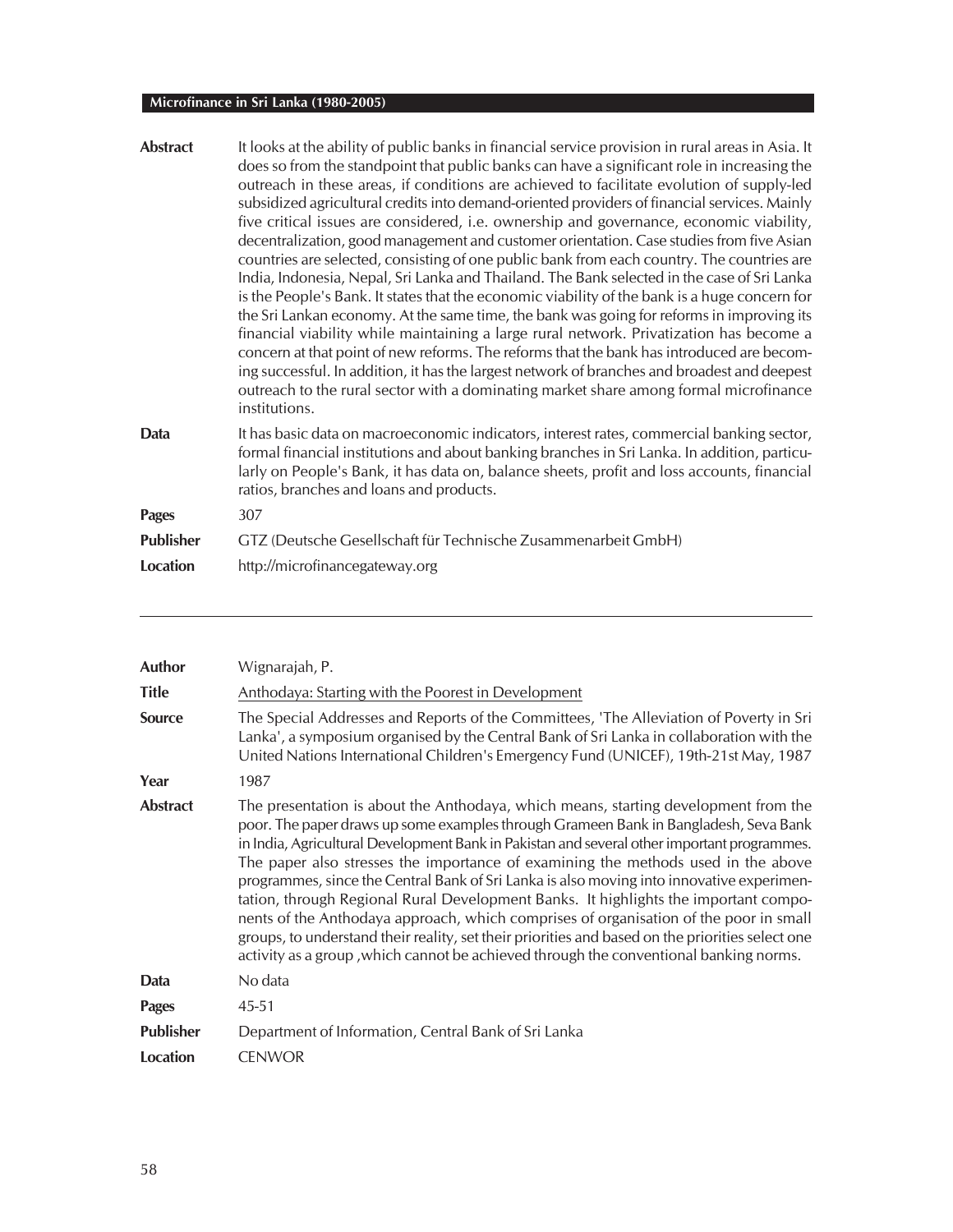| Author           | Wijayapala, W. A. L.                                                                                                                                                                                                                                                                                                                                                                                                                                                                                                                                                                                                                                                                                                                                                                                                                                                                                             |
|------------------|------------------------------------------------------------------------------------------------------------------------------------------------------------------------------------------------------------------------------------------------------------------------------------------------------------------------------------------------------------------------------------------------------------------------------------------------------------------------------------------------------------------------------------------------------------------------------------------------------------------------------------------------------------------------------------------------------------------------------------------------------------------------------------------------------------------------------------------------------------------------------------------------------------------|
| <b>Title</b>     | Farm Credit in Sri Lanka                                                                                                                                                                                                                                                                                                                                                                                                                                                                                                                                                                                                                                                                                                                                                                                                                                                                                         |
| <b>Source</b>    | Farm Credit in Selected Asian Countries: Report of a Study Mission Conducted in Japan,<br>30th August to 8th September 1984.                                                                                                                                                                                                                                                                                                                                                                                                                                                                                                                                                                                                                                                                                                                                                                                     |
| Year             | 1985                                                                                                                                                                                                                                                                                                                                                                                                                                                                                                                                                                                                                                                                                                                                                                                                                                                                                                             |
| <b>Abstract</b>  | The paper first describes the importance of farm credit, its growth in the disbursement, and<br>the extent to which the agricultural credit policy in the country has been successful. Fur-<br>ther, it presents some key credit schemes and changes occurred in institutional credit over<br>the period of 1950-1970. The paper argues that medium and long-term credit fit better to<br>the system of commercial credit than the short-term credit. The default delinguency and<br>savings mobilisation are also looked at in this paper. In addition, it provides brief descrip-<br>tions of the institutional lenders, the work of co-operatives and rural credit advisory board.<br>It also shows how a farmer as a borrower differs from an urban entrepreneur who engages<br>in trade. Finally, the paper brings into discussion the future of the farm credit and how its<br>success will be determined. |
| Data             | The paper provides data on various loan schemes that existed at the time from 1950-1970.<br>In addition, it provides the details of loan disbursements under several loan schemes and<br>distribution of savings of Rural Banks'.                                                                                                                                                                                                                                                                                                                                                                                                                                                                                                                                                                                                                                                                                |
| <b>Pages</b>     | 157-176                                                                                                                                                                                                                                                                                                                                                                                                                                                                                                                                                                                                                                                                                                                                                                                                                                                                                                          |
| <b>Publisher</b> | Asian Productivity Organisation (APO)                                                                                                                                                                                                                                                                                                                                                                                                                                                                                                                                                                                                                                                                                                                                                                                                                                                                            |
| <b>Location</b>  | <b>HARTI</b>                                                                                                                                                                                                                                                                                                                                                                                                                                                                                                                                                                                                                                                                                                                                                                                                                                                                                                     |

| Author          | Wijayawardena, R. P.                                                                                                                                                                                                                                                                                                                                                                                                                                                                                                                                                                                                                                                                                                                                                                                                                                                                                                                                                                                                                                                                                                                                                                                                                                                                                                                                                                                                                                                                                                                                                                  |
|-----------------|---------------------------------------------------------------------------------------------------------------------------------------------------------------------------------------------------------------------------------------------------------------------------------------------------------------------------------------------------------------------------------------------------------------------------------------------------------------------------------------------------------------------------------------------------------------------------------------------------------------------------------------------------------------------------------------------------------------------------------------------------------------------------------------------------------------------------------------------------------------------------------------------------------------------------------------------------------------------------------------------------------------------------------------------------------------------------------------------------------------------------------------------------------------------------------------------------------------------------------------------------------------------------------------------------------------------------------------------------------------------------------------------------------------------------------------------------------------------------------------------------------------------------------------------------------------------------------------|
| <b>Title</b>    | The Case of Savecred in Sri Lanka                                                                                                                                                                                                                                                                                                                                                                                                                                                                                                                                                                                                                                                                                                                                                                                                                                                                                                                                                                                                                                                                                                                                                                                                                                                                                                                                                                                                                                                                                                                                                     |
| <b>Source</b>   | The Asian Experience in Replicating the Grameen Bank Approach                                                                                                                                                                                                                                                                                                                                                                                                                                                                                                                                                                                                                                                                                                                                                                                                                                                                                                                                                                                                                                                                                                                                                                                                                                                                                                                                                                                                                                                                                                                         |
| Year            | 1993                                                                                                                                                                                                                                                                                                                                                                                                                                                                                                                                                                                                                                                                                                                                                                                                                                                                                                                                                                                                                                                                                                                                                                                                                                                                                                                                                                                                                                                                                                                                                                                  |
| <b>Abstract</b> | This chapter is from a book which reviews the rich experiences of NGOs and government<br>agencies that have undertaken projects to test the replicability of the Grameen Bank Ap-<br>proach (GBA) to credit for poverty alleviation. The chapter briefs about Savecred or Save<br>the Children though Credit which is the Sri Lankan experience of GBA. Savecred symbol-<br>izes savings and credit and it firmly believes that savings are as much as important as credit<br>in alleviating poverty. Even though it is said that it is a replicate of the GBA, the chapter<br>expresses that Savecred is not a replicate or an adoption of GBA but between these two.<br>With a brief of the socio-economic situation of Sri Lanka, the two and a half years history<br>of Savecred in Sri Lanka is provided. It further explains that Sri Lanka's emphasis on credit<br>is not only in the area of micro-enterprises but also in development in general through<br>discussion and dialogue among loanee members. It briefs about the current project status<br>and size of operation including membership pattern, loan disbursement, recovery rates and<br>operating costs. Then it provides a critical analysis of the achievements of Sri Lanka, in<br>terms of the extent it has improved the life situation of women (voice of the women),<br>women's rightful place in the society, youth development, self confidence and environ-<br>ment. It also provides an analysis of projects undertaken by borrowers and what impacts it<br>had made on their income and livelihood. |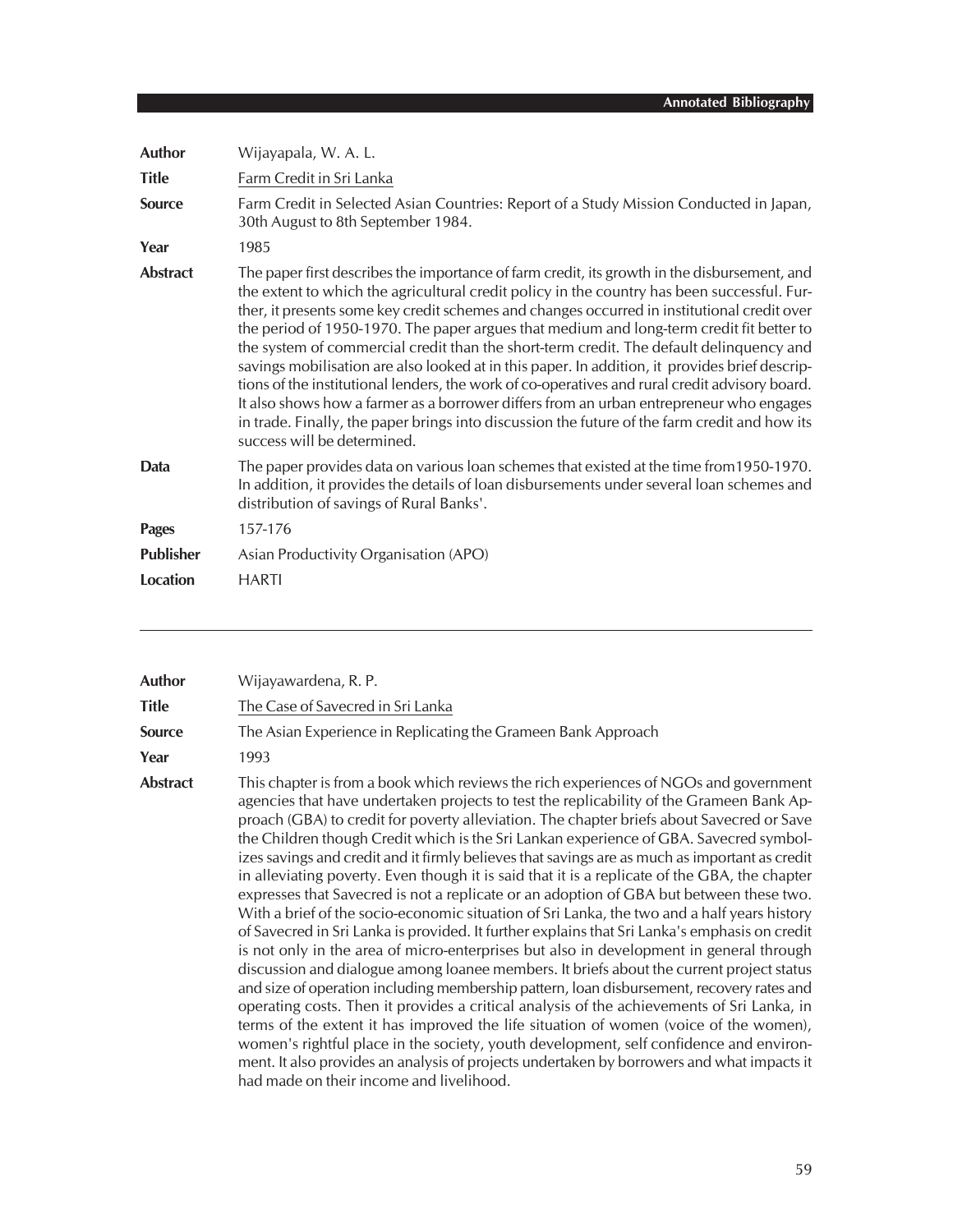| Data             | Data on budgets and financial analysis of the project and profiles of borrowers and projects<br>undertaken by the borrowers are provided. |
|------------------|-------------------------------------------------------------------------------------------------------------------------------------------|
| Pages            | 289-319                                                                                                                                   |
| <b>Publisher</b> | Asian and Pacific Development Centre (APDC), Malaysia                                                                                     |
| Location         | Marga                                                                                                                                     |
|                  |                                                                                                                                           |

| Wijesinghe, S.                                                                                                                                                                                                                                                                                                                                                                                                                                                                                                                                                                                                                                                                                                                                                                                                                                                          |
|-------------------------------------------------------------------------------------------------------------------------------------------------------------------------------------------------------------------------------------------------------------------------------------------------------------------------------------------------------------------------------------------------------------------------------------------------------------------------------------------------------------------------------------------------------------------------------------------------------------------------------------------------------------------------------------------------------------------------------------------------------------------------------------------------------------------------------------------------------------------------|
| Co-operative Rural Banks: New Ideas for Development                                                                                                                                                                                                                                                                                                                                                                                                                                                                                                                                                                                                                                                                                                                                                                                                                     |
| Economic Review (November\December): Volume 14, No 8 and 9                                                                                                                                                                                                                                                                                                                                                                                                                                                                                                                                                                                                                                                                                                                                                                                                              |
| 1988                                                                                                                                                                                                                                                                                                                                                                                                                                                                                                                                                                                                                                                                                                                                                                                                                                                                    |
| This article looks at the Co-operative Rural Banks (CRBs) in an angle of marketing, which<br>is a clear difference from other studies related to CRBs. In spite of many obstacles, CRBs<br>have shown a remarkable progress. It is important to determine the stage the CRBs are in<br>the Product Life Cycle (PLC) and continuously monitor the stage. It is also important to<br>consider whether they are catering to the needs of the customers. Though findings answer<br>these questions, the article further hopes to find out strategic and operational plans to have<br>an extended life cycle for CRBs. Furthermore, it shows how they can become a marketable<br>service through segmentation of members. It uses diagrams to explain the theory. Then it<br>explains the way to achieve efficiency in operation and how to offer a good promotional<br>mix. |
| No data                                                                                                                                                                                                                                                                                                                                                                                                                                                                                                                                                                                                                                                                                                                                                                                                                                                                 |
| $25 - 27$                                                                                                                                                                                                                                                                                                                                                                                                                                                                                                                                                                                                                                                                                                                                                                                                                                                               |
| People's Bank of Sri Lanka, Colombo                                                                                                                                                                                                                                                                                                                                                                                                                                                                                                                                                                                                                                                                                                                                                                                                                                     |
| <b>IPS</b>                                                                                                                                                                                                                                                                                                                                                                                                                                                                                                                                                                                                                                                                                                                                                                                                                                                              |
|                                                                                                                                                                                                                                                                                                                                                                                                                                                                                                                                                                                                                                                                                                                                                                                                                                                                         |

| Author          | Wijewardena, W.                                                                                                                                                                                                                                                                                                                                                                                                                                                                                                                                                                                                                                                                                                                                                                                                                                                                                                                                                                                                                                                                |
|-----------------|--------------------------------------------------------------------------------------------------------------------------------------------------------------------------------------------------------------------------------------------------------------------------------------------------------------------------------------------------------------------------------------------------------------------------------------------------------------------------------------------------------------------------------------------------------------------------------------------------------------------------------------------------------------------------------------------------------------------------------------------------------------------------------------------------------------------------------------------------------------------------------------------------------------------------------------------------------------------------------------------------------------------------------------------------------------------------------|
| Title           | Microfinance Policy and Regulatory Framework: Experience and Perspective of South Asian<br>Region: Sri Lanka, Bangladesh, Nepal and India                                                                                                                                                                                                                                                                                                                                                                                                                                                                                                                                                                                                                                                                                                                                                                                                                                                                                                                                      |
| <b>Source</b>   | Microfinance in Pakistan: Innovating and Mainstreaming Conference, Islamabad.                                                                                                                                                                                                                                                                                                                                                                                                                                                                                                                                                                                                                                                                                                                                                                                                                                                                                                                                                                                                  |
| Year            | 2004                                                                                                                                                                                                                                                                                                                                                                                                                                                                                                                                                                                                                                                                                                                                                                                                                                                                                                                                                                                                                                                                           |
| <b>Abstract</b> | The paper argues that microfinance is a powerful tool in poverty alleviation. It presents<br>cases from four countries: Bangladesh, India, Nepal and Sri Lanka, on microfinance policy<br>and regulatory framework. The paper mentions that microfinance policy has a negligible<br>presence on national development agendas. It also argues that microfinance can reach the<br>poorest sections only if the pre-requisite conditions are present. It is also important to instil<br>an attitudinal change in the poor. To establish stability and viability it is important to have<br>self-regulation by the microfinance institutions (MFIs) while the government regulations<br>only being supplementing these regulations and it suggests that self regulation in the coun-<br>tries except in Nepal, has been successful so far. In this regard the paper also brings in the<br>experiences of the four countries including Sri Lanka. It states that the regulatory provisions<br>of MFIs in Sri Lanka are under different provisions and they do not extend beyond the |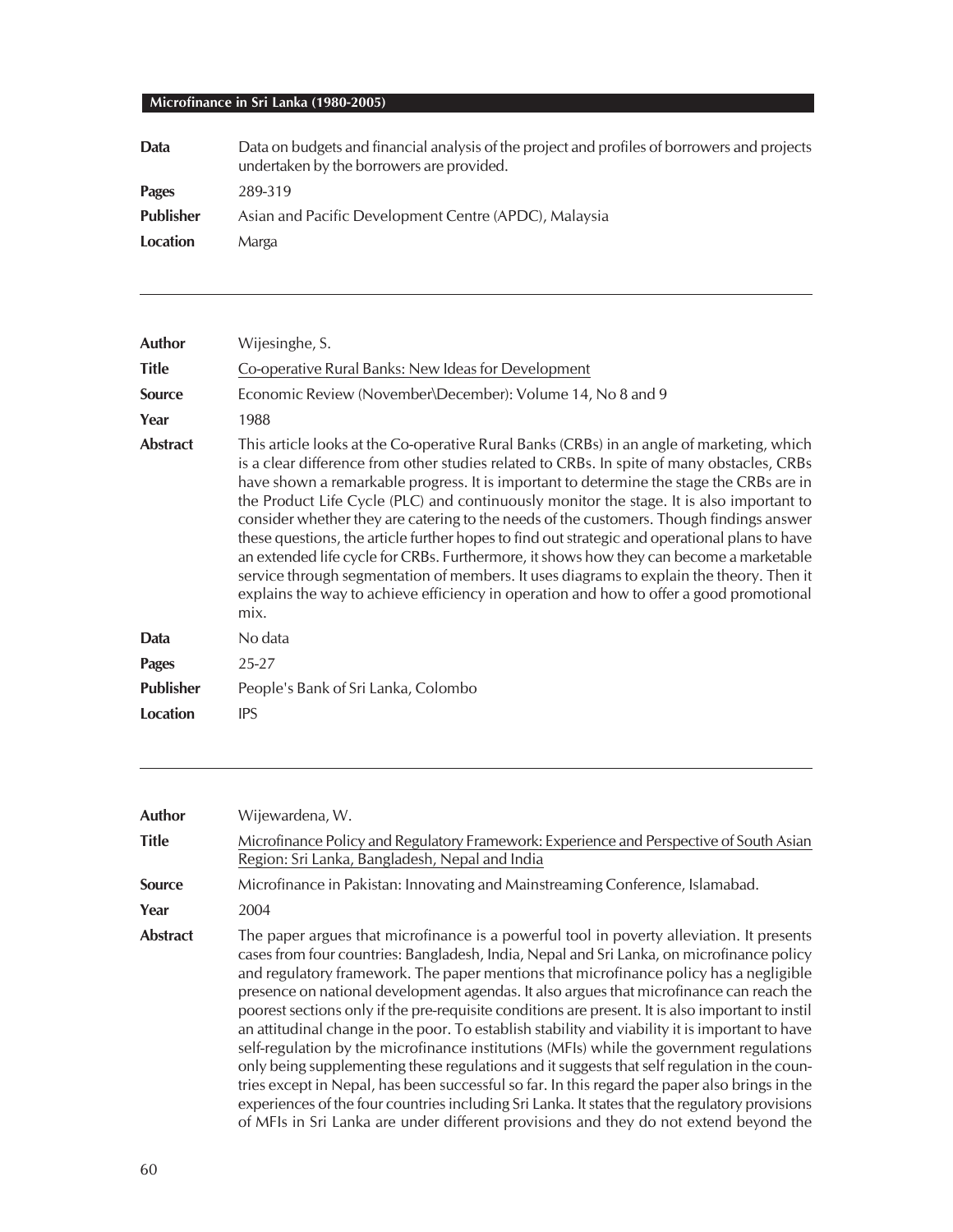| reporting requirements and it is important to establish a supervisory and regulatory mecha- |
|---------------------------------------------------------------------------------------------|
| nism. Finally, the paper recommends some proactive measures to strengthen the MFI sys-      |
| tem in overall.                                                                             |
| No data                                                                                     |

**Pages** 24

**Data** 

**Location** http://microfinancegateway.org

| <b>Author</b>    | Williams, T.                                                                                                                                                                                                                                                                                                                                                                                                                                                                                                                                                                                                                                                                                                                                                                                                                                                                                                                                                                                                                                                                                                                                                                                                                                                                                                            |
|------------------|-------------------------------------------------------------------------------------------------------------------------------------------------------------------------------------------------------------------------------------------------------------------------------------------------------------------------------------------------------------------------------------------------------------------------------------------------------------------------------------------------------------------------------------------------------------------------------------------------------------------------------------------------------------------------------------------------------------------------------------------------------------------------------------------------------------------------------------------------------------------------------------------------------------------------------------------------------------------------------------------------------------------------------------------------------------------------------------------------------------------------------------------------------------------------------------------------------------------------------------------------------------------------------------------------------------------------|
| <b>Title</b>     | The Impact of Credit on Small and Medium-Scale Industries (SMIs) in Sri Lanka                                                                                                                                                                                                                                                                                                                                                                                                                                                                                                                                                                                                                                                                                                                                                                                                                                                                                                                                                                                                                                                                                                                                                                                                                                           |
| Year             | 1999                                                                                                                                                                                                                                                                                                                                                                                                                                                                                                                                                                                                                                                                                                                                                                                                                                                                                                                                                                                                                                                                                                                                                                                                                                                                                                                    |
| <b>Abstract</b>  | The report is based on a survey of published and unpublished literature on the subject and<br>ten case studies conducted which largely complement the findings of the literature survey.<br>The interviews are conducted only in Colombo and suburbs due to constraints. They try to<br>find out the impact of Small and Medium-Scale Industries (SMIS) loans to answer the<br>questions of, Have the World Bank and ADB sponsored SMIS loan schemes met their<br>objectives? Has the Sri Lankan government met its objectives in terms of promoting growth<br>of SMIS? Hence the report goes into finding out the details in impact on employment by<br>SMIS loans, impact on earnings, regional development (where most of the employment are<br>being created), impact on women, and also provides shortfalls. In another chapter on<br>financial institutions and their role in promoting SMIS it elaborates on disbursement of<br>funds, project monitoring and sustainability issues. The report also provides financial and<br>non-financial constraints, operational constraints, regulatory constraints and cost con-<br>straints in the next chapter on problems faced by SMIS. The report also provides future<br>directions on financing SMIS, reducing their vulnerabilities that arise due to their size. |
| Data             | Data on other SMIS Ioan schemes for the small enterprise sector, Central Bank schemes,<br>commercial banks sponsored schemes, cooperate sector sponsored schemes including their<br>eligibility, maximum loan, interest rate, security, repayment, grace period, borrowers, and<br>contributions. Also data on recent trends in lending to SMIS including disbursements and<br>interest rates are provided.                                                                                                                                                                                                                                                                                                                                                                                                                                                                                                                                                                                                                                                                                                                                                                                                                                                                                                             |
| <b>Pages</b>     | 47                                                                                                                                                                                                                                                                                                                                                                                                                                                                                                                                                                                                                                                                                                                                                                                                                                                                                                                                                                                                                                                                                                                                                                                                                                                                                                                      |
| <b>Publisher</b> | Institute of Policy Studies of Sri Lanka, Colombo                                                                                                                                                                                                                                                                                                                                                                                                                                                                                                                                                                                                                                                                                                                                                                                                                                                                                                                                                                                                                                                                                                                                                                                                                                                                       |
| Location         | Marga/IPS                                                                                                                                                                                                                                                                                                                                                                                                                                                                                                                                                                                                                                                                                                                                                                                                                                                                                                                                                                                                                                                                                                                                                                                                                                                                                                               |

| Author          | World Bank                                                                                                                                                                                                                                                                                                                                                                        |
|-----------------|-----------------------------------------------------------------------------------------------------------------------------------------------------------------------------------------------------------------------------------------------------------------------------------------------------------------------------------------------------------------------------------|
| <b>Title</b>    | Sri Lanka Poverty Assessment                                                                                                                                                                                                                                                                                                                                                      |
| <b>Source</b>   | Report No. 22535-CE (June): Poverty Reduction and Economic Management Sector Unit,<br>South Asia Region                                                                                                                                                                                                                                                                           |
| Year            | 2002                                                                                                                                                                                                                                                                                                                                                                              |
| <b>Abstract</b> | This report is a contribution, to the development of a new poverty reduction strategy for Sri<br>Lanka. At the beginning, it describes the evolution and the nature of the poverty in Sri<br>Lanka. In the second chapter, the report provides a description of the anti-poverty programmes<br>and safety nets. It targets on programmes implemented by, government, the Samurdhi |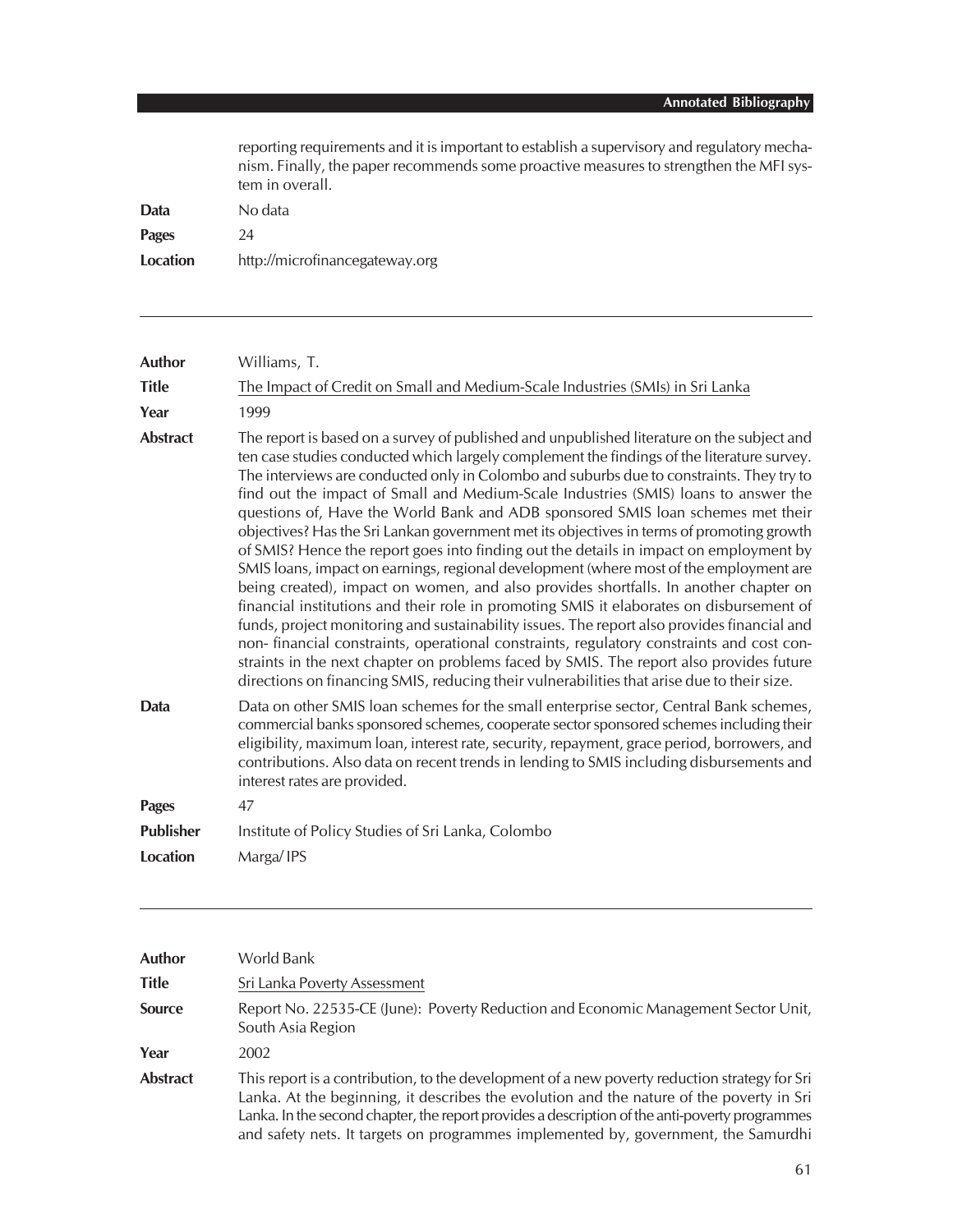|                  | programme, programmes targeted on displaced persons due to war, other safety net<br>programmes and programmes implemented by Non-Governmental Organisations (NGOs).<br>Microfinance is introduced in the report, under private, semi-formal, and informal safety<br>nets. Citing various studies it states that, a temporary reduction of poverty can be observed<br>through microfinance, due to consumption smoothening, created by credit or savings. It<br>explains the term formal microfinance providers and mentions that the Sri Lankan formal<br>microfinance market is largely supply driven. The interventions of the government crowds<br>out the well-performing microfinance institutions. Nevertheless, it provides evidence to<br>justify that Sri Lanka has unusually high levels of formal sector lending to the poor, com-<br>pared to many other developing countries. In addition, the informal financial sector pro-<br>vides finances, mostly for short term consumption purposes. The report also explains sev-<br>eral other microfinance schemes in Sri Lanka. The latter part of the report is confined to<br>explain a strategy to accelerate poverty reduction. |
|------------------|----------------------------------------------------------------------------------------------------------------------------------------------------------------------------------------------------------------------------------------------------------------------------------------------------------------------------------------------------------------------------------------------------------------------------------------------------------------------------------------------------------------------------------------------------------------------------------------------------------------------------------------------------------------------------------------------------------------------------------------------------------------------------------------------------------------------------------------------------------------------------------------------------------------------------------------------------------------------------------------------------------------------------------------------------------------------------------------------------------------------------------------------------------------------------------------------|
| Data             | Many data related to microfinance are provided in the report. Patterns of household savings<br>and borrowings, uses of loans and distribution of loans are obtained from the Sri Lanka<br>Integrated Survey 1999/2000. In addition, deposits and advances are reported for selected<br>semi-formal institutions, as provided by them.                                                                                                                                                                                                                                                                                                                                                                                                                                                                                                                                                                                                                                                                                                                                                                                                                                                        |
| <b>Pages</b>     | 82                                                                                                                                                                                                                                                                                                                                                                                                                                                                                                                                                                                                                                                                                                                                                                                                                                                                                                                                                                                                                                                                                                                                                                                           |
| <b>Publisher</b> | World Bank, Washington                                                                                                                                                                                                                                                                                                                                                                                                                                                                                                                                                                                                                                                                                                                                                                                                                                                                                                                                                                                                                                                                                                                                                                       |
| <b>Location</b>  | CEPA/IPS                                                                                                                                                                                                                                                                                                                                                                                                                                                                                                                                                                                                                                                                                                                                                                                                                                                                                                                                                                                                                                                                                                                                                                                     |
|                  |                                                                                                                                                                                                                                                                                                                                                                                                                                                                                                                                                                                                                                                                                                                                                                                                                                                                                                                                                                                                                                                                                                                                                                                              |

| Author           | Zander, R.                                                                                                                                                                                                                                                                                                                                                                                                                                                                                                                                                                                                                                                                                                                                                                                                                                                                                                                                                                                                                                                                                        |
|------------------|---------------------------------------------------------------------------------------------------------------------------------------------------------------------------------------------------------------------------------------------------------------------------------------------------------------------------------------------------------------------------------------------------------------------------------------------------------------------------------------------------------------------------------------------------------------------------------------------------------------------------------------------------------------------------------------------------------------------------------------------------------------------------------------------------------------------------------------------------------------------------------------------------------------------------------------------------------------------------------------------------------------------------------------------------------------------------------------------------|
| <b>Title</b>     | Status of Informal Finance Systems in Sri Lanka                                                                                                                                                                                                                                                                                                                                                                                                                                                                                                                                                                                                                                                                                                                                                                                                                                                                                                                                                                                                                                                   |
| <b>Source</b>    | Economic Review (January): Volume 17 No.10 - Paper Presented to the seminar on the<br>Present Status of Informal Finance Systems in Sri Lanka and Their Potential Role in the<br>Development of the Finance Sector: No. 7, 1990, ARTI                                                                                                                                                                                                                                                                                                                                                                                                                                                                                                                                                                                                                                                                                                                                                                                                                                                             |
| Year             | 1992                                                                                                                                                                                                                                                                                                                                                                                                                                                                                                                                                                                                                                                                                                                                                                                                                                                                                                                                                                                                                                                                                              |
| <b>Abstract</b>  | This paper adopts a methodology which implements a modified analysis approach that (a)<br>takes into account all relevant credit components, not only the interest rates, maturities<br>and travelling costs, (b) analyses a complete finance profile consisting of both the informal<br>and the formal market participants. In the survey it uses two survey methods as question-<br>naire based interviews and participant observations. The field survey is conducted in<br>Makkaduwawe in Kurunegala and Mabodale in Gampaha. The paper first provides a gen-<br>eral finance profile of the two locations and then analyses the first five credit components<br>of both formal and informal market participants. The first conclusion of the report is that<br>the access to credit from banks in rural Sri Lanka is limited and the interest rates in the<br>Informal Finance sector vary largely, while the banks offer very low rates. The paper also<br>shows that the timely provision of loans is very important in attracting the rural loan<br>customer in Informal Finance sources. |
| Data             | No data                                                                                                                                                                                                                                                                                                                                                                                                                                                                                                                                                                                                                                                                                                                                                                                                                                                                                                                                                                                                                                                                                           |
| <b>Pages</b>     | $14 - 17$                                                                                                                                                                                                                                                                                                                                                                                                                                                                                                                                                                                                                                                                                                                                                                                                                                                                                                                                                                                                                                                                                         |
| <b>Publisher</b> | People's Bank of Sri Lanka, Colombo                                                                                                                                                                                                                                                                                                                                                                                                                                                                                                                                                                                                                                                                                                                                                                                                                                                                                                                                                                                                                                                               |
| <b>Location</b>  | PB                                                                                                                                                                                                                                                                                                                                                                                                                                                                                                                                                                                                                                                                                                                                                                                                                                                                                                                                                                                                                                                                                                |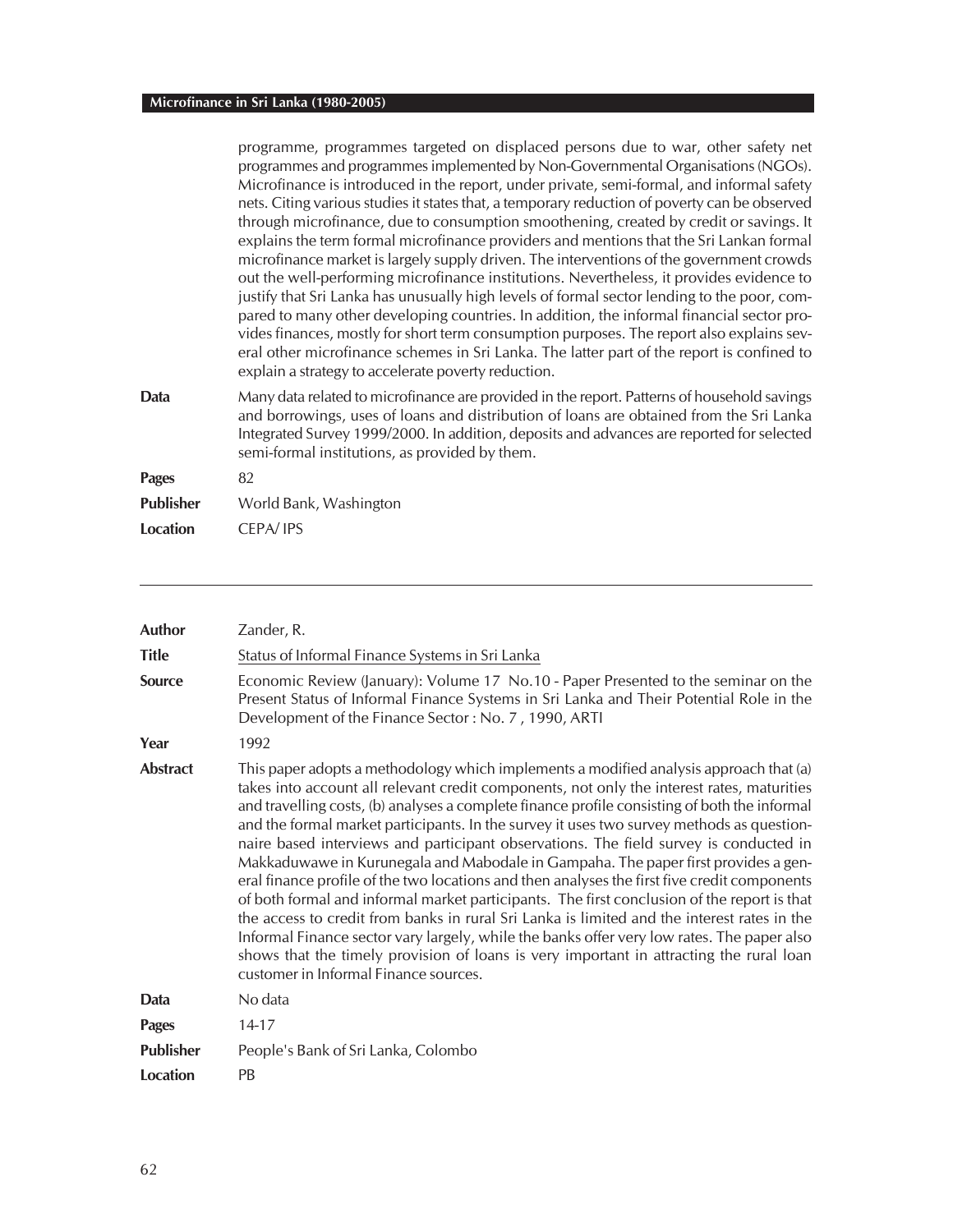| Author           | Zander, R.                                                                                                                                                                                                                                                                                                                                                                                                                                                                                                                                                                                                                                                                                                                                                                                                                                                                                                                                                                                                                                                                                                                                                                         |
|------------------|------------------------------------------------------------------------------------------------------------------------------------------------------------------------------------------------------------------------------------------------------------------------------------------------------------------------------------------------------------------------------------------------------------------------------------------------------------------------------------------------------------------------------------------------------------------------------------------------------------------------------------------------------------------------------------------------------------------------------------------------------------------------------------------------------------------------------------------------------------------------------------------------------------------------------------------------------------------------------------------------------------------------------------------------------------------------------------------------------------------------------------------------------------------------------------|
| <b>Title</b>     | Barriers to Credit Access in Rural Sri Lanka                                                                                                                                                                                                                                                                                                                                                                                                                                                                                                                                                                                                                                                                                                                                                                                                                                                                                                                                                                                                                                                                                                                                       |
| Year             | 1994                                                                                                                                                                                                                                                                                                                                                                                                                                                                                                                                                                                                                                                                                                                                                                                                                                                                                                                                                                                                                                                                                                                                                                               |
| <b>Abstract</b>  | The research tries to find out what exactly guides and determines the financial decision<br>making of the borrowers. The objective is to identify the existence and scale of entry<br>barriers into formal and informal segments of financial markets and the chapter introduces<br>an alternative analytical framework for analysis of this, based on the surveys. The study is<br>based on two field surveys, one at a rural area close to an urban environment and the other<br>at a purely agricultural, remote area. The study comparatively analyses components of<br>formal and informal contracts in these two communities. It finds out that interest rates are<br>only one set of loan costs among many. Collateral requirement is a main barrier in rural<br>credit markets and banks are an attractive credit source for those with access to them.<br>Friends and relatives act as low cost sources of small-sized loans. Moneylenders disburse<br>loans quickly, but subjected to a high interest rate. Finally, the study also concludes that<br>the limited loan amounts and fairly high interest rates limit the attractiveness of loans of<br>NGO <sub>S</sub> . |
| Data             | Negligible                                                                                                                                                                                                                                                                                                                                                                                                                                                                                                                                                                                                                                                                                                                                                                                                                                                                                                                                                                                                                                                                                                                                                                         |
| <b>Pages</b>     | 8                                                                                                                                                                                                                                                                                                                                                                                                                                                                                                                                                                                                                                                                                                                                                                                                                                                                                                                                                                                                                                                                                                                                                                                  |
| <b>Publisher</b> | The Netherlands: Mansholt Graduate School of Social Sciences (MGS)                                                                                                                                                                                                                                                                                                                                                                                                                                                                                                                                                                                                                                                                                                                                                                                                                                                                                                                                                                                                                                                                                                                 |
| Location         | http://microfinancegateway.org                                                                                                                                                                                                                                                                                                                                                                                                                                                                                                                                                                                                                                                                                                                                                                                                                                                                                                                                                                                                                                                                                                                                                     |

| <b>Title</b>    | ADB'S Rural Credit Technical Assistance Project in Sri Lanka                                                                                                                                                                                                                                                                                                                                                                                                                                                                                                                                                                                                                                                                                                                                                                                                                                                                                                                        |
|-----------------|-------------------------------------------------------------------------------------------------------------------------------------------------------------------------------------------------------------------------------------------------------------------------------------------------------------------------------------------------------------------------------------------------------------------------------------------------------------------------------------------------------------------------------------------------------------------------------------------------------------------------------------------------------------------------------------------------------------------------------------------------------------------------------------------------------------------------------------------------------------------------------------------------------------------------------------------------------------------------------------|
| <b>Source</b>   | Proposed upgrading Measures existing delivery mechanism for rural and agro-industrial<br>credit in Sri Lanka                                                                                                                                                                                                                                                                                                                                                                                                                                                                                                                                                                                                                                                                                                                                                                                                                                                                        |
| Year            | 1985                                                                                                                                                                                                                                                                                                                                                                                                                                                                                                                                                                                                                                                                                                                                                                                                                                                                                                                                                                                |
| <b>Abstract</b> | This report describes the history of the commercial banking system and assets liabilities in<br>1982-1984. According to the report, the major source of loan funds for the banking system<br>of Sri Lanka is the Central Bank's refinance schemes. Under those schemes, the Central<br>Bank grants refinance accommodations to commercial banks. This report reveals the details<br>of major institutional sources of credit and other institutional source of credit. The banking<br>institutions that provide credit to the rural sector include the Bank of Ceylon, People's<br>Bank, Hatton National Bank, Indian Overseas Bank and the State Bank of India. According<br>to this report, the Co- operative Rural Banking system was set up in 1970, which was<br>authorized to accept deposits and provide grants, loans, and engage in pawnshop business.<br>This report provides details about lending functions, and objectives of the Regional Rural<br>Development Banks. |
| Data            | No data                                                                                                                                                                                                                                                                                                                                                                                                                                                                                                                                                                                                                                                                                                                                                                                                                                                                                                                                                                             |
| Location        | <b>CBSL</b>                                                                                                                                                                                                                                                                                                                                                                                                                                                                                                                                                                                                                                                                                                                                                                                                                                                                                                                                                                         |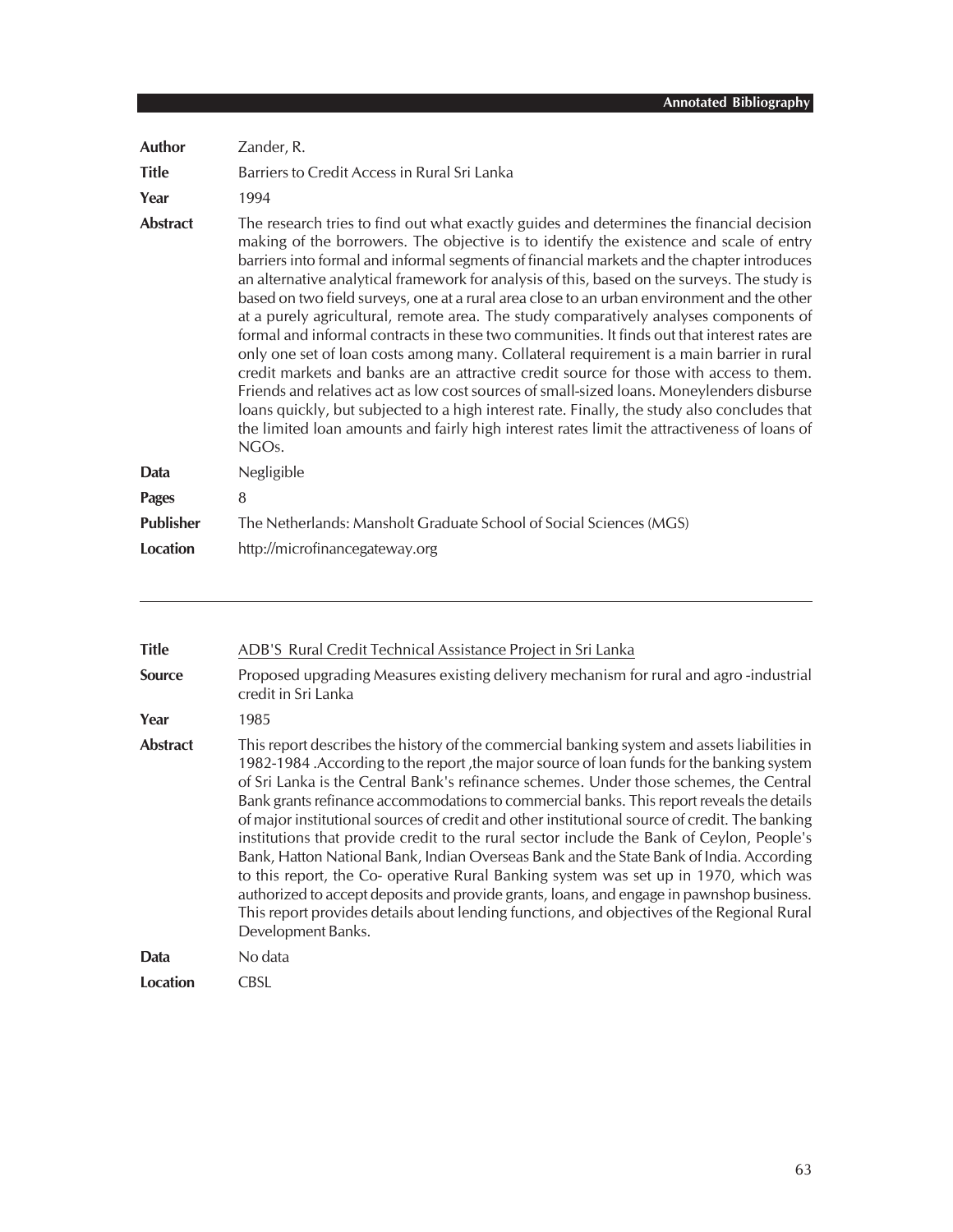| <b>Title</b>     | Credit Facilities for Dairy Development                                                                                                                                                                                                                                                                                                                                                                                                                                                                                                                                                                                                                                                                                                                       |
|------------------|---------------------------------------------------------------------------------------------------------------------------------------------------------------------------------------------------------------------------------------------------------------------------------------------------------------------------------------------------------------------------------------------------------------------------------------------------------------------------------------------------------------------------------------------------------------------------------------------------------------------------------------------------------------------------------------------------------------------------------------------------------------|
| <b>Source</b>    | Economic Review (March): Volume 11, No.12                                                                                                                                                                                                                                                                                                                                                                                                                                                                                                                                                                                                                                                                                                                     |
| Year             | 1986                                                                                                                                                                                                                                                                                                                                                                                                                                                                                                                                                                                                                                                                                                                                                          |
| <b>Abstract</b>  | This paper mentions that until the 2nd half of 1970 there had been no specific credit<br>scheme for the dairy sector. The first systematic credit scheme was introduced with the<br>IDA (International Development Assistance)/ Sri Lanka Dairy Development Project with<br>assistance to the amount of US\$ 3,875,000 provided by IDA to meet the institutional<br>credit requirements of farmers participating in the project. Thereafter, the Department of<br>Animal Production and Health (DAPH) within the Ministry of Rural Industrial Develop-<br>ment with the state banks had designed a credit scheme for on-farm development of small-<br>scale livestock farmers and the overall project had been assisted by ADB, as described in<br>the paper. |
| Data             | No data                                                                                                                                                                                                                                                                                                                                                                                                                                                                                                                                                                                                                                                                                                                                                       |
| <b>Pages</b>     | $14 - 15$                                                                                                                                                                                                                                                                                                                                                                                                                                                                                                                                                                                                                                                                                                                                                     |
| <b>Publisher</b> | People's Bank of Sri Lanka, Colombo                                                                                                                                                                                                                                                                                                                                                                                                                                                                                                                                                                                                                                                                                                                           |
| Location         | PB                                                                                                                                                                                                                                                                                                                                                                                                                                                                                                                                                                                                                                                                                                                                                            |

| <b>Title</b>     | Informal Credit and Savings Organisations in Rural Sri Lanka                                                                                                                                                                                                                                                                                                                                                                                                                                                                                                                                                                                                                                                                                                                                                                                                                                                                         |
|------------------|--------------------------------------------------------------------------------------------------------------------------------------------------------------------------------------------------------------------------------------------------------------------------------------------------------------------------------------------------------------------------------------------------------------------------------------------------------------------------------------------------------------------------------------------------------------------------------------------------------------------------------------------------------------------------------------------------------------------------------------------------------------------------------------------------------------------------------------------------------------------------------------------------------------------------------------|
| <b>Source</b>    | Economic Review (February): Volume 11, No. 11                                                                                                                                                                                                                                                                                                                                                                                                                                                                                                                                                                                                                                                                                                                                                                                                                                                                                        |
| Year             | 1986                                                                                                                                                                                                                                                                                                                                                                                                                                                                                                                                                                                                                                                                                                                                                                                                                                                                                                                                 |
| <b>Abstract</b>  | This paper discusses informal savings and credit arrangements at the grass root level in Sri<br>Lanka. Its main focus is on the Cheetu system which had penetrated mainly into the lives<br>of the rural community. The paper presents the nature and characteristics of the Cheetu<br>system mainly paying attention to the areas of its salient features, eligibility, membership<br>and factors influencing its success. It shows that the share contribution obligations, which<br>is one of the most imperative factor affecting the success of the system is taken very<br>seriously by the villagers. As the paper describes, the Cheetu practice in the rural commu-<br>nities has evolved its own mechanism for dealing with the problems of risks and defaults.<br>Encompassing all the above the paper explains the dynamics of the Cheetu system. In<br>addition, the Cheetu Ordinance No. 61 of 1935 is also explained. |
| Data             | No data                                                                                                                                                                                                                                                                                                                                                                                                                                                                                                                                                                                                                                                                                                                                                                                                                                                                                                                              |
| Pages            | $25-29$                                                                                                                                                                                                                                                                                                                                                                                                                                                                                                                                                                                                                                                                                                                                                                                                                                                                                                                              |
| <b>Publisher</b> | People's Bank of Sri Lanka, Colombo                                                                                                                                                                                                                                                                                                                                                                                                                                                                                                                                                                                                                                                                                                                                                                                                                                                                                                  |
| Location         | PB                                                                                                                                                                                                                                                                                                                                                                                                                                                                                                                                                                                                                                                                                                                                                                                                                                                                                                                                   |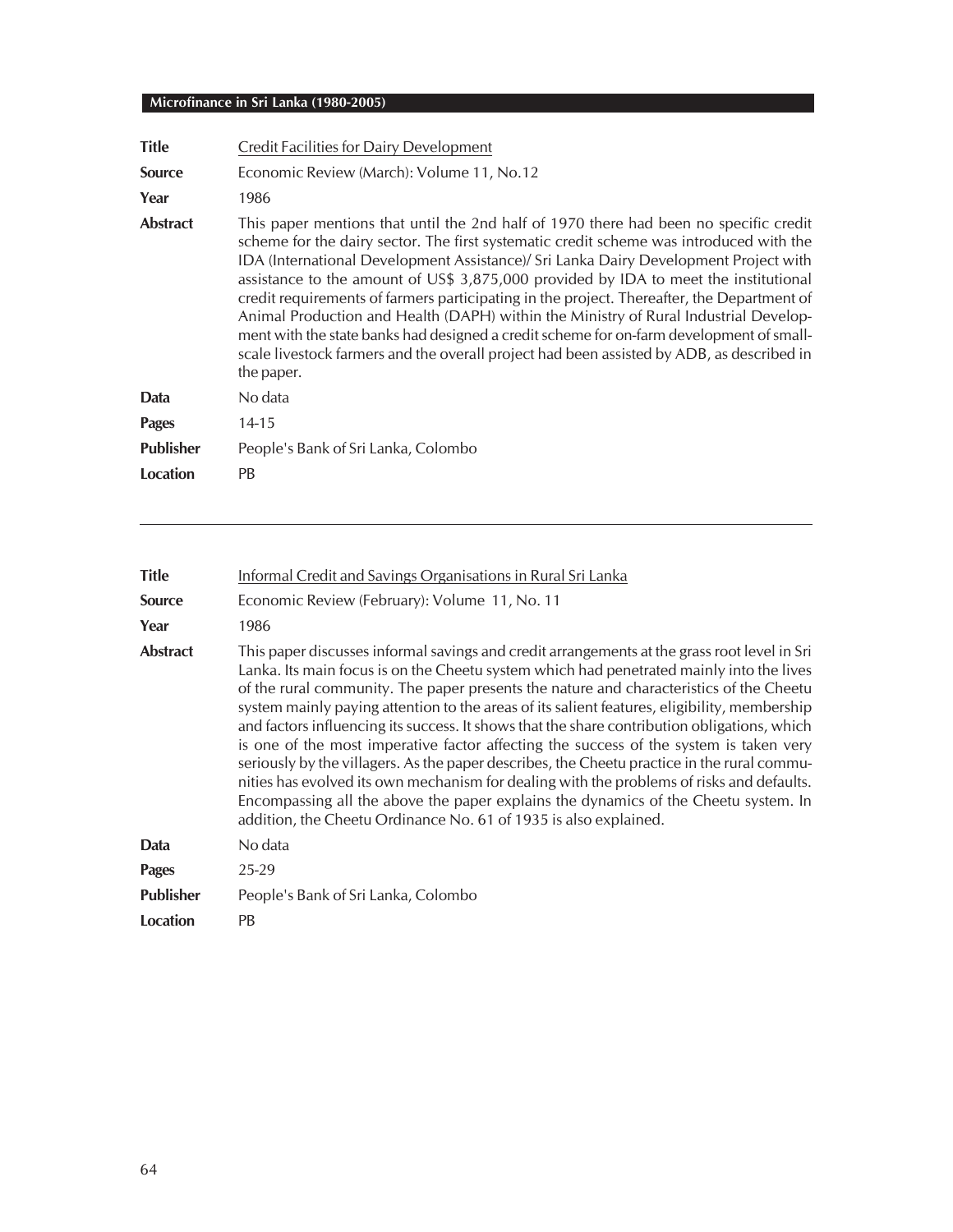| <b>Title</b>    | Sri Lanka's Rural Credit Sector in Brief                                                                                                                                                                                                                                                                                                                                                                                                                                                                                                                                                                                                                                                                                                            |
|-----------------|-----------------------------------------------------------------------------------------------------------------------------------------------------------------------------------------------------------------------------------------------------------------------------------------------------------------------------------------------------------------------------------------------------------------------------------------------------------------------------------------------------------------------------------------------------------------------------------------------------------------------------------------------------------------------------------------------------------------------------------------------------|
| <b>Source</b>   | <b>Rural Credit Project</b>                                                                                                                                                                                                                                                                                                                                                                                                                                                                                                                                                                                                                                                                                                                         |
| Year            | 1989                                                                                                                                                                                                                                                                                                                                                                                                                                                                                                                                                                                                                                                                                                                                                |
| <b>Abstract</b> | This report describes the non-institutional rural lending and institutional rural lending<br>sector in Sri Lanka. According to the Sri Lankan experiences, most of the short-term loans<br>provided by the non-institutional sector are for cultivating crops and advances to meet<br>family consumption living expenses including social obligations. Medium and long-term<br>loans are relatively low. However, governments' interventions are to provide more institu-<br>tional credit to an increasing number of farmers. Bank of Ceylon, People's Bank, Hatton<br>National Bank are some of the banks involved in rural credit. Most of rural credit are<br>allocated to the public estate sector and to marketing and processing activities. |
| <b>Pages</b>    | 17-20                                                                                                                                                                                                                                                                                                                                                                                                                                                                                                                                                                                                                                                                                                                                               |
| Location        | <b>CBSL</b>                                                                                                                                                                                                                                                                                                                                                                                                                                                                                                                                                                                                                                                                                                                                         |

| <b>Title</b>     | The Growth and Development of Sri Lanka's Thrift and Credit Co-operative Societies                                                                                                                                                                                                                                                                                                                                                                                                                                                                                                                                                                                                                                                                                                                                                                                                                   |
|------------------|------------------------------------------------------------------------------------------------------------------------------------------------------------------------------------------------------------------------------------------------------------------------------------------------------------------------------------------------------------------------------------------------------------------------------------------------------------------------------------------------------------------------------------------------------------------------------------------------------------------------------------------------------------------------------------------------------------------------------------------------------------------------------------------------------------------------------------------------------------------------------------------------------|
| <b>Source</b>    | The SANASA Movement in Sri Lanka Vol. 1                                                                                                                                                                                                                                                                                                                                                                                                                                                                                                                                                                                                                                                                                                                                                                                                                                                              |
| Year             | 1990                                                                                                                                                                                                                                                                                                                                                                                                                                                                                                                                                                                                                                                                                                                                                                                                                                                                                                 |
| <b>Abstract</b>  | It attempts to record the emergence and growth of the SANASA Movement since 1978.<br>This volume is the first of a series of volumes. This explains the Early Motivation Phase of<br>the SANASA (1978-1980), Internally Planned Expansion Phase (1981-1985), Externally<br>Induced Rapid Expansion Phase (1985 onwards), and SANASA into the 1990s. As the book<br>explains, SANASA had begun as a human solution to human problems and as the organisation<br>grew and developed it had progressively exposed all the social, economic and political<br>forces which keep people in poverty. SANASA as a self-reliant co-operative movement had<br>developed strategies for dealing with those forces. As the book points out, the SANASA has<br>found its success in adopting a different path by insisting on maximum voluntary contribu-<br>tion from the community to solve their own problems. |
| Data             | Data on loans granted by SANASA, cost of the programme, funds for the provision of<br>subsidized credit and implementation of the programme are provided.                                                                                                                                                                                                                                                                                                                                                                                                                                                                                                                                                                                                                                                                                                                                            |
| <b>Publisher</b> | International Development Support Services, Australia                                                                                                                                                                                                                                                                                                                                                                                                                                                                                                                                                                                                                                                                                                                                                                                                                                                |
| Location         | Marga                                                                                                                                                                                                                                                                                                                                                                                                                                                                                                                                                                                                                                                                                                                                                                                                                                                                                                |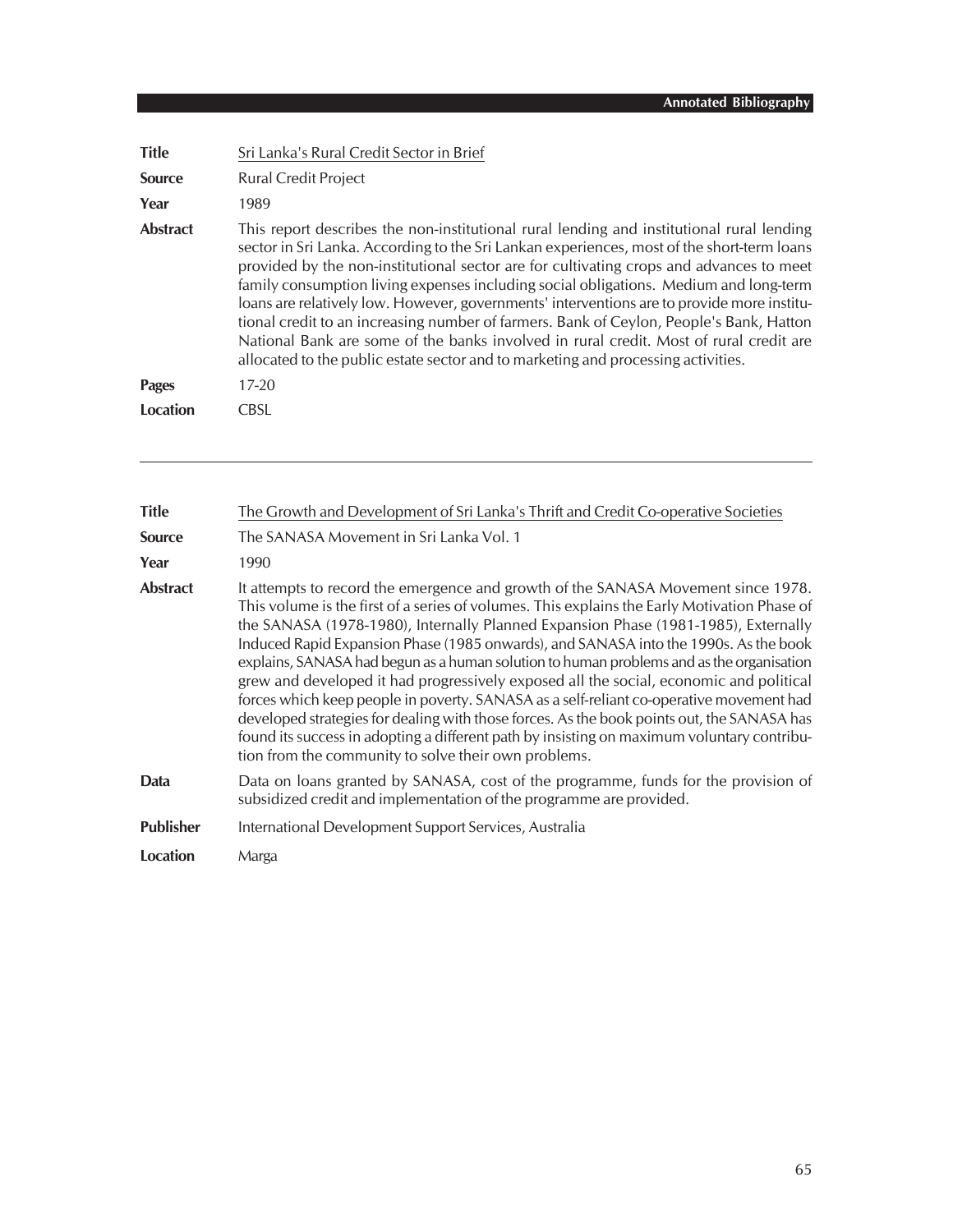## **Author Index**

| Abeywardena, P.                                                        | $\mathbf{1}$   | Gamage, N.                               | 17           |
|------------------------------------------------------------------------|----------------|------------------------------------------|--------------|
| Agrarian Research and Training                                         |                | Gant, R.                                 | 13,18        |
| Institute                                                              | $\mathbf{1}$   | Ghose, A.K.                              | 18           |
| Ameer, J. M.                                                           | $\overline{2}$ | Glinskaya, E.                            | 19           |
| Amorin, C.A.                                                           | $\overline{2}$ | Goodwin-Groen, R.                        | 10           |
| Asian and Pacific Regional Agricultural<br>Credit Association (APRACA) | $\sqrt{3}$     | Goonatilake, S.                          | 19           |
| Asian Development Bank                                                 | 3,4            | Gunasekera, N.                           | 20           |
| Attanayake, M.M.                                                       | 5              | Gunatilaka, R.                           | 20,21        |
| Atapattu, A.                                                           | 18             | Gunathilaka, R.                          | 32           |
| Bartels, K                                                             | 6              | Hemachandra, H. L.                       | 21           |
| Berensmann, K.                                                         | 6              | Her, H.                                  | 6            |
|                                                                        |                | Her, K.                                  | 6            |
| Bhattacharya, D.                                                       | 23<br>22       | Hettiarachchy, I.                        | 22           |
| Bruinsma, J.                                                           |                | Howes, M.                                | 22           |
| Campion, A.                                                            | 8              | Hulme., D.                               | 23           |
| CARE Sri Lanka                                                         | 6              | Institute of Policy Studies of Sri Lanka | 24           |
| Carr, J. L.                                                            | 53             | Jayamaha, R.                             | 24           |
| Central Bank of Sri Lanka                                              | 7              | Jayasinghe, S.                           | 54           |
| <b>CENWOR</b>                                                          | 8              | Jayasundere, R.                          | 25, 26, 27   |
| Charitonenko, S.                                                       | 8,9            | Jayatilaka, R.                           | 28           |
| Colombage, S. S.                                                       | 9              | Jayaweera, P.D.                          | 28           |
| Conroy, J.                                                             | 10             | Jayaweere, S.                            | 29           |
| Conroy, J. D.                                                          | 30             | Kuruppu, M. M.                           | 29           |
| Cornford, R.                                                           | 10             | Kumara, T.                               | 51           |
| De Livera, R.D.                                                        | 10, 11         | Losse, K.                                | 6            |
| De Silva, A. S                                                         | 11             | Llanto, G.                               | 10           |
| De Silva, C.                                                           | 20             | Majewski, J.                             | 6            |
| De Silva, D.                                                           | 9,13,18        | Marga Institute                          | $\mathbf{1}$ |
| De Silva, G. M. P. D.                                                  | 12             | McGuire, P.                              | $10$         |
| De Silva, M.D.                                                         | 12             | McGuire, P. B.                           | $30\,$       |
| De Silva, S.                                                           | 13             | Ministry of Samurdhi                     | 30           |
| Durrant, S.                                                            | 13,18          | Mithraratne, W. G.                       | 31           |
| Fernando, A.                                                           | 14             | Montgomery, R.                           | 23           |
| Fernando, N.                                                           | 8              |                                          |              |
| Fernando, N.A.                                                         | 14,15          | Moonesinghe, B.                          | 32           |
| Fernando, P.S.                                                         | 15             | Nayar, N.                                | 32           |
| Fernando, S.                                                           | 16             | Panditha, M. W.                          | 33           |
| Gallardo, J.S.                                                         | 16             | Panditharatna, N. G. P.                  | 34           |
|                                                                        |                | People's Bank of Sri Lanka               | 34           |